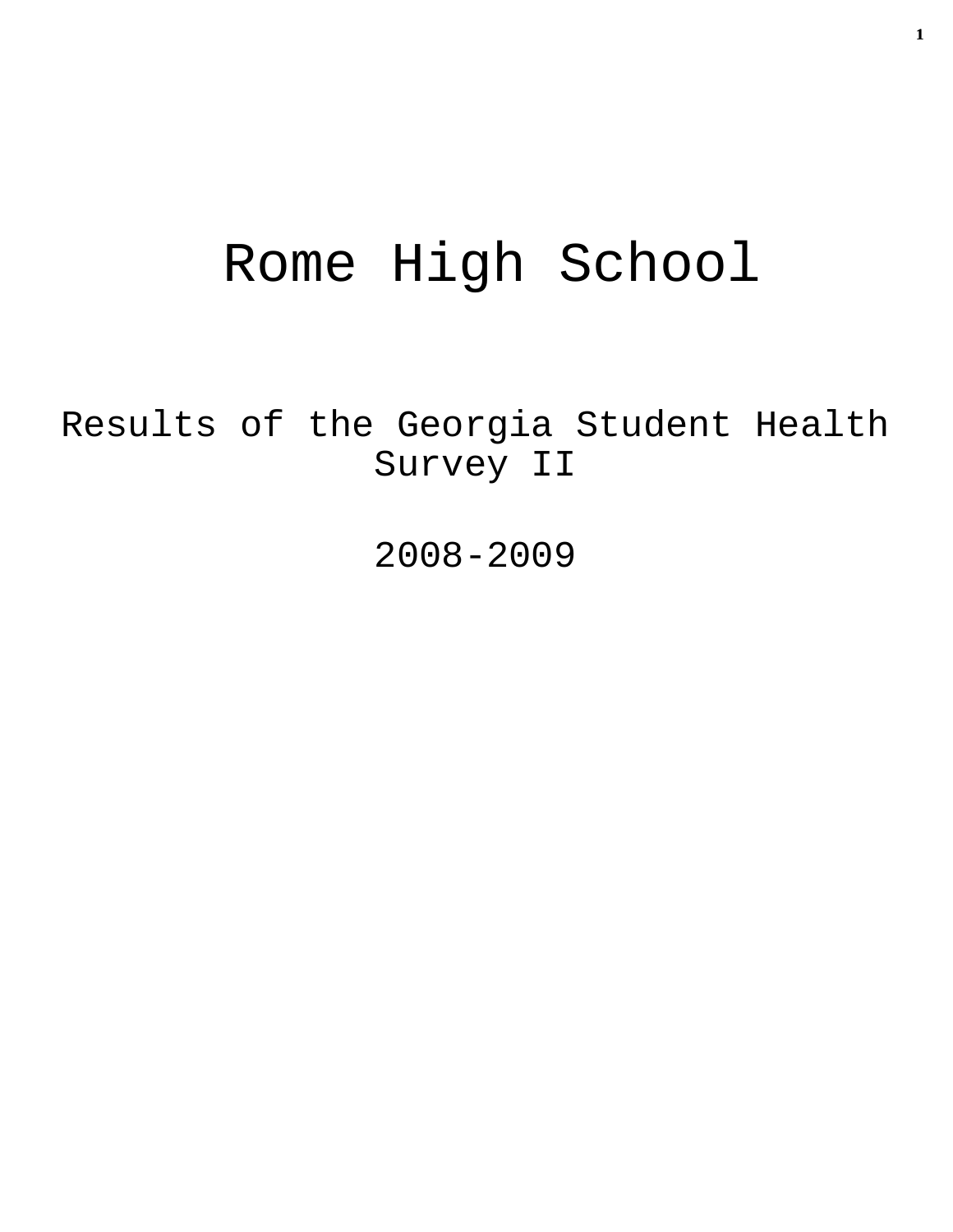# *Demographics* **2**

| Grade                    |     |  |  |
|--------------------------|-----|--|--|
| <b>Grade   Frequency</b> |     |  |  |
| 10                       | 92  |  |  |
| 12                       | 238 |  |  |

| Frequency      | <b>Table of Gender by Grade</b> |              |              |              |  |
|----------------|---------------------------------|--------------|--------------|--------------|--|
| <b>Col Pct</b> |                                 | Grade(Grade) |              |              |  |
|                | Gender(Gender)                  | 10           | 12           | <b>Total</b> |  |
|                | <b>Female</b>                   | 48<br>52.17  | 129<br>54.20 | 177          |  |
|                | <b>Male</b>                     | 44<br>47.83  | 109<br>45.80 | 153          |  |
|                | <b>Total</b>                    | 92           | 238          | 330          |  |

| Frequency<br>Col Pct |
|----------------------|

| <b>Table of Ethnicity by Grade</b> |              |             |              |  |  |  |
|------------------------------------|--------------|-------------|--------------|--|--|--|
|                                    | Grade(Grade) |             |              |  |  |  |
| <b>Ethnicity</b> (Ethnicity)       | 10           | 12          | <b>Total</b> |  |  |  |
| <b>Black</b>                       | 46<br>50.00  | 82<br>34.45 | 128          |  |  |  |
| <b>Hispanic</b>                    | 25<br>27.17  | 48<br>20.17 | 73           |  |  |  |
| White                              | 17<br>18.48  | 84<br>35.29 | 101          |  |  |  |
| Asian                              | 3<br>3.26    | 10<br>4.20  | 13           |  |  |  |
| <b>Other</b>                       | 1<br>1.09    | 14<br>5.88  | 15           |  |  |  |
| <b>Total</b>                       | 92           | 238         | 330          |  |  |  |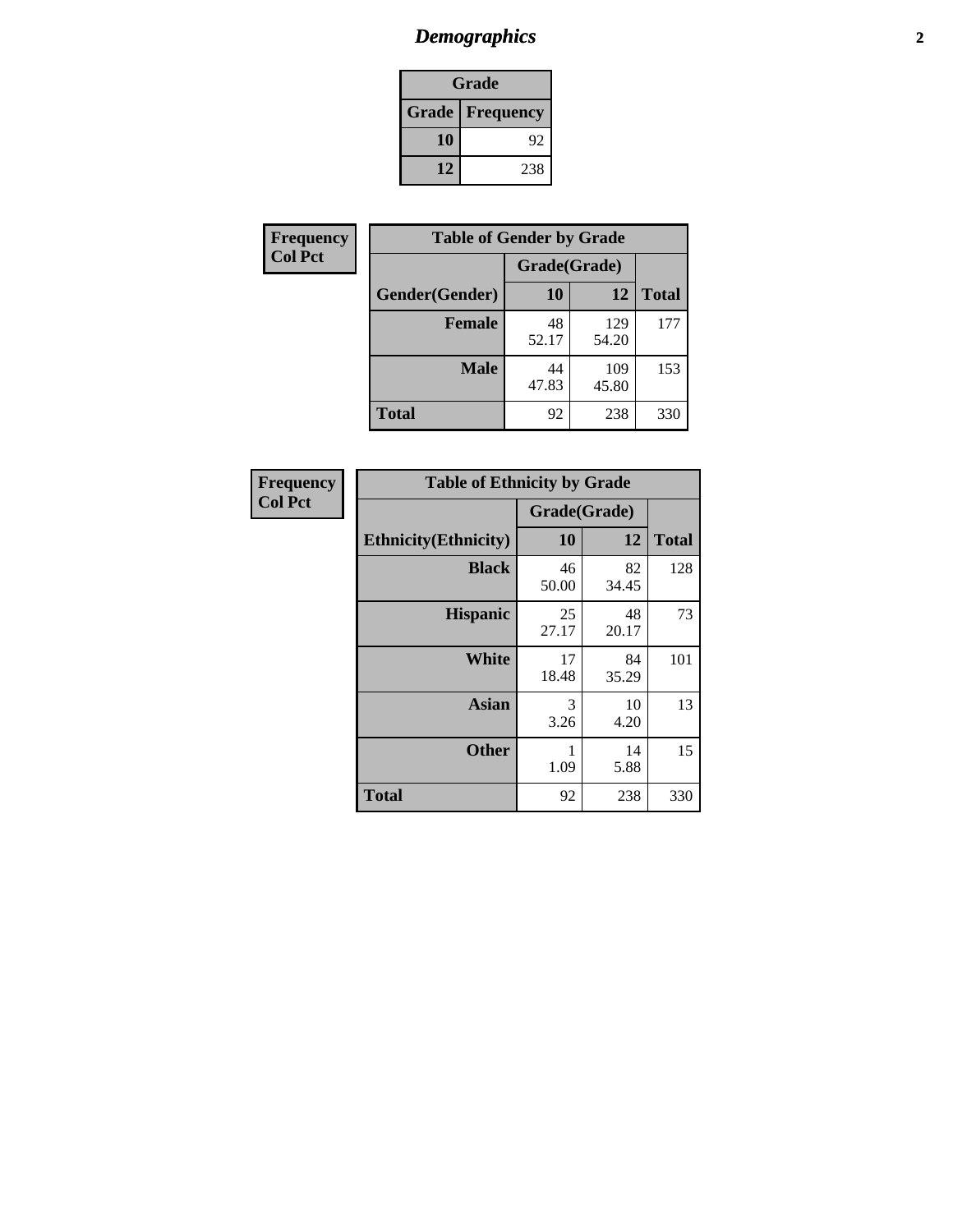### *Title IV, Part A, Schedule A* **3** *Goal 1: Ensure that all schools are drug-free Baseline Data: Year 2008-2009 Prevalence of Drug Use*

| Frequency<br><b>Col Pct</b> | <b>Table of AlcoholAlt by Grade</b> |              |              |              |  |
|-----------------------------|-------------------------------------|--------------|--------------|--------------|--|
|                             | AlcoholAlt(Alcohol                  | Grade(Grade) |              |              |  |
|                             | use, past 30 days)                  | 10           | 12           | <b>Total</b> |  |
|                             | Yes                                 | 26<br>28.26  | 82<br>34.45  | 108          |  |
|                             | N <sub>0</sub>                      | 66<br>71.74  | 156<br>65.55 | 222          |  |
|                             | Total                               | 92           | 238          | 330          |  |

| Frequency      | <b>Table of TobaccoAny by Grade</b> |              |              |              |
|----------------|-------------------------------------|--------------|--------------|--------------|
| <b>Col Pct</b> | TobaccoAny(Tobacco                  | Grade(Grade) |              |              |
|                | use, past 30 days)                  | 10           | 12           | <b>Total</b> |
|                | Yes                                 | 12<br>13.04  | 53<br>22.27  | 65           |
|                | N <sub>0</sub>                      | 80<br>86.96  | 185<br>77.73 | 265          |
|                | <b>Total</b>                        | 92           | 238          | 330          |

| Frequency      | <b>Table of MarijuanaAlt by Grade</b> |              |                     |              |  |
|----------------|---------------------------------------|--------------|---------------------|--------------|--|
| <b>Col Pct</b> | MarijuanaAlt(Marijuana                | Grade(Grade) |                     |              |  |
|                | use, past 30 days)                    | 10           | 12                  | <b>Total</b> |  |
|                | Yes                                   | 5<br>5.43    | 38<br>15.97         | 43           |  |
|                | N <sub>0</sub>                        | 87<br>94.57  | <b>200</b><br>84.03 | 287          |  |
|                | <b>Total</b>                          | 92           | 238                 | 330          |  |

| Frequency<br><b>Col Pct</b> | <b>Table of OtherDrugAny by Grade</b>  |              |              |              |  |
|-----------------------------|----------------------------------------|--------------|--------------|--------------|--|
|                             | <b>OtherDrugAny(Other</b><br>drug use, | Grade(Grade) |              |              |  |
|                             | past 30 days)                          | 10           | <b>12</b>    | <b>Total</b> |  |
|                             | Yes                                    | 4<br>4.35    | 23<br>9.66   | 27           |  |
|                             | N <sub>0</sub>                         | 88<br>95.65  | 215<br>90.34 | 303          |  |
|                             | <b>Total</b>                           | 92           | 238          | 330          |  |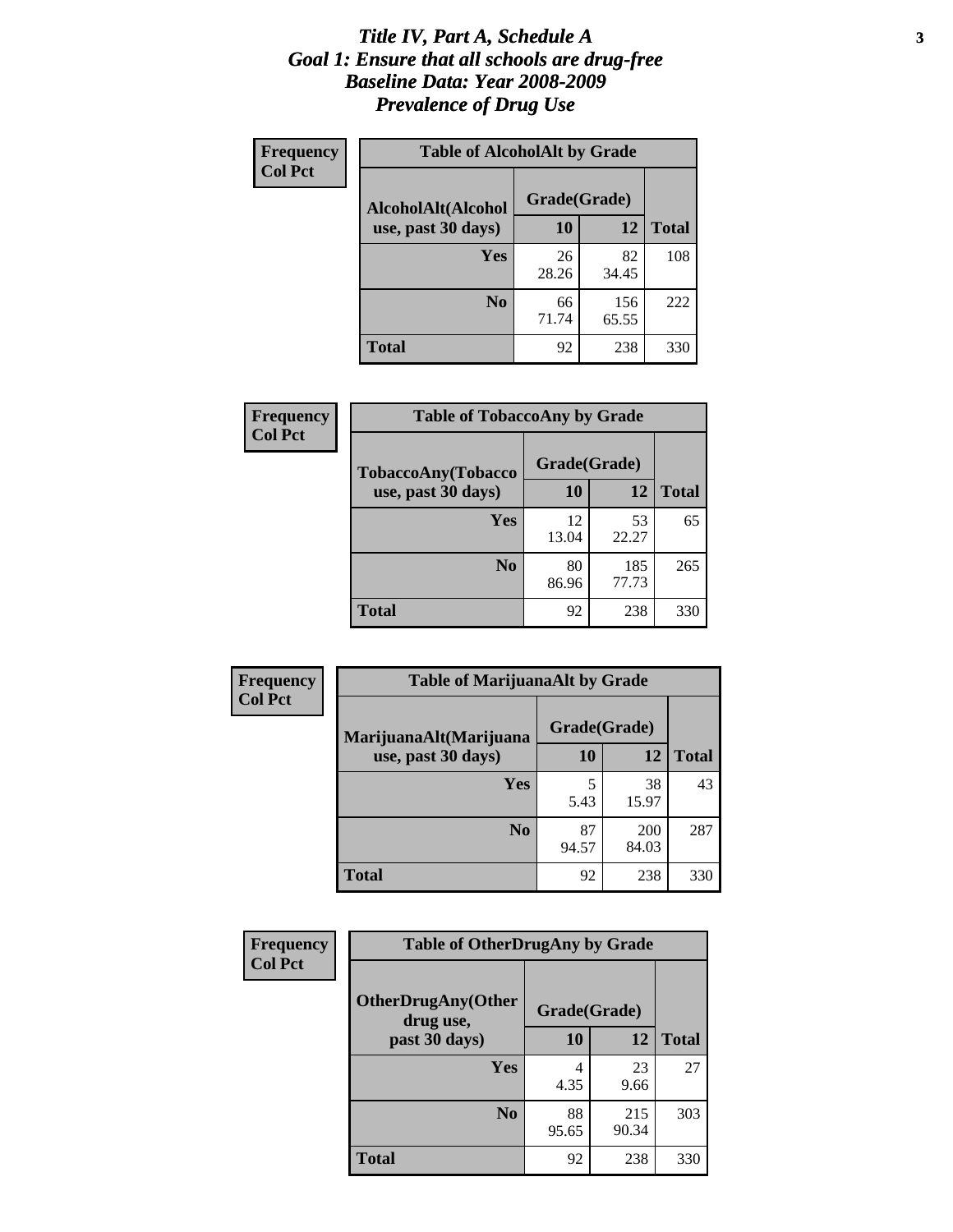### *Average Age of Onset of Use* **4** *Results for "Average Age of Onset of Use" questions exclude students who said they did not use that substance*

| <b>Variable</b>                         | Label                                                                                                          | <b>Mean</b>    |
|-----------------------------------------|----------------------------------------------------------------------------------------------------------------|----------------|
| Alcoholinit2<br>Cigarettesinit2         | I started using alcohol when I was<br>I started smoking tobacco when I was                                     | 14.36<br>14.14 |
| Smokelessinit2                          | I started chewing tobacco when I was                                                                           | 14.00          |
| Marijuanainit2<br>Cocaineinit2          | I started using marijuana when I was<br>I started using cocaine when I was                                     | 14.59<br>13.88 |
| Inhalantsinit2                          | I started using inhalants when I was                                                                           | 12.15          |
| Steroidsinit2                           | I started using steroids when I was                                                                            | 11.29          |
| Ecstasyinit2                            | I started using ecstasy when I was                                                                             | 12.80          |
| Methinit2                               | I started using methamphetamines when I was                                                                    | 10.67          |
| Hallucinogensinit2<br>Prescriptioninit2 | I started using hallucinogens when I was<br>I started using prescription drugs not prescribed to me when I was | 13.33<br>13.37 |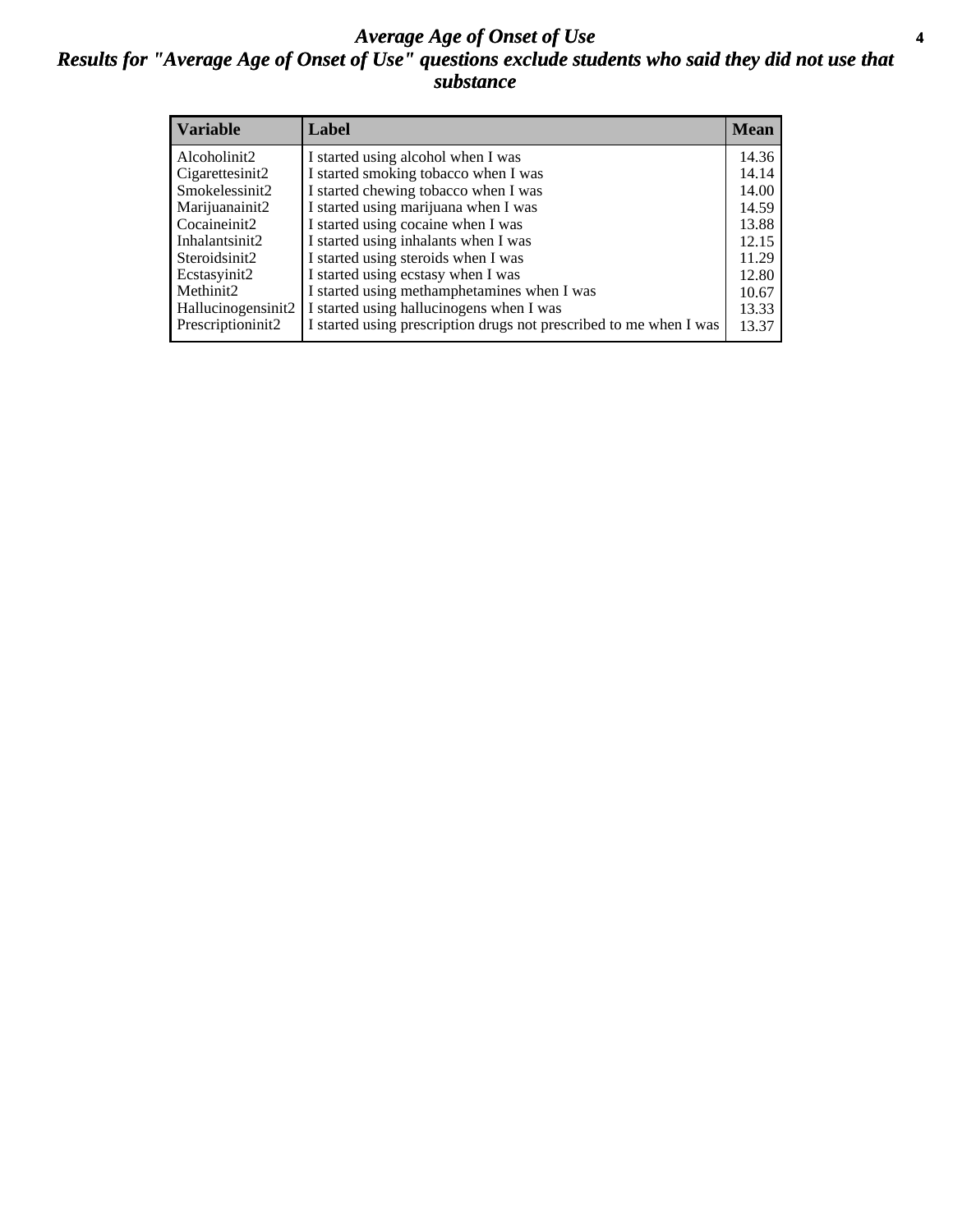# *Perception of Health Risk* **5**

| <b>Frequency</b> | <b>Table of Alcoholharmdich by Grade</b> |              |              |              |  |
|------------------|------------------------------------------|--------------|--------------|--------------|--|
| <b>Col Pct</b>   | Alcoholharmdich(I<br>think alcohol is    | Grade(Grade) |              |              |  |
|                  | harmful)                                 | 10           | 12           | <b>Total</b> |  |
|                  | <b>Yes</b>                               | 73<br>79.35  | 188<br>78.99 | 261          |  |
|                  | N <sub>0</sub>                           | 19<br>20.65  | 50<br>21.01  | 69           |  |
|                  | <b>Total</b>                             | 92           | 238          | 330          |  |

| Frequency      | <b>Table of Tobaccoharmdich by Grade</b> |              |              |              |  |
|----------------|------------------------------------------|--------------|--------------|--------------|--|
| <b>Col Pct</b> | Tobaccoharmdich(I<br>think tobacco is    | Grade(Grade) |              |              |  |
|                | harmful)                                 | 10           | 12           | <b>Total</b> |  |
|                | Yes                                      | 84<br>91.30  | 224<br>94.12 | 308          |  |
|                | N <sub>0</sub>                           | 8<br>8.70    | 14<br>5.88   | 22           |  |
|                | <b>Total</b>                             | 92           | 238          | 330          |  |

| <b>Frequency</b> | <b>Table of Marijuanaharmdich by Grade</b> |              |              |              |  |  |
|------------------|--------------------------------------------|--------------|--------------|--------------|--|--|
| <b>Col Pct</b>   | Marijuanaharmdich(I<br>think marijuana is  | Grade(Grade) |              |              |  |  |
|                  | harmful)                                   | 10           | 12           | <b>Total</b> |  |  |
|                  | <b>Yes</b>                                 | 71<br>77.17  | 178<br>74.79 | 249          |  |  |
|                  | N <sub>0</sub>                             | 21<br>22.83  | 60<br>25.21  | 81           |  |  |
|                  | <b>Total</b>                               | 92           | 238          | 330          |  |  |

| Frequency      | <b>Table of Otherdrugharmdich by Grade</b>   |              |              |              |  |  |  |  |
|----------------|----------------------------------------------|--------------|--------------|--------------|--|--|--|--|
| <b>Col Pct</b> | Otherdrugharmdich(I<br>think other drugs are | Grade(Grade) |              |              |  |  |  |  |
|                | harmful)                                     | <b>10</b>    | 12           | <b>Total</b> |  |  |  |  |
|                | <b>Yes</b>                                   | 88<br>95.65  | 226<br>94.96 | 314          |  |  |  |  |
|                | N <sub>0</sub>                               | 4.35         | 12<br>5.04   | 16           |  |  |  |  |
|                | <b>Total</b>                                 | 92           | 238          | 330          |  |  |  |  |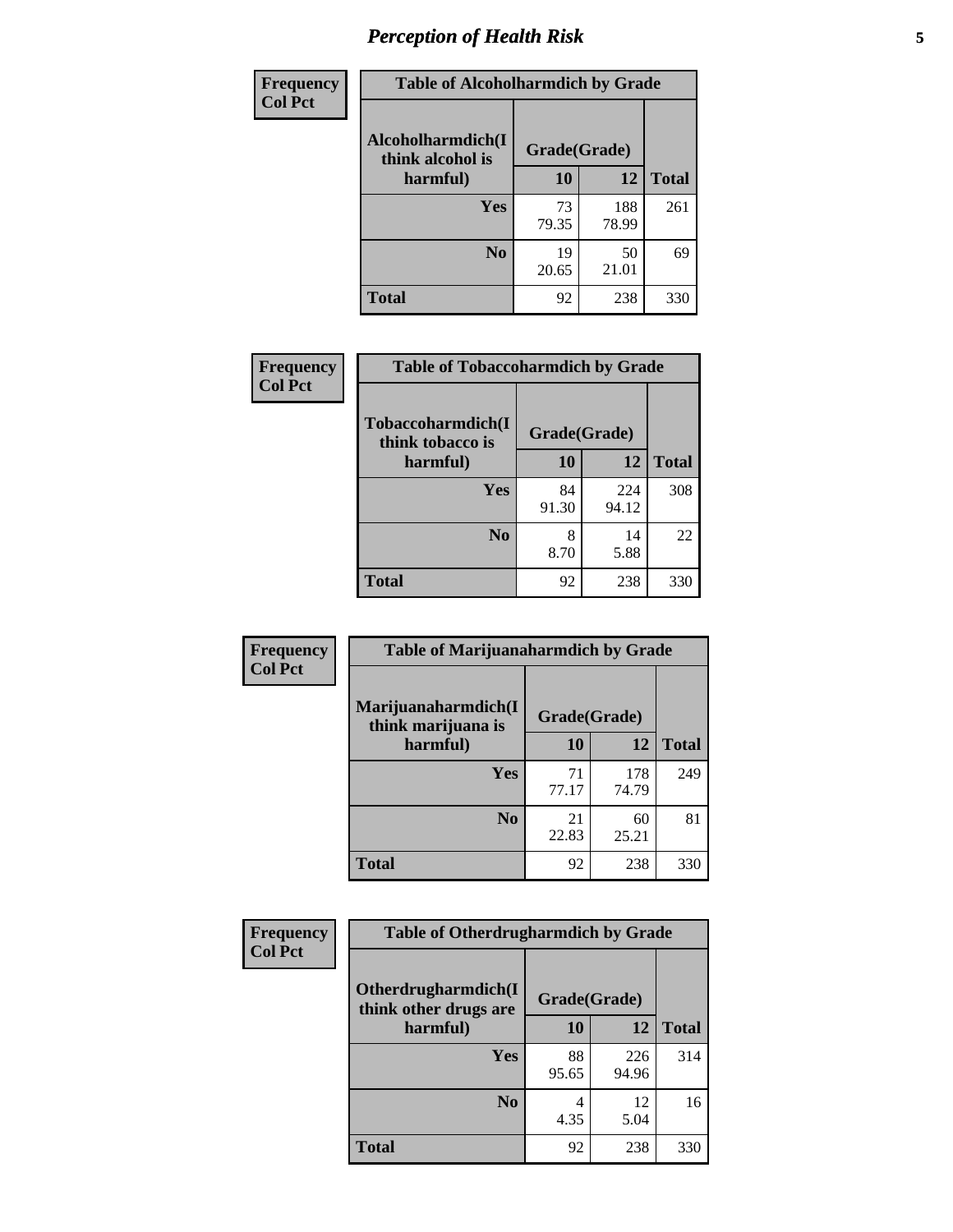# *Social Disapproval* **6**

| Frequency      | <b>Table of Alcoholpeerdich by Grade</b>                    |              |              |     |
|----------------|-------------------------------------------------------------|--------------|--------------|-----|
| <b>Col Pct</b> | Alcoholpeerdich(My<br>friends would<br>disapprove if I used | Grade(Grade) |              |     |
|                | alcohol)                                                    | 10           | <b>Total</b> |     |
|                | <b>Yes</b>                                                  | 37<br>40.22  | 91<br>38.24  | 128 |
|                | N <sub>0</sub>                                              | 55<br>59.78  | 147<br>61.76 | 202 |
|                | <b>Total</b>                                                | 92           | 238          | 330 |

| <b>Frequency</b> |
|------------------|
| <b>Col Pct</b>   |

| <b>Table of Tobaccopeerdich by Grade</b>                            |              |              |              |  |  |  |  |
|---------------------------------------------------------------------|--------------|--------------|--------------|--|--|--|--|
| <b>Tobaccopeerdich</b> (My<br>friends would<br>disapprove if I used | Grade(Grade) |              |              |  |  |  |  |
| tobacco)                                                            | 10           | 12           | <b>Total</b> |  |  |  |  |
| Yes                                                                 | 51<br>55.43  | 130<br>54.62 | 181          |  |  |  |  |
| N <sub>0</sub>                                                      | 41<br>44.57  | 108<br>45.38 | 149          |  |  |  |  |
| Total                                                               | 92           | 238          | 330          |  |  |  |  |

| <b>Frequency</b> | <b>Table of Marijuanapeerdich by Grade</b>                    |              |              |              |  |  |  |  |
|------------------|---------------------------------------------------------------|--------------|--------------|--------------|--|--|--|--|
| <b>Col Pct</b>   | Marijuanapeerdich(My<br>friends would<br>disapprove if I used | Grade(Grade) |              |              |  |  |  |  |
|                  | marijuana)                                                    | 10           | 12           | <b>Total</b> |  |  |  |  |
|                  | <b>Yes</b>                                                    | 51<br>55.43  | 130<br>54.62 | 181          |  |  |  |  |
|                  | N <sub>0</sub>                                                | 41<br>44.57  | 108<br>45.38 | 149          |  |  |  |  |
|                  | <b>Total</b>                                                  | 92           | 238          | 330          |  |  |  |  |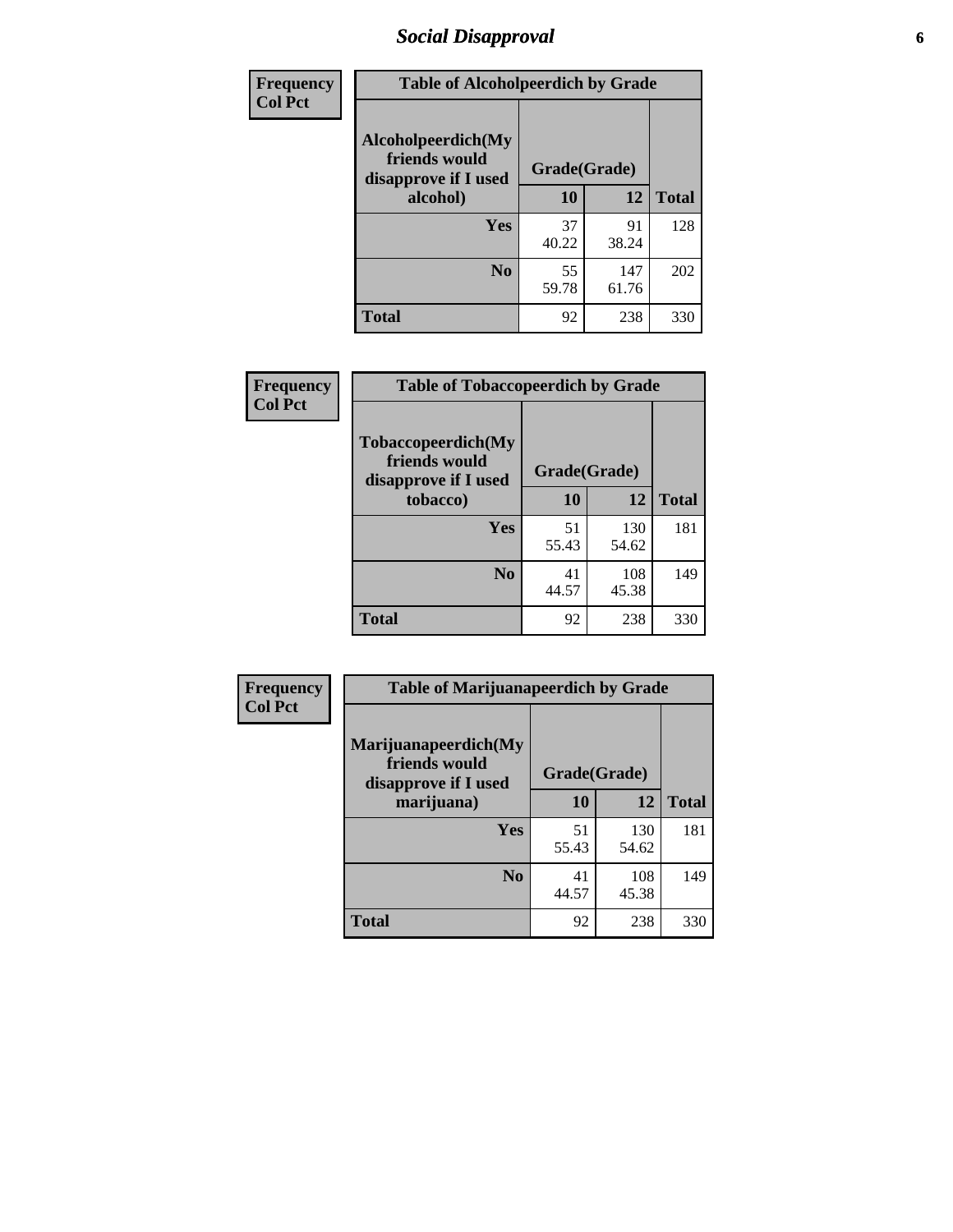# *Social Disapproval* **7**

| Frequency      | <b>Table of Otherdrugpeerdich by Grade</b>                    |              |              |              |  |  |  |  |
|----------------|---------------------------------------------------------------|--------------|--------------|--------------|--|--|--|--|
| <b>Col Pct</b> | Otherdrugpeerdich(My<br>friends would<br>disapprove if I used | Grade(Grade) |              |              |  |  |  |  |
|                | other drugs)                                                  | 10           | 12           | <b>Total</b> |  |  |  |  |
|                | <b>Yes</b>                                                    | 68<br>73.91  | 173<br>72.69 | 241          |  |  |  |  |
|                | N <sub>0</sub>                                                | 24<br>26.09  | 65<br>27.31  | 89           |  |  |  |  |
|                | <b>Total</b>                                                  | 92           | 238          | 330          |  |  |  |  |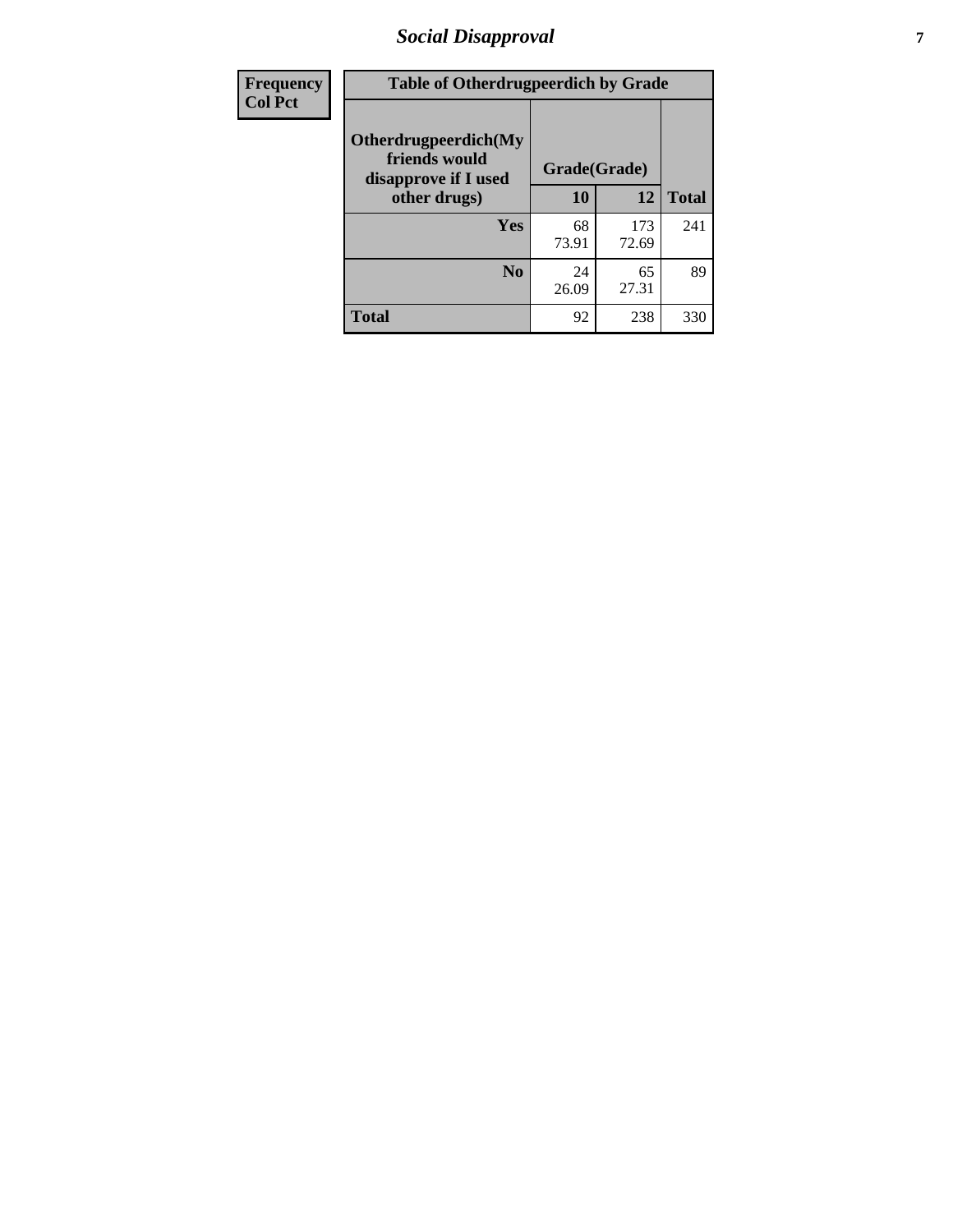### Title IV, Part A, Schedule A **8** *Goal 2: To help ensure that all schools are safe and disciplined Baseline Data: Year 2008-2009 Student Involvement in Gang Activity*

| Frequency      | <b>Table of Gangself by Grade</b>                                                                 |                    |              |              |
|----------------|---------------------------------------------------------------------------------------------------|--------------------|--------------|--------------|
| <b>Col Pct</b> | Gangself(I<br>have<br>participated<br>in illegal<br>gang<br>activities in<br>the past 30<br>days) | Grade(Grade)<br>10 | 12           | <b>Total</b> |
|                | Yes                                                                                               | 10<br>10.87        | 16<br>6.72   | 26           |
|                | N <sub>0</sub>                                                                                    | 82<br>89.13        | 222<br>93.28 | 304          |
|                | Total                                                                                             | 92                 | 238          | 330          |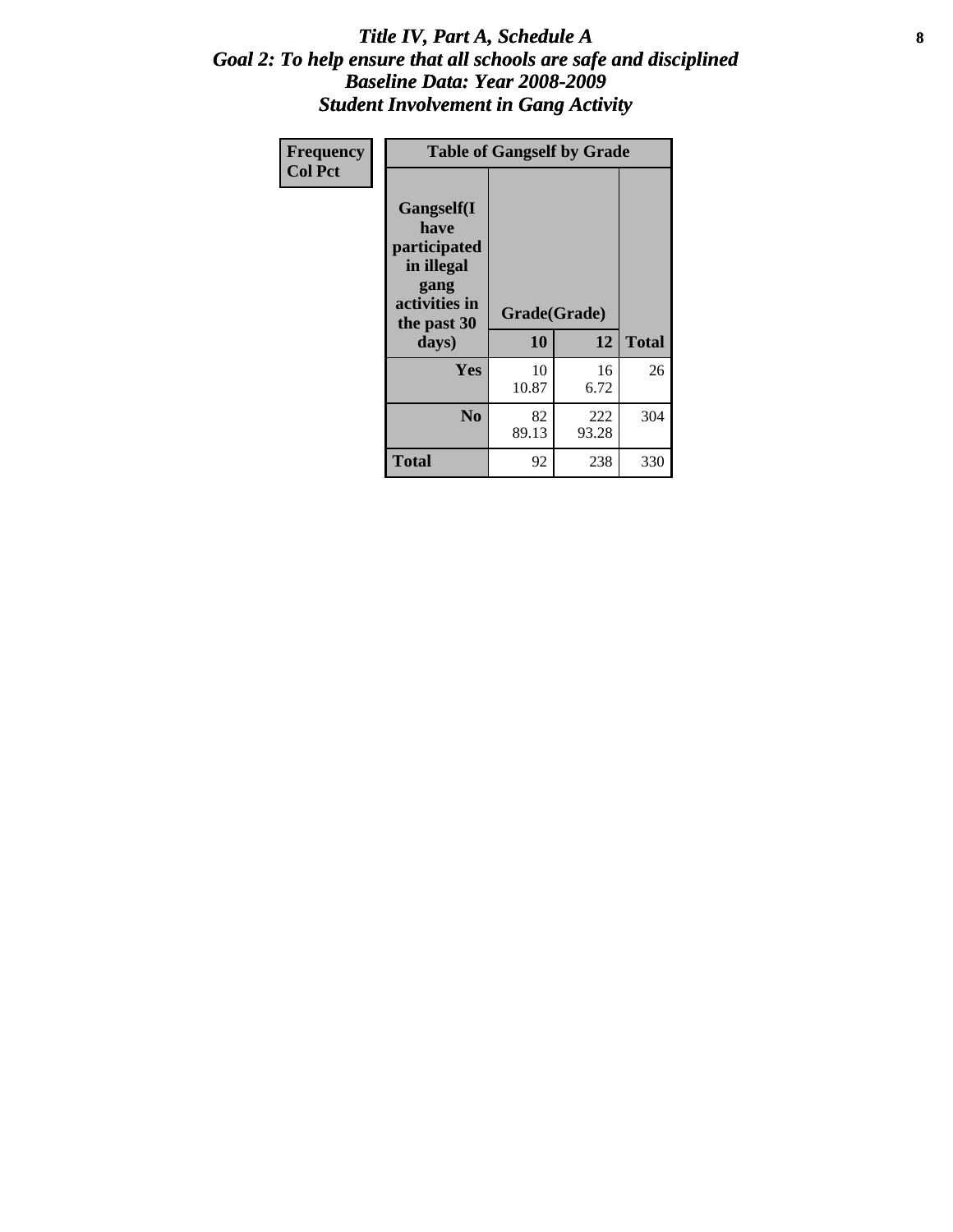# *Student Perception of School Safety* **9**

| <b>Frequency</b><br>Row Pct |
|-----------------------------|
|                             |

| <b>Table of Grade by Safeschool</b> |                                                                                                                      |                                                        |             |             |     |  |  |  |
|-------------------------------------|----------------------------------------------------------------------------------------------------------------------|--------------------------------------------------------|-------------|-------------|-----|--|--|--|
|                                     |                                                                                                                      | Safeschool (School is a place at which I feel<br>safe) |             |             |     |  |  |  |
| Grade(Grade)                        | Somewhat  <br><b>Somewhat</b><br><b>Strongly</b><br><b>Strongly</b><br><b>Disagree</b><br>Agree<br>Disagree<br>Agree |                                                        |             |             |     |  |  |  |
| 10                                  | 17<br>18.48                                                                                                          | 56<br>60.87                                            | 10<br>10.87 | 9<br>9.78   | 92  |  |  |  |
| 12                                  | 47<br>19.75                                                                                                          | 127<br>53.36                                           | 39<br>16.39 | 25<br>10.50 | 238 |  |  |  |
| <b>Total</b>                        | 64                                                                                                                   | 183                                                    | 49          | 34          | 330 |  |  |  |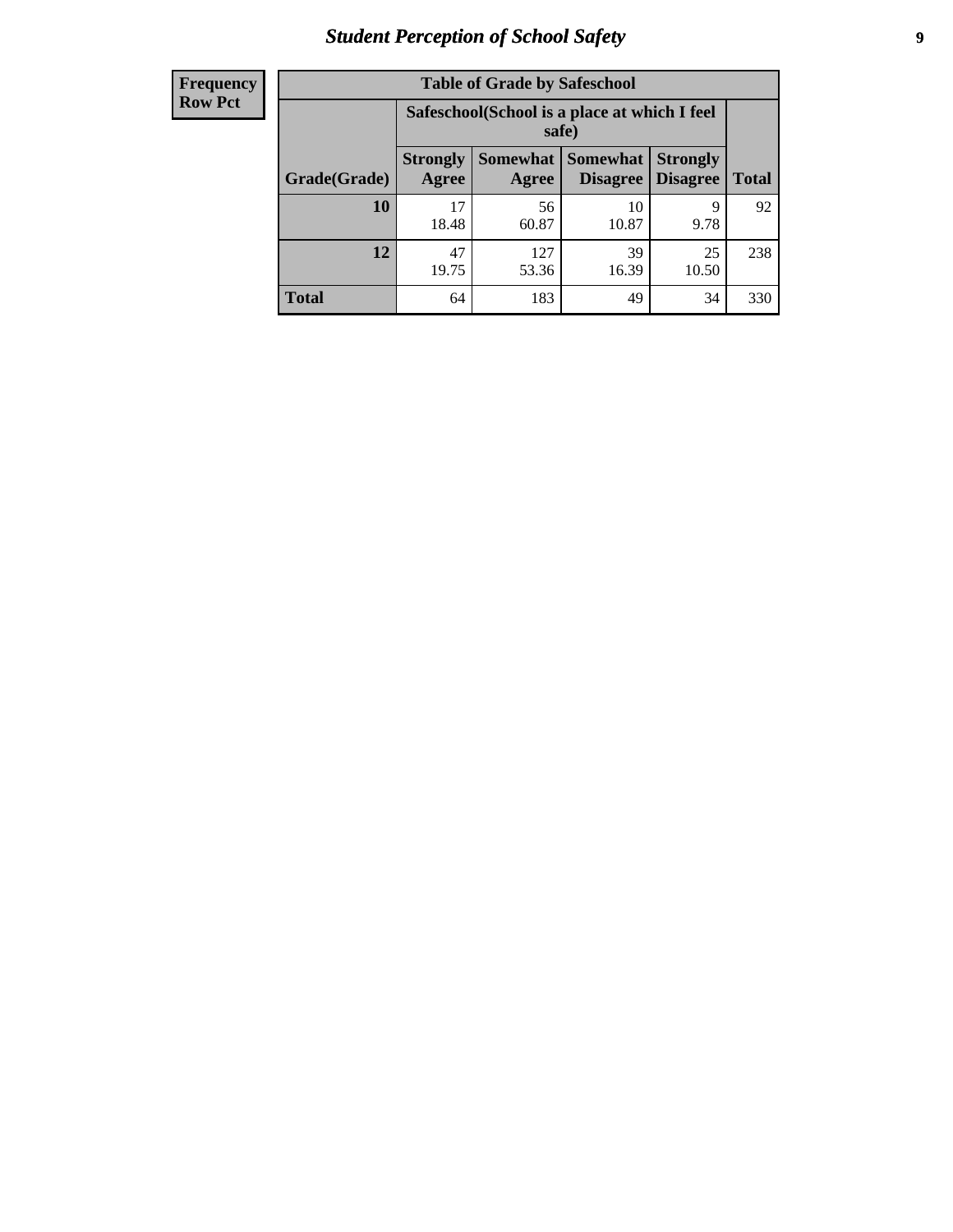### *Students Who Have Been Bullied* **10**

| <b>Frequency</b> |
|------------------|
| Row Pct          |

| <b>Table of Grade by Bullied</b> |                            |                                                                               |                        |                          |                        |                        |                                     |              |
|----------------------------------|----------------------------|-------------------------------------------------------------------------------|------------------------|--------------------------|------------------------|------------------------|-------------------------------------|--------------|
|                                  |                            | <b>Bullied</b> (I have been bullied by other<br>students in the past 30 days) |                        |                          |                        |                        |                                     |              |
| Grade(Grade)                     | $\mathbf 0$<br><b>Days</b> | 1 or<br>2<br>days                                                             | $3$ to<br>5<br>days    | <b>6 to</b><br>9<br>days | 10<br>to<br>19<br>days | 20<br>to<br>29<br>days | All<br><b>30</b><br>days            | <b>Total</b> |
| 10                               | 87<br>94.57                | $\Omega$<br>0.00                                                              | 1.09                   | $\Omega$<br>0.00         | $\overline{2}$<br>2.17 | 1.09                   | 1.09                                | 92           |
| 12                               | 218<br>91.60               | 10<br>4.20                                                                    | $\mathfrak{D}$<br>0.84 | 2<br>0.84                | 3<br>1.26              | 0.42                   | $\mathcal{D}_{\mathcal{L}}$<br>0.84 | 238          |
| <b>Total</b>                     | 305                        | 10                                                                            | 3                      | $\overline{2}$           | 5                      | $\overline{2}$         | 3                                   | 330          |

 $\blacksquare$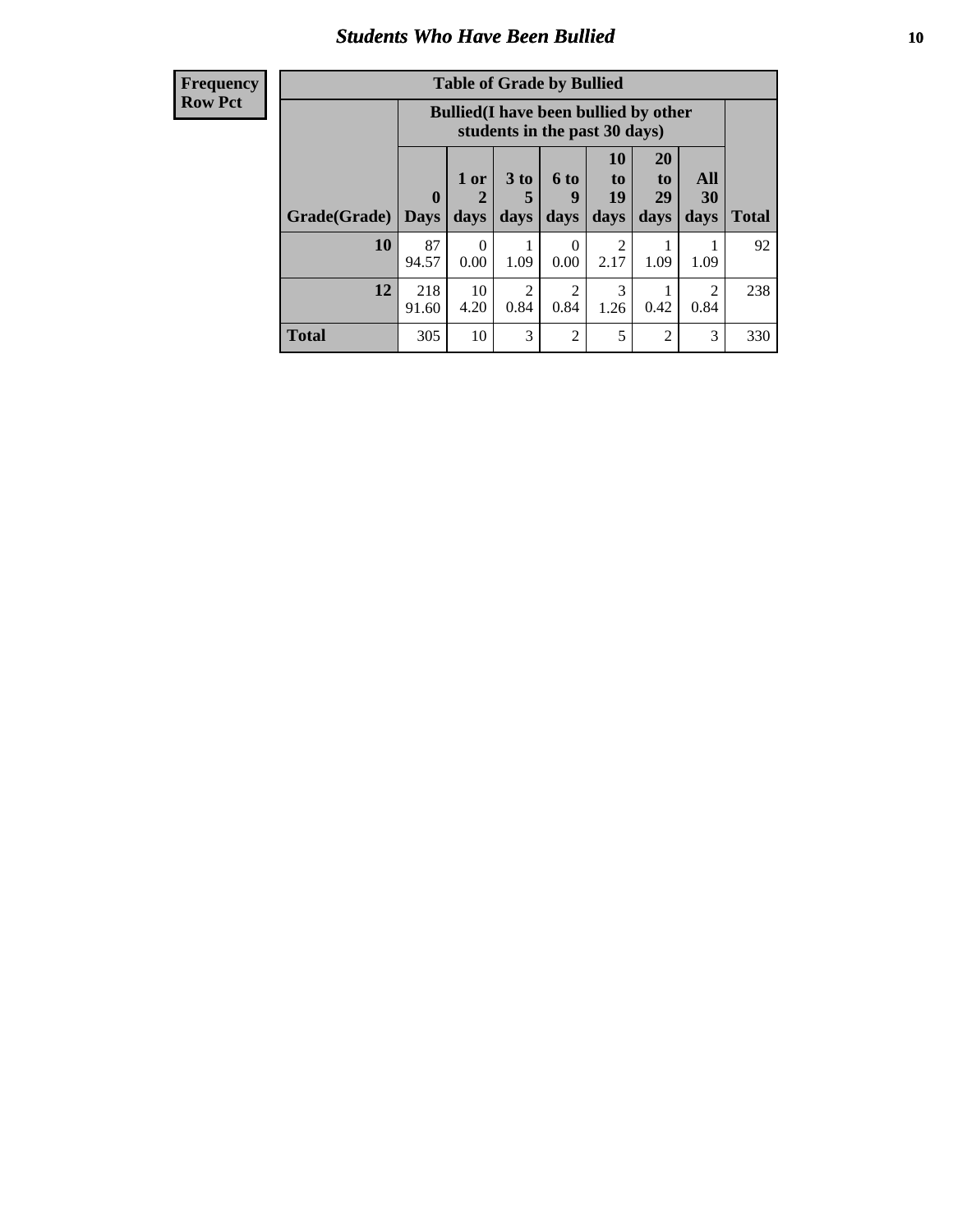### *School Climate* **11**

| Frequency      | <b>Table of SchoolClimate1 by Grade</b> |                    |              |              |  |  |
|----------------|-----------------------------------------|--------------------|--------------|--------------|--|--|
| <b>Col Pct</b> | SchoolClimate1(I<br>like school)        | Grade(Grade)<br>10 | 12           | <b>Total</b> |  |  |
|                | <b>Strongly Agree</b>                   | 18<br>19.57        | 39<br>16.39  | 57           |  |  |
|                | <b>Somewhat Agree</b>                   | 61<br>66.30        | 153<br>64.29 | 214          |  |  |
|                | <b>Somewhat Disagree</b>                | 8<br>8.70          | 31<br>13.03  | 39           |  |  |
|                | <b>Strongly Disagree</b>                | 5<br>5.43          | 15<br>6.30   | 20           |  |  |
|                | <b>Total</b>                            | 92                 | 238          | 330          |  |  |

| <b>Frequency</b> |
|------------------|
| <b>Col Pct</b>   |

| <b>Table of SchoolClimate2 by Grade</b>           |                       |              |              |  |  |
|---------------------------------------------------|-----------------------|--------------|--------------|--|--|
| SchoolClimate2(I<br>feel successful at<br>school) | Grade(Grade)<br>10    | 12           | <b>Total</b> |  |  |
| <b>Strongly Agree</b>                             | 31<br>33.70           | 88<br>36.97  | 119          |  |  |
| <b>Somewhat Agree</b>                             | 52<br>56.52           | 131<br>55.04 | 183          |  |  |
| <b>Somewhat Disagree</b>                          | 7.61                  | 15<br>6.30   | 22           |  |  |
| <b>Strongly Disagree</b>                          | $\mathcal{L}$<br>2.17 | 4<br>1.68    | 6            |  |  |
| <b>Total</b>                                      | 92                    | 238          | 330          |  |  |

| Frequency      | <b>Table of SchoolClimate3 by Grade</b>                                      |                    |              |              |  |
|----------------|------------------------------------------------------------------------------|--------------------|--------------|--------------|--|
| <b>Col Pct</b> | <b>SchoolClimate3(My</b><br>school has high<br>standards for<br>achievement) | Grade(Grade)<br>10 | 12           | <b>Total</b> |  |
|                |                                                                              |                    |              |              |  |
|                | <b>Strongly Agree</b>                                                        | 52<br>56.52        | 113<br>47.48 | 165          |  |
|                | <b>Somewhat Agree</b>                                                        | 30<br>32.61        | 97<br>40.76  | 127          |  |
|                | <b>Somewhat Disagree</b>                                                     | 9<br>9.78          | 22<br>9.24   | 31           |  |
|                | <b>Strongly Disagree</b>                                                     | 1.09               | 6<br>2.52    |              |  |
|                | Total                                                                        | 92                 | 238          | 330          |  |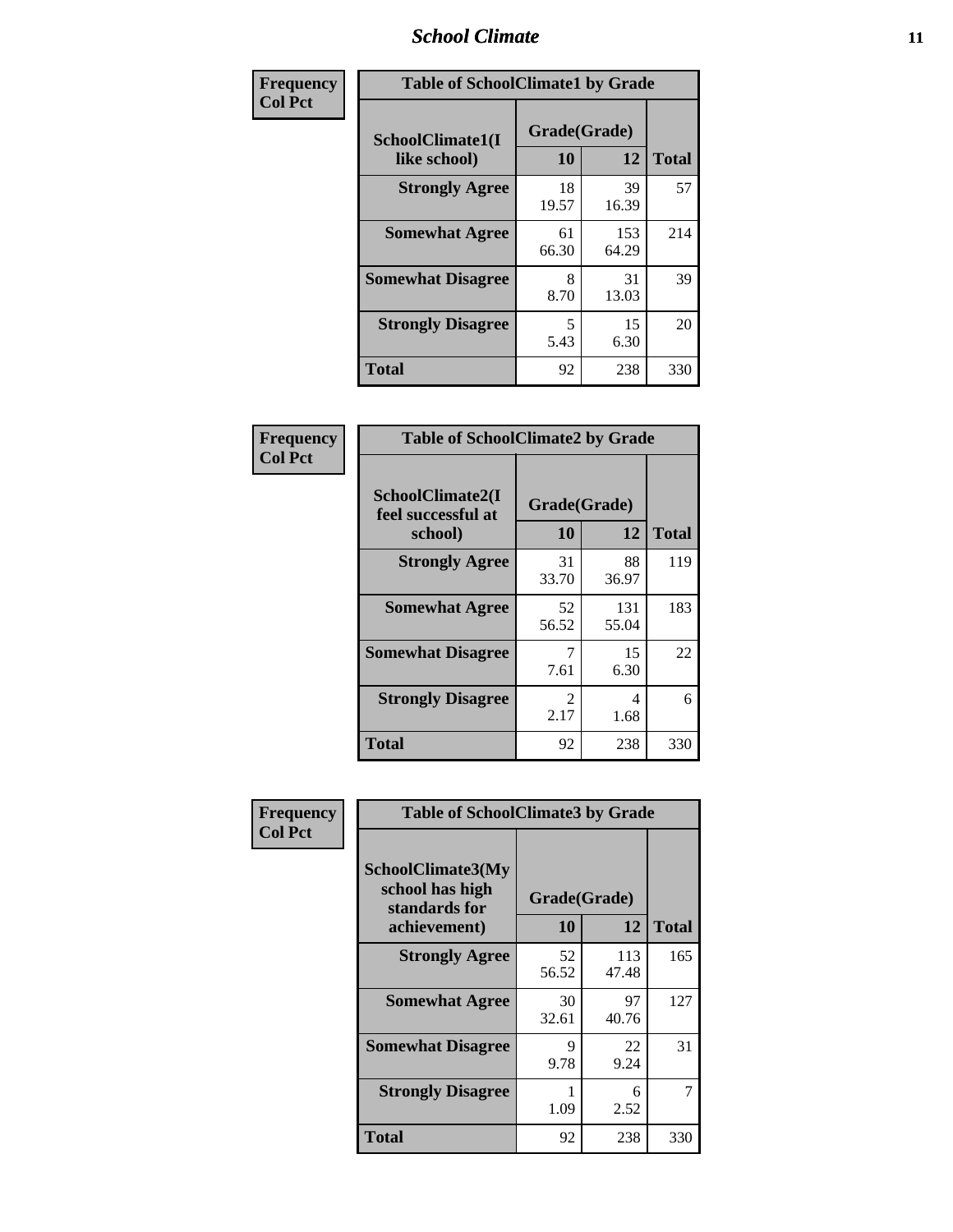### *School Climate* **12**

| Frequency      | <b>Table of SchoolClimate4 by Grade</b>                              |                    |              |              |  |
|----------------|----------------------------------------------------------------------|--------------------|--------------|--------------|--|
| <b>Col Pct</b> | <b>SchoolClimate4(My</b><br>school sets clear<br>rules for behavior) | Grade(Grade)<br>10 | 12           | <b>Total</b> |  |
|                | <b>Strongly Agree</b>                                                | 61<br>66.30        | 136<br>57.14 | 197          |  |
|                | <b>Somewhat Agree</b>                                                | 21<br>22.83        | 63<br>26.47  | 84           |  |
|                | <b>Somewhat Disagree</b>                                             | 6<br>6.52          | 26<br>10.92  | 32           |  |
|                | <b>Strongly Disagree</b>                                             | 4<br>4.35          | 13<br>5.46   | 17           |  |
|                | <b>Total</b>                                                         | 92                 | 238          | 330          |  |

| <b>Table of SchoolClimate5 by Grade</b>                   |              |              |              |  |  |
|-----------------------------------------------------------|--------------|--------------|--------------|--|--|
| SchoolClimate5(I<br>know what to do in<br>an emergency at | Grade(Grade) |              |              |  |  |
| school)                                                   | 10           | 12           | <b>Total</b> |  |  |
| <b>Strongly Agree</b>                                     | 58<br>63.04  | 136<br>57.14 | 194          |  |  |
| <b>Somewhat Agree</b>                                     | 30<br>32.61  | 79<br>33.19  | 109          |  |  |
| <b>Somewhat Disagree</b>                                  | 3<br>3.26    | 18<br>7.56   | 21           |  |  |
| <b>Strongly Disagree</b>                                  | 1.09         | 5<br>2.10    | 6            |  |  |
| Total                                                     | 92           | 238          | 330          |  |  |

| Frequency      | <b>Table of SchoolClimate6 by Grade</b>                  |                    |              |              |  |  |
|----------------|----------------------------------------------------------|--------------------|--------------|--------------|--|--|
| <b>Col Pct</b> | <b>SchoolClimate6(Teachers</b><br>treat me with respect) | Grade(Grade)<br>10 | 12           | <b>Total</b> |  |  |
|                | <b>Strongly Agree</b>                                    | 36<br>39.13        | 85<br>35.71  | 121          |  |  |
|                | <b>Somewhat Agree</b>                                    | 40<br>43.48        | 111<br>46.64 | 151          |  |  |
|                | <b>Somewhat Disagree</b>                                 | 12<br>13.04        | 30<br>12.61  | 42           |  |  |
|                | <b>Strongly Disagree</b>                                 | 4<br>4.35          | 12<br>5.04   | 16           |  |  |
|                | <b>Total</b>                                             | 92                 | 238          | 330          |  |  |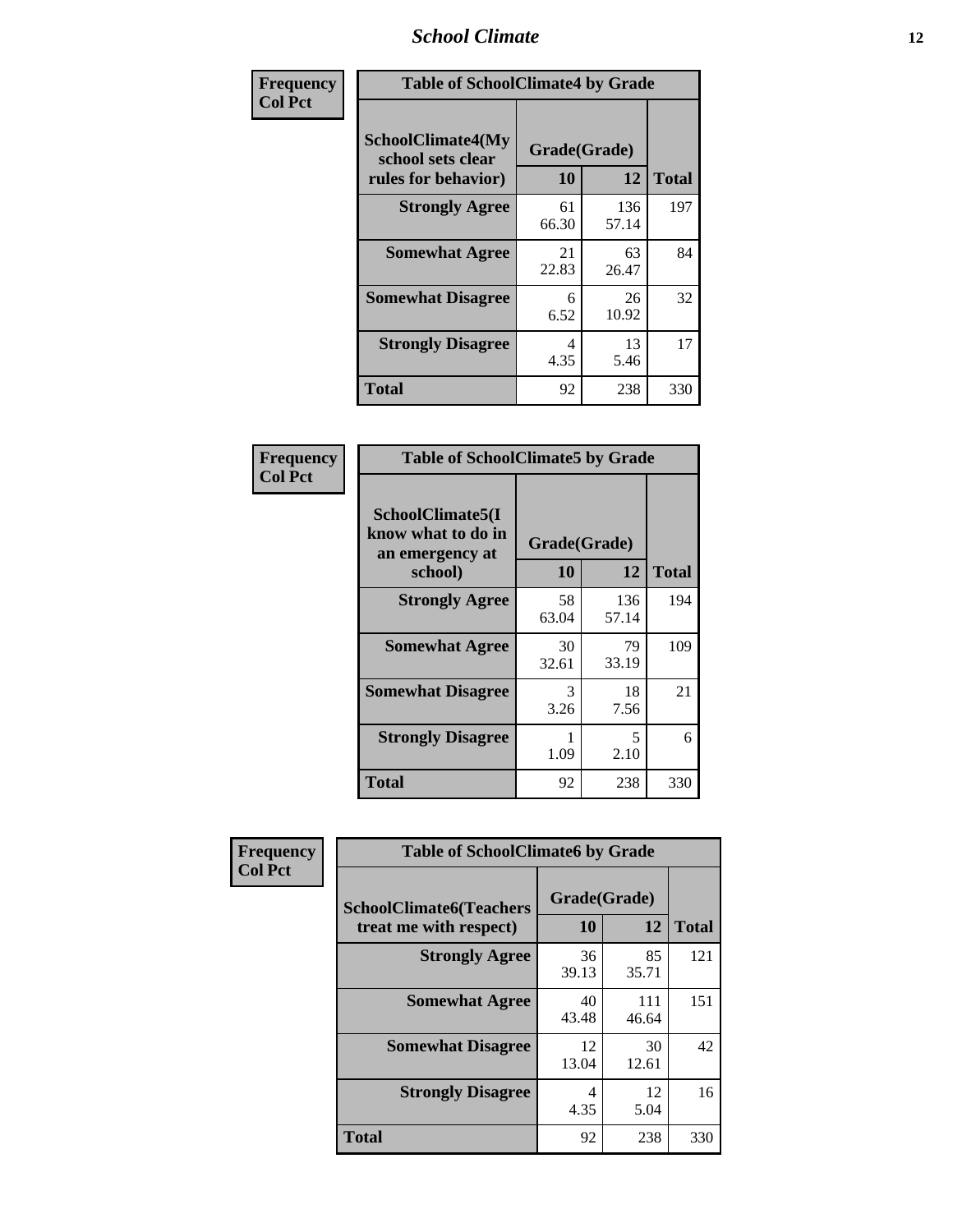### *School Climate* **13**

| Frequency      | <b>Table of SchoolClimate7 by Grade</b>                                       |                           |              |              |
|----------------|-------------------------------------------------------------------------------|---------------------------|--------------|--------------|
| <b>Col Pct</b> | <b>SchoolClimate7(Behaviors</b><br>in my class allow the<br>teacher to teach) | Grade(Grade)<br><b>10</b> | 12           | <b>Total</b> |
|                | <b>Strongly Agree</b>                                                         | 24<br>26.09               | 54<br>22.69  | 78           |
|                | <b>Somewhat Agree</b>                                                         | 46<br>50.00               | 135<br>56.72 | 181          |
|                | <b>Somewhat Disagree</b>                                                      | 15<br>16.30               | 38<br>15.97  | 53           |
|                | <b>Strongly Disagree</b>                                                      | 7<br>7.61                 | 11<br>4.62   | 18           |
|                | <b>Total</b>                                                                  | 92                        | 238          | 330          |

| Frequency      | <b>Table of SchoolClimate8 by Grade</b>                                 |              |             |              |  |
|----------------|-------------------------------------------------------------------------|--------------|-------------|--------------|--|
| <b>Col Pct</b> | <b>SchoolClimate8(Students</b><br>are frequently<br>recognized for good | Grade(Grade) |             |              |  |
|                | behavior)                                                               | 10           | 12          | <b>Total</b> |  |
|                | <b>Strongly Agree</b>                                                   | 17<br>18.48  | 38<br>15.97 | 55           |  |
|                | <b>Somewhat Agree</b>                                                   | 48<br>52.17  | 91<br>38.24 | 139          |  |
|                | <b>Somewhat Disagree</b>                                                | 19<br>20.65  | 74<br>31.09 | 93           |  |
|                | <b>Strongly Disagree</b>                                                | 8<br>8.70    | 35<br>14.71 | 43           |  |
|                | <b>Total</b>                                                            | 92           | 238         | 330          |  |

| <b>Frequency</b> | <b>Table of SchoolClimate9 by Grade</b>                                                  |                    |              |              |  |
|------------------|------------------------------------------------------------------------------------------|--------------------|--------------|--------------|--|
| <b>Col Pct</b>   | <b>SchoolClimate9(School</b><br>counselor would be<br>helpful if I needed<br>assistance) | Grade(Grade)<br>10 | 12           | <b>Total</b> |  |
|                  | <b>Strongly Agree</b>                                                                    | 55<br>59.78        | 138<br>57.98 | 193          |  |
|                  | <b>Somewhat Agree</b>                                                                    | 27<br>29.35        | 67<br>28.15  | 94           |  |
|                  | <b>Somewhat Disagree</b>                                                                 | 6<br>6.52          | 21<br>8.82   | 27           |  |
|                  | <b>Strongly Disagree</b>                                                                 | 4<br>4.35          | 12<br>5.04   | 16           |  |
|                  | <b>Total</b>                                                                             | 92                 | 238          | 330          |  |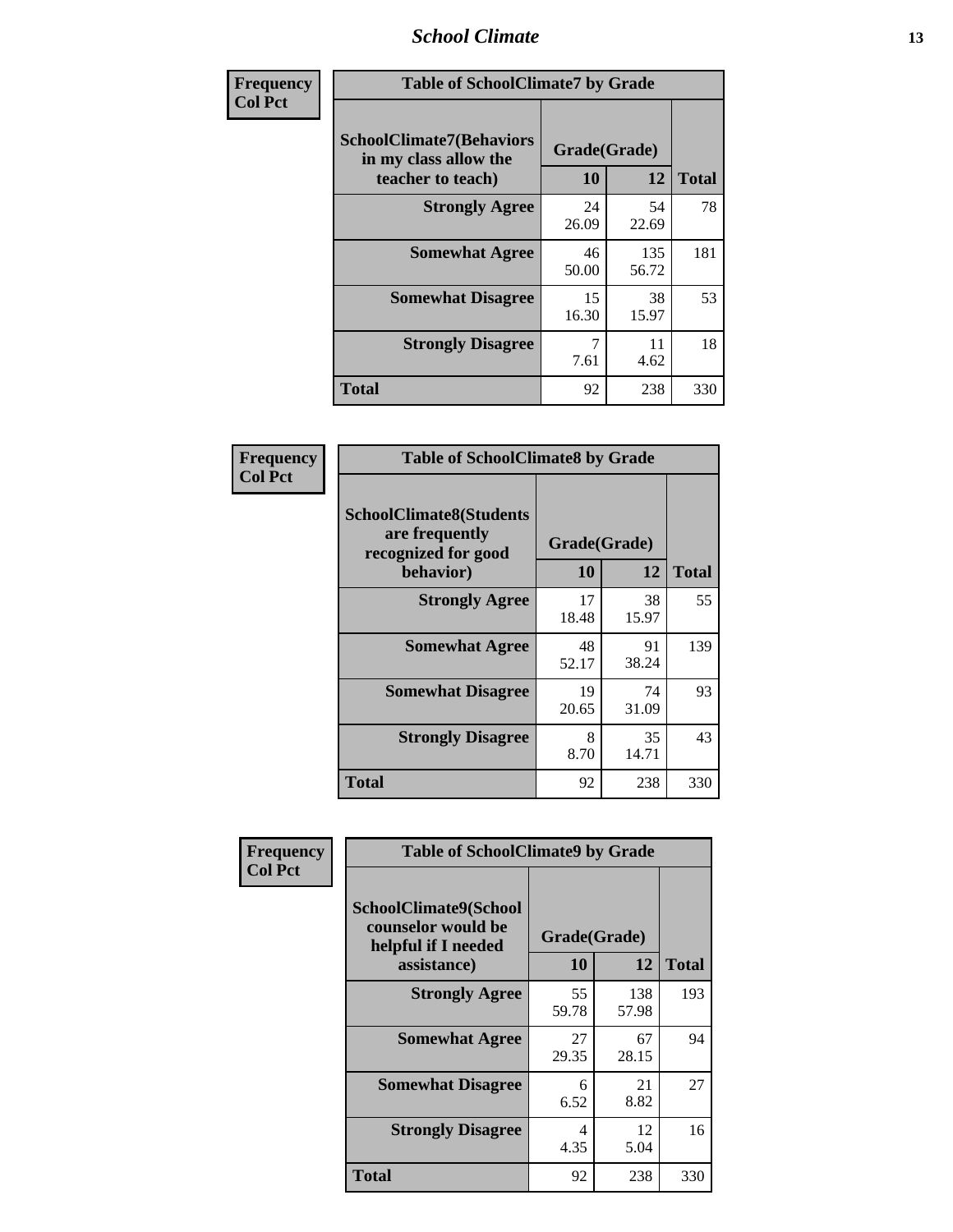### *Reasons for Dropping Out* **14**

| <b>Frequency</b> | <b>Table of Dropoutreason by Grade</b>                                   |             |                    |              |  |
|------------------|--------------------------------------------------------------------------|-------------|--------------------|--------------|--|
| <b>Col Pct</b>   | Dropoutreason(If<br>I dropped out the<br>reason would<br>most likely be) | 10          | Grade(Grade)<br>12 | <b>Total</b> |  |
|                  | <b>Won't Drop out</b>                                                    | 51<br>55.43 | 135<br>56.72       | 186          |  |
|                  | <b>Bored</b>                                                             | 14<br>15.22 | 35<br>14.71        | 49           |  |
|                  | <b>Family Reasons</b>                                                    | 9<br>9.78   | 22<br>9.24         | 31           |  |
|                  | <b>Being Bullied</b>                                                     | 2<br>2.17   | 0.42               | 3            |  |
|                  | <b>Other</b>                                                             | 16<br>17.39 | 45<br>18.91        | 61           |  |
|                  | <b>Total</b>                                                             | 92          | 238                | 330          |  |

| Frequency<br><b>Col Pct</b> | <b>Table of Dropout by Grade</b>                            |                    |              |              |  |  |
|-----------------------------|-------------------------------------------------------------|--------------------|--------------|--------------|--|--|
|                             | Dropout(I<br>have<br>thought<br>about<br>dropping<br>out of | Grade(Grade)<br>10 |              |              |  |  |
|                             | school)                                                     |                    | 12           | <b>Total</b> |  |  |
|                             | Yes                                                         | 35<br>38.04        | 73<br>30.67  | 108          |  |  |
|                             | N <sub>0</sub>                                              | 57<br>61.96        | 165<br>69.33 | 222          |  |  |
|                             | <b>Total</b>                                                | 92                 | 238          | 330          |  |  |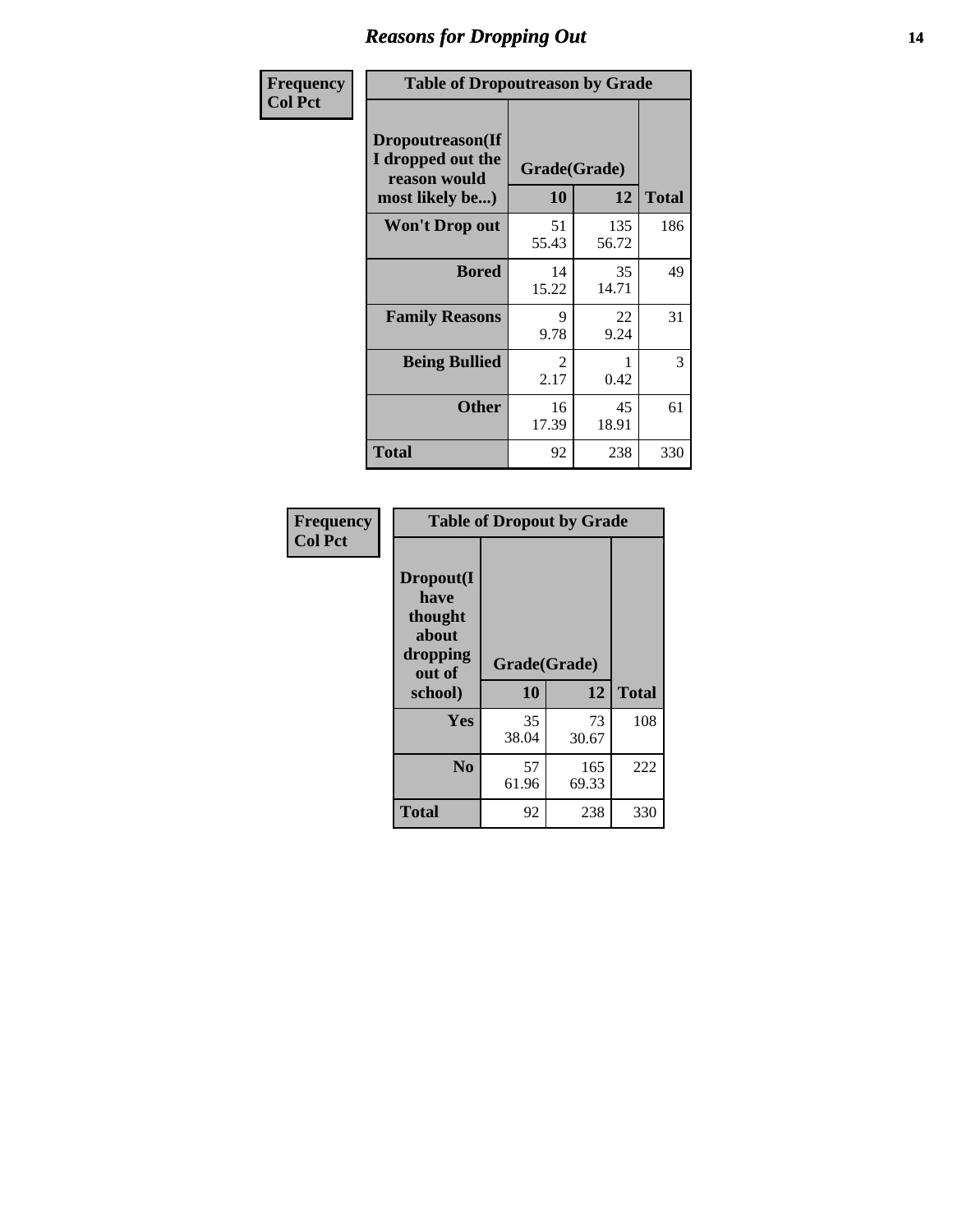*School Safety* **15**

| Frequency      | <b>Table of Gangself by Grade</b>                                                                         |                    |              |              |  |
|----------------|-----------------------------------------------------------------------------------------------------------|--------------------|--------------|--------------|--|
| <b>Col Pct</b> | <b>Gangself</b> (I<br>have<br>participated<br>in illegal<br>gang<br>activities in<br>the past 30<br>days) | Grade(Grade)<br>10 | 12           | <b>Total</b> |  |
|                | Yes                                                                                                       | 10<br>10.87        | 16<br>6.72   | 26           |  |
|                | N <sub>0</sub>                                                                                            | 82<br>89.13        | 222<br>93.28 | 304          |  |
|                | <b>Total</b>                                                                                              | 92                 | 238          | 330          |  |

| Frequency<br><b>Col Pct</b> | <b>Table of Gangpeers by Grade</b>                                                                                             |                    |              |              |  |  |  |  |  |
|-----------------------------|--------------------------------------------------------------------------------------------------------------------------------|--------------------|--------------|--------------|--|--|--|--|--|
|                             | <b>Gangpeers</b> (I<br>have friends<br>who have<br>participated<br>in illegal<br>gang<br>activities in<br>the past 30<br>days) | Grade(Grade)<br>10 | 12           | <b>Total</b> |  |  |  |  |  |
|                             | <b>Yes</b>                                                                                                                     | 36<br>39.13        | 65<br>27.31  | 101          |  |  |  |  |  |
|                             | N <sub>0</sub>                                                                                                                 | 56<br>60.87        | 173<br>72.69 | 229          |  |  |  |  |  |
|                             | <b>Total</b>                                                                                                                   | 92                 | 238          | 330          |  |  |  |  |  |

| Frequency      | <b>Table of Pickedon by Grade</b>                                  |              |             |              |  |  |  |  |  |
|----------------|--------------------------------------------------------------------|--------------|-------------|--------------|--|--|--|--|--|
| <b>Col Pct</b> | <b>Pickedon(I have</b><br>been picked on or<br>teased at school in | Grade(Grade) |             |              |  |  |  |  |  |
|                | the past 30 days)                                                  |              | 12          | <b>Total</b> |  |  |  |  |  |
|                | <b>Strongly Agree</b>                                              | 7.61         | 30<br>12.61 | 37           |  |  |  |  |  |
|                | <b>Somewhat Agree</b>                                              | 16<br>17.39  | 33<br>13.87 | 49           |  |  |  |  |  |
|                | <b>Somewhat Disagree</b>                                           | 14<br>15.22  | 36<br>15.13 | 50           |  |  |  |  |  |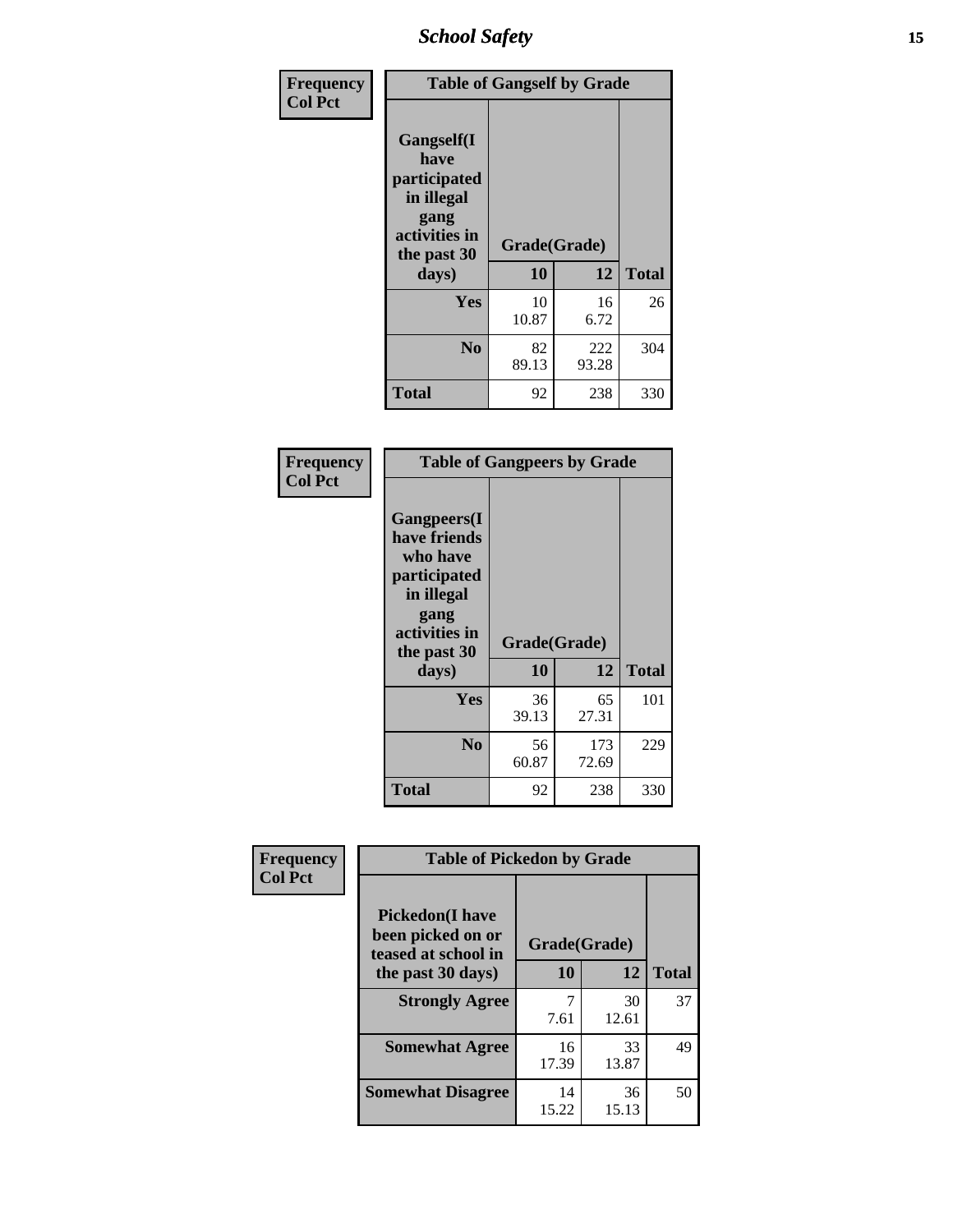# *School Safety* **16**

| Frequency      | <b>Table of Pickedon by Grade</b>                                                        |                    |              |              |
|----------------|------------------------------------------------------------------------------------------|--------------------|--------------|--------------|
| <b>Col Pct</b> | <b>Pickedon</b> (I have<br>been picked on or<br>teased at school in<br>the past 30 days) | Grade(Grade)<br>10 | 12           | <b>Total</b> |
|                | <b>Strongly Disagree</b>                                                                 | 55<br>59.78        | 139<br>58.40 | 194          |
|                | <b>Total</b>                                                                             | 92                 | 238          | 330          |

| Frequency      | <b>Table of Safeschool by Grade</b>                      |                    |              |     |  |  |  |  |  |
|----------------|----------------------------------------------------------|--------------------|--------------|-----|--|--|--|--|--|
| <b>Col Pct</b> | Safeschool(School<br>is a place at which I<br>feel safe) | Grade(Grade)<br>10 | <b>Total</b> |     |  |  |  |  |  |
|                | <b>Strongly Agree</b>                                    | 17<br>18.48        | 47<br>19.75  | 64  |  |  |  |  |  |
|                | <b>Somewhat Agree</b>                                    | 56<br>60.87        | 127<br>53.36 | 183 |  |  |  |  |  |
|                | <b>Somewhat Disagree</b>                                 | 10<br>10.87        | 39<br>16.39  | 49  |  |  |  |  |  |
|                | <b>Strongly Disagree</b>                                 | 9<br>9.78          | 25<br>10.50  | 34  |  |  |  |  |  |
|                | <b>Total</b>                                             | 92                 | 238          | 330 |  |  |  |  |  |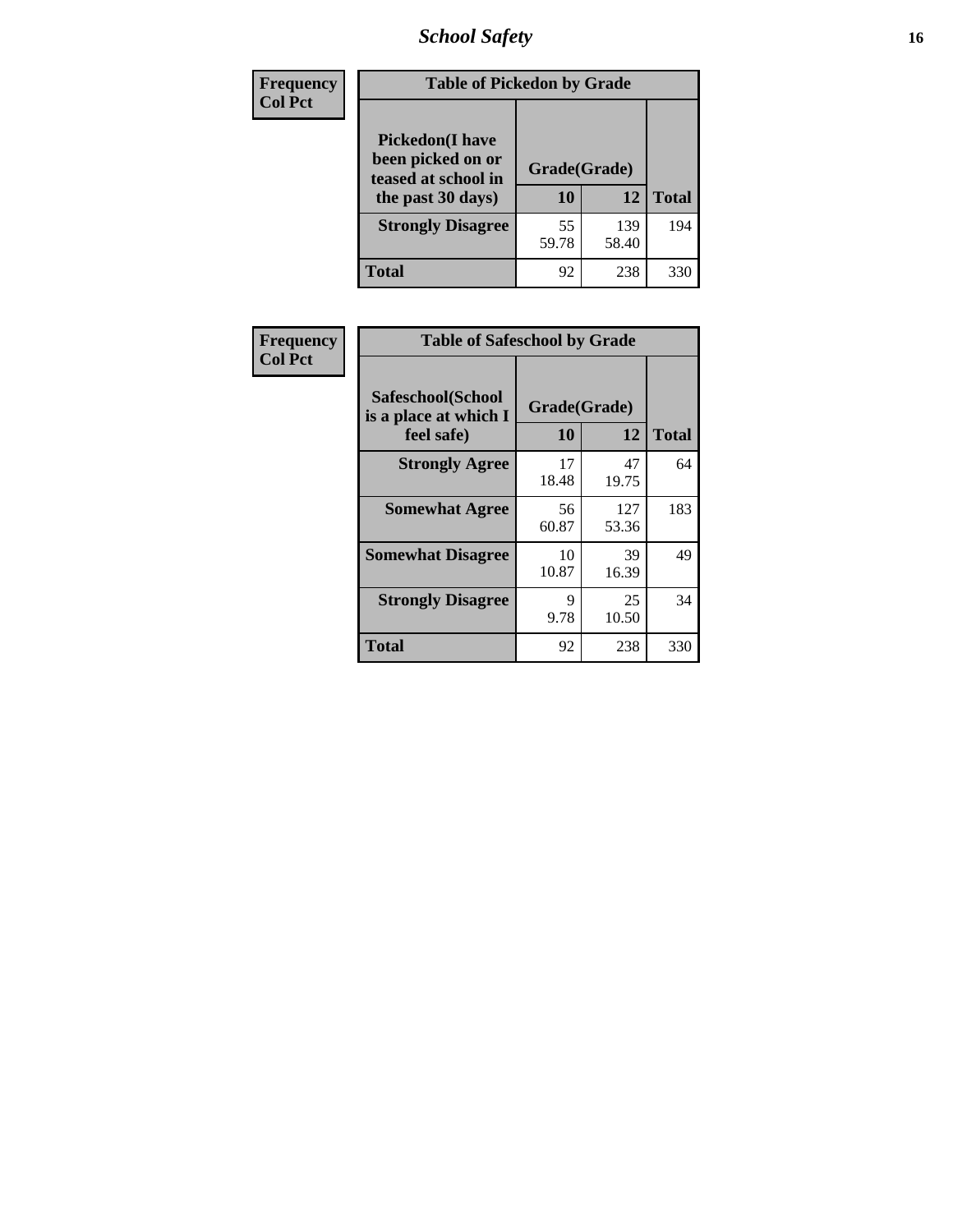*School Safety* **17**

| Frequency |  |
|-----------|--|
| Row Pct   |  |

| <b>Table of Grade by Bullied</b> |              |                                                                               |                      |                  |                |                       |                        |              |  |  |  |
|----------------------------------|--------------|-------------------------------------------------------------------------------|----------------------|------------------|----------------|-----------------------|------------------------|--------------|--|--|--|
|                                  |              | <b>Bullied</b> (I have been bullied by other<br>students in the past 30 days) |                      |                  |                |                       |                        |              |  |  |  |
|                                  | $\mathbf{0}$ | $1$ or $ $                                                                    | 3 <sub>to</sub><br>5 | <b>6 to</b><br>9 | 10<br>to<br>19 | <b>20</b><br>to<br>29 | All<br>30              |              |  |  |  |
| Grade(Grade)                     | <b>Days</b>  | days                                                                          | days                 | days             | days           | days                  | days                   | <b>Total</b> |  |  |  |
| 10                               | 87<br>94.57  | $\theta$<br>0.00                                                              | 1.09                 | $\theta$<br>0.00 | 2.17           | 1.09                  | 1.09                   | 92           |  |  |  |
| 12                               | 218<br>91.60 | 10<br>4.20                                                                    | 2<br>0.84            | 2<br>0.84        | 3<br>1.26      | 0.42                  | $\mathfrak{D}$<br>0.84 | 238          |  |  |  |
| <b>Total</b>                     | 305          | 10                                                                            | 3                    | $\overline{c}$   | 5              | $\overline{2}$        | 3                      | 330          |  |  |  |

| Frequency      | <b>Table of Grade by Bulliedothers</b> |                         |              |                        |                        |                               |                                                    |                       |              |  |  |  |
|----------------|----------------------------------------|-------------------------|--------------|------------------------|------------------------|-------------------------------|----------------------------------------------------|-----------------------|--------------|--|--|--|
| <b>Row Pct</b> |                                        |                         |              |                        | 30 days)               |                               | <b>Bulliedothers</b> (I bullied others in the past |                       |              |  |  |  |
|                | Grade(Grade)                           | $\bf{0}$<br><b>Days</b> | 1 or<br>days | $3$ to<br>days         | 6 to<br>9<br>days      | <b>10</b><br>to<br>19<br>days | <b>20</b><br>to<br>29<br>days                      | All<br>30<br>days     | <b>Total</b> |  |  |  |
|                | 10                                     | 82<br>89.13             | 4<br>4.35    | $\overline{2}$<br>2.17 | 1.09                   | 1.09                          | $\Omega$<br>0.00                                   | $\mathcal{D}$<br>2.17 | 92           |  |  |  |
|                | 12                                     | 214<br>89.92            | 8<br>3.36    | 0.42                   | $\overline{4}$<br>1.68 | 4<br>1.68                     | 2<br>0.84                                          | 5<br>2.10             | 238          |  |  |  |
|                | <b>Total</b>                           | 296                     | 12           | 3                      | 5                      | 5                             | $\overline{2}$                                     | 7                     | 330          |  |  |  |

| <b>Frequency</b> | <b>Table of Grade by Weaponschool</b> |                                                                    |                  |                                     |                               |                                    |                   |              |  |  |  |
|------------------|---------------------------------------|--------------------------------------------------------------------|------------------|-------------------------------------|-------------------------------|------------------------------------|-------------------|--------------|--|--|--|
| <b>Row Pct</b>   |                                       | Weaponschool (I brought a weapon<br>to school in the past 30 days) |                  |                                     |                               |                                    |                   |              |  |  |  |
|                  | Grade(Grade)                          | $\bf{0}$<br><b>Days</b>                                            | 1 or<br>days     | 3 to<br>days                        | <b>10</b><br>to<br>19<br>days | 20<br>t <sub>0</sub><br>29<br>days | All<br>30<br>days | <b>Total</b> |  |  |  |
|                  | 10                                    | 89<br>96.74                                                        | $\Omega$<br>0.00 | $\Omega$<br>0.00                    | 0<br>0.00                     | 3<br>3.26                          | $\Omega$<br>0.00  | 92           |  |  |  |
|                  | 12                                    | 227<br>95.38                                                       | 3<br>1.26        | $\mathcal{D}_{\mathcal{A}}$<br>0.84 | 0.42                          | 0.42                               | 4<br>1.68         | 238          |  |  |  |
|                  | <b>Total</b>                          | 316                                                                | $\mathcal{F}$    | $\mathfrak{D}$                      |                               | 4                                  | 4                 | 330          |  |  |  |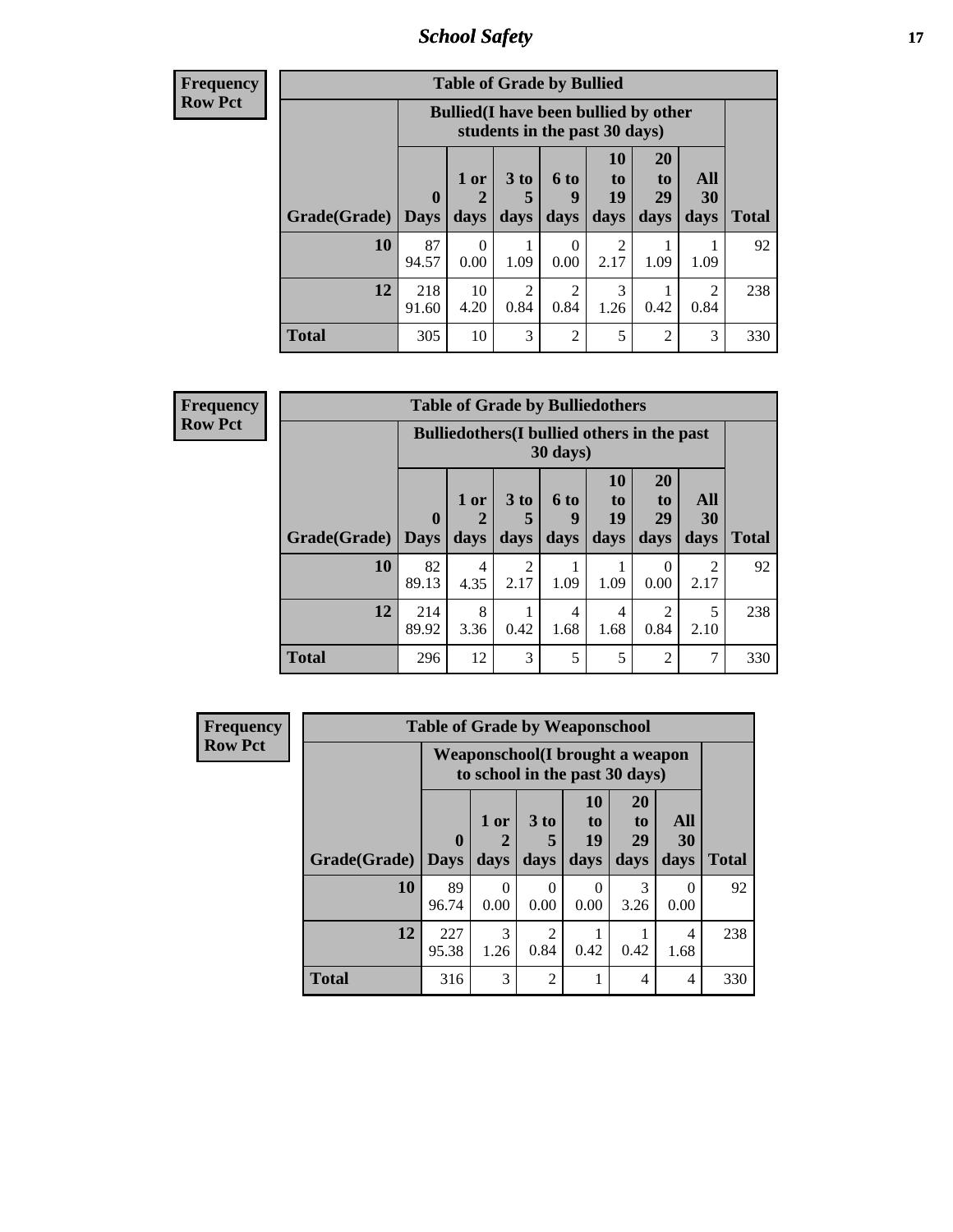*School Safety* **18**

| <b>Frequency</b> |              | <b>Table of Grade by Absentunsafe</b>                                |                   |                        |                        |                       |              |
|------------------|--------------|----------------------------------------------------------------------|-------------------|------------------------|------------------------|-----------------------|--------------|
| <b>Row Pct</b>   |              | <b>Absentunsafe(I have missed</b><br>school because I felt unsafe in |                   |                        |                        |                       |              |
|                  | Grade(Grade) | $\mathbf{0}$<br><b>Days</b>                                          | 1 or<br>2<br>days | 3 to<br>5<br>days      | 10<br>to<br>19<br>days | All<br>30<br>days     | <b>Total</b> |
|                  | 10           | 89<br>96.74                                                          | 0<br>0.00         | $\mathfrak{D}$<br>2.17 | 0.00                   | 1.09                  | 92           |
|                  | 12           | 230<br>96.64                                                         | 4<br>1.68         | 0<br>0.00              | 0.42                   | $\mathcal{R}$<br>1.26 | 238          |
|                  | Total        | 319                                                                  | 4                 | $\mathfrak{D}$         | 1                      | 4                     | 330          |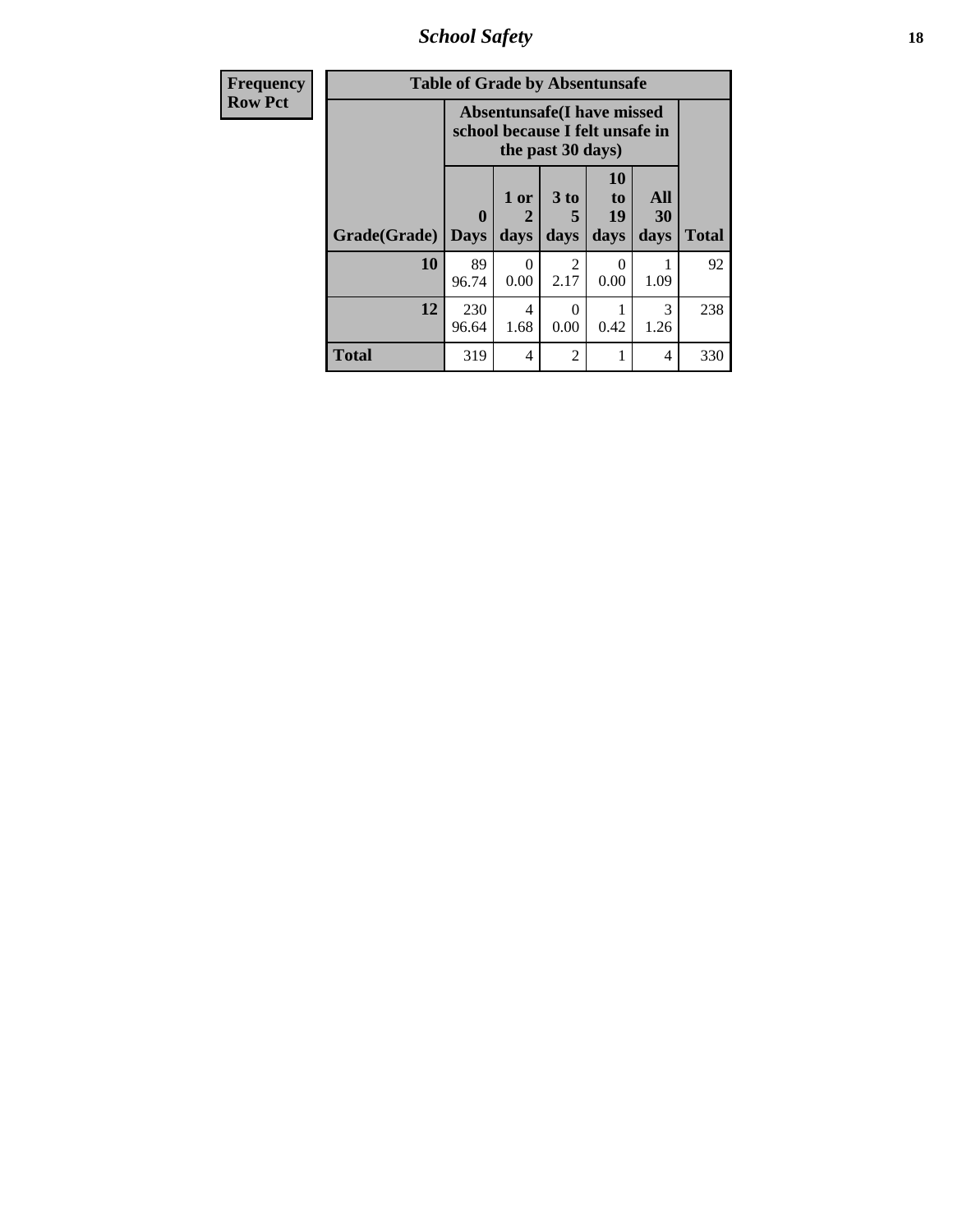# *Drug Use During Last 30 Days* **19**

#### **Frequency Row Pct**

| <b>Table of Grade by Alcohol</b> |                                 |                                     |                 |                 |                 |               |                     |       |  |  |  |
|----------------------------------|---------------------------------|-------------------------------------|-----------------|-----------------|-----------------|---------------|---------------------|-------|--|--|--|
|                                  |                                 | Alcohol (Alcohol use, past 30 days) |                 |                 |                 |               |                     |       |  |  |  |
| Grade(Grade)                     | <b>Did</b><br>not<br><b>use</b> | $1 - 2$<br>days                     | $3 - 5$<br>days | $6 - 9$<br>days | $10-19$<br>days | 20-29<br>days | <b>Every</b><br>day | Total |  |  |  |
| 10                               | 66<br>71.74                     | 8<br>8.70                           | 3<br>3.26       | 4<br>4.35       | 8<br>8.70       | 2<br>2.17     | 1.09                | 92    |  |  |  |
| 12                               | 156<br>65.55                    | 33<br>13.87                         | 15<br>6.30      | 7<br>2.94       | 13<br>5.46      | 8<br>3.36     | 6<br>2.52           | 238   |  |  |  |
| <b>Total</b>                     | 222                             | 41                                  | 18              | 11              | 21              | 10            | 7                   | 330   |  |  |  |

#### **Frequency Row Pct**

| <b>Table of Grade by Cigarettes</b> |                                 |                                                          |                 |               |                 |               |                     |              |  |  |  |
|-------------------------------------|---------------------------------|----------------------------------------------------------|-----------------|---------------|-----------------|---------------|---------------------|--------------|--|--|--|
|                                     |                                 | <b>Cigarettes</b> (Smoking tobacco use,<br>past 30 days) |                 |               |                 |               |                     |              |  |  |  |
| Grade(Grade)                        | <b>Did</b><br>not<br><b>use</b> | $1-2$<br>days                                            | $3 - 5$<br>days | $6-9$<br>days | $10-19$<br>days | 20-29<br>days | <b>Every</b><br>day | <b>Total</b> |  |  |  |
| 10                                  | 82<br>89.13                     | 5<br>5.43                                                | 1.09            | 1.09          | 2<br>2.17       | 0<br>0.00     | 1.09                | 92           |  |  |  |
| 12                                  | 188<br>78.99                    | 19<br>7.98                                               | 5<br>2.10       | 3<br>1.26     | 8<br>3.36       | 6<br>2.52     | 9<br>3.78           | 238          |  |  |  |
| <b>Total</b>                        | 270                             | 24                                                       | 6               | 4             | 10              | 6             | 10                  | 330          |  |  |  |

| <b>Table of Grade by Smokeless</b> |                                 |                                                         |                  |                  |                 |                   |                  |              |  |  |
|------------------------------------|---------------------------------|---------------------------------------------------------|------------------|------------------|-----------------|-------------------|------------------|--------------|--|--|
|                                    |                                 | <b>Smokeless</b> (Chewing tobacco use,<br>past 30 days) |                  |                  |                 |                   |                  |              |  |  |
| Grade(Grade)                       | <b>Did</b><br>not<br><b>use</b> | $1 - 2$<br>days                                         | $3 - 5$<br>days  | $6-9$<br>days    | $10-19$<br>days | $20 - 29$<br>days | Every<br>day     | <b>Total</b> |  |  |
| 10                                 | 90<br>97.83                     | $\Omega$<br>0.00                                        | $\Omega$<br>0.00 | 1.09             | 0<br>0.00       | 1.09              | $\Omega$<br>0.00 | 92           |  |  |
| 12                                 | 225<br>94.54                    | 0.42                                                    | 3<br>1.26        | $\Omega$<br>0.00 | 0.42            | 3<br>1.26         | 5<br>2.10        | 238          |  |  |
| <b>Total</b>                       | 315                             |                                                         | 3                |                  | 1               | 4                 | 5                | 330          |  |  |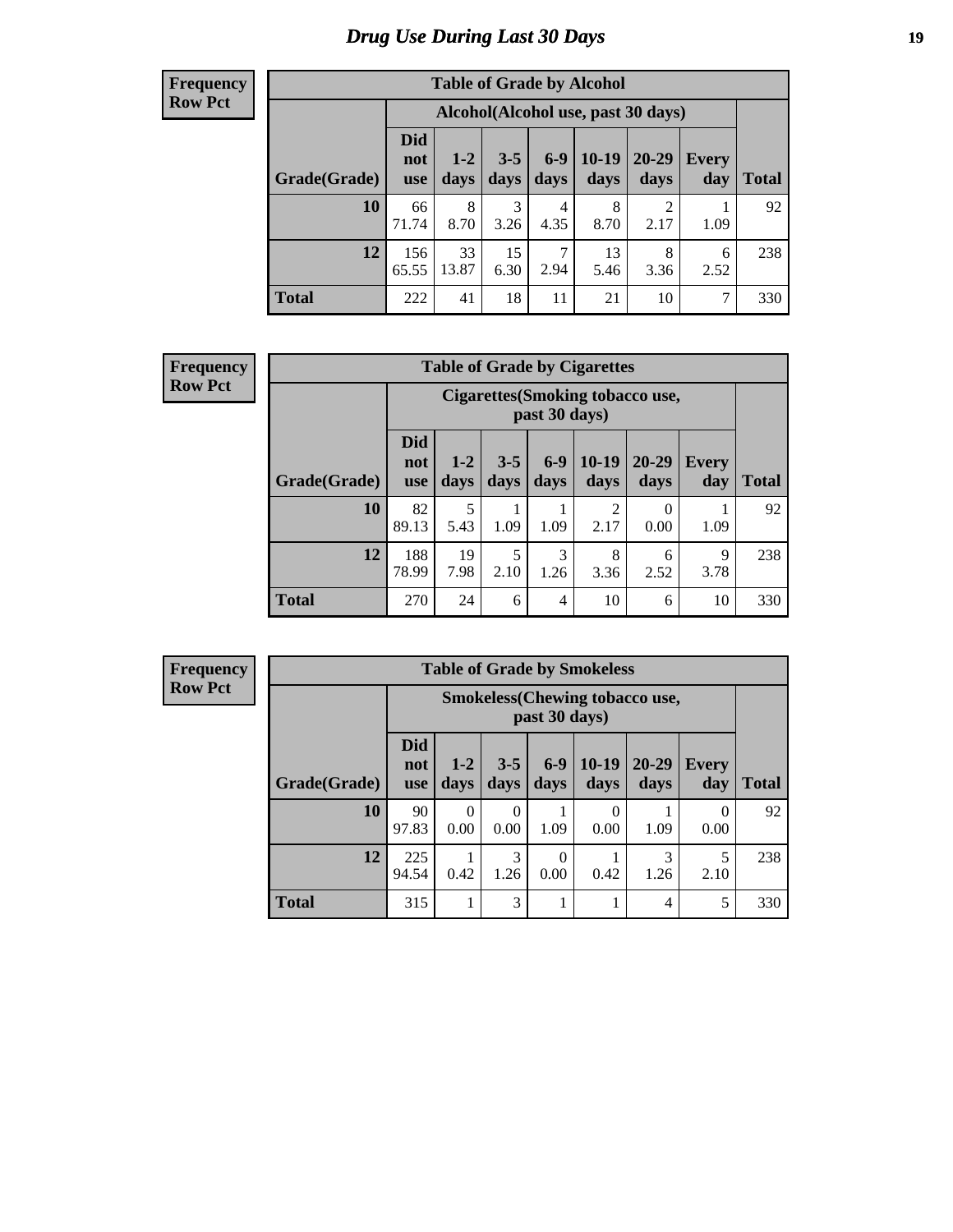| <b>Table of Grade by Marijuana</b> |                          |                        |                  |                  |                        |                                         |              |       |  |
|------------------------------------|--------------------------|------------------------|------------------|------------------|------------------------|-----------------------------------------|--------------|-------|--|
|                                    |                          |                        |                  |                  |                        | Marijuana (Marijuana use, past 30 days) |              |       |  |
| Grade(Grade)                       | Did<br>not<br><b>use</b> | $1 - 2$<br>days        | $3 - 5$<br>days  | $6-9$<br>days    | $10-19$<br>days        | 20-29<br>days                           | Every<br>day | Total |  |
| 10                                 | 87<br>94.57              | $\overline{2}$<br>2.17 | $\theta$<br>0.00 | $\theta$<br>0.00 | $\mathfrak{D}$<br>2.17 | 0.00                                    | 1.09         | 92    |  |
| 12                                 | 200<br>84.03             | 10<br>4.20             | 4<br>1.68        | 3<br>1.26        | 7<br>2.94              | 5<br>2.10                               | 9<br>3.78    | 238   |  |
| <b>Total</b>                       | 287                      | 12                     | 4                | 3                | 9                      | 5                                       | 10           | 330   |  |

| <b>Frequency</b> | <b>Table of Grade by Cocaine</b> |                          |                 |                  |                                     |                   |                        |              |
|------------------|----------------------------------|--------------------------|-----------------|------------------|-------------------------------------|-------------------|------------------------|--------------|
| <b>Row Pct</b>   |                                  |                          |                 |                  | Cocaine (Cocaine use, past 30 days) |                   |                        |              |
|                  | Grade(Grade)                     | Did<br>not<br><b>use</b> | $1 - 2$<br>days | $6-9$<br>days    | $10-19$<br>days                     | $20 - 29$<br>days | <b>Every</b><br>day    | <b>Total</b> |
|                  | 10                               | 92<br>100.00             | 0<br>0.00       | $\Omega$<br>0.00 | $\Omega$<br>0.00                    | 0.00              | $\Omega$<br>0.00       | 92           |
|                  | 12                               | 230<br>96.64             | 0.42            | 0.42             | 0.42                                | 0.42              | $\overline{4}$<br>1.68 | 238          |
|                  | <b>Total</b>                     | 322                      |                 |                  |                                     |                   | $\overline{4}$         | 330          |

| <b>Frequency</b> | <b>Table of Grade by Inhalants</b> |                                 |                 |                 |                        |                     |              |  |  |
|------------------|------------------------------------|---------------------------------|-----------------|-----------------|------------------------|---------------------|--------------|--|--|
| <b>Row Pct</b>   |                                    | <b>Inhalants</b> (Inhalant use, |                 |                 |                        |                     |              |  |  |
|                  | Grade(Grade)                       | <b>Did</b><br>not<br><b>use</b> | $1 - 2$<br>days | $10-19$<br>days | $20 - 29$<br>days      | <b>Every</b><br>day | <b>Total</b> |  |  |
|                  | 10                                 | 91<br>98.91                     | 0.00            | 1.09            | $\Omega$<br>0.00       | 0<br>0.00           | 92           |  |  |
|                  | 12                                 | 228<br>95.80                    | 4<br>1.68       | 0<br>0.00       | $\mathfrak{D}$<br>0.84 | 4<br>1.68           | 238          |  |  |
|                  | <b>Total</b>                       | 319                             | $\overline{4}$  | 1               | $\overline{2}$         | 4                   | 330          |  |  |

| Frequency      | <b>Table of Grade by Steroids</b> |                                 |                                      |                 |                |                        |                     |              |  |
|----------------|-----------------------------------|---------------------------------|--------------------------------------|-----------------|----------------|------------------------|---------------------|--------------|--|
| <b>Row Pct</b> |                                   |                                 | Steroids (Steroid use, past 30 days) |                 |                |                        |                     |              |  |
|                | Grade(Grade)                      | <b>Did</b><br>not<br><b>use</b> | $1-2$<br>days                        | $3 - 5$<br>days | $6-9$<br>days  | $20 - 29$<br>days      | <b>Every</b><br>day | <b>Total</b> |  |
|                | 10                                | 91<br>98.91                     | 0<br>0.00                            | 0.00            | 1.09           | $\theta$<br>0.00       | 0.00                | 92           |  |
|                | 12                                | 229<br>96.22                    | 0.42                                 | 0.42            | 0.42           | $\mathfrak{D}$<br>0.84 | 4<br>1.68           | 238          |  |
|                | Total                             | 320                             |                                      |                 | $\mathfrak{D}$ | $\overline{2}$         | 4                   | 330          |  |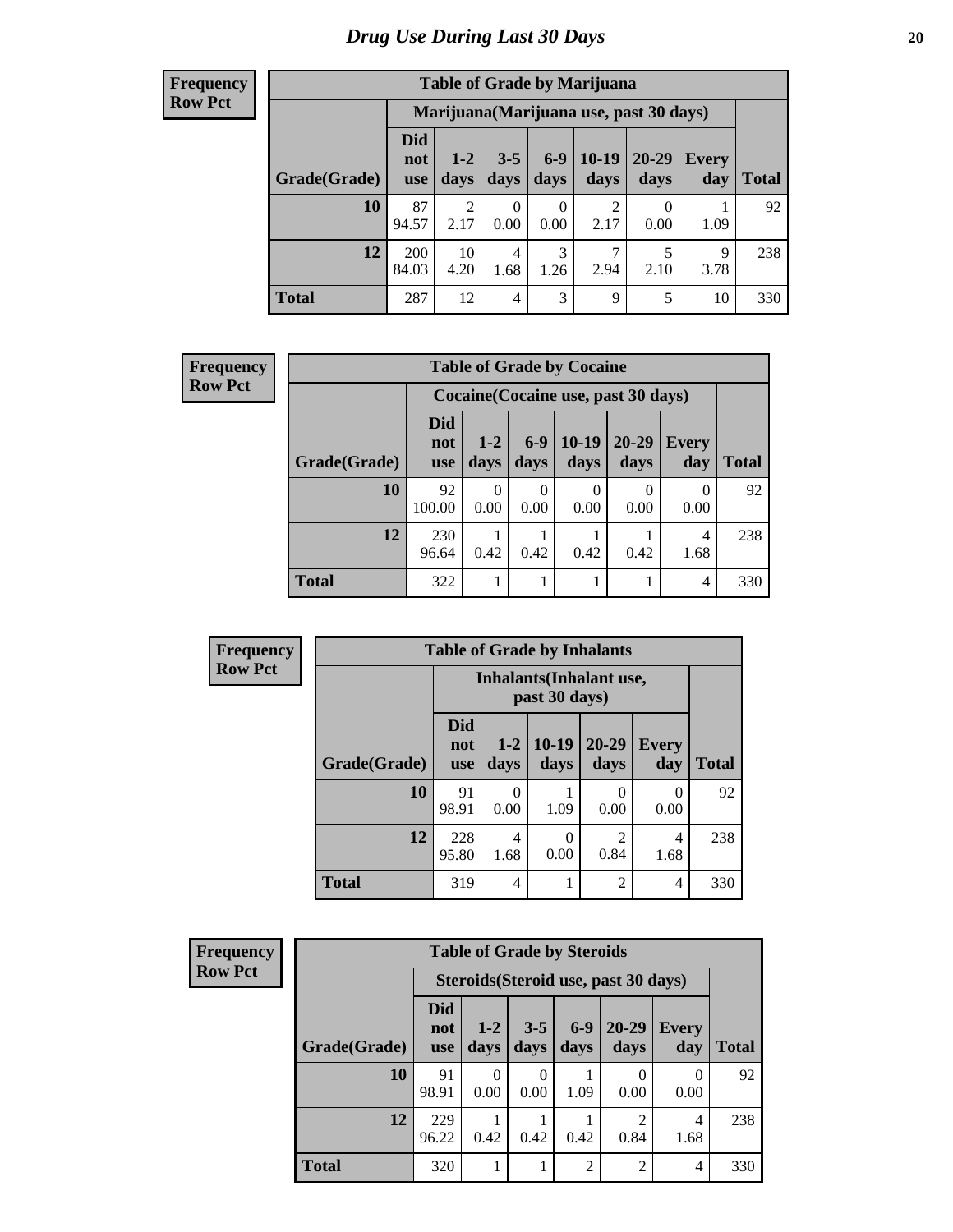| <b>Frequency</b> | <b>Table of Grade by Ecstasy</b> |                                 |               |                  |                                     |                     |              |
|------------------|----------------------------------|---------------------------------|---------------|------------------|-------------------------------------|---------------------|--------------|
| <b>Row Pct</b>   |                                  |                                 |               |                  | Ecstasy (Ecstasy use, past 30 days) |                     |              |
|                  | Grade(Grade)                     | <b>Did</b><br>not<br><b>use</b> | $1-2$<br>days | $ 10-19$<br>days | $20 - 29$<br>days                   | <b>Every</b><br>day | <b>Total</b> |
|                  | <b>10</b>                        | 92<br>100.00                    | 0.00          | $\theta$<br>0.00 | $\Omega$<br>0.00                    | $\Omega$<br>0.00    | 92           |
|                  | 12                               | 228<br>95.80                    | 3<br>1.26     | 0.42             | 0.42                                | 2.10                | 238          |
|                  | <b>Total</b>                     | 320                             | 3             |                  |                                     | 5                   | 330          |

| <b>Frequency</b> |              |                                 | <b>Table of Grade by Meth</b> |                  |                   |                     |              |
|------------------|--------------|---------------------------------|-------------------------------|------------------|-------------------|---------------------|--------------|
| <b>Row Pct</b>   |              | Meth(Methamphetamine use,       |                               |                  |                   |                     |              |
|                  | Grade(Grade) | <b>Did</b><br>not<br><b>use</b> | $1-2$<br>days                 | $3 - 5$<br>days  | $20 - 29$<br>days | <b>Every</b><br>day | <b>Total</b> |
|                  | 10           | 92<br>100.00                    | 0<br>0.00                     | $\Omega$<br>0.00 | 0<br>0.00         | 0<br>0.00           | 92           |
|                  | 12           | 229<br>96.22                    | 0.42                          | 0.42             | 3<br>1.26         | 4<br>1.68           | 238          |
|                  | <b>Total</b> | 321                             |                               |                  | 3                 | $\overline{4}$      | 330          |

| Frequency      | <b>Table of Grade by Hallucinogens</b> |                                 |                        |           |                                                   |                   |                  |              |  |
|----------------|----------------------------------------|---------------------------------|------------------------|-----------|---------------------------------------------------|-------------------|------------------|--------------|--|
| <b>Row Pct</b> |                                        |                                 |                        |           | Hallucinogens (Hallucinogen use,<br>past 30 days) |                   |                  |              |  |
|                | Grade(Grade)                           | <b>Did</b><br>not<br><b>use</b> | $1-2$<br>days          | days      | $3-5$   10-19<br>days                             | $20 - 29$<br>days | Every<br>day     | <b>Total</b> |  |
|                | 10                                     | 92<br>100.00                    | $\theta$<br>0.00       | 0<br>0.00 | 0<br>0.00                                         | 0<br>0.00         | $\Omega$<br>0.00 | 92           |  |
|                | 12                                     | 228<br>95.80                    | $\overline{c}$<br>0.84 | 0.42      | $\overline{c}$<br>0.84                            | 0.42              | 4<br>1.68        | 238          |  |
|                | <b>Total</b>                           | 320                             | $\mathfrak{D}$         |           | $\overline{2}$                                    |                   | $\overline{4}$   | 330          |  |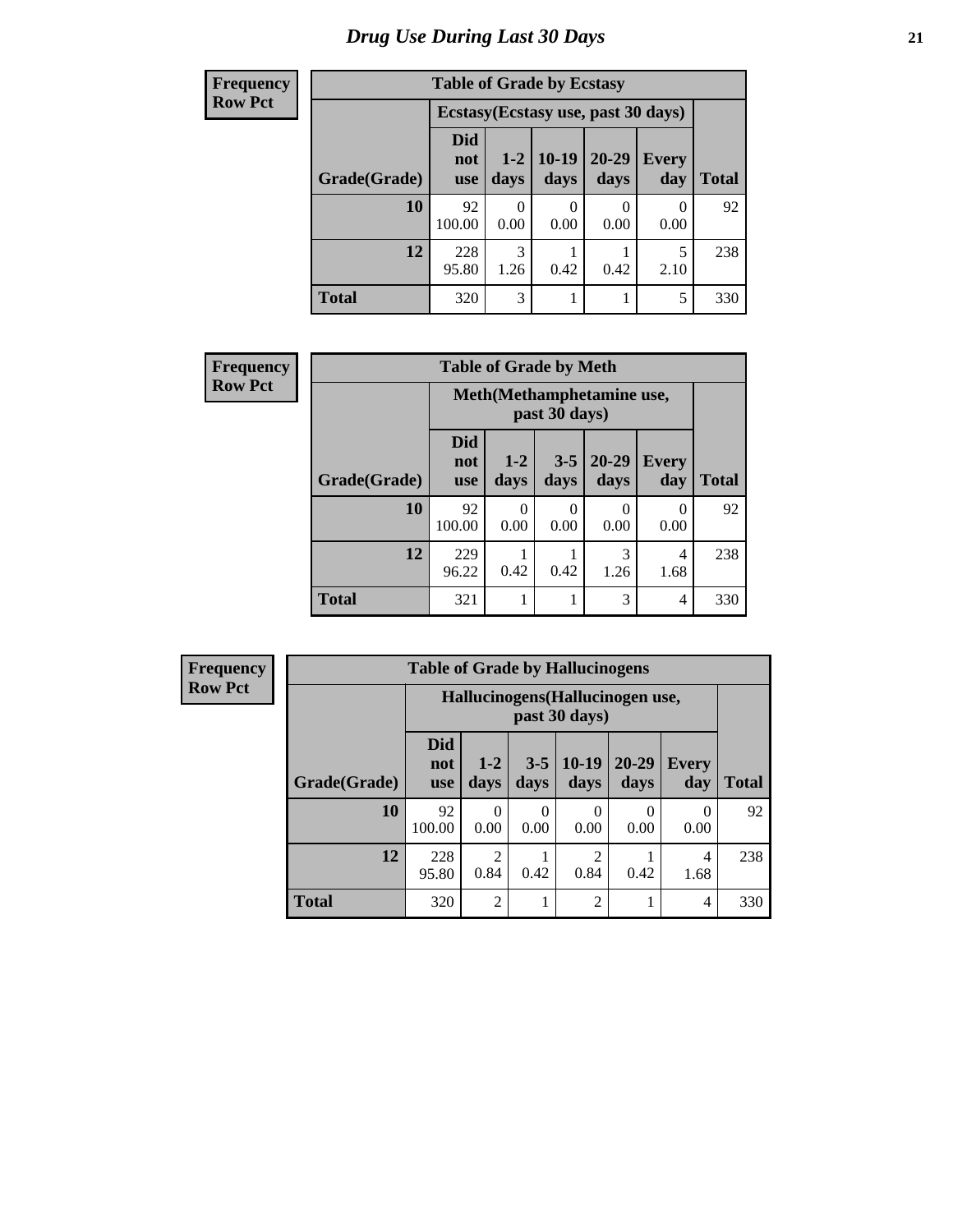| <b>Table of Grade by Prescription</b> |                                 |                                                                                |                 |                 |               |              |              |  |  |
|---------------------------------------|---------------------------------|--------------------------------------------------------------------------------|-----------------|-----------------|---------------|--------------|--------------|--|--|
|                                       |                                 | <b>Prescription</b> (Prescription drugs not<br>prescribed to me, past 30 days) |                 |                 |               |              |              |  |  |
| Grade(Grade)                          | <b>Did</b><br>not<br><b>use</b> | $1 - 2$<br>days                                                                | $3 - 5$<br>days | $10-19$<br>days | 20-29<br>days | Every<br>day | <b>Total</b> |  |  |
| 10                                    | 90<br>97.83                     | 1.09                                                                           | 0.00            | 0.00            | 1.09          | 0<br>0.00    | 92           |  |  |
| 12                                    | 225<br>94.54                    | 6<br>2.52                                                                      | 0.42            | 0.42            | 0.00          | 5<br>2.10    | 238          |  |  |
| <b>Total</b>                          | 315                             | 7                                                                              |                 |                 |               | 5            | 330          |  |  |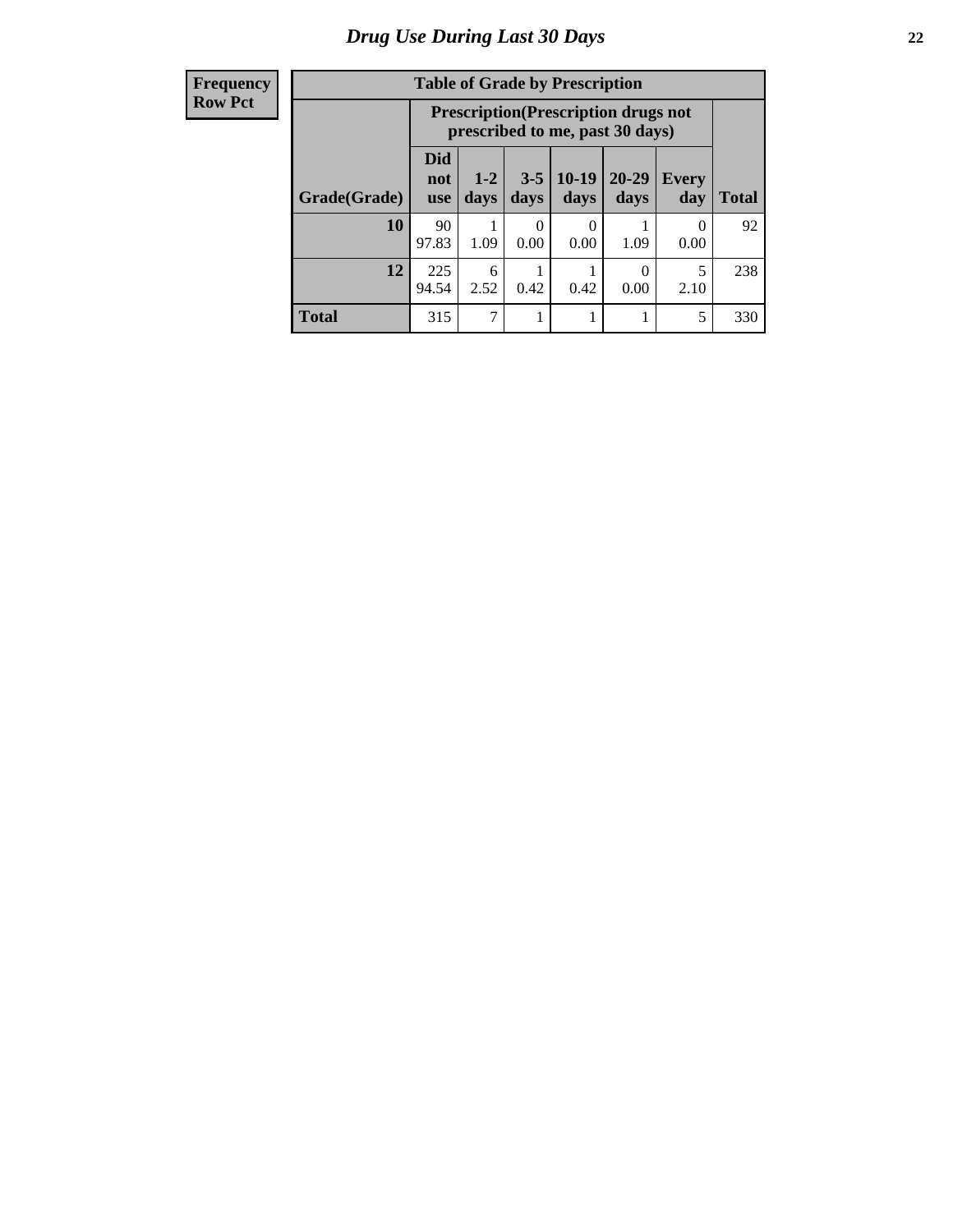| Frequency      | <b>Table of Alcoholease by Grade</b>              |             |                    |     |  |  |  |
|----------------|---------------------------------------------------|-------------|--------------------|-----|--|--|--|
| <b>Col Pct</b> | <b>Alcoholease</b> (It is<br>easy to get alcohol) | 10          | Grade(Grade)<br>12 |     |  |  |  |
|                | <b>Strongly Agree</b>                             | 36<br>39.13 | 107<br>44.96       | 143 |  |  |  |
|                | <b>Somewhat Agree</b>                             | 27<br>29.35 | 75<br>31.51        | 102 |  |  |  |
|                | <b>Somewhat Disagree</b>                          | 8<br>8.70   | 24<br>10.08        | 32  |  |  |  |
|                | <b>Strongly Disagree</b>                          | 21<br>22.83 | 32<br>13.45        | 53  |  |  |  |
|                | <b>Total</b>                                      | 92          | 238                | 330 |  |  |  |

| Frequency      | <b>Table of Cigarettesease by Grade</b>                 |                    |              |              |  |  |
|----------------|---------------------------------------------------------|--------------------|--------------|--------------|--|--|
| <b>Col Pct</b> | Cigarettesease(It is<br>easy to get smoking<br>tobacco) | Grade(Grade)<br>10 | 12           | <b>Total</b> |  |  |
|                | <b>Strongly Agree</b>                                   | 35<br>38.04        | 135<br>56.72 | 170          |  |  |
|                | <b>Somewhat Agree</b>                                   | 24<br>26.09        | 57<br>23.95  | 81           |  |  |
|                | <b>Somewhat Disagree</b>                                | 3<br>3.26          | 8<br>3.36    | 11           |  |  |
|                | <b>Strongly Disagree</b>                                | 30<br>32.61        | 38<br>15.97  | 68           |  |  |
|                | <b>Total</b>                                            | 92                 | 238          | 330          |  |  |

| Frequency      | <b>Table of Smokelessease by Grade</b>             |              |              |              |
|----------------|----------------------------------------------------|--------------|--------------|--------------|
| <b>Col Pct</b> | <b>Smokelessease</b> (It is<br>easy to get chewing | Grade(Grade) |              |              |
|                | tobacco)                                           | 10           | 12           | <b>Total</b> |
|                | <b>Strongly Agree</b>                              | 16<br>17.39  | 104<br>43.70 | 120          |
|                | <b>Somewhat Agree</b>                              | 19<br>20.65  | 59<br>24.79  | 78           |
|                | <b>Somewhat Disagree</b>                           | 15<br>16.30  | 24<br>10.08  | 39           |
|                | <b>Strongly Disagree</b>                           | 42<br>45.65  | 51<br>21.43  | 93           |
|                | <b>Total</b>                                       | 92           | 238          | 330          |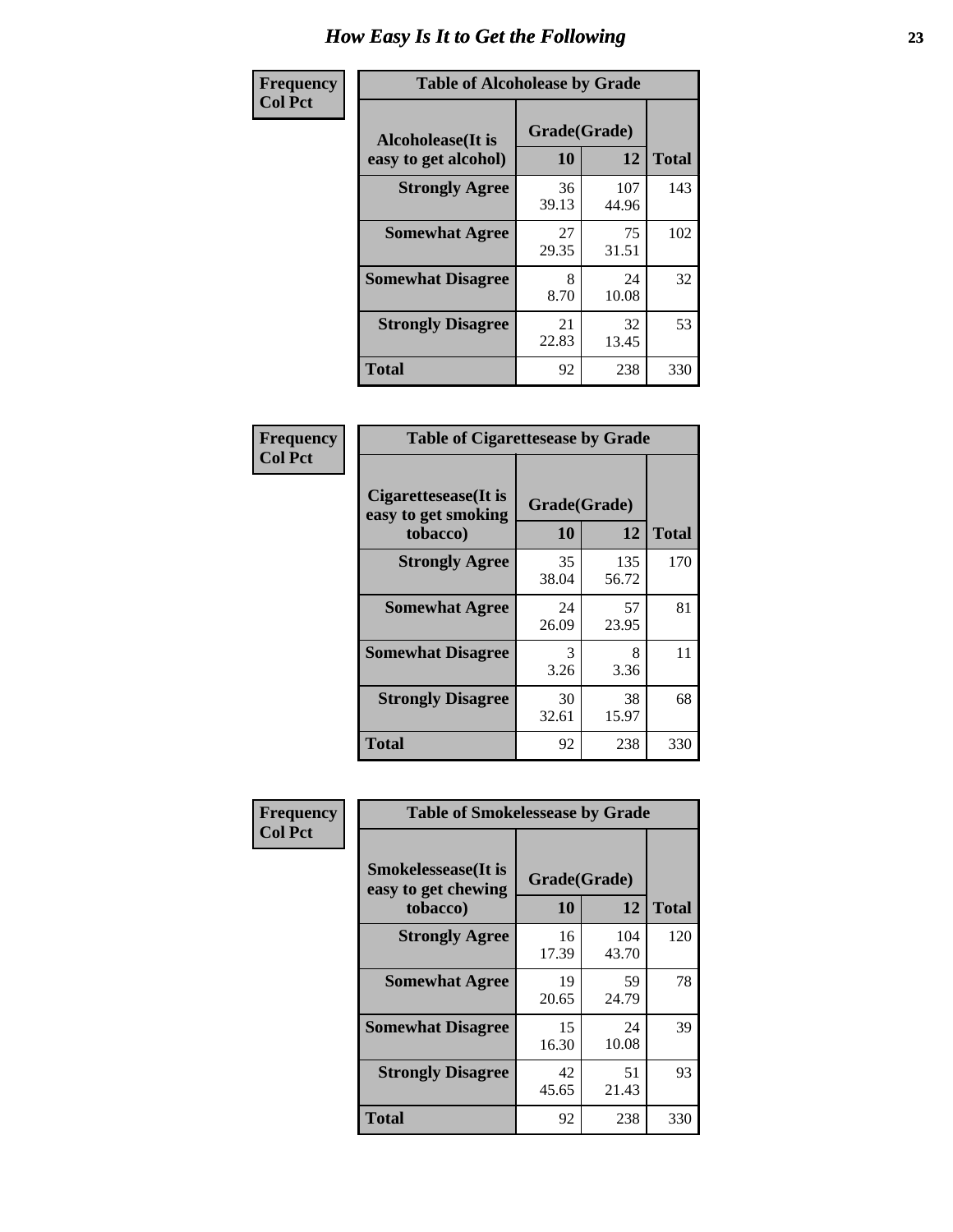| Frequency      | <b>Table of Marijuanaease by Grade</b>           |                    |              |              |  |  |  |
|----------------|--------------------------------------------------|--------------------|--------------|--------------|--|--|--|
| <b>Col Pct</b> | Marijuanaease(It is<br>easy to get<br>marijuana) | Grade(Grade)<br>10 | 12           | <b>Total</b> |  |  |  |
|                | <b>Strongly Agree</b>                            | 41<br>44.57        | 117<br>49.16 | 158          |  |  |  |
|                | <b>Somewhat Agree</b>                            | 14<br>15.22        | 63<br>26.47  | 77           |  |  |  |
|                | <b>Somewhat Disagree</b>                         | 9<br>9.78          | 14<br>5.88   | 23           |  |  |  |
|                | <b>Strongly Disagree</b>                         | 28<br>30.43        | 44<br>18.49  | 72           |  |  |  |
|                | <b>Total</b>                                     | 92                 | 238          | 330          |  |  |  |

| <b>Table of Cocaineease by Grade</b>              |                    |                   |     |  |  |  |  |  |  |  |  |
|---------------------------------------------------|--------------------|-------------------|-----|--|--|--|--|--|--|--|--|
| <b>Cocaineease</b> (It is<br>easy to get cocaine) | Grade(Grade)<br>10 | <b>Total</b>      |     |  |  |  |  |  |  |  |  |
| <b>Strongly Agree</b>                             | 16<br>17.39        | 12<br>55<br>23.11 | 71  |  |  |  |  |  |  |  |  |
| <b>Somewhat Agree</b>                             | 12<br>13.04        | 47<br>19.75       | 59  |  |  |  |  |  |  |  |  |
| <b>Somewhat Disagree</b>                          | 20<br>21.74        | 49<br>20.59       | 69  |  |  |  |  |  |  |  |  |
| <b>Strongly Disagree</b>                          | 44<br>47.83        | 87<br>36.55       | 131 |  |  |  |  |  |  |  |  |
| <b>Total</b>                                      | 92                 | 238               | 330 |  |  |  |  |  |  |  |  |

| Frequency      | <b>Table of Inhalantsease by Grade</b>                   |                    |             |              |  |  |  |  |  |  |  |
|----------------|----------------------------------------------------------|--------------------|-------------|--------------|--|--|--|--|--|--|--|
| <b>Col Pct</b> | <b>Inhalantsease</b> (It is<br>easy to get<br>inhalants) | Grade(Grade)<br>10 | 12          | <b>Total</b> |  |  |  |  |  |  |  |
|                | <b>Strongly Agree</b>                                    | 26<br>28.26        | 98<br>41.18 | 124          |  |  |  |  |  |  |  |
|                | <b>Somewhat Agree</b>                                    | 10<br>10.87        | 37<br>15.55 | 47           |  |  |  |  |  |  |  |
|                | <b>Somewhat Disagree</b>                                 | 14<br>15.22        | 26<br>10.92 | 40           |  |  |  |  |  |  |  |
|                | <b>Strongly Disagree</b>                                 | 42<br>45.65        | 77<br>32.35 | 119          |  |  |  |  |  |  |  |
|                | <b>Total</b>                                             | 92                 | 238         | 330          |  |  |  |  |  |  |  |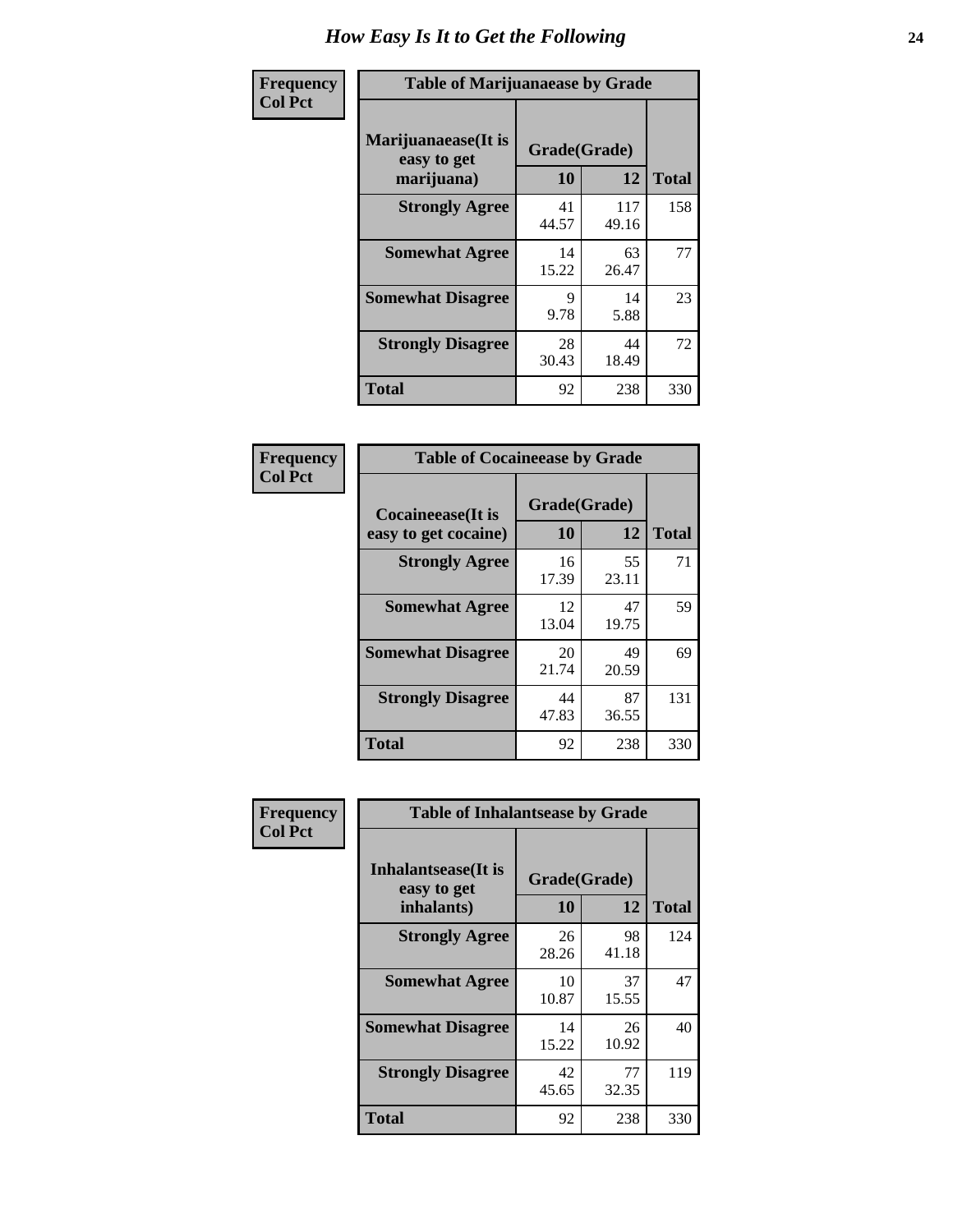| Frequency      | <b>Table of Steroidsease by Grade</b>               |                    |             |              |
|----------------|-----------------------------------------------------|--------------------|-------------|--------------|
| <b>Col Pct</b> | <b>Steroidsease</b> (It is<br>easy to get steroids) | Grade(Grade)<br>10 | 12          | <b>Total</b> |
|                | <b>Strongly Agree</b>                               | 8<br>8.70          | 58<br>24.37 | 66           |
|                | <b>Somewhat Agree</b>                               | 20<br>21.74        | 51<br>21.43 | 71           |
|                | <b>Somewhat Disagree</b>                            | 13<br>14.13        | 47<br>19.75 | 60           |
|                | <b>Strongly Disagree</b>                            | 51<br>55.43        | 82<br>34.45 | 133          |
|                | <b>Total</b>                                        | 92                 | 238         | 330          |

| Frequency      | <b>Table of Ecstasyease by Grade</b>              |                    |             |              |
|----------------|---------------------------------------------------|--------------------|-------------|--------------|
| <b>Col Pct</b> | <b>Ecstasyease</b> (It is<br>easy to get ecstasy) | Grade(Grade)<br>10 | 12          | <b>Total</b> |
|                | <b>Strongly Agree</b>                             | 10<br>10.87        | 46<br>19.33 | 56           |
|                | <b>Somewhat Agree</b>                             | 9<br>9.78          | 51<br>21.43 | 60           |
|                | <b>Somewhat Disagree</b>                          | 15<br>16.30        | 48<br>20.17 | 63           |
|                | <b>Strongly Disagree</b>                          | 58<br>63.04        | 93<br>39.08 | 151          |
|                | <b>Total</b>                                      | 92                 | 238         | 330          |

| Frequency      | <b>Table of Methease by Grade</b>     |              |              |              |
|----------------|---------------------------------------|--------------|--------------|--------------|
| <b>Col Pct</b> | <b>Methease</b> (It is easy<br>to get | Grade(Grade) |              |              |
|                | methamphetamines)                     | 10           | 12           | <b>Total</b> |
|                | <b>Strongly Agree</b>                 | 12<br>13.04  | 51<br>21.43  | 63           |
|                | <b>Somewhat Agree</b>                 | 12<br>13.04  | 37<br>15.55  | 49           |
|                | <b>Somewhat Disagree</b>              | 13<br>14.13  | 49<br>20.59  | 62           |
|                | <b>Strongly Disagree</b>              | 55<br>59.78  | 101<br>42.44 | 156          |
|                | <b>Total</b>                          | 92           | 238          | 330          |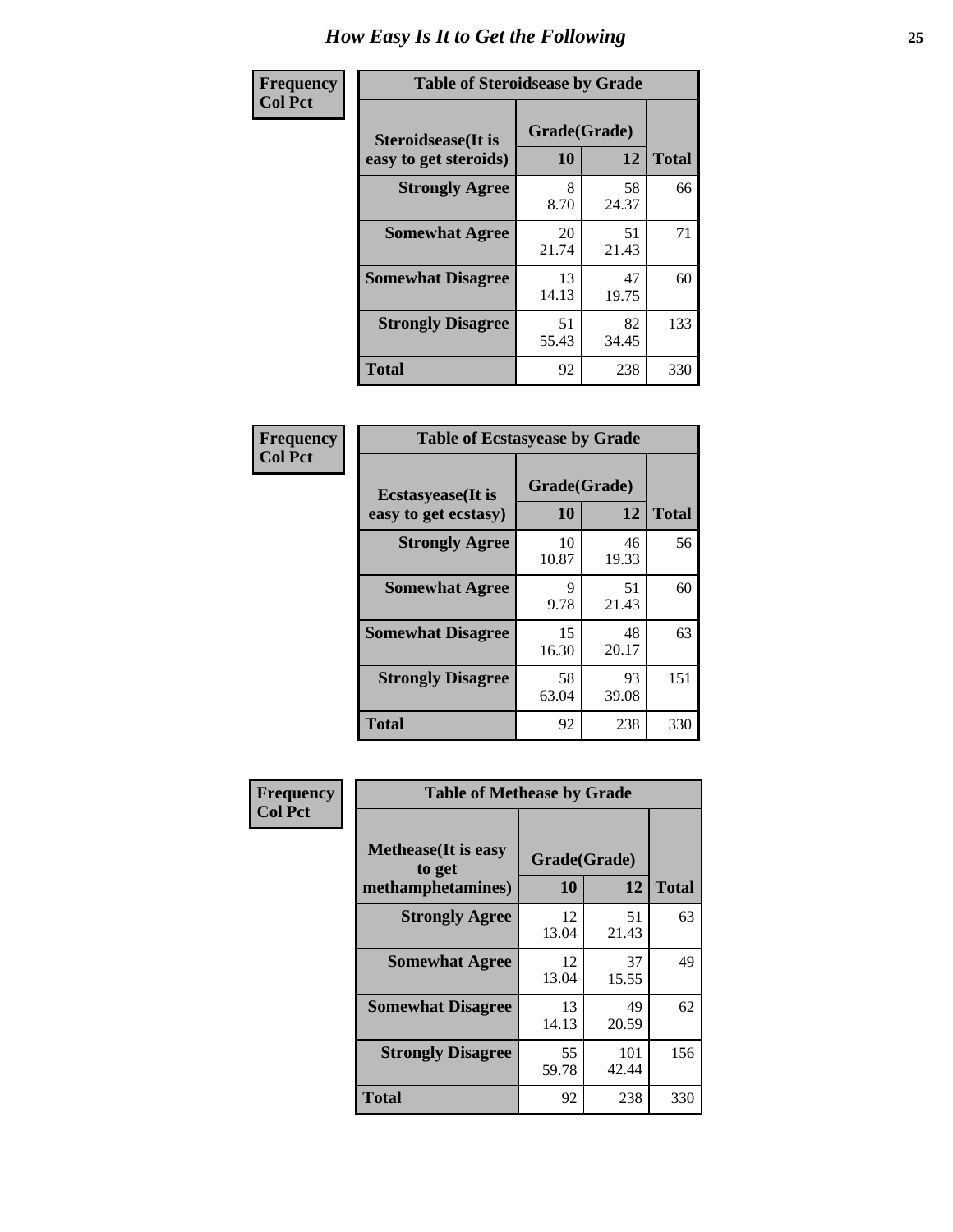| <b>Frequency</b> | <b>Table of Hallucinogensease by Grade</b>                |                    |              |              |  |  |  |  |  |  |  |
|------------------|-----------------------------------------------------------|--------------------|--------------|--------------|--|--|--|--|--|--|--|
| <b>Col Pct</b>   | Hallucinogensease(It)<br>is easy to get<br>hallucinogens) | Grade(Grade)<br>10 | 12           | <b>Total</b> |  |  |  |  |  |  |  |
|                  | <b>Strongly Agree</b>                                     | 6<br>6.52          | 46<br>19.33  | 52           |  |  |  |  |  |  |  |
|                  | <b>Somewhat Agree</b>                                     | 11<br>11.96        | 43<br>18.07  | 54           |  |  |  |  |  |  |  |
|                  | <b>Somewhat Disagree</b>                                  | 17<br>18.48        | 45<br>18.91  | 62           |  |  |  |  |  |  |  |
|                  | <b>Strongly Disagree</b>                                  | 58<br>63.04        | 104<br>43.70 | 162          |  |  |  |  |  |  |  |
|                  | <b>Total</b>                                              | 92                 | 238          | 330          |  |  |  |  |  |  |  |

| Frequency<br>Col Pct |
|----------------------|
|                      |

г

| <b>Table of Prescriptionease by Grade</b>                                                |             |              |              |  |  |  |  |  |  |
|------------------------------------------------------------------------------------------|-------------|--------------|--------------|--|--|--|--|--|--|
| <b>Prescriptionease</b> (It<br>is easy to get<br>prescription drugs<br>not prescribed to |             | Grade(Grade) |              |  |  |  |  |  |  |
| me)                                                                                      | 10          | 12           | <b>Total</b> |  |  |  |  |  |  |
| <b>Strongly Agree</b>                                                                    | 27<br>29.35 | 104<br>43.70 | 131          |  |  |  |  |  |  |
| <b>Somewhat Agree</b>                                                                    | 20<br>21.74 | 41<br>17.23  | 61           |  |  |  |  |  |  |
| <b>Somewhat Disagree</b>                                                                 | 9<br>9.78   | 22<br>9.24   | 31           |  |  |  |  |  |  |
| <b>Strongly Disagree</b>                                                                 | 36<br>39.13 | 71<br>29.83  | 107          |  |  |  |  |  |  |
| <b>Total</b>                                                                             | 92          | 238          | 330          |  |  |  |  |  |  |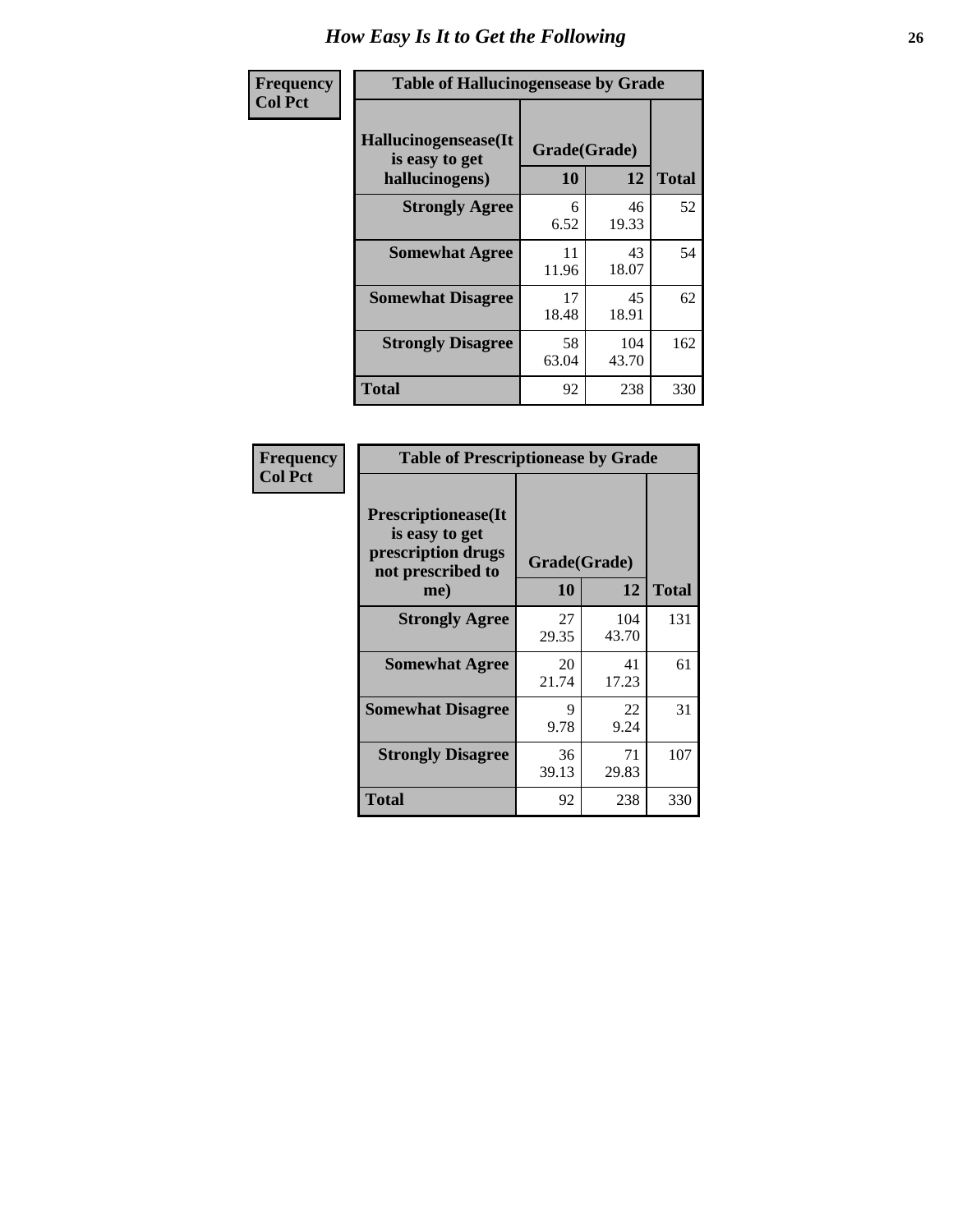### *Age at Onset of Use* **27** *Results for "Age at Onset of Use" questions exclude students who said they did not use that substance*

| <b>Frequency</b> | <b>Table of Grade by Alcoholinit</b> |                        |               |           |           |                                    |                                                  |             |             |             |                       |              |  |  |
|------------------|--------------------------------------|------------------------|---------------|-----------|-----------|------------------------------------|--------------------------------------------------|-------------|-------------|-------------|-----------------------|--------------|--|--|
| <b>Row Pct</b>   |                                      |                        |               |           |           |                                    | Alcoholinit (I started using alcohol when I was) |             |             |             |                       |              |  |  |
|                  | Grade(Grade)                         | <b>8 or</b><br>younger | 10            | <b>11</b> | 12        | 13                                 | 14                                               | 15          | <b>16</b>   | 17          | <b>18 or</b><br>older | <b>Total</b> |  |  |
|                  | 10                                   |                        | $2.27$   2.27 |           |           | 5<br>$4.55$   2.27   11.36   22.73 | 10                                               | 16<br>36.36 | 7<br>15.91  | 2.27        | $\Omega$<br>0.00      | 44           |  |  |
|                  | 12                                   | 11<br>8.33             | 5<br>3.79     | 0.76      | 7<br>5.30 | 12<br>9.09                         | 18<br>13.64                                      | 23<br>17.42 | 28<br>21.21 | 19<br>14.39 | 8<br>6.06             | 132          |  |  |
|                  | <b>Total</b>                         | 12                     | 6             | 3         | 8         | 17                                 | 28                                               | 39          | 35          | 20          | 8                     | 176          |  |  |
|                  |                                      |                        |               |           |           |                                    | Frequency Missing $= 154$                        |             |             |             |                       |              |  |  |

|              | <b>Table of Grade by Cigarettesinit</b> |                                                      |                  |                                |                |            |             |             |             |                       |              |  |  |
|--------------|-----------------------------------------|------------------------------------------------------|------------------|--------------------------------|----------------|------------|-------------|-------------|-------------|-----------------------|--------------|--|--|
|              |                                         | Cigarettesinit(I started smoking tobacco when I was) |                  |                                |                |            |             |             |             |                       |              |  |  |
| Grade(Grade) | 8 or<br>vounger                         | 9                                                    | 11               | 12                             | 13             | 14         | 15          | 16          | 17          | <b>18 or</b><br>older | <b>Total</b> |  |  |
| 10           | 2<br>9.52                               | 0<br>0.00                                            | 3<br>14.29       | 3<br>14.29                     | 4.76           | 4<br>19.05 | 4<br>19.05  | 4<br>19.05  | 0.00        | 0.00                  | 21           |  |  |
| 12           | 8<br>12.90                              | 2<br>3.23                                            | $\theta$<br>0.00 | 4<br>6.45                      | T<br>1.61      | 11.29      | 11<br>17.74 | 10<br>16.13 | 12<br>19.35 | 11.29                 | 62           |  |  |
| <b>Total</b> | 10                                      | $\overline{2}$                                       | 3                | 7                              | $\overline{2}$ | 11         | 15          | 14          | 12          | $\mathcal{L}$         | 83           |  |  |
|              |                                         |                                                      |                  | <b>Frequency Missing = 247</b> |                |            |             |             |             |                       |              |  |  |

| Frequency      |              |                                                 |                  | <b>Table of Grade by Smokelessinit</b> |                |           |                  |                          |              |
|----------------|--------------|-------------------------------------------------|------------------|----------------------------------------|----------------|-----------|------------------|--------------------------|--------------|
| <b>Row Pct</b> |              | Smokelessinit (I started chewing tobacco when I |                  |                                        | was)           |           |                  |                          |              |
|                | Grade(Grade) | 8 or<br>younger                                 | <b>13</b>        | 14                                     | <b>15</b>      | <b>16</b> | 17               | <b>18 or</b><br>older    | <b>Total</b> |
|                | 10           | 0<br>0.00                                       | $\Omega$<br>0.00 | 33.33                                  | 33.33          | 33.33     | $\Omega$<br>0.00 | $\left( \right)$<br>0.00 | 3            |
|                | 12           | 5<br>25.00                                      | 3<br>15.00       | 5.00                                   | 5.00           | 20.00     | 3<br>15.00       | 3<br>15.00               | 20           |
|                | <b>Total</b> | 5                                               | 3                | 2                                      | $\overline{c}$ | 5         | 3                | 3                        | 23           |
|                |              |                                                 |                  | <b>Frequency Missing = 307</b>         |                |           |                  |                          |              |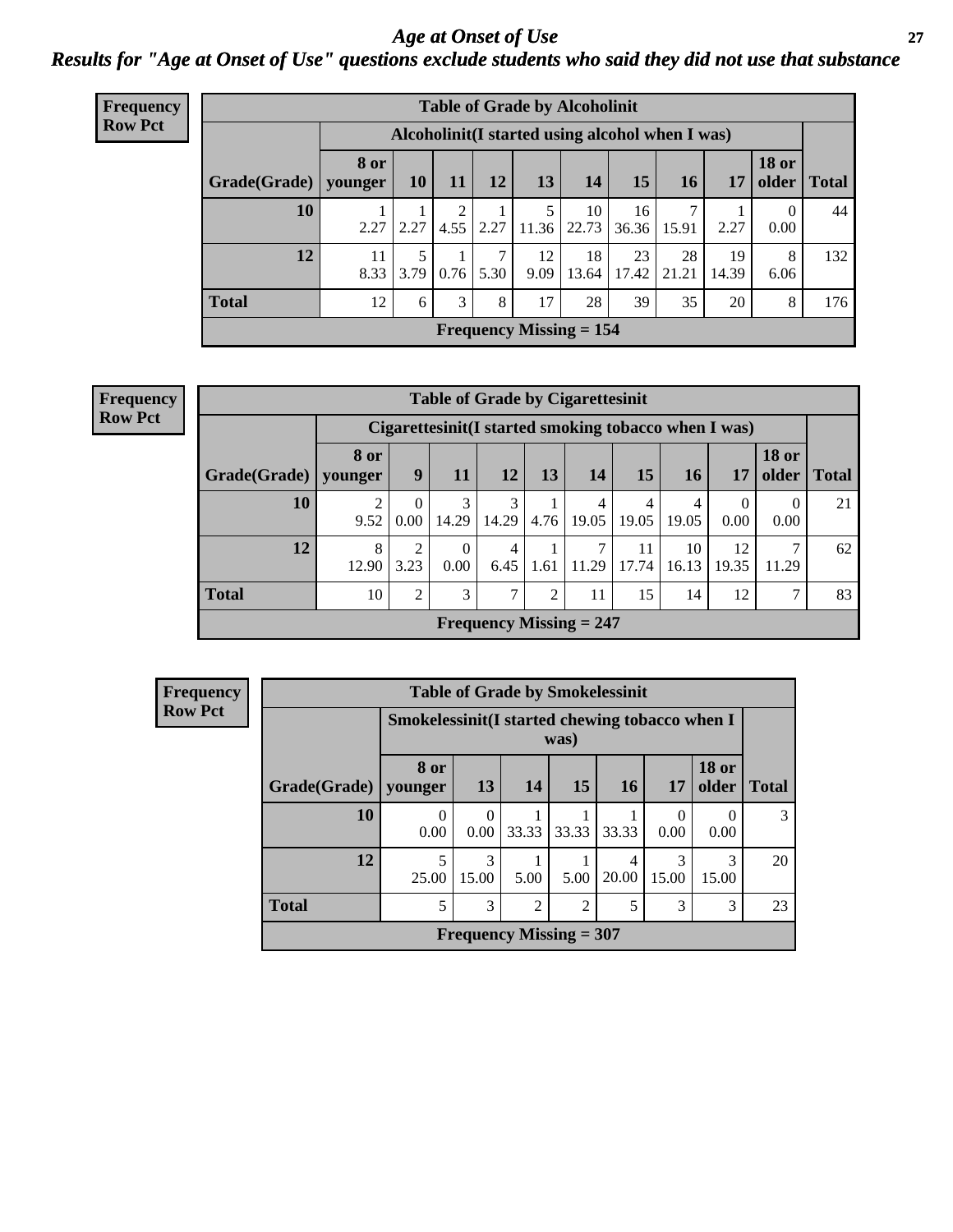#### *Age at Onset of Use* **28**

*Results for "Age at Onset of Use" questions exclude students who said they did not use that substance*

| <b>Frequency</b> | <b>Table of Grade by Marijuanainit</b> |                                                      |           |                      |                  |           |                           |             |             |                      |               |               |  |  |
|------------------|----------------------------------------|------------------------------------------------------|-----------|----------------------|------------------|-----------|---------------------------|-------------|-------------|----------------------|---------------|---------------|--|--|
| <b>Row Pct</b>   |                                        | Marijuanainit (I started using marijuana when I was) |           |                      |                  |           |                           |             |             |                      |               |               |  |  |
|                  | Grade(Grade)   younger                 | 8 or                                                 | <b>10</b> | 11                   | 12               | 13        | <b>14</b>                 | 15          | 16          | 17                   | <b>18 or</b>  | older   Total |  |  |
|                  | 10                                     | 5.88                                                 | 0<br>0.00 | 5.88                 | $\theta$<br>0.00 | 5.88      | 29.41                     | 3<br>17.65  | 4<br>23.53  | 0.00                 | 2<br>11.76    | 17            |  |  |
|                  | 12                                     | 6<br>9.52                                            | 1.59      | $\Omega$<br>$0.00\,$ | 5<br>7.94        | 3<br>4.76 | 6<br>9.52                 | 12<br>19.05 | 16<br>25.40 | $\mathbf Q$<br>14.29 | 5<br>7.94     | 63            |  |  |
|                  | <b>Total</b>                           | 7                                                    |           |                      | 5                | 4         | 11                        | 15          | 20          | $\mathbf Q$          | $\mathcal{I}$ | 80            |  |  |
|                  |                                        |                                                      |           |                      |                  |           | Frequency Missing $= 250$ |             |             |                      |               |               |  |  |

| Frequency      | <b>Table of Grade by Cocaineinit</b> |                                            |          |                           |          |            |            |                       |              |
|----------------|--------------------------------------|--------------------------------------------|----------|---------------------------|----------|------------|------------|-----------------------|--------------|
| <b>Row Pct</b> |                                      | Cocaineinit(I started using cocaine when I |          |                           | was)     |            |            |                       |              |
|                | Grade(Grade)                         | 8 or<br>younger                            | 12       | 13                        | 15       | <b>16</b>  | 17         | <b>18 or</b><br>older | <b>Total</b> |
|                | 10                                   | $\Omega$                                   | $\Omega$ | $\theta$                  | $\Omega$ | $\Omega$   | $\Omega$   | $\Omega$              | $\theta$     |
|                | 12                                   | 4<br>23.53                                 | 5.88     | $\mathfrak{D}$<br>11.76   | 5.88     | 3<br>17.65 | 5<br>29.41 | 5.88                  | 17           |
|                | <b>Total</b>                         | 4                                          | 1        | $\overline{2}$            |          | 3          | 5          |                       | 17           |
|                |                                      |                                            |          | Frequency Missing $= 313$ |          |            |            |                       |              |

| <b>Frequency</b> | <b>Table of Grade by Inhalantsinit</b> |                                          |           |               |                         |                         |          |              |  |
|------------------|----------------------------------------|------------------------------------------|-----------|---------------|-------------------------|-------------------------|----------|--------------|--|
| <b>Row Pct</b>   |                                        | Inhalantsinit (I started using inhalants |           | when I was)   |                         |                         |          |              |  |
|                  | Grade(Grade)                           | 8 or<br>younger                          | <b>10</b> | 13            | 14                      | <b>16</b>               | 17       | <b>Total</b> |  |
|                  | 10                                     | $\theta$                                 | $\Omega$  | $\theta$<br>٠ | $\theta$                | 0                       | $\theta$ | $\Omega$     |  |
|                  | 12                                     | $\overline{4}$<br>30.77                  | 7.69      | 3<br>23.08    | $\mathfrak{D}$<br>15.38 | $\overline{2}$<br>15.38 | 7.69     | 13           |  |
|                  | <b>Total</b>                           | 4                                        |           | 3             | $\overline{2}$          | $\overline{2}$          |          | 13           |  |
|                  |                                        | Frequency Missing $= 317$                |           |               |                         |                         |          |              |  |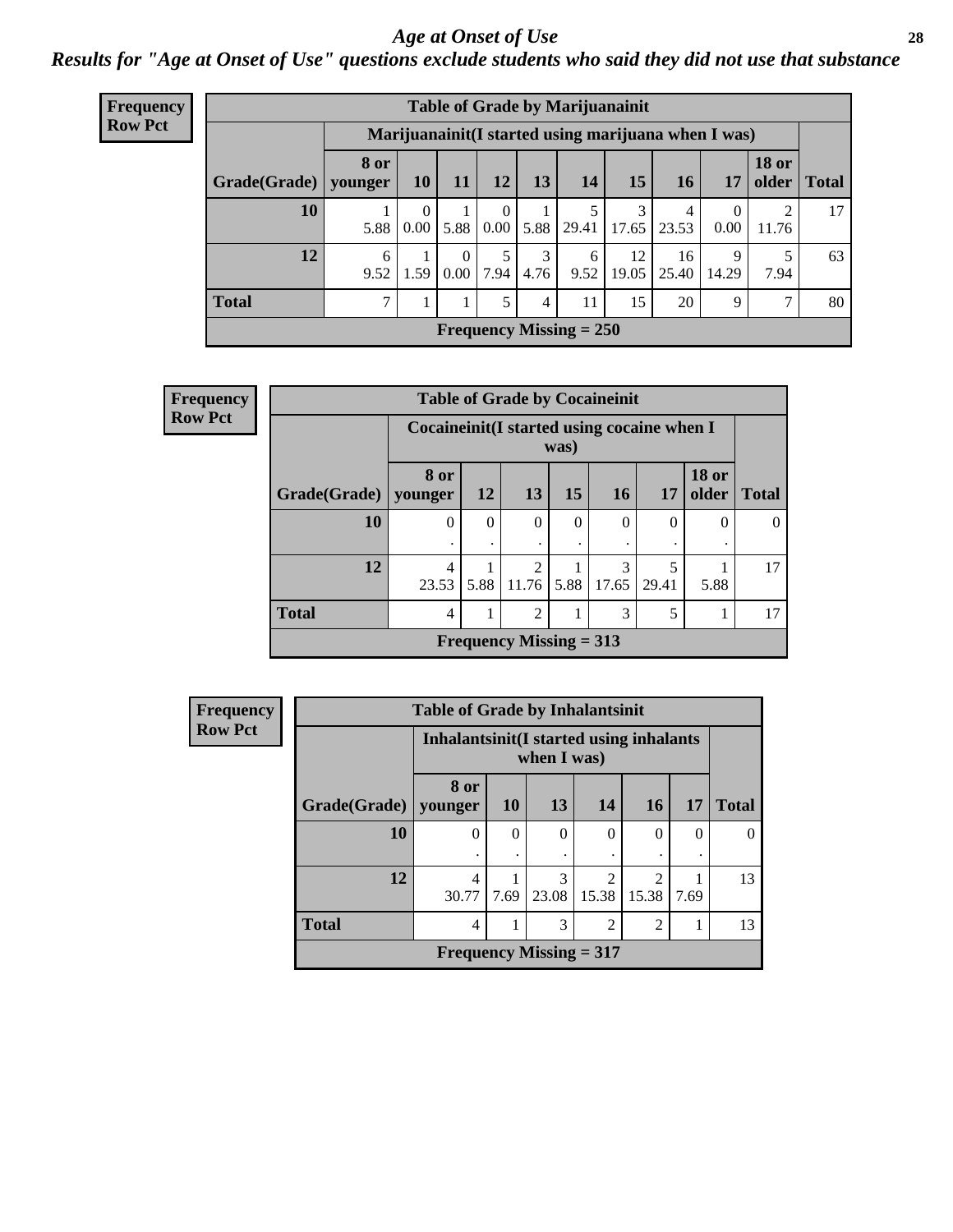#### *Age at Onset of Use* **29**

### *Results for "Age at Onset of Use" questions exclude students who said they did not use that substance*

| <b>Frequency</b> | <b>Table of Grade by Steroidsinit</b> |                                                             |       |           |       |              |  |  |  |
|------------------|---------------------------------------|-------------------------------------------------------------|-------|-----------|-------|--------------|--|--|--|
| <b>Row Pct</b>   |                                       | <b>Steroidsinit(I started using</b><br>steroids when I was) |       |           |       |              |  |  |  |
|                  | Grade(Grade)                          | 8 or<br>younger                                             | 14    | <b>16</b> | 17    | <b>Total</b> |  |  |  |
|                  | 10                                    | 0.00                                                        | 0.00  | 100.00    | 0.00  |              |  |  |  |
|                  | 12                                    | 4<br>66.67                                                  | 16.67 | 0.00      | 16.67 | 6            |  |  |  |
|                  | <b>Total</b>                          | 4                                                           |       |           |       |              |  |  |  |
|                  |                                       | Frequency Missing $=$ 323                                   |       |           |       |              |  |  |  |

| Frequency      |              | <b>Table of Grade by Ecstasyinit</b> |                     |                        |                                      |              |  |  |  |  |
|----------------|--------------|--------------------------------------|---------------------|------------------------|--------------------------------------|--------------|--|--|--|--|
| <b>Row Pct</b> |              | <b>Ecstasyinit</b> (I started using  | ecstasy when I was) |                        |                                      |              |  |  |  |  |
|                | Grade(Grade) | 8 or<br>younger                      | 14                  | <b>16</b>              | 17                                   | <b>Total</b> |  |  |  |  |
|                | 10           | 0                                    | $\theta$            | 0                      | 0                                    | 0            |  |  |  |  |
|                | 12           | 4<br>40.00                           | 10.00               | $\mathcal{R}$<br>30.00 | $\mathcal{D}_{\mathcal{L}}$<br>20.00 | 10           |  |  |  |  |
|                | <b>Total</b> | 4                                    |                     | 3                      | $\overline{2}$                       | 10           |  |  |  |  |
|                |              | Frequency Missing $= 320$            |                     |                        |                                      |              |  |  |  |  |

| <b>Frequency</b> | <b>Table of Grade by Methinit</b> |                                |                                  |    |       |    |              |  |  |
|------------------|-----------------------------------|--------------------------------|----------------------------------|----|-------|----|--------------|--|--|
| <b>Row Pct</b>   |                                   | methamphetamines when I was)   | <b>Methinit</b> (I started using |    |       |    |              |  |  |
|                  | Grade(Grade)   younger            | 8 or                           | 12                               | 13 | 15    | 16 | <b>Total</b> |  |  |
|                  | 10                                |                                | $\Omega$                         | 0  | 0     | 0  |              |  |  |
|                  |                                   |                                |                                  |    |       | ٠  |              |  |  |
|                  | 12                                | 5<br>55.56                     | 11.11                            |    | 11.11 |    | 9            |  |  |
|                  | <b>Total</b>                      | $\overline{\mathbf{5}}$        |                                  |    |       |    | Q            |  |  |
|                  |                                   | <b>Frequency Missing = 321</b> |                                  |    |       |    |              |  |  |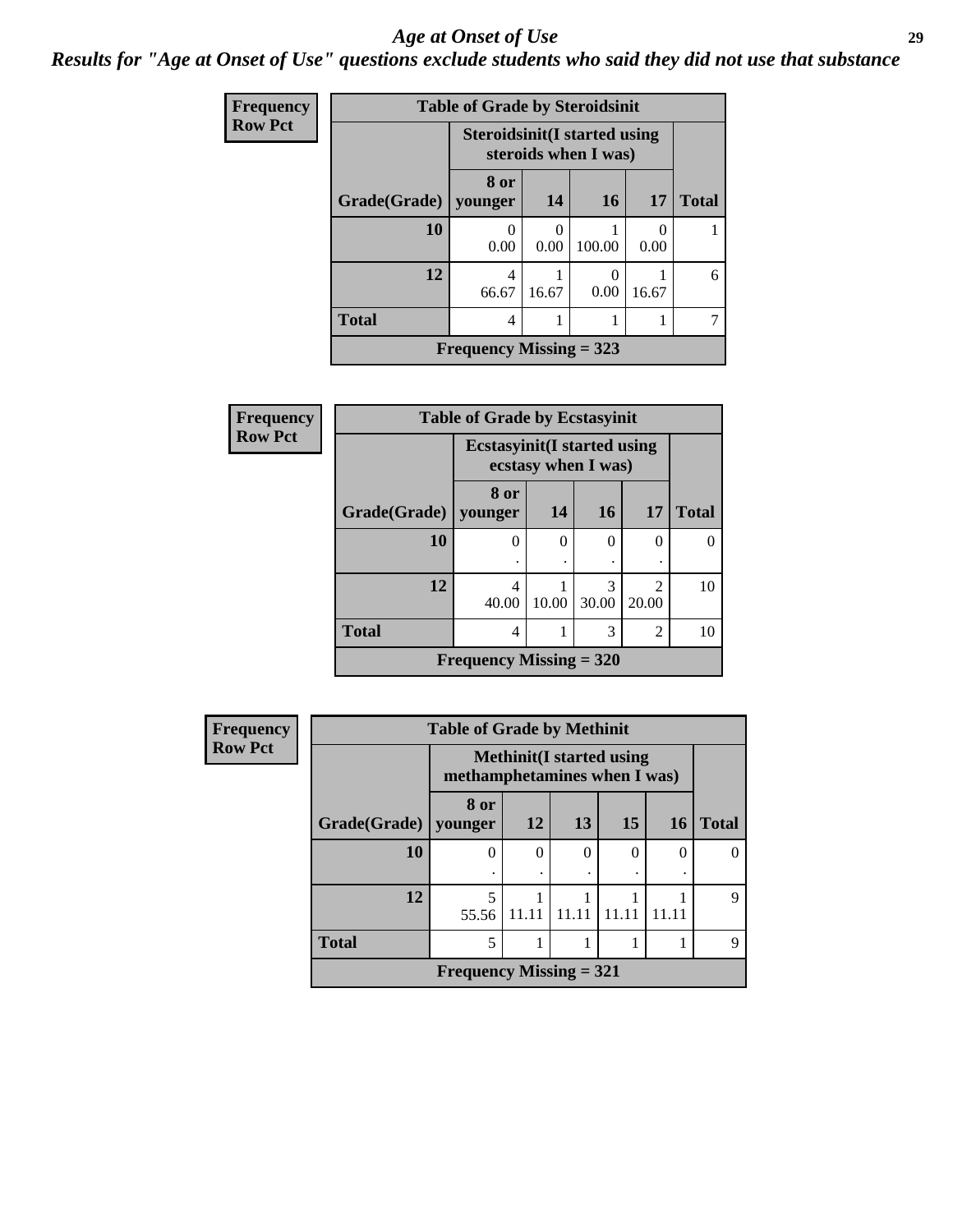#### Age at Onset of Use **30**

*Results for "Age at Onset of Use" questions exclude students who said they did not use that substance*

| <b>Frequency</b> | <b>Table of Grade by Hallucinogensinit</b> |                                                           |                         |            |                                                                                                                                                                          |              |  |  |
|------------------|--------------------------------------------|-----------------------------------------------------------|-------------------------|------------|--------------------------------------------------------------------------------------------------------------------------------------------------------------------------|--------------|--|--|
| <b>Row Pct</b>   |                                            | Hallucinogensinit(I started<br>using hallucinogens when I | was)                    |            |                                                                                                                                                                          |              |  |  |
|                  | Grade(Grade)   younger                     | 8 or                                                      | 15                      | 16         | 17                                                                                                                                                                       | <b>Total</b> |  |  |
|                  | 10                                         | 0                                                         | 0                       | 0<br>٠     | 0                                                                                                                                                                        |              |  |  |
|                  | 12                                         | 4<br>33.33                                                | $\mathfrak{D}$<br>16.67 | 4<br>33.33 | $\mathcal{D}_{\mathcal{A}}^{\mathcal{A}}(\mathcal{A})=\mathcal{D}_{\mathcal{A}}^{\mathcal{A}}(\mathcal{A})\mathcal{D}_{\mathcal{A}}^{\mathcal{A}}(\mathcal{A})$<br>16.67 | 12           |  |  |
|                  | <b>Total</b>                               | 4                                                         | $\mathfrak{D}$          | 4          | $\mathfrak{D}$                                                                                                                                                           | 12           |  |  |
|                  |                                            | Frequency Missing $=$ 318                                 |                         |            |                                                                                                                                                                          |              |  |  |

| <b>Frequency</b> | <b>Table of Grade by Prescriptioninit</b> |                        |                                                                                            |                                |       |            |            |                  |                  |                               |    |
|------------------|-------------------------------------------|------------------------|--------------------------------------------------------------------------------------------|--------------------------------|-------|------------|------------|------------------|------------------|-------------------------------|----|
| <b>Row Pct</b>   |                                           |                        | Prescription in it (I started using prescription drugs not<br>prescribed to me when I was) |                                |       |            |            |                  |                  |                               |    |
|                  | Grade(Grade)                              | <b>8 or</b><br>younger | 11                                                                                         | 12                             | 13    | <b>14</b>  | 15         | 16               | 17               | <b>18 or</b><br>older   Total |    |
|                  | 10                                        | 0<br>0.00              | 16.67                                                                                      | 16.67                          | 33.33 | 16.67      | 16.67      | $\Omega$<br>0.00 | $\Omega$<br>0.00 | $\theta$<br>0.00              | 6  |
|                  | 12                                        | 4<br>19.05             | 0<br>0.00                                                                                  | 9.52                           | 9.52  | 4<br>19.05 | 3<br>14.29 | 3<br>14.29       | 9.52             | 4.76                          | 21 |
|                  | <b>Total</b>                              | 4                      |                                                                                            | 3                              | 4     | 5          | 4          | 3                | $\overline{c}$   |                               | 27 |
|                  |                                           |                        |                                                                                            | <b>Frequency Missing = 303</b> |       |            |            |                  |                  |                               |    |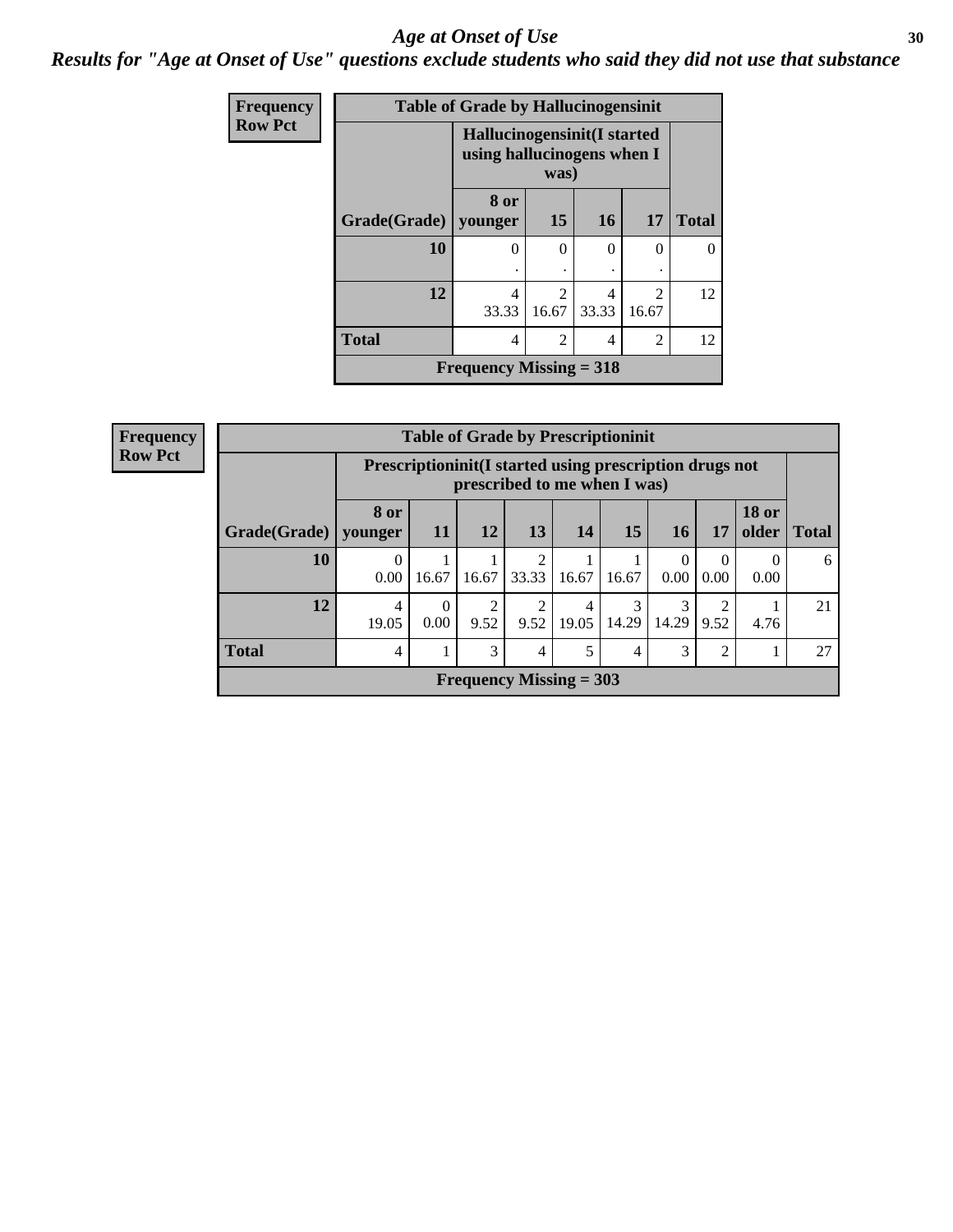| Frequency      | <b>Table of Alcoholharm by Grade</b>          |                    |              |              |  |  |
|----------------|-----------------------------------------------|--------------------|--------------|--------------|--|--|
| <b>Col Pct</b> | Alcoholharm(I<br>think alcohol is<br>harmful) | Grade(Grade)<br>10 | 12           | <b>Total</b> |  |  |
|                | <b>Strongly Agree</b>                         | 51<br>55.43        | 110<br>46.22 | 161          |  |  |
|                | <b>Somewhat Agree</b>                         | 22<br>23.91        | 78<br>32.77  | 100          |  |  |
|                | <b>Somewhat Disagree</b>                      | 14<br>15.22        | 35<br>14.71  | 49           |  |  |
|                | <b>Strongly Disagree</b>                      | 5<br>5.43          | 15<br>6.30   | 20           |  |  |
|                | <b>Total</b>                                  | 92                 | 238          | 330          |  |  |

| <b>Table of Cigarettesharm by Grade</b>                  |                    |                        |     |  |  |  |  |  |
|----------------------------------------------------------|--------------------|------------------------|-----|--|--|--|--|--|
| Cigarettesharm(I<br>think smoking<br>tobacco is harmful) | Grade(Grade)<br>10 | <b>Total</b>           |     |  |  |  |  |  |
| <b>Strongly Agree</b>                                    | 72<br>78.26        | 180<br>75.63           | 252 |  |  |  |  |  |
| <b>Somewhat Agree</b>                                    | 10<br>10.87        | 43<br>18.07            | 53  |  |  |  |  |  |
| <b>Somewhat Disagree</b>                                 | 4<br>4.35          | $\mathfrak{D}$<br>0.84 | 6   |  |  |  |  |  |
| <b>Strongly Disagree</b>                                 | 6<br>6.52          | 13<br>5.46             | 19  |  |  |  |  |  |
| <b>Total</b>                                             | 92                 | 238                    | 330 |  |  |  |  |  |

| Frequency      | <b>Table of Smokelessharm by Grade</b>                  |                           |              |              |
|----------------|---------------------------------------------------------|---------------------------|--------------|--------------|
| <b>Col Pct</b> | Smokelessharm(I<br>think chewing<br>tobacco is harmful) | Grade(Grade)<br><b>10</b> | 12           | <b>Total</b> |
|                | <b>Strongly Agree</b>                                   | 71<br>77.17               | 185<br>77.73 | 256          |
|                | <b>Somewhat Agree</b>                                   | 8<br>8.70                 | 30<br>12.61  | 38           |
|                | <b>Somewhat Disagree</b>                                | 6<br>6.52                 | 2.94         | 13           |
|                | <b>Strongly Disagree</b>                                | 7.61                      | 16<br>6.72   | 23           |
|                | <b>Total</b>                                            | 92                        | 238          | 330          |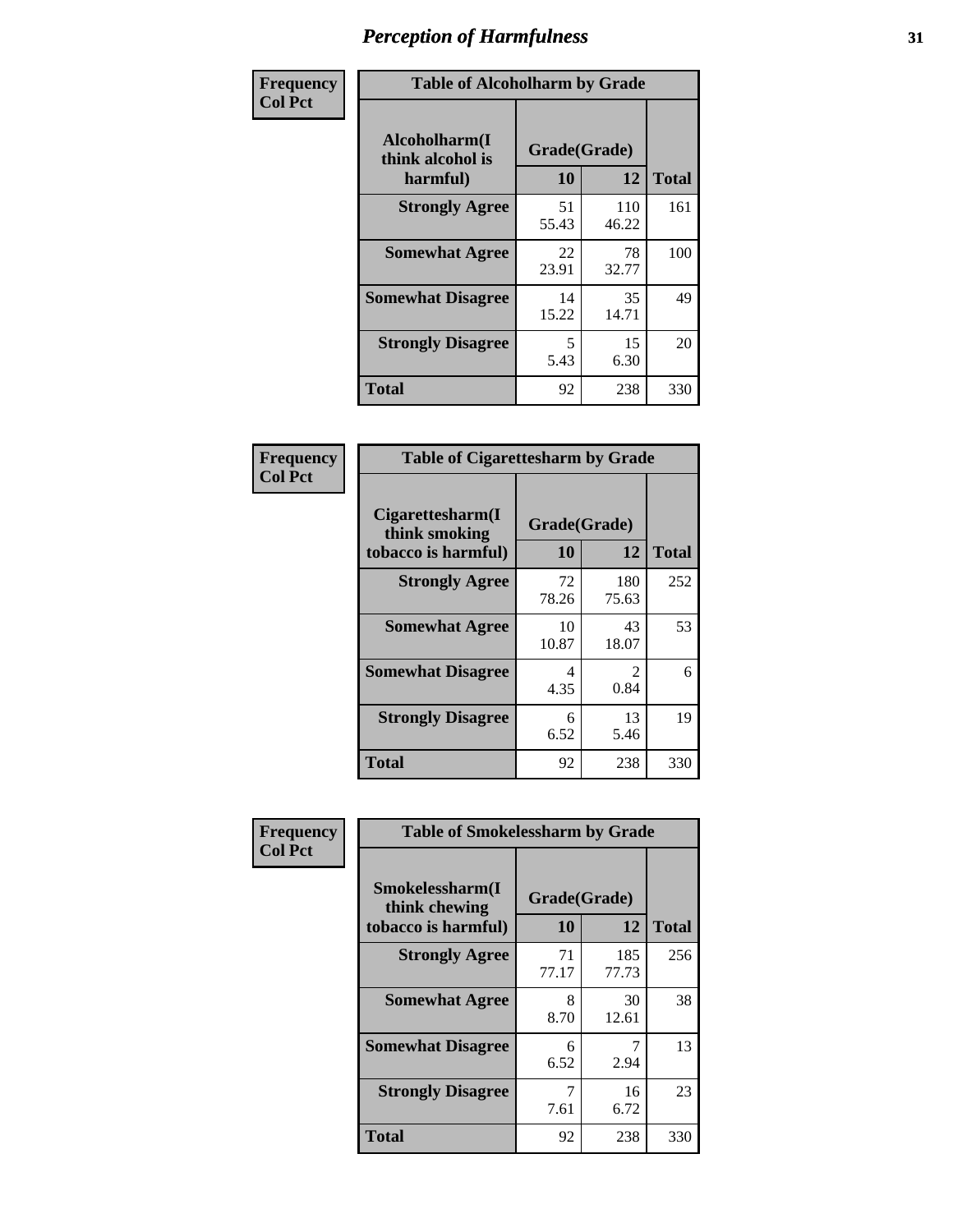| Frequency      | <b>Table of Marijuanaharm by Grade</b>            |                    |              |              |  |  |  |
|----------------|---------------------------------------------------|--------------------|--------------|--------------|--|--|--|
| <b>Col Pct</b> | Marijuanaharm(I<br>think marijuana is<br>harmful) | Grade(Grade)<br>10 | 12           | <b>Total</b> |  |  |  |
|                | <b>Strongly Agree</b>                             | 53<br>57.61        | 143<br>60.08 | 196          |  |  |  |
|                | <b>Somewhat Agree</b>                             | 18<br>19.57        | 35<br>14.71  | 53           |  |  |  |
|                | <b>Somewhat Disagree</b>                          | 9<br>9.78          | 21<br>8.82   | 30           |  |  |  |
|                | <b>Strongly Disagree</b>                          | 12<br>13.04        | 39<br>16.39  | 51           |  |  |  |
|                | <b>Total</b>                                      | 92                 | 238          | 330          |  |  |  |

| <b>Table of Cocaineharm by Grade</b>          |                        |              |     |  |  |  |  |  |  |
|-----------------------------------------------|------------------------|--------------|-----|--|--|--|--|--|--|
| Cocaineharm(I<br>think cocaine is<br>harmful) | Grade(Grade)<br>10     | <b>Total</b> |     |  |  |  |  |  |  |
| <b>Strongly Agree</b>                         | 81<br>88.04            | 214<br>89.92 | 295 |  |  |  |  |  |  |
| <b>Somewhat Agree</b>                         | 3<br>3.26              | 8<br>3.36    | 11  |  |  |  |  |  |  |
| <b>Somewhat Disagree</b>                      | $\mathfrak{D}$<br>2.17 | 3<br>1.26    | 5   |  |  |  |  |  |  |
| <b>Strongly Disagree</b>                      | 6<br>6.52              | 13<br>5.46   | 19  |  |  |  |  |  |  |
| <b>Total</b>                                  | 92                     | 238          | 330 |  |  |  |  |  |  |

| Frequency      | <b>Table of Inhalantsharm by Grade</b>             |                    |              |              |  |
|----------------|----------------------------------------------------|--------------------|--------------|--------------|--|
| <b>Col Pct</b> | Inhalantsharm(I<br>think inhalants are<br>harmful) | Grade(Grade)<br>10 | 12           | <b>Total</b> |  |
|                | <b>Strongly Agree</b>                              | 83<br>90.22        | 209<br>87.82 | 292          |  |
|                | <b>Somewhat Agree</b>                              | 2<br>2.17          | 11<br>4.62   | 13           |  |
|                | <b>Somewhat Disagree</b>                           | 3<br>3.26          | 5<br>2.10    | 8            |  |
|                | <b>Strongly Disagree</b>                           | 4<br>4.35          | 13<br>5.46   | 17           |  |
|                | <b>Total</b>                                       | 92                 | 238          | 330          |  |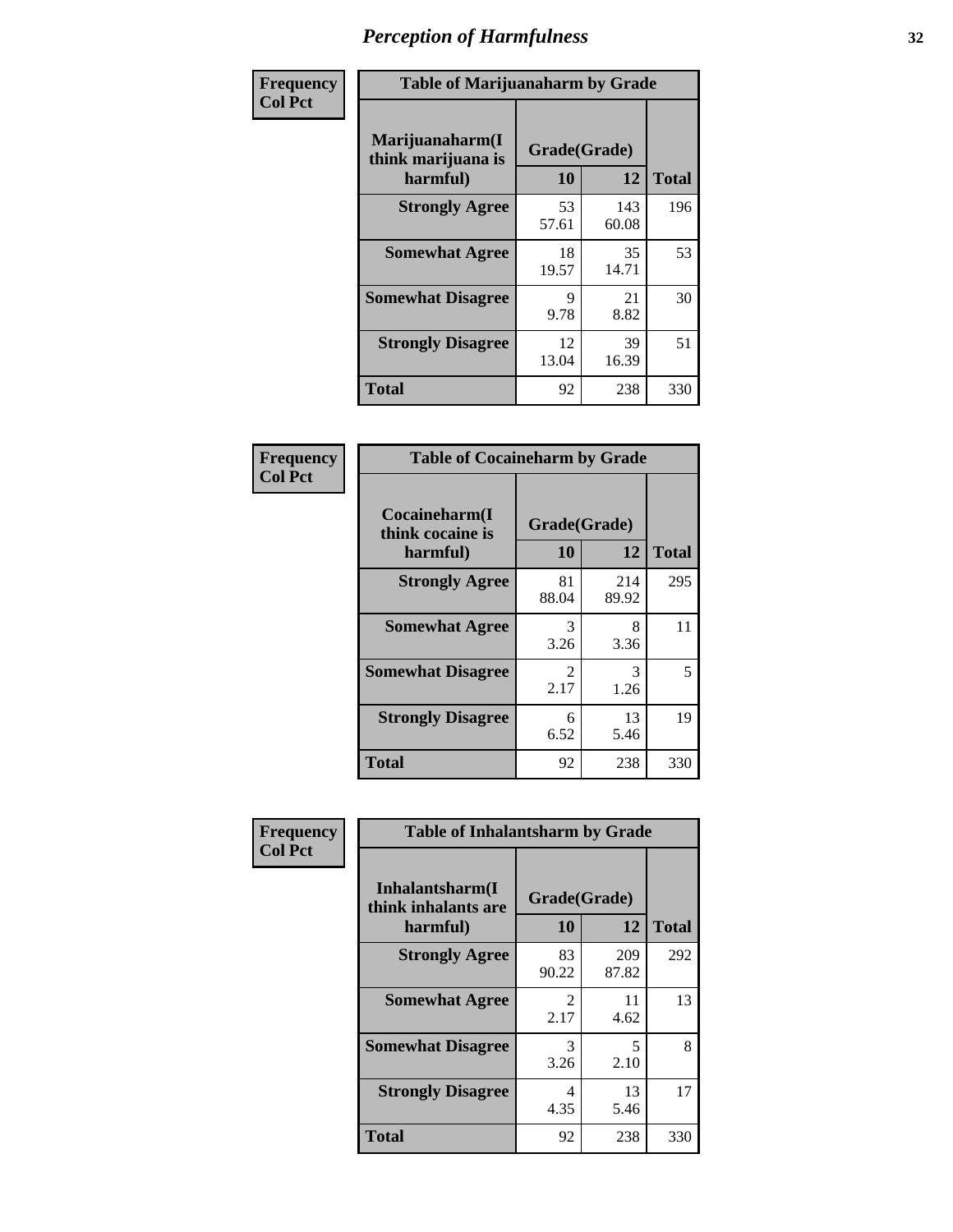| Frequency      | <b>Table of Steroidsharm by Grade</b>            |                    |              |              |
|----------------|--------------------------------------------------|--------------------|--------------|--------------|
| <b>Col Pct</b> | Steroidsharm(I<br>think steroids are<br>harmful) | Grade(Grade)<br>10 | 12           | <b>Total</b> |
|                | <b>Strongly Agree</b>                            | 74<br>80.43        | 191<br>80.25 | 265          |
|                | <b>Somewhat Agree</b>                            | 7.61               | 30<br>12.61  | 37           |
|                | <b>Somewhat Disagree</b>                         | 7.61               | 4<br>1.68    | 11           |
|                | <b>Strongly Disagree</b>                         | 4<br>4.35          | 13<br>5.46   | 17           |
|                | <b>Total</b>                                     | 92                 | 238          | 330          |

| <b>Table of Ecstasyharm by Grade</b>          |                    |              |              |  |  |  |
|-----------------------------------------------|--------------------|--------------|--------------|--|--|--|
| Ecstasyharm(I<br>think ecstasy is<br>harmful) | Grade(Grade)<br>10 | 12           | <b>Total</b> |  |  |  |
| <b>Strongly Agree</b>                         | 82<br>89.13        | 211<br>88.66 | 293          |  |  |  |
| <b>Somewhat Agree</b>                         | 5<br>5.43          | 10<br>4.20   | 15           |  |  |  |
| <b>Somewhat Disagree</b>                      | 1.09               | 3<br>1.26    | 4            |  |  |  |
| <b>Strongly Disagree</b>                      | 4<br>4.35          | 14<br>5.88   | 18           |  |  |  |
| <b>Total</b>                                  | 92                 | 238          | 330          |  |  |  |

| Frequency      | <b>Table of Methharm by Grade</b>            |              |              |              |  |
|----------------|----------------------------------------------|--------------|--------------|--------------|--|
| <b>Col Pct</b> | <b>Methharm</b> (I think<br>methamphetamines | Grade(Grade) |              |              |  |
|                | are harmful)                                 | 10           | 12           | <b>Total</b> |  |
|                | <b>Strongly Agree</b>                        | 84<br>91.30  | 218<br>91.60 | 302          |  |
|                | <b>Somewhat Agree</b>                        | 3<br>3.26    | 6<br>2.52    | 9            |  |
|                | <b>Somewhat Disagree</b>                     | 0<br>0.00    | 0.42         |              |  |
|                | <b>Strongly Disagree</b>                     | 5<br>5.43    | 13<br>5.46   | 18           |  |
|                | <b>Total</b>                                 | 92           | 238          | 330          |  |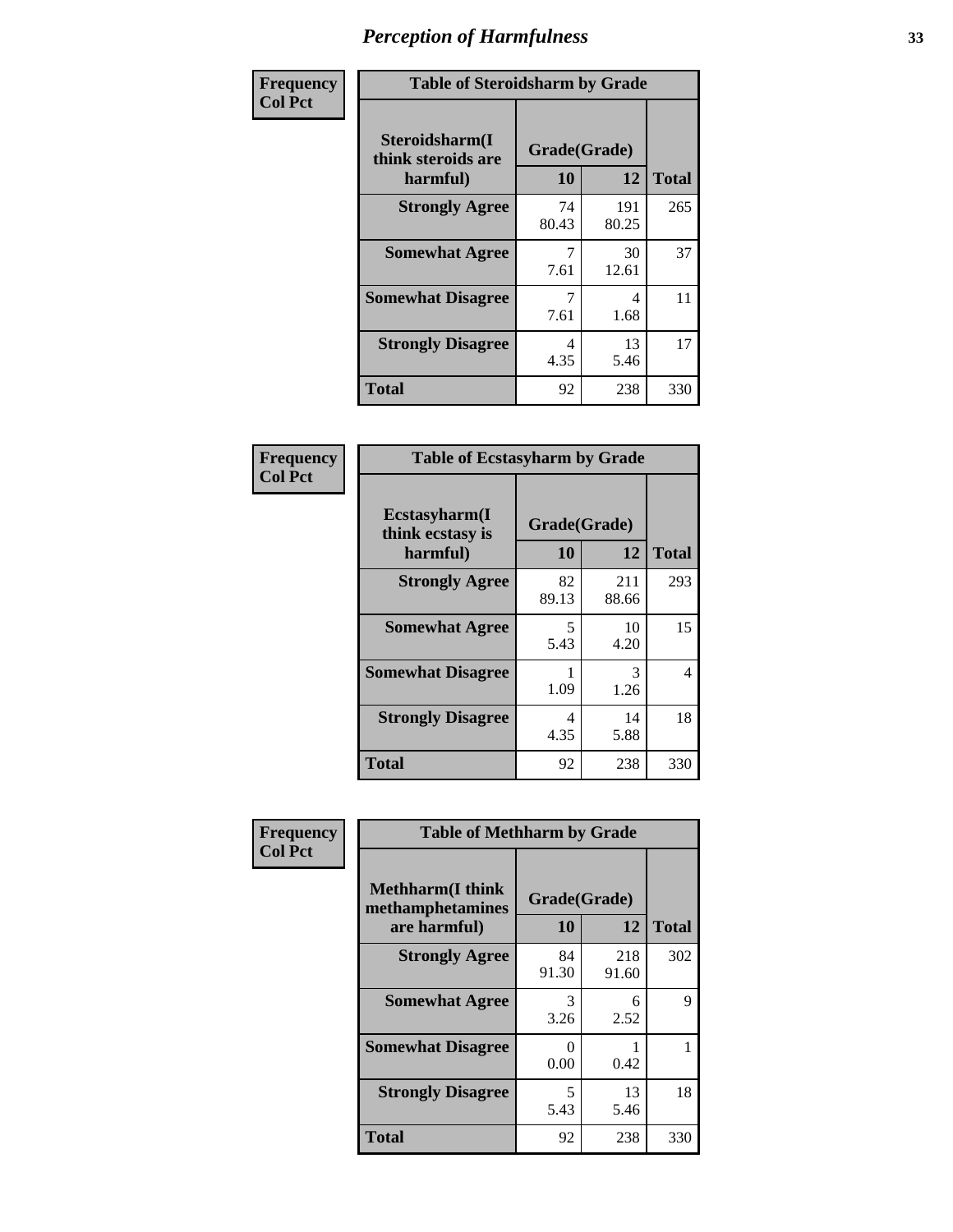| Frequency      | <b>Table of Hallucinogensharm by Grade</b>                 |                           |              |              |
|----------------|------------------------------------------------------------|---------------------------|--------------|--------------|
| <b>Col Pct</b> | Hallucinogensharm(I<br>think hallucinogens<br>are harmful) | Grade(Grade)<br><b>10</b> | 12           | <b>Total</b> |
|                | <b>Strongly Agree</b>                                      | 83<br>90.22               | 208<br>87.39 | 291          |
|                | <b>Somewhat Agree</b>                                      | 4<br>4.35                 | 10<br>4.20   | 14           |
|                | <b>Somewhat Disagree</b>                                   | 1.09                      | 5<br>2.10    | 6            |
|                | <b>Strongly Disagree</b>                                   | 4<br>4.35                 | 15<br>6.30   | 19           |
|                | <b>Total</b>                                               | 92                        | 238          | 330          |

| Frequency<br>  Col Pct |
|------------------------|

| <b>Table of Prescriptionharm by Grade</b>                                 |              |              |              |  |  |
|---------------------------------------------------------------------------|--------------|--------------|--------------|--|--|
| Prescriptionharm(I<br>think prescription<br>drugs not<br>prescribed to me | Grade(Grade) |              |              |  |  |
| are harmful)                                                              | 10           | 12           | <b>Total</b> |  |  |
| <b>Strongly Agree</b>                                                     | 67<br>72.83  | 180<br>75.63 | 247          |  |  |
| <b>Somewhat Agree</b>                                                     | 13<br>14.13  | 34<br>14.29  | 47           |  |  |
| <b>Somewhat Disagree</b>                                                  | 8<br>8.70    | 11<br>4.62   | 19           |  |  |
| <b>Strongly Disagree</b>                                                  | 4<br>4.35    | 13<br>5.46   | 17           |  |  |
| <b>Total</b>                                                              | 92           | 238          | 330          |  |  |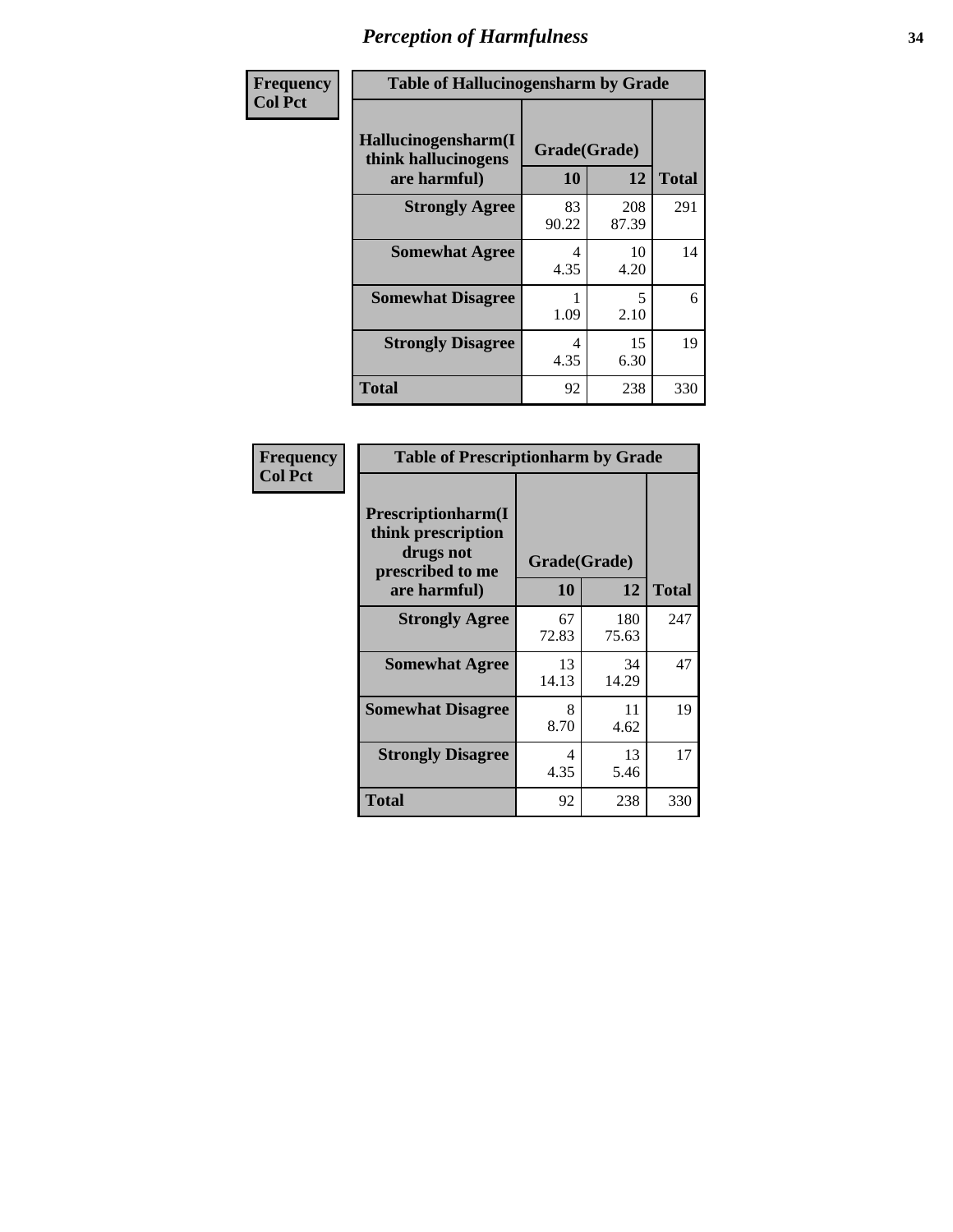# *Disapproval by Adults* **35**

| Frequency      | <b>Table of Alcoholadult by Grade</b>                                 |             |                    |              |
|----------------|-----------------------------------------------------------------------|-------------|--------------------|--------------|
| <b>Col Pct</b> | <b>Alcoholadult</b> (Adults<br>would disapprove if<br>I used alcohol) | 10          | Grade(Grade)<br>12 | <b>Total</b> |
|                | <b>Strongly Agree</b>                                                 | 52<br>56.52 | 129<br>54.20       | 181          |
|                | <b>Somewhat Agree</b>                                                 | 19<br>20.65 | 61<br>25.63        | 80           |
|                | <b>Somewhat Disagree</b>                                              | 16<br>17.39 | 34<br>14.29        | 50           |
|                | <b>Strongly Disagree</b>                                              | 5<br>5.43   | 14<br>5.88         | 19           |
|                | <b>Total</b>                                                          | 92          | 238                | 330          |

| <b>Table of Tobaccoadult by Grade</b>                                |                    |              |              |  |  |
|----------------------------------------------------------------------|--------------------|--------------|--------------|--|--|
| <b>Tobaccoadult(Adults</b><br>would disapprove if<br>I used tobacco) | Grade(Grade)<br>10 | 12           | <b>Total</b> |  |  |
| <b>Strongly Agree</b>                                                | 69<br>75.00        | 175<br>73.53 | 244          |  |  |
| <b>Somewhat Agree</b>                                                | 8<br>8.70          | 34<br>14.29  | 42           |  |  |
| <b>Somewhat Disagree</b>                                             | 8<br>8.70          | 16<br>6.72   | 24           |  |  |
| <b>Strongly Disagree</b>                                             | 7<br>7.61          | 13<br>5.46   | 20           |  |  |
| <b>Total</b>                                                         | 92                 | 238          | 330          |  |  |

| Frequency      | <b>Table of Marijuanaadult by Grade</b>                           |                    |              |              |
|----------------|-------------------------------------------------------------------|--------------------|--------------|--------------|
| <b>Col Pct</b> | Marijuanaadult(Adults<br>would disapprove if I<br>used marijuana) | Grade(Grade)<br>10 | 12           | <b>Total</b> |
|                | <b>Strongly Agree</b>                                             | 71<br>77.17        | 196<br>82.35 | 267          |
|                | <b>Somewhat Agree</b>                                             | 10<br>10.87        | 14<br>5.88   | 24           |
|                | <b>Somewhat Disagree</b>                                          | 4<br>4.35          | 11<br>4.62   | 15           |
|                | <b>Strongly Disagree</b>                                          | 7<br>7.61          | 17<br>7.14   | 24           |
|                | <b>Total</b>                                                      | 92                 | 238          | 330          |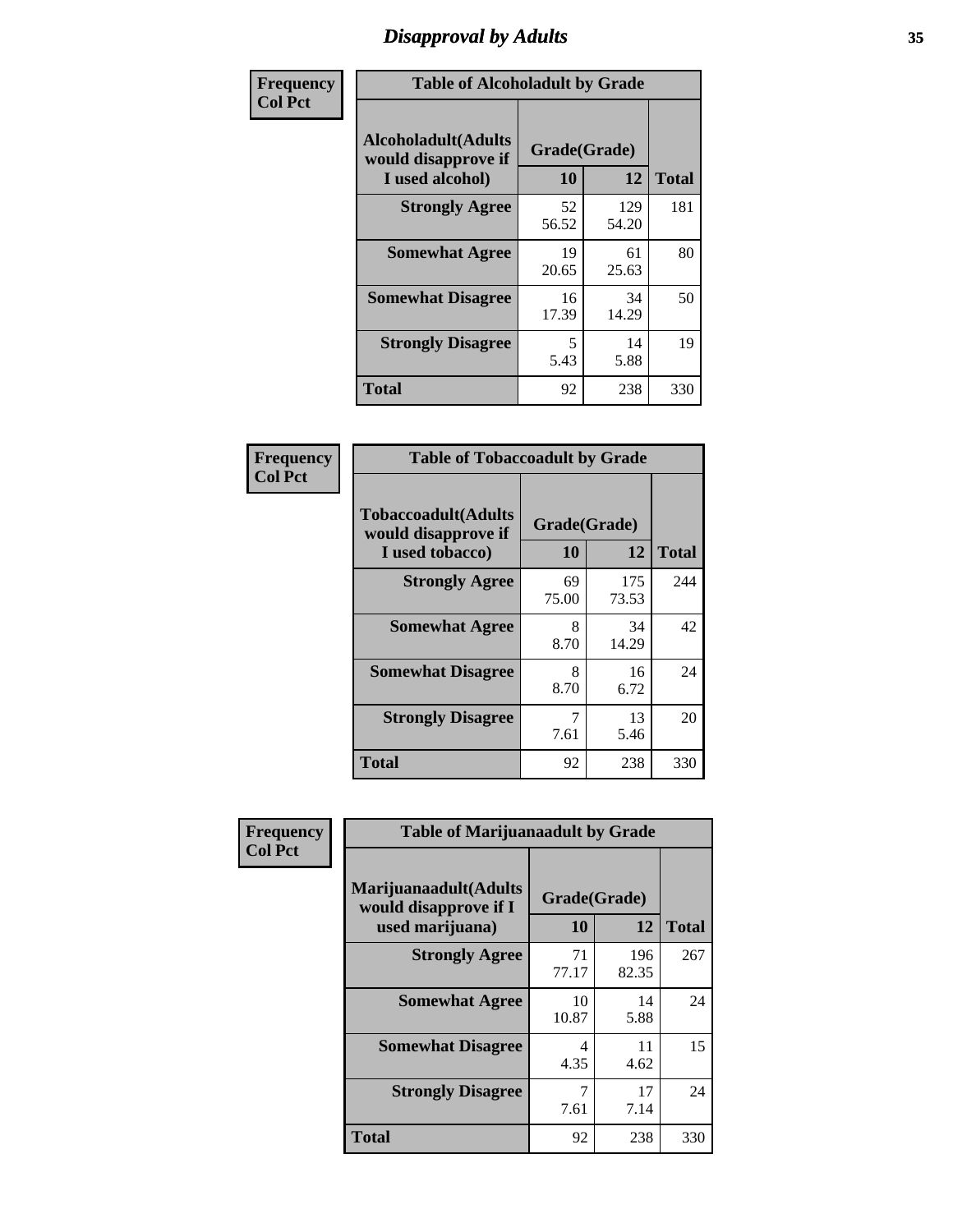# *Disapproval by Adults* **36**

| <b>Frequency</b> | <b>Table of Otherdrugadult by Grade</b>                                     |                                     |              |              |
|------------------|-----------------------------------------------------------------------------|-------------------------------------|--------------|--------------|
| <b>Col Pct</b>   | <b>Otherdrugadult</b> (Adults<br>would disapprove if I<br>used other drugs) | Grade(Grade)<br><b>10</b>           | 12           | <b>Total</b> |
|                  | <b>Strongly Agree</b>                                                       | 82<br>89.13                         | 215<br>90.34 | 297          |
|                  | <b>Somewhat Agree</b>                                                       | 2.17                                | 2.94         | 9            |
|                  | <b>Somewhat Disagree</b>                                                    | $\mathcal{D}_{\mathcal{L}}$<br>2.17 | 0.42         | 3            |
|                  | <b>Strongly Disagree</b>                                                    | 6<br>6.52                           | 15<br>6.30   | 21           |
|                  | <b>Total</b>                                                                | 92                                  | 238          | 330          |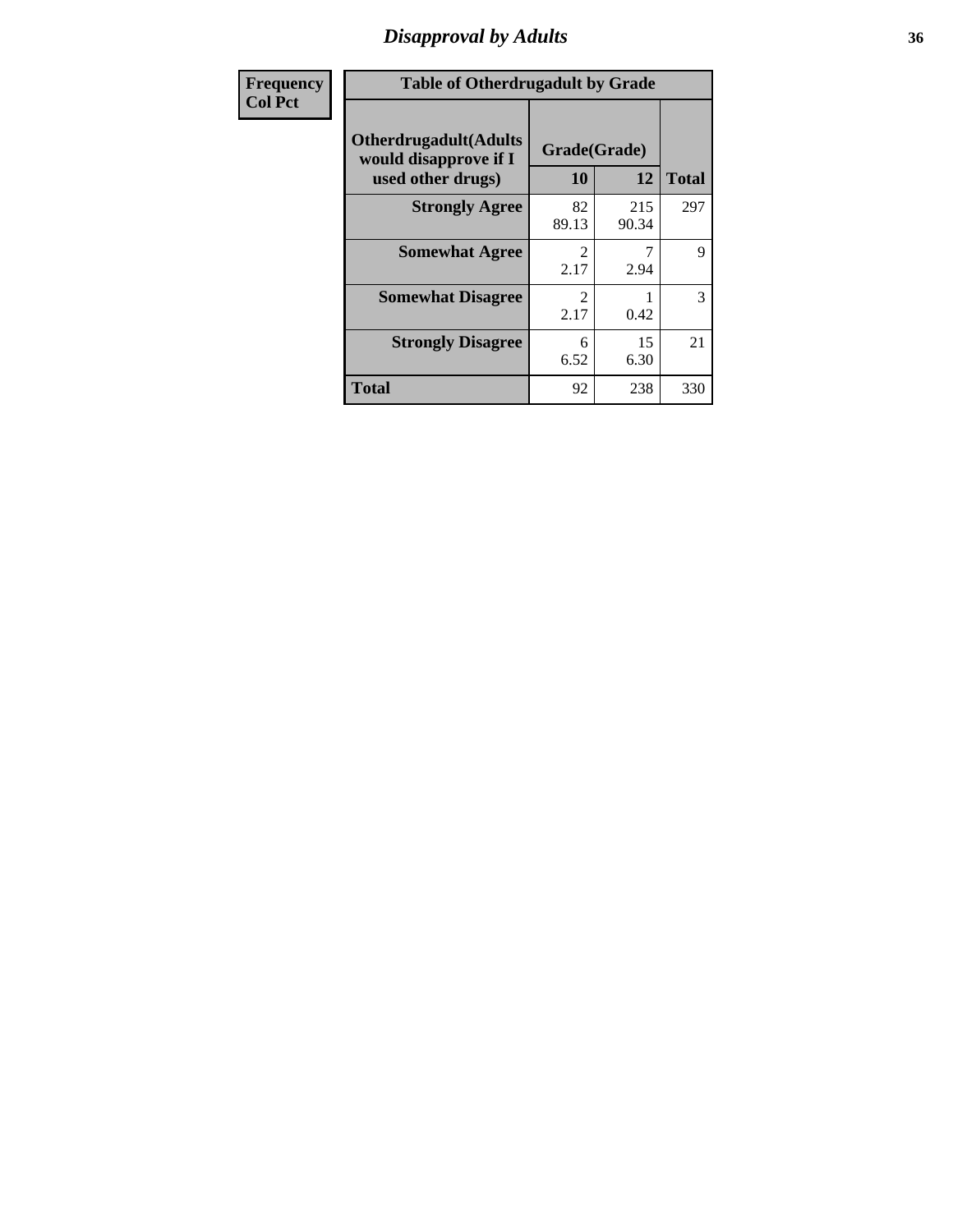# *Disapproval by Peers* **37**

| Frequency      | <b>Table of Alcoholpeer by Grade</b>                    |              |             |              |  |
|----------------|---------------------------------------------------------|--------------|-------------|--------------|--|
| <b>Col Pct</b> | Alcoholpeer(My<br>friends would<br>disapprove if I used | Grade(Grade) |             |              |  |
|                | alcohol)                                                | 10           | 12          | <b>Total</b> |  |
|                | <b>Strongly Agree</b>                                   | 17<br>18.48  | 41<br>17.23 | 58           |  |
|                | <b>Somewhat Agree</b>                                   | 20<br>21.74  | 50<br>21.01 | 70           |  |
|                | <b>Somewhat Disagree</b>                                | 30<br>32.61  | 61<br>25.63 | 91           |  |
|                | <b>Strongly Disagree</b>                                | 25<br>27.17  | 86<br>36.13 | 111          |  |
|                | Total                                                   | 92           | 238         | 330          |  |

| Frequency      | <b>Table of Tobaccopeer by Grade</b>                    |              |             |              |  |
|----------------|---------------------------------------------------------|--------------|-------------|--------------|--|
| <b>Col Pct</b> | Tobaccopeer(My<br>friends would<br>disapprove if I used | Grade(Grade) |             |              |  |
|                | tobacco)                                                | 10           | 12          | <b>Total</b> |  |
|                | <b>Strongly Agree</b>                                   | 35<br>38.04  | 82<br>34.45 | 117          |  |
|                | <b>Somewhat Agree</b>                                   | 16<br>17.39  | 48<br>20.17 | 64           |  |
|                | <b>Somewhat Disagree</b>                                | 18<br>19.57  | 48<br>20.17 | 66           |  |
|                | <b>Strongly Disagree</b>                                | 23<br>25.00  | 60<br>25.21 | 83           |  |
|                | Total                                                   | 92           | 238         | 330          |  |

| Frequency      | <b>Table of Marijuanapeer by Grade</b>                    |              |             |              |
|----------------|-----------------------------------------------------------|--------------|-------------|--------------|
| <b>Col Pct</b> | Marijuanapeer(My<br>friends would<br>disapprove if I used | Grade(Grade) |             |              |
|                | marijuana)                                                | 10           | 12          | <b>Total</b> |
|                | <b>Strongly Agree</b>                                     | 32<br>34.78  | 90<br>37.82 | 122          |
|                | <b>Somewhat Agree</b>                                     | 19<br>20.65  | 40<br>16.81 | 59           |
|                | <b>Somewhat Disagree</b>                                  | 15<br>16.30  | 44<br>18.49 | 59           |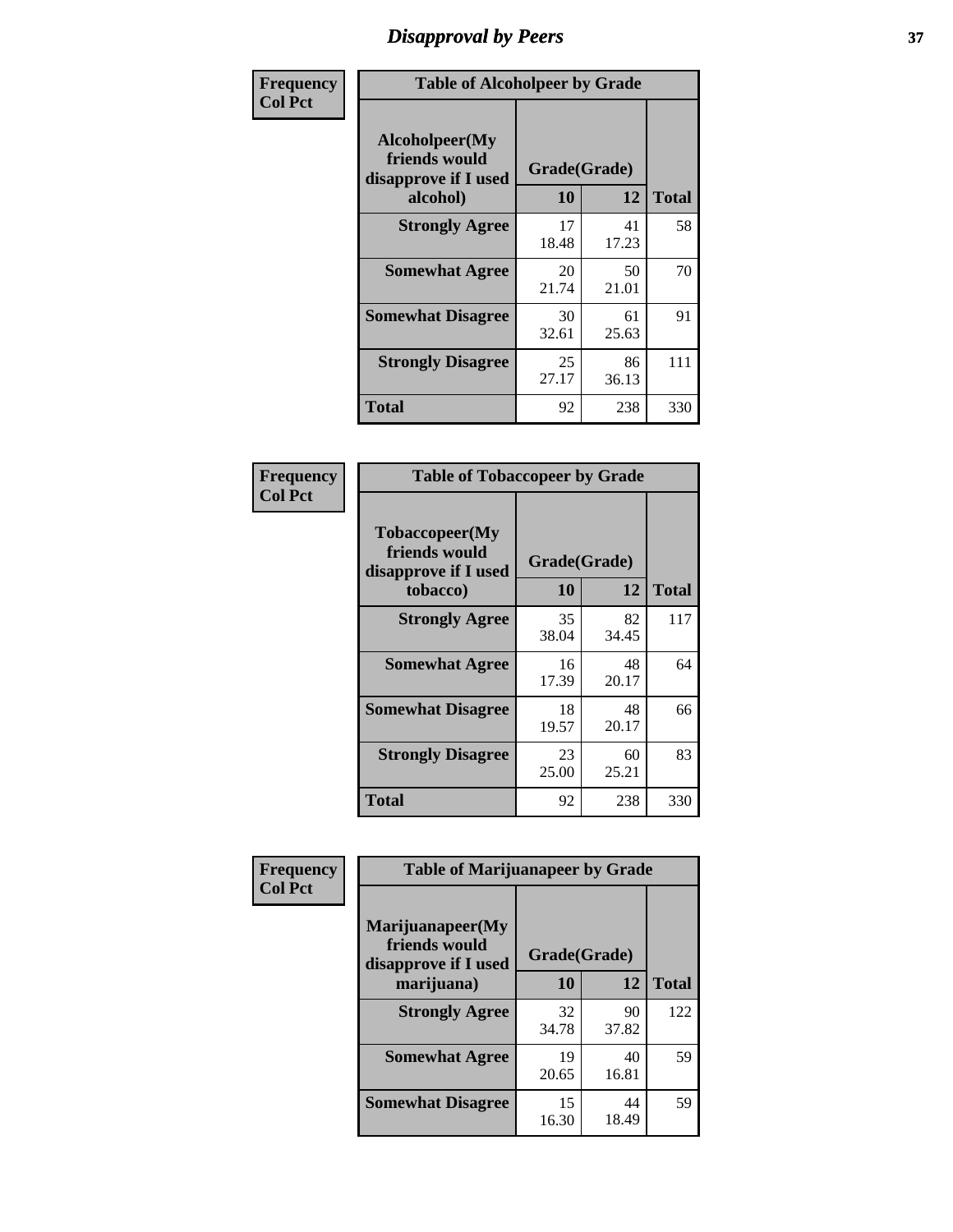# *Disapproval by Peers* **38**

| <b>Frequency</b> | <b>Table of Marijuanapeer by Grade</b>                                  |                           |             |              |  |
|------------------|-------------------------------------------------------------------------|---------------------------|-------------|--------------|--|
| <b>Col Pct</b>   | Marijuanapeer(My<br>friends would<br>disapprove if I used<br>marijuana) | Grade(Grade)<br><b>10</b> | 12          | <b>Total</b> |  |
|                  | <b>Strongly Disagree</b>                                                | 26<br>28.26               | 64<br>26.89 | 90           |  |
|                  | <b>Total</b>                                                            | 92                        | 238         | 330          |  |

| <b>Frequency</b> | <b>Table of Otherdrugpeer by Grade</b>                                    |                           |              |              |
|------------------|---------------------------------------------------------------------------|---------------------------|--------------|--------------|
| <b>Col Pct</b>   | Otherdrugpeer(My<br>friends would<br>disapprove if I used<br>other drugs) | Grade(Grade)<br><b>10</b> | 12           | <b>Total</b> |
|                  | <b>Strongly Agree</b>                                                     | 52<br>56.52               | 133<br>55.88 | 185          |
|                  | <b>Somewhat Agree</b>                                                     | 16<br>17.39               | 40<br>16.81  | 56           |
|                  | <b>Somewhat Disagree</b>                                                  | 9<br>9.78                 | 25<br>10.50  | 34           |
|                  | <b>Strongly Disagree</b>                                                  | 15<br>16.30               | 40<br>16.81  | 55           |
|                  | Total                                                                     | 92                        | 238          | 330          |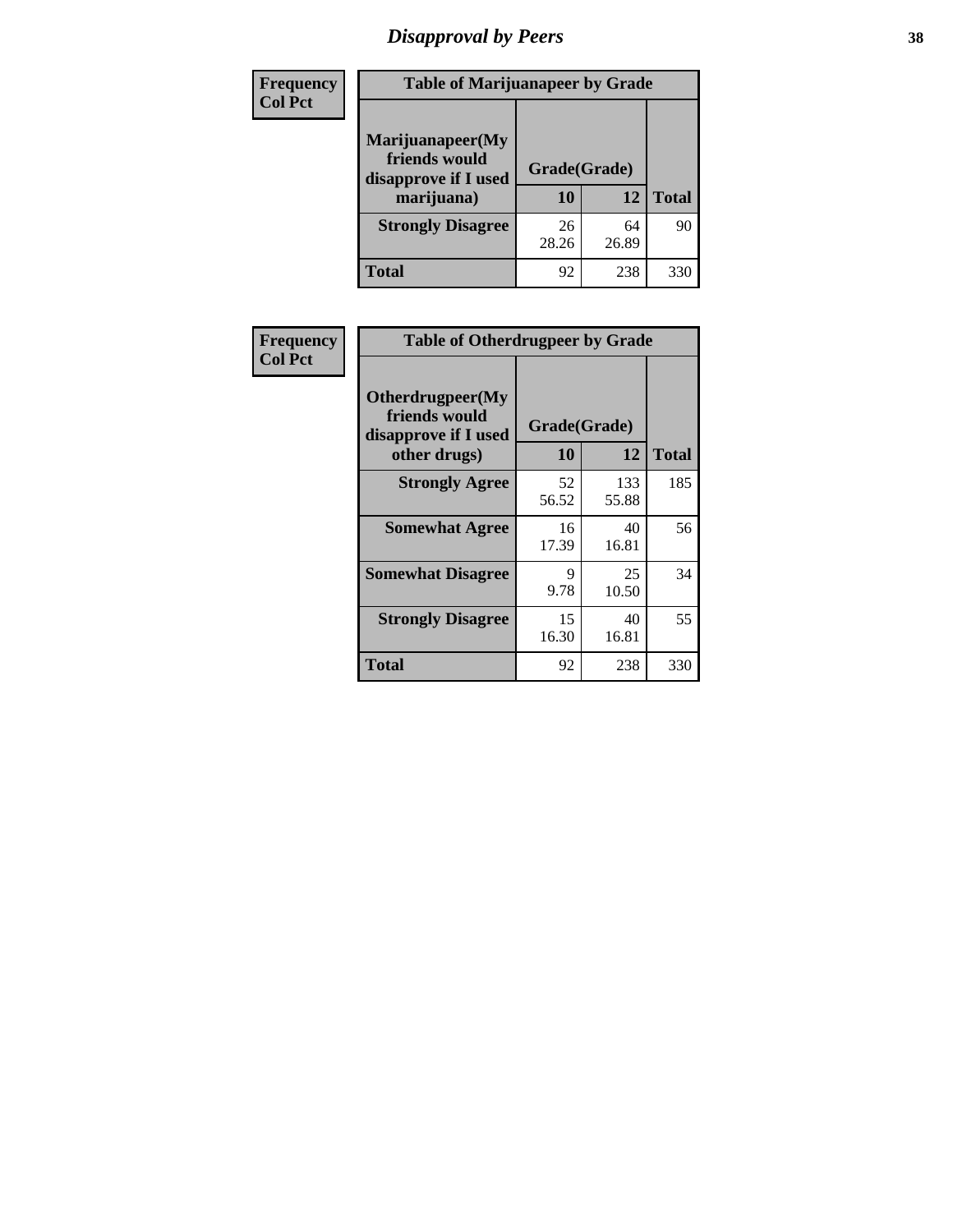| Frequency      | <b>Table of Alcohollocation1 by Grade</b> |              |              |              |  |
|----------------|-------------------------------------------|--------------|--------------|--------------|--|
| <b>Col Pct</b> | <b>Alcohollocation1(Places</b>            | Grade(Grade) |              |              |  |
|                | <b>Friends Use Alcohol)</b>               | 10           | 12           | <b>Total</b> |  |
|                |                                           | 68<br>73.91  | 171<br>71.85 | 239          |  |
|                | Do Not Use                                | 24<br>26.09  | 67<br>28.15  | 91           |  |
|                | <b>Total</b>                              | 92           | 238          | 330          |  |

| <b>Frequency</b> | <b>Table of Alcohollocation2 by Grade</b>                     |                    |              |              |
|------------------|---------------------------------------------------------------|--------------------|--------------|--------------|
| <b>Col Pct</b>   | <b>Alcohollocation2(Places</b><br><b>Friends Use Alcohol)</b> | Grade(Grade)<br>10 | 12           | <b>Total</b> |
|                  |                                                               |                    |              |              |
|                  |                                                               | 57<br>61.96        | 121<br>50.84 | 178          |
|                  | Home                                                          | 35<br>38.04        | 117<br>49.16 | 152          |
|                  | <b>Total</b>                                                  | 92                 | 238          | 330          |

| Frequency<br><b>Col Pct</b> | <b>Table of Alcohollocation 3 by Grade</b>                    |                    |              |              |  |
|-----------------------------|---------------------------------------------------------------|--------------------|--------------|--------------|--|
|                             | <b>Alcohollocation3(Places</b><br><b>Friends Use Alcohol)</b> | Grade(Grade)<br>10 | 12           | <b>Total</b> |  |
|                             |                                                               | 90<br>97.83        | 209<br>87.82 | 299          |  |
|                             | <b>School</b>                                                 | 2<br>2.17          | 29<br>12.18  | 31           |  |
|                             | <b>Total</b>                                                  | 92                 | 238          | 330          |  |

| <b>Frequency</b> | <b>Table of Alcohollocation4 by Grade</b> |              |              |              |  |
|------------------|-------------------------------------------|--------------|--------------|--------------|--|
| <b>Col Pct</b>   | <b>Alcohollocation4(Places</b>            | Grade(Grade) |              |              |  |
|                  | <b>Friends Use Alcohol)</b>               | 10           | 12           | <b>Total</b> |  |
|                  |                                           | 85<br>92.39  | 193<br>81.09 | 278          |  |
|                  | Car                                       | 7<br>7.61    | 45<br>18.91  | 52           |  |
|                  | <b>Total</b>                              | 92           | 238          | 330          |  |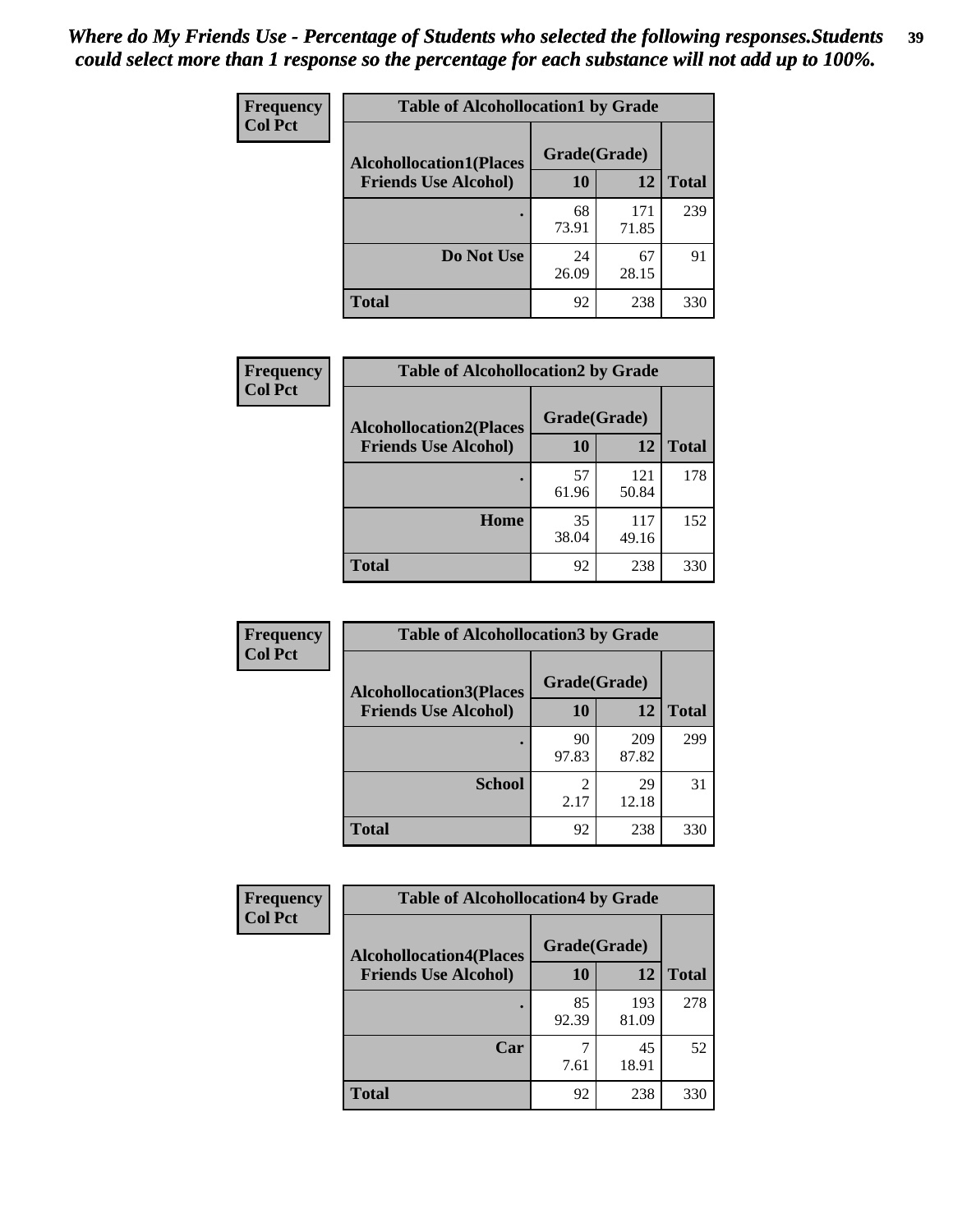| Frequency<br><b>Col Pct</b> | <b>Table of Alcohollocation5 by Grade</b>       |             |              |              |  |
|-----------------------------|-------------------------------------------------|-------------|--------------|--------------|--|
|                             | Grade(Grade)<br><b>Alcohollocation5</b> (Places |             |              |              |  |
|                             | <b>Friends Use Alcohol)</b>                     | 10          | 12           | <b>Total</b> |  |
|                             |                                                 | 35<br>38.04 | 100<br>42.02 | 135          |  |
|                             | <b>Friend's House</b>                           | 57<br>61.96 | 138<br>57.98 | 195          |  |
|                             | <b>Total</b>                                    | 92          | 238          | 330          |  |

| <b>Frequency</b> | <b>Table of Alcohollocation6 by Grade</b> |              |              |              |
|------------------|-------------------------------------------|--------------|--------------|--------------|
| <b>Col Pct</b>   | <b>Alcohollocation6(Places</b>            | Grade(Grade) |              |              |
|                  | <b>Friends Use Alcohol)</b>               | 10           | 12           | <b>Total</b> |
|                  |                                           | 64<br>69.57  | 146<br>61.34 | 210          |
|                  | <b>Other</b>                              | 28<br>30.43  | 92<br>38.66  | 120          |
|                  | <b>Total</b>                              | 92           | 238          | 330          |

| <b>Frequency</b> | <b>Table of Tobaccolocation1 by Grade</b> |              |              |              |
|------------------|-------------------------------------------|--------------|--------------|--------------|
| <b>Col Pct</b>   | <b>Tobaccolocation1(Places</b>            | Grade(Grade) |              |              |
|                  | <b>Friends Use Tobacco)</b>               | 10           | <b>12</b>    | <b>Total</b> |
|                  |                                           | 40<br>43.48  | 112<br>47.06 | 152          |
|                  | Do Not Use                                | 52<br>56.52  | 126<br>52.94 | 178          |
|                  | <b>Total</b>                              | 92           | 238          | 330          |

| <b>Frequency</b> | <b>Table of Tobaccolocation2 by Grade</b> |              |              |              |  |
|------------------|-------------------------------------------|--------------|--------------|--------------|--|
| <b>Col Pct</b>   | <b>Tobaccolocation2(Places</b>            | Grade(Grade) |              |              |  |
|                  | <b>Friends Use Tobacco)</b>               | 10           | 12           | <b>Total</b> |  |
|                  |                                           | 68<br>73.91  | 159<br>66.81 | 227          |  |
|                  | Home                                      | 24<br>26.09  | 79<br>33.19  | 103          |  |
|                  | <b>Total</b>                              | 92           | 238          | 330          |  |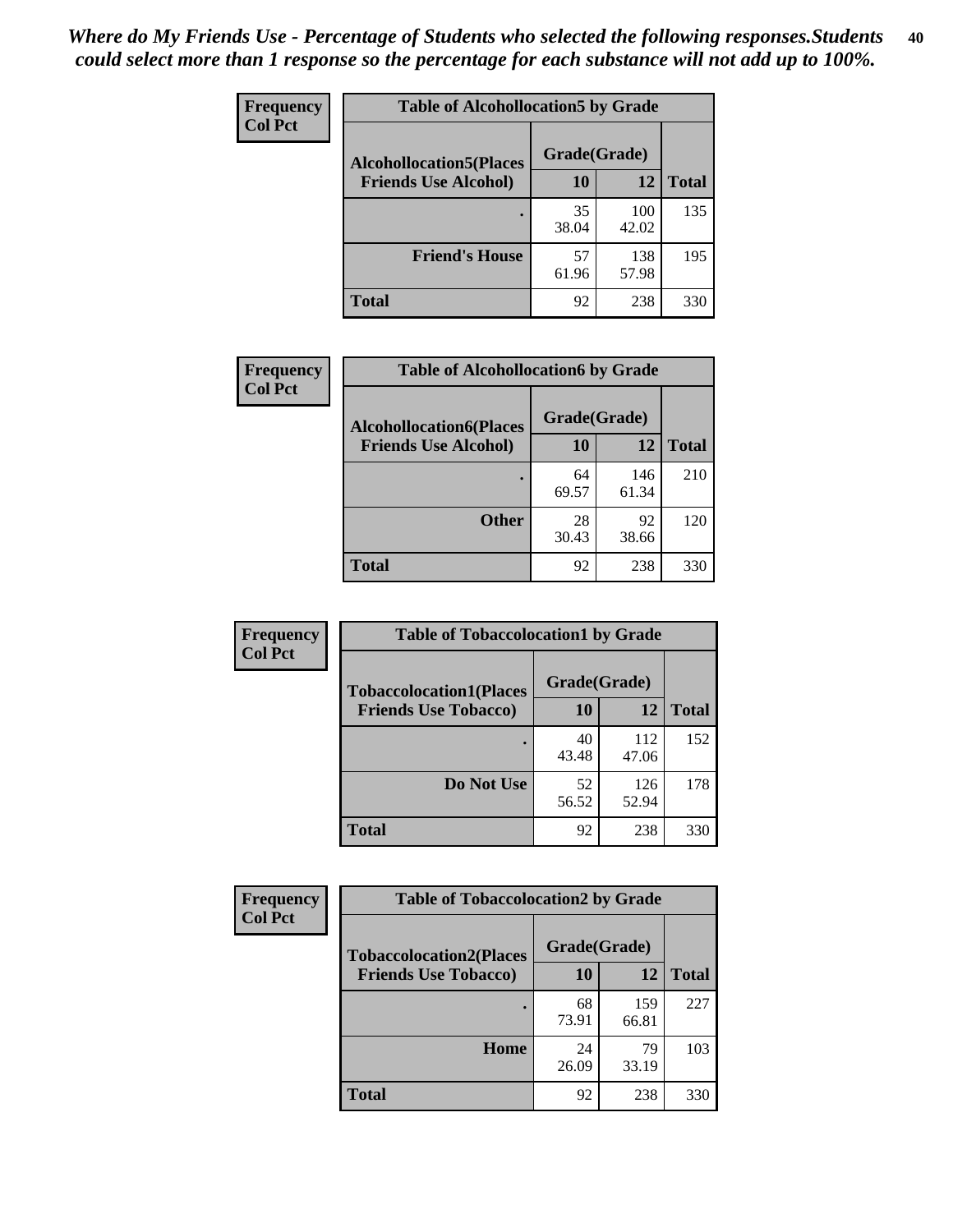| Frequency      |                                | <b>Table of Tobaccolocation 3 by Grade</b> |              |              |  |
|----------------|--------------------------------|--------------------------------------------|--------------|--------------|--|
| <b>Col Pct</b> | <b>Tobaccolocation3(Places</b> | Grade(Grade)                               |              |              |  |
|                | <b>Friends Use Tobacco)</b>    | 10                                         | 12           | <b>Total</b> |  |
|                |                                | 86<br>93.48                                | 201<br>84.45 | 287          |  |
|                | <b>School</b>                  | 6<br>6.52                                  | 37<br>15.55  | 43           |  |
|                | <b>Total</b>                   | 92                                         | 238          | 330          |  |

| Frequency      | <b>Table of Tobaccolocation4 by Grade</b> |              |              |              |
|----------------|-------------------------------------------|--------------|--------------|--------------|
| <b>Col Pct</b> | <b>Tobaccolocation4(Places</b>            | Grade(Grade) |              |              |
|                | <b>Friends Use Tobacco)</b>               | 10           | 12           | <b>Total</b> |
|                |                                           | 73<br>79.35  | 166<br>69.75 | 239          |
|                | Car                                       | 19<br>20.65  | 72<br>30.25  | 91           |
|                | <b>Total</b>                              | 92           | 238          | 330          |

| Frequency<br><b>Col Pct</b> | <b>Table of Tobaccolocation5 by Grade</b> |              |              |              |
|-----------------------------|-------------------------------------------|--------------|--------------|--------------|
|                             | <b>Tobaccolocation5(Places</b>            | Grade(Grade) |              |              |
|                             | <b>Friends Use Tobacco)</b>               | 10           | <b>12</b>    | <b>Total</b> |
|                             |                                           | 65<br>70.65  | 145<br>60.92 | 210          |
|                             | <b>Friend's House</b>                     | 27<br>29.35  | 93<br>39.08  | 120          |
|                             | <b>Total</b>                              | 92           | 238          | 330          |

 $\overline{\phantom{a}}$ 

| Frequency      | <b>Table of Tobaccolocation6 by Grade</b> |              |              |              |  |
|----------------|-------------------------------------------|--------------|--------------|--------------|--|
| <b>Col Pct</b> | <b>Tobaccolocation6(Places</b>            | Grade(Grade) |              |              |  |
|                | <b>Friends Use Tobacco)</b>               | 10           | 12           | <b>Total</b> |  |
|                |                                           | 68<br>73.91  | 166<br>69.75 | 234          |  |
|                | <b>Other</b>                              | 24<br>26.09  | 72<br>30.25  | 96           |  |
|                | <b>Total</b>                              | 92           | 238          | 330          |  |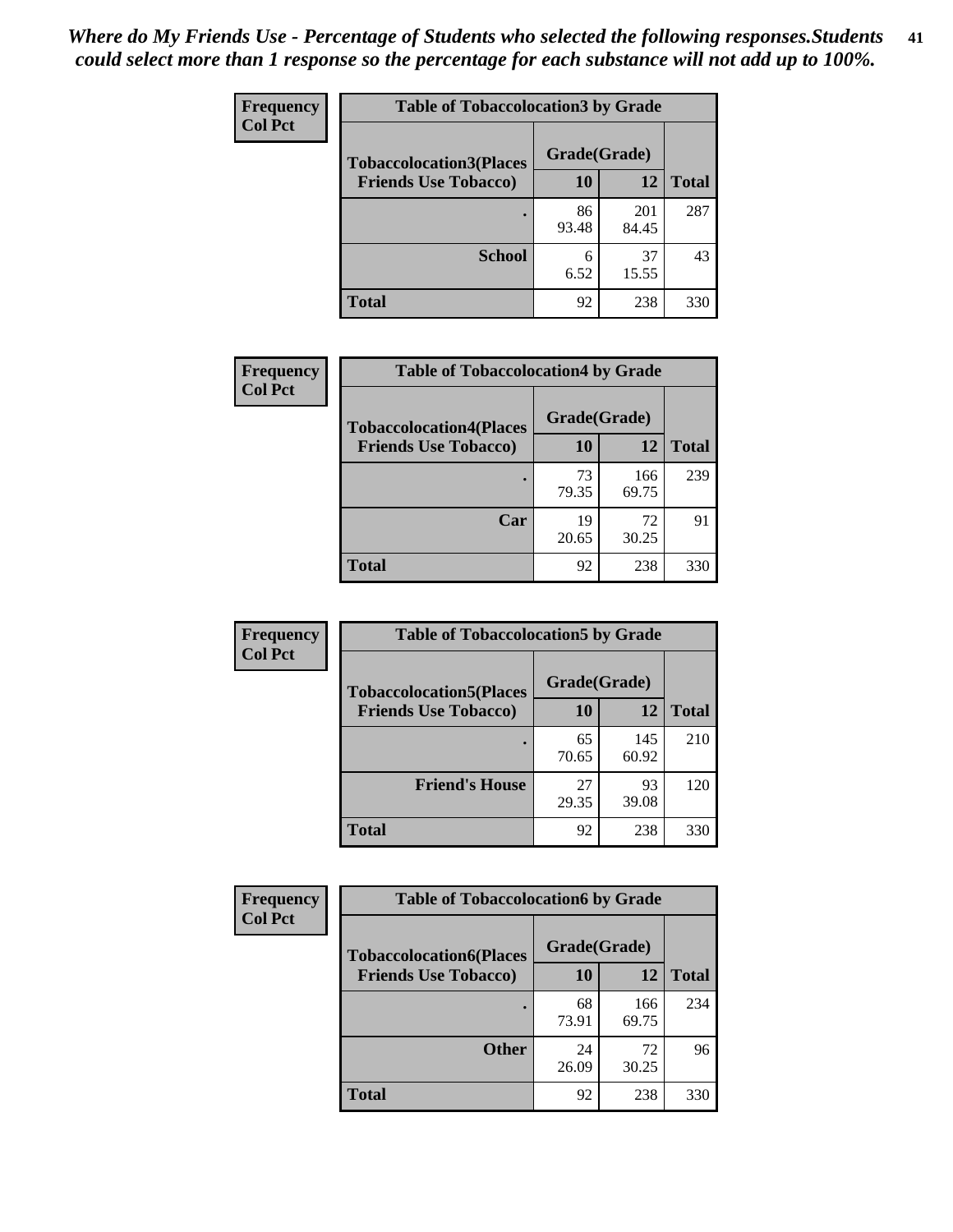| <b>Frequency</b> | <b>Table of Marijuanalocation1 by Grade</b> |              |              |              |
|------------------|---------------------------------------------|--------------|--------------|--------------|
| <b>Col Pct</b>   | <b>Marijuanalocation1(Places</b>            | Grade(Grade) |              |              |
|                  | <b>Friends Use Marijuana</b> )              | 10           | 12           | <b>Total</b> |
|                  |                                             | 52<br>56.52  | 121<br>50.84 | 173          |
|                  | Do Not Use                                  | 40<br>43.48  | 117<br>49.16 | 157          |
|                  | Total                                       | 92           | 238          | 330          |

| <b>Frequency</b> | <b>Table of Marijuanalocation2 by Grade</b>                        |                    |              |              |
|------------------|--------------------------------------------------------------------|--------------------|--------------|--------------|
| <b>Col Pct</b>   | <b>Marijuanalocation2(Places</b><br><b>Friends Use Marijuana</b> ) | Grade(Grade)<br>10 | 12           | <b>Total</b> |
|                  |                                                                    | 64<br>69.57        | 156<br>65.55 | 220          |
|                  | Home                                                               | 28<br>30.43        | 82<br>34.45  | 110          |
|                  | <b>Total</b>                                                       | 92                 | 238          | 330          |

| <b>Frequency</b> | <b>Table of Marijuanalocation3 by Grade</b> |              |              |              |
|------------------|---------------------------------------------|--------------|--------------|--------------|
| <b>Col Pct</b>   | <b>Marijuanalocation3(Places</b>            | Grade(Grade) |              |              |
|                  | <b>Friends Use Marijuana</b> )              | <b>10</b>    | 12           | <b>Total</b> |
|                  |                                             | 88<br>95.65  | 208<br>87.39 | 296          |
|                  | <b>School</b>                               | 4<br>4.35    | 30<br>12.61  | 34           |
|                  | <b>Total</b>                                | 92           | 238          | 330          |

| <b>Frequency</b> | <b>Table of Marijuanalocation4 by Grade</b> |              |              |              |
|------------------|---------------------------------------------|--------------|--------------|--------------|
| <b>Col Pct</b>   | <b>Marijuanalocation4(Places</b>            | Grade(Grade) |              |              |
|                  | <b>Friends Use Marijuana</b> )              | <b>10</b>    | 12           | <b>Total</b> |
|                  |                                             | 76<br>82.61  | 168<br>70.59 | 244          |
|                  | Car                                         | 16<br>17.39  | 70<br>29.41  | 86           |
|                  | <b>Total</b>                                | 92           | 238          | 330          |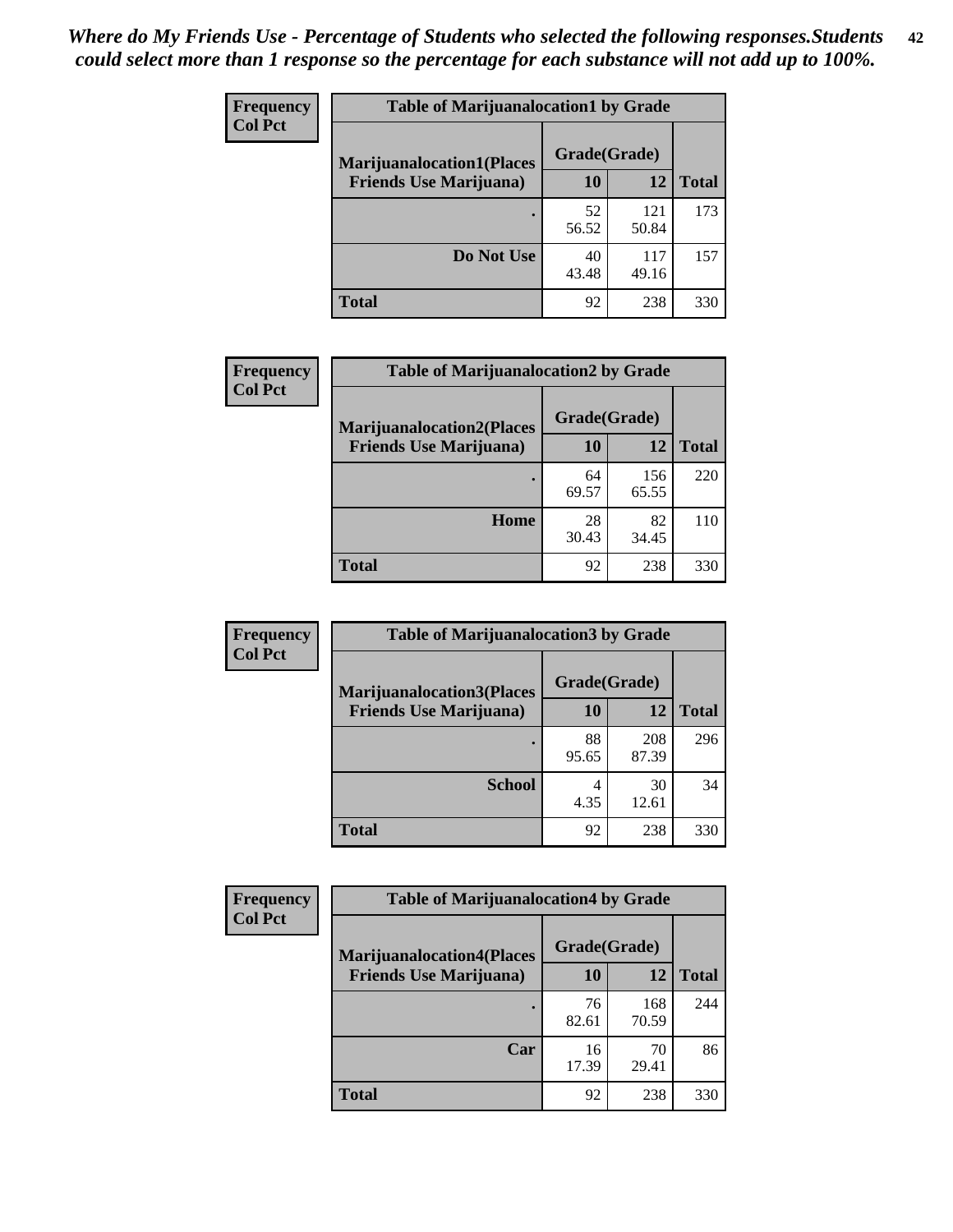| <b>Frequency</b> | <b>Table of Marijuanalocation5 by Grade</b> |              |              |              |
|------------------|---------------------------------------------|--------------|--------------|--------------|
| <b>Col Pct</b>   | <b>Marijuanalocation5</b> (Places           | Grade(Grade) |              |              |
|                  | <b>Friends Use Marijuana</b> )              | 10           | 12           | <b>Total</b> |
|                  |                                             | 58<br>63.04  | 131<br>55.04 | 189          |
|                  | <b>Friend's House</b>                       | 34<br>36.96  | 107<br>44.96 | 141          |
|                  | <b>Total</b>                                | 92           | 238          | 330          |

| <b>Frequency</b> | <b>Table of Marijuanalocation6 by Grade</b>                        |                           |              |              |
|------------------|--------------------------------------------------------------------|---------------------------|--------------|--------------|
| <b>Col Pct</b>   | <b>Marijuanalocation6(Places</b><br><b>Friends Use Marijuana</b> ) | Grade(Grade)<br><b>10</b> | 12           | <b>Total</b> |
|                  |                                                                    | 62<br>67.39               | 160<br>67.23 | 222          |
|                  | <b>Other</b>                                                       | 30<br>32.61               | 78<br>32.77  | 108          |
|                  | <b>Total</b>                                                       | 92                        | 238          | 330          |

| <b>Frequency</b> | <b>Table of Otherdruglocation1 by Grade</b>                          |              |              |              |
|------------------|----------------------------------------------------------------------|--------------|--------------|--------------|
| <b>Col Pct</b>   | <b>Otherdruglocation1(Places</b><br><b>Friends Use Other Illegal</b> | Grade(Grade) |              |              |
|                  | Drugs)                                                               | 10           | 12           | <b>Total</b> |
|                  |                                                                      | 21<br>22.83  | 68<br>28.57  | 89           |
|                  | Do Not Use                                                           | 71<br>77.17  | 170<br>71.43 | 241          |
|                  | <b>Total</b>                                                         | 92           | 238          | 330          |

| <b>Frequency</b><br><b>Col Pct</b>                                   | <b>Table of Otherdruglocation2 by Grade</b> |              |              |              |
|----------------------------------------------------------------------|---------------------------------------------|--------------|--------------|--------------|
| <b>Otherdruglocation2(Places</b><br><b>Friends Use Other Illegal</b> |                                             | Grade(Grade) |              |              |
|                                                                      | Drugs)                                      | 10           | 12           | <b>Total</b> |
|                                                                      |                                             | 82<br>89.13  | 203<br>85.29 | 285          |
|                                                                      | Home                                        | 10<br>10.87  | 35<br>14.71  | 45           |
|                                                                      | <b>Total</b>                                | 92           | 238          | 330          |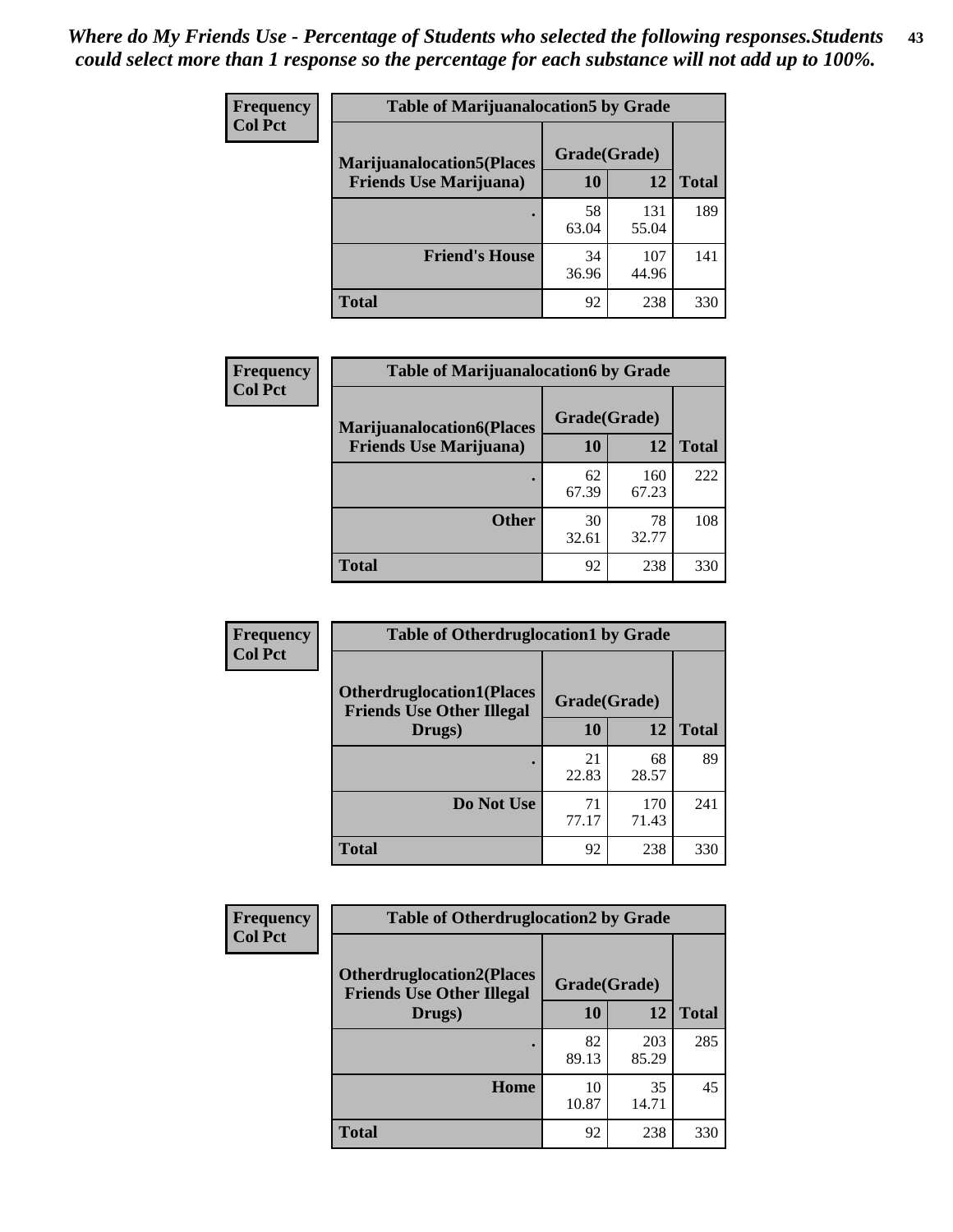| <b>Frequency</b> | <b>Table of Otherdruglocation 3 by Grade</b>                         |             |              |              |
|------------------|----------------------------------------------------------------------|-------------|--------------|--------------|
| <b>Col Pct</b>   | <b>Otherdruglocation3(Places</b><br><b>Friends Use Other Illegal</b> |             | Grade(Grade) |              |
|                  | Drugs)                                                               | 10          | 12           | <b>Total</b> |
|                  |                                                                      | 90<br>97.83 | 215<br>90.34 | 305          |
|                  | <b>School</b>                                                        | 2<br>2.17   | 23<br>9.66   | 25           |
|                  | <b>Total</b>                                                         | 92          | 238          | 330          |

| Frequency      | <b>Table of Otherdruglocation4 by Grade</b>                          |              |              |              |  |
|----------------|----------------------------------------------------------------------|--------------|--------------|--------------|--|
| <b>Col Pct</b> | <b>Otherdruglocation4(Places</b><br><b>Friends Use Other Illegal</b> | Grade(Grade) |              |              |  |
|                | Drugs)                                                               | 10           | 12           | <b>Total</b> |  |
|                |                                                                      | 87<br>94.57  | 206<br>86.55 | 293          |  |
|                | Car                                                                  | 5.43         | 32<br>13.45  | 37           |  |
|                | <b>Total</b>                                                         | 92           | 238          | 330          |  |

| Frequency<br><b>Col Pct</b> | <b>Table of Otherdruglocation5 by Grade</b>                          |              |              |              |
|-----------------------------|----------------------------------------------------------------------|--------------|--------------|--------------|
|                             | <b>Otherdruglocation5(Places</b><br><b>Friends Use Other Illegal</b> | Grade(Grade) |              |              |
|                             | Drugs)                                                               | 10           | 12           | <b>Total</b> |
|                             |                                                                      | 74<br>80.43  | 184<br>77.31 | 258          |
|                             | <b>Friend's House</b>                                                | 18<br>19.57  | 54<br>22.69  | 72           |
|                             | Total                                                                | 92           | 238          | 330          |

| <b>Frequency</b> | <b>Table of Otherdruglocation6 by Grade</b>                          |              |              |              |
|------------------|----------------------------------------------------------------------|--------------|--------------|--------------|
| <b>Col Pct</b>   | <b>Otherdruglocation6(Places</b><br><b>Friends Use Other Illegal</b> | Grade(Grade) |              |              |
|                  | Drugs)                                                               | <b>10</b>    | 12           | <b>Total</b> |
|                  |                                                                      | 78<br>84.78  | 190<br>79.83 | 268          |
|                  | <b>Other</b>                                                         | 14<br>15.22  | 48<br>20.17  | 62           |
|                  | <b>Total</b>                                                         | 92           | 238          | 330          |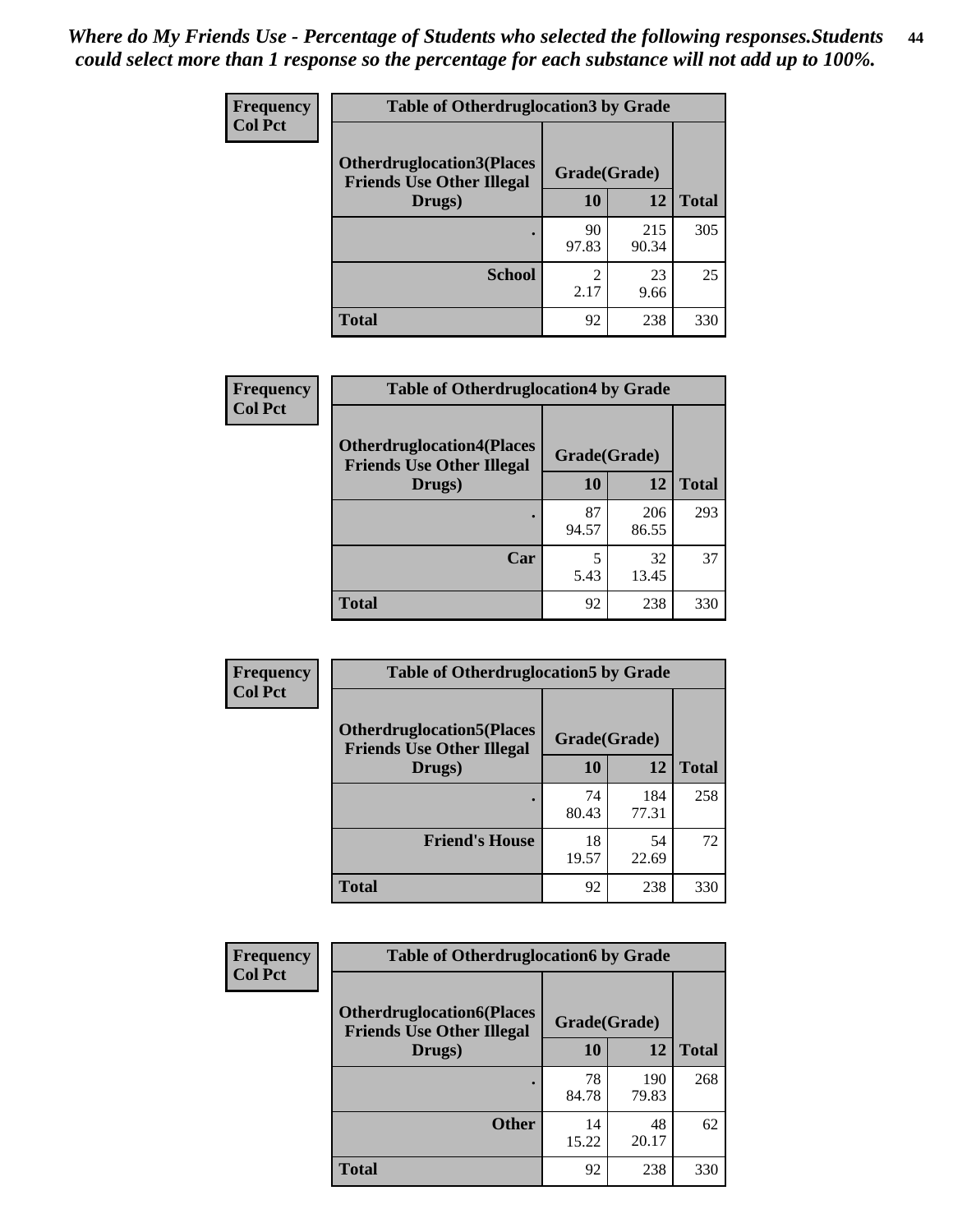| Frequency      | <b>Table of Alcoholtime1 by Grade</b>           |              |              |              |
|----------------|-------------------------------------------------|--------------|--------------|--------------|
| <b>Col Pct</b> | <b>Alcoholtime1(Times</b><br><b>Friends Use</b> | Grade(Grade) |              |              |
|                | Alcohol)                                        | 10           | <b>12</b>    | <b>Total</b> |
|                |                                                 | 69<br>75.00  | 171<br>71.85 | 240          |
|                | Do Not Use                                      | 23<br>25.00  | 67<br>28.15  | 90           |
|                | <b>Total</b>                                    | 92           | 238          | 330          |

| <b>Frequency</b> |                                                 | <b>Table of Alcoholtime2 by Grade</b> |              |              |  |  |
|------------------|-------------------------------------------------|---------------------------------------|--------------|--------------|--|--|
| <b>Col Pct</b>   | <b>Alcoholtime2(Times</b><br><b>Friends Use</b> | Grade(Grade)                          |              |              |  |  |
|                  | <b>Alcohol</b> )                                | 10                                    | 12           | <b>Total</b> |  |  |
|                  |                                                 | 86<br>93.48                           | 213<br>89.50 | 299          |  |  |
|                  | <b>On Way to School</b>                         | 6<br>6.52                             | 25<br>10.50  | 31           |  |  |
|                  | <b>Total</b>                                    | 92                                    | 238          | 330          |  |  |

| Frequency      | <b>Table of Alcoholtime3 by Grade</b>           |                        |              |              |
|----------------|-------------------------------------------------|------------------------|--------------|--------------|
| <b>Col Pct</b> | <b>Alcoholtime3(Times</b><br><b>Friends Use</b> | Grade(Grade)           |              |              |
|                | Alcohol)                                        | 10                     | <b>12</b>    | <b>Total</b> |
|                |                                                 | 90<br>97.83            | 216<br>90.76 | 306          |
|                | <b>During School</b>                            | $\mathfrak{D}$<br>2.17 | 22<br>9.24   | 24           |
|                | <b>Total</b>                                    | 92                     | 238          | 330          |

| <b>Frequency</b><br><b>Col Pct</b> | <b>Table of Alcoholtime4 by Grade</b> |              |              |              |
|------------------------------------|---------------------------------------|--------------|--------------|--------------|
|                                    | <b>Alcoholtime4(Times</b>             | Grade(Grade) |              |              |
|                                    | <b>Friends Use Alcohol)</b>           | 10           | 12           | <b>Total</b> |
|                                    |                                       | 83<br>90.22  | 211<br>88.66 | 294          |
|                                    | <b>On Way Home From School</b>        | q<br>9.78    | 27<br>11.34  | 36           |
|                                    | Total                                 | 92           | 238          | 330          |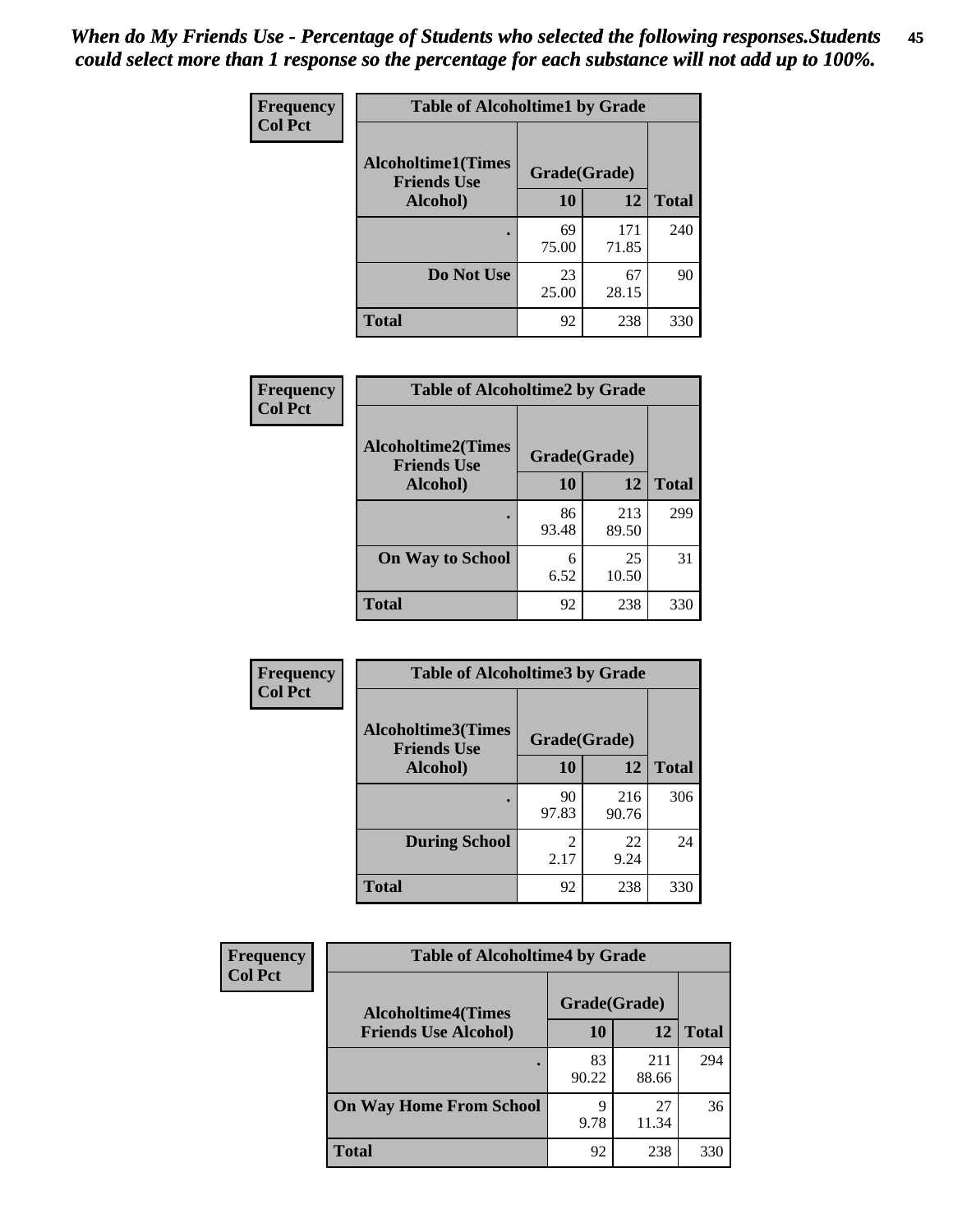*When do My Friends Use - Percentage of Students who selected the following responses.Students could select more than 1 response so the percentage for each substance will not add up to 100%.* **46**

| Frequency      | <b>Table of Alcoholtime5 by Grade</b>           |              |              |              |
|----------------|-------------------------------------------------|--------------|--------------|--------------|
| <b>Col Pct</b> | <b>Alcoholtime5(Times</b><br><b>Friends Use</b> | Grade(Grade) |              |              |
|                | Alcohol)                                        | 10           | 12           | <b>Total</b> |
|                |                                                 | 70<br>76.09  | 165<br>69.33 | 235          |
|                | Weeknights                                      | 22<br>23.91  | 73<br>30.67  | 95           |
|                | <b>Total</b>                                    | 92           | 238          | 330          |

| Frequency      | <b>Table of Alcoholtime6 by Grade</b>           |              |              |              |
|----------------|-------------------------------------------------|--------------|--------------|--------------|
| <b>Col Pct</b> | <b>Alcoholtime6(Times</b><br><b>Friends Use</b> | Grade(Grade) |              |              |
|                | Alcohol)                                        | 10           | 12           | <b>Total</b> |
|                |                                                 | 23<br>25.00  | 61<br>25.63  | 84           |
|                | Weekends                                        | 69<br>75.00  | 177<br>74.37 | 246          |
|                | <b>Total</b>                                    | 92           | 238          | 330          |

| <b>Frequency</b> | <b>Table of Tobaccotime1 by Grade</b>           |              |              |              |
|------------------|-------------------------------------------------|--------------|--------------|--------------|
| <b>Col Pct</b>   | <b>Tobaccotime1(Times</b><br><b>Friends Use</b> | Grade(Grade) |              |              |
|                  | <b>Tobacco</b> )                                | 10           | 12           | <b>Total</b> |
|                  | ٠                                               | 42<br>45.65  | 125<br>52.52 | 167          |
|                  | Do Not Use                                      | 50<br>54.35  | 113<br>47.48 | 163          |
|                  | <b>Total</b>                                    | 92           | 238          | 330          |

| <b>Frequency</b> | <b>Table of Tobaccotime2 by Grade</b>           |              |              |              |  |
|------------------|-------------------------------------------------|--------------|--------------|--------------|--|
| <b>Col Pct</b>   | <b>Tobaccotime2(Times</b><br><b>Friends Use</b> | Grade(Grade) |              |              |  |
|                  | <b>Tobacco</b> )                                | 10           | 12           | <b>Total</b> |  |
|                  |                                                 | 78<br>84.78  | 176<br>73.95 | 254          |  |
|                  | <b>On Way to School</b>                         | 14<br>15.22  | 62<br>26.05  | 76           |  |
|                  | Total                                           | 92           | 238          | 330          |  |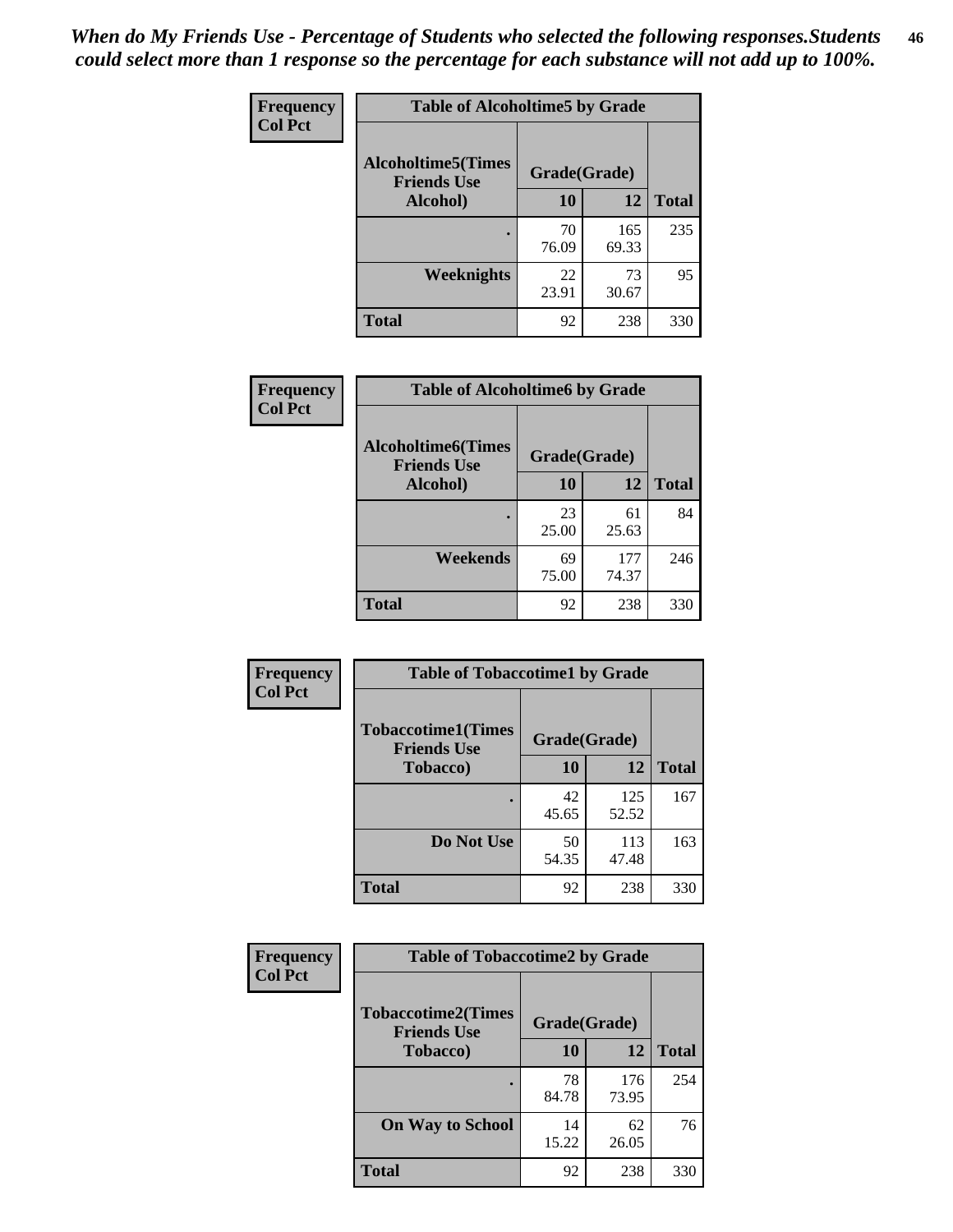*When do My Friends Use - Percentage of Students who selected the following responses.Students could select more than 1 response so the percentage for each substance will not add up to 100%.* **47**

| <b>Frequency</b> | <b>Table of Tobaccotime3 by Grade</b>           |              |              |              |
|------------------|-------------------------------------------------|--------------|--------------|--------------|
| <b>Col Pct</b>   | <b>Tobaccotime3(Times</b><br><b>Friends Use</b> | Grade(Grade) |              |              |
|                  | <b>Tobacco</b> )                                | 10           | 12           | <b>Total</b> |
|                  |                                                 | 90<br>97.83  | 217<br>91.18 | 307          |
|                  | <b>During School</b>                            | 2<br>2.17    | 21<br>8.82   | 23           |
|                  | <b>Total</b>                                    | 92           | 238          | 330          |

| <b>Frequency</b><br><b>Col Pct</b> | <b>Table of Tobaccotime4 by Grade</b> |              |              |              |
|------------------------------------|---------------------------------------|--------------|--------------|--------------|
|                                    | <b>Tobaccotime4(Times</b>             | Grade(Grade) |              |              |
|                                    | <b>Friends Use Tobacco)</b>           | 10           | 12           | <b>Total</b> |
|                                    |                                       | 83<br>90.22  | 211<br>88.66 | 294          |
|                                    | <b>On Way Home From School</b>        | 9<br>9.78    | 27<br>11.34  | 36           |
|                                    | Total                                 | 92           | 238          | 330          |

| Frequency      | <b>Table of Tobaccotime5 by Grade</b>            |              |              |              |
|----------------|--------------------------------------------------|--------------|--------------|--------------|
| <b>Col Pct</b> | <b>Tobaccotime5</b> (Times<br><b>Friends Use</b> | Grade(Grade) |              |              |
|                | <b>Tobacco</b> )                                 | 10           | 12           | <b>Total</b> |
|                | ٠                                                | 64<br>69.57  | 132<br>55.46 | 196          |
|                | Weeknights                                       | 28<br>30.43  | 106<br>44.54 | 134          |
|                | <b>Total</b>                                     | 92           | 238          | 330          |

| Frequency<br><b>Col Pct</b> | <b>Table of Tobaccotime6 by Grade</b>           |              |              |              |
|-----------------------------|-------------------------------------------------|--------------|--------------|--------------|
|                             | <b>Tobaccotime6(Times</b><br><b>Friends Use</b> | Grade(Grade) |              |              |
|                             | <b>Tobacco</b> )                                | 10           | 12           | <b>Total</b> |
|                             | ٠                                               | 53<br>57.61  | 119<br>50.00 | 172          |
|                             | Weekends                                        | 39<br>42.39  | 119<br>50.00 | 158          |
|                             | <b>Total</b>                                    | 92           | 238          | 330          |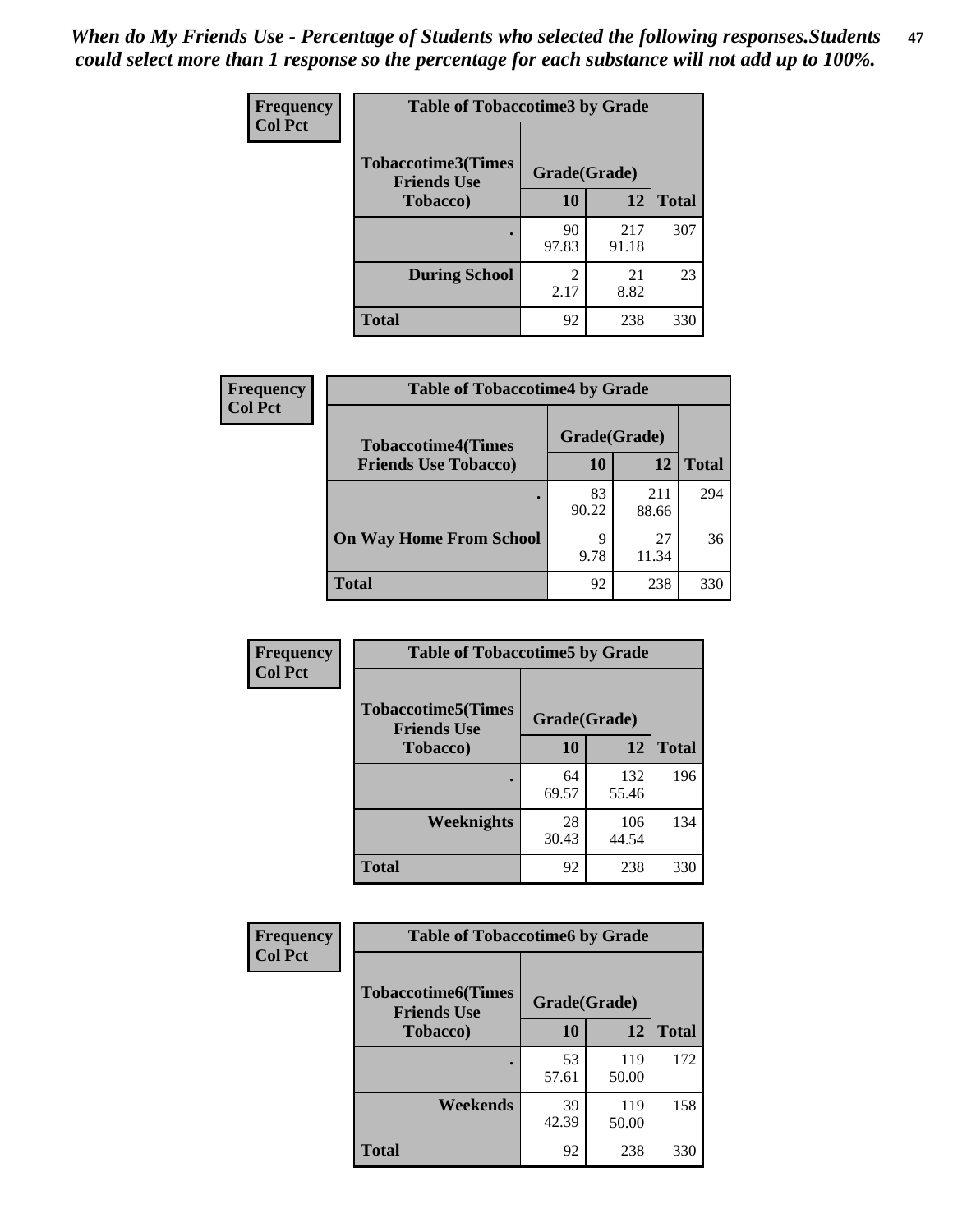| Frequency      | <b>Table of Marijuanatime1 by Grade</b>           |              |              |              |
|----------------|---------------------------------------------------|--------------|--------------|--------------|
| <b>Col Pct</b> | <b>Marijuanatime1(Times</b><br><b>Friends Use</b> | Grade(Grade) |              |              |
|                | Marijuana)                                        | 10           | 12           | <b>Total</b> |
|                |                                                   | 53<br>57.61  | 132<br>55.46 | 185          |
|                | Do Not Use                                        | 39<br>42.39  | 106<br>44.54 | 145          |
|                | <b>Total</b>                                      | 92           | 238          | 330          |

| Frequency      | <b>Table of Marijuanatime2 by Grade</b>           |              |              |              |
|----------------|---------------------------------------------------|--------------|--------------|--------------|
| <b>Col Pct</b> | <b>Marijuanatime2(Times</b><br><b>Friends Use</b> | Grade(Grade) |              |              |
|                | Marijuana)                                        | 10           | 12           | <b>Total</b> |
|                |                                                   | 71<br>77.17  | 185<br>77.73 | 256          |
|                | <b>On Way to School</b>                           | 21<br>22.83  | 53<br>22.27  | 74           |
|                | <b>Total</b>                                      | 92           | 238          | 330          |

| Frequency      | <b>Table of Marijuanatime3 by Grade</b>    |              |              |              |
|----------------|--------------------------------------------|--------------|--------------|--------------|
| <b>Col Pct</b> | Marijuanatime3(Times<br><b>Friends Use</b> | Grade(Grade) |              |              |
|                | Marijuana)                                 | 10           | 12           | <b>Total</b> |
|                |                                            | 87<br>94.57  | 207<br>86.97 | 294          |
|                | <b>During School</b>                       | 5<br>5.43    | 31<br>13.03  | 36           |
|                | <b>Total</b>                               | 92           | 238          | 330          |

| <b>Frequency</b> | <b>Table of Marijuanatime4 by Grade</b> |              |              |              |
|------------------|-----------------------------------------|--------------|--------------|--------------|
| <b>Col Pct</b>   | <b>Marijuanatime4</b> (Times            | Grade(Grade) |              |              |
|                  | <b>Friends Use Marijuana</b> )          | 10           | 12           | <b>Total</b> |
|                  |                                         | 74<br>80.43  | 184<br>77.31 | 258          |
|                  | <b>On Way Home From School</b>          | 18<br>19.57  | 54<br>22.69  | 72           |
|                  | <b>Total</b>                            | 92           | 238          | 330          |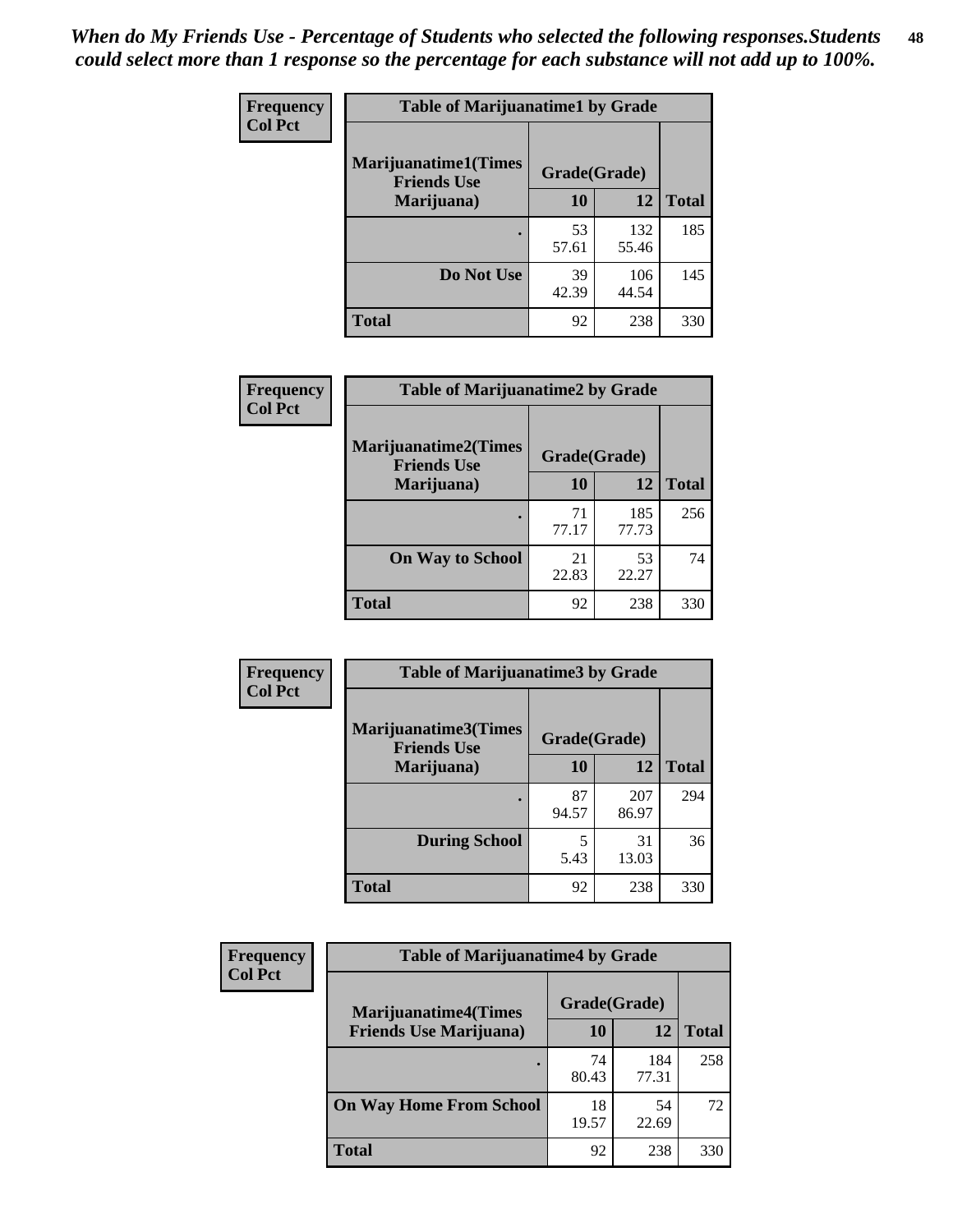| Frequency      | <b>Table of Marijuanatime5 by Grade</b>            |              |              |              |
|----------------|----------------------------------------------------|--------------|--------------|--------------|
| <b>Col Pct</b> | <b>Marijuanatime5</b> (Times<br><b>Friends Use</b> | Grade(Grade) |              |              |
|                | Marijuana)                                         | 10           | 12           | <b>Total</b> |
|                |                                                    | 62<br>67.39  | 137<br>57.56 | 199          |
|                | Weeknights                                         | 30<br>32.61  | 101<br>42.44 | 131          |
|                | <b>Total</b>                                       | 92           | 238          | 330          |

| <b>Frequency</b><br><b>Col Pct</b> | <b>Table of Marijuanatime6 by Grade</b>            |              |              |              |  |
|------------------------------------|----------------------------------------------------|--------------|--------------|--------------|--|
|                                    | <b>Marijuanatime6</b> (Times<br><b>Friends Use</b> | Grade(Grade) |              |              |  |
|                                    | Marijuana)                                         | <b>10</b>    | 12           | <b>Total</b> |  |
|                                    | $\bullet$                                          | 44<br>47.83  | 108<br>45.38 | 152          |  |
|                                    | Weekends                                           | 48<br>52.17  | 130<br>54.62 | 178          |  |
|                                    | <b>Total</b>                                       | 92           | 238          | 330          |  |

| Frequency      | <b>Table of Otherdrugtime1 by Grade</b>                 |              |              |              |
|----------------|---------------------------------------------------------|--------------|--------------|--------------|
| <b>Col Pct</b> | <b>Otherdrugtime1(Times</b><br><b>Friends Use Other</b> | Grade(Grade) |              |              |
|                | <b>Illegal Drugs</b> )                                  | 10           | 12           | <b>Total</b> |
|                |                                                         | 22<br>23.91  | 68<br>28.57  | 90           |
|                | Do Not Use                                              | 70<br>76.09  | 170<br>71.43 | 240          |
|                | <b>Total</b>                                            | 92           | 238          | 330          |

| Frequency      | <b>Table of Otherdrugtime2 by Grade</b>                 |              |              |              |  |  |
|----------------|---------------------------------------------------------|--------------|--------------|--------------|--|--|
| <b>Col Pct</b> | <b>Otherdrugtime2(Times</b><br><b>Friends Use Other</b> | Grade(Grade) |              |              |  |  |
|                | <b>Illegal Drugs</b> )                                  | 10           | 12           | <b>Total</b> |  |  |
|                |                                                         | 86<br>93.48  | 217<br>91.18 | 303          |  |  |
|                | <b>On Way to School</b>                                 | 6<br>6.52    | 21<br>8.82   | 27           |  |  |
|                | Total                                                   | 92           | 238          | 330          |  |  |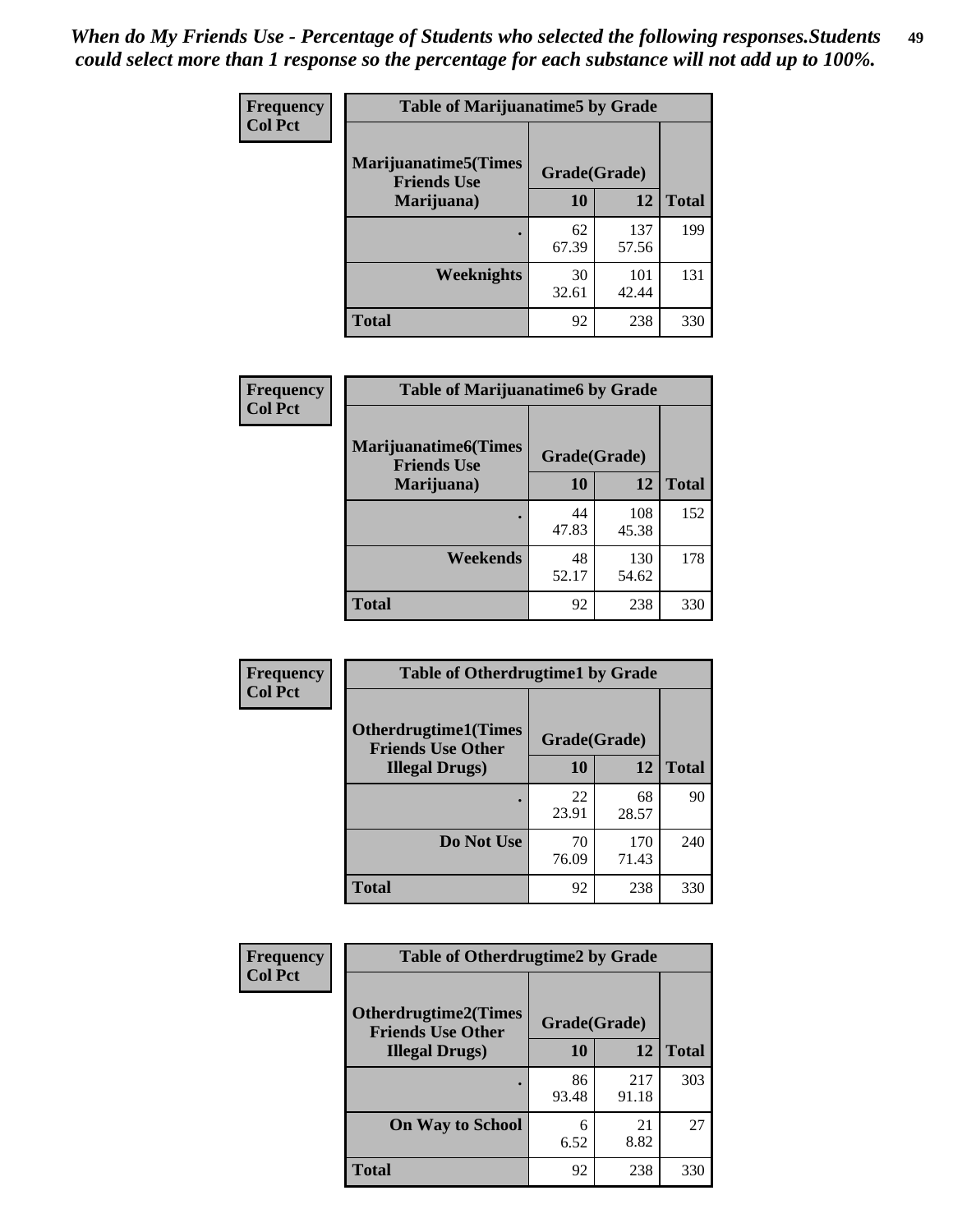| <b>Frequency</b> | <b>Table of Otherdrugtime3 by Grade</b>          |              |              |              |  |  |
|------------------|--------------------------------------------------|--------------|--------------|--------------|--|--|
| <b>Col Pct</b>   | Otherdrugtime3(Times<br><b>Friends Use Other</b> | Grade(Grade) |              |              |  |  |
|                  | <b>Illegal Drugs</b> )                           | 10           | 12           | <b>Total</b> |  |  |
|                  |                                                  | 89<br>96.74  | 221<br>92.86 | 310          |  |  |
|                  | <b>During School</b>                             | 3<br>3.26    | 17<br>7.14   | 20           |  |  |
|                  | <b>Total</b>                                     | 92           | 238          | 330          |  |  |

| <b>Frequency</b> | <b>Table of Otherdrugtime4 by Grade</b>                                         |             |              |              |  |  |
|------------------|---------------------------------------------------------------------------------|-------------|--------------|--------------|--|--|
| <b>Col Pct</b>   | <b>Otherdrugtime4(Times</b><br>Grade(Grade)<br><b>Friends Use Other Illegal</b> |             |              |              |  |  |
|                  | Drugs)                                                                          | 10          | 12           | <b>Total</b> |  |  |
|                  | $\bullet$                                                                       | 85<br>92.39 | 213<br>89.50 | 298          |  |  |
|                  | <b>On Way Home From School</b>                                                  | 7.61        | 25<br>10.50  | 32           |  |  |
|                  | Total                                                                           | 92          | 238          | 330          |  |  |

| <b>Frequency</b> | <b>Table of Otherdrugtime5 by Grade</b>                  |              |              |              |  |  |
|------------------|----------------------------------------------------------|--------------|--------------|--------------|--|--|
| <b>Col Pct</b>   | <b>Otherdrugtime5</b> (Times<br><b>Friends Use Other</b> | Grade(Grade) |              |              |  |  |
|                  | <b>Illegal Drugs</b> )                                   | 10           | 12           | <b>Total</b> |  |  |
|                  |                                                          | 82<br>89.13  | 194<br>81.51 | 276          |  |  |
|                  | Weeknights                                               | 10<br>10.87  | 44<br>18.49  | 54           |  |  |
|                  | Total                                                    | 92           | 238          | 330          |  |  |

| <b>Frequency</b> | <b>Table of Otherdrugtime6 by Grade</b>                 |              |              |              |  |  |
|------------------|---------------------------------------------------------|--------------|--------------|--------------|--|--|
| <b>Col Pct</b>   | <b>Otherdrugtime6(Times</b><br><b>Friends Use Other</b> | Grade(Grade) |              |              |  |  |
|                  | <b>Illegal Drugs</b> )                                  | 10           | 12           | <b>Total</b> |  |  |
|                  |                                                         | 72<br>78.26  | 168<br>70.59 | 240          |  |  |
|                  | Weekends                                                | 20<br>21.74  | 70<br>29.41  | 90           |  |  |
|                  | <b>Total</b>                                            | 92           | 238          | 330          |  |  |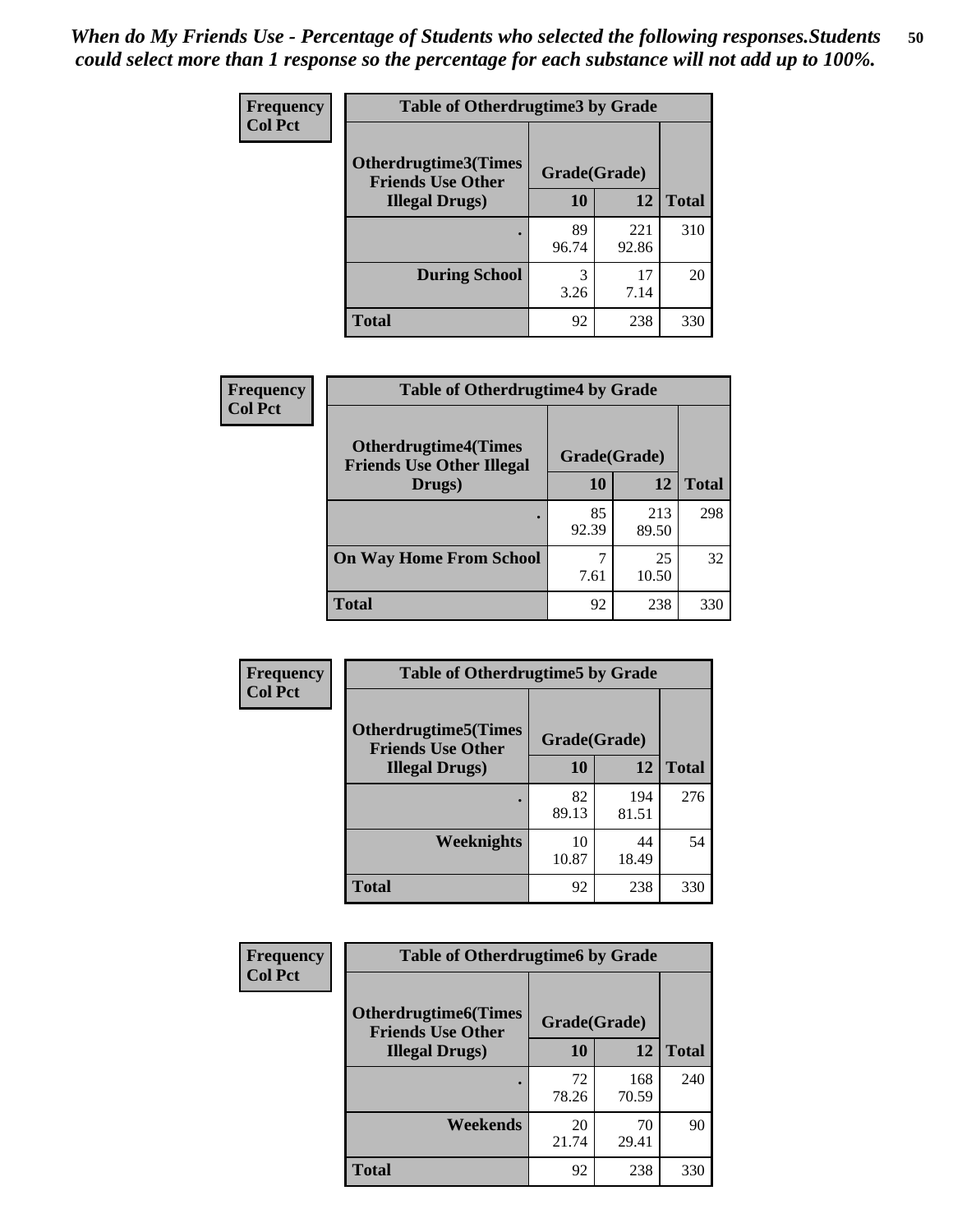| Frequency      | <b>Table of Educationalcohol by Grade</b>                                                                  |              |              |              |  |  |
|----------------|------------------------------------------------------------------------------------------------------------|--------------|--------------|--------------|--|--|
| <b>Col Pct</b> | Educationalcohol(I<br>have been taught<br>about alcohol,<br>tobacco,<br>and other drugs<br>within the last | Grade(Grade) |              |              |  |  |
|                | year at school)                                                                                            | 10           | 12           | <b>Total</b> |  |  |
|                | <b>Yes</b>                                                                                                 | 76<br>82.61  | 128<br>53.78 | 204          |  |  |
|                | N <sub>0</sub>                                                                                             | 16<br>17.39  | 110<br>46.22 | 126          |  |  |
|                | <b>Total</b>                                                                                               | 92           | 238          | 330          |  |  |

| Frequency      | <b>Table of Eversmoked by Grade</b> |              |              |              |  |  |  |
|----------------|-------------------------------------|--------------|--------------|--------------|--|--|--|
| <b>Col Pct</b> | Eversmoked(I<br>have smoked         | Grade(Grade) |              |              |  |  |  |
|                | a cigarette)                        | 10           | 12           | <b>Total</b> |  |  |  |
|                | Yes                                 | 36<br>39.13  | 93<br>39.08  | 129          |  |  |  |
|                | N <sub>0</sub>                      | 56<br>60.87  | 145<br>60.92 | 201          |  |  |  |
|                | <b>Total</b>                        | 92           | 238          | 330          |  |  |  |

| Frequency      | <b>Table of Drovedrinking by Grade</b>                                                                              |                          |              |              |  |  |
|----------------|---------------------------------------------------------------------------------------------------------------------|--------------------------|--------------|--------------|--|--|
| <b>Col Pct</b> | Drovedrinking(In<br>the past 30 days I<br>have driven a car<br>or other vehicle<br>while I was<br>drinking alcohol) | Grade(Grade)<br>10<br>12 |              | <b>Total</b> |  |  |
|                |                                                                                                                     |                          |              |              |  |  |
|                | <b>Yes</b>                                                                                                          | 7.61                     | 18<br>7.56   | 25           |  |  |
|                | N <sub>0</sub>                                                                                                      | 85<br>92.39              | 220<br>92.44 | 305          |  |  |
|                | <b>Total</b>                                                                                                        | 92                       | 238          | 330          |  |  |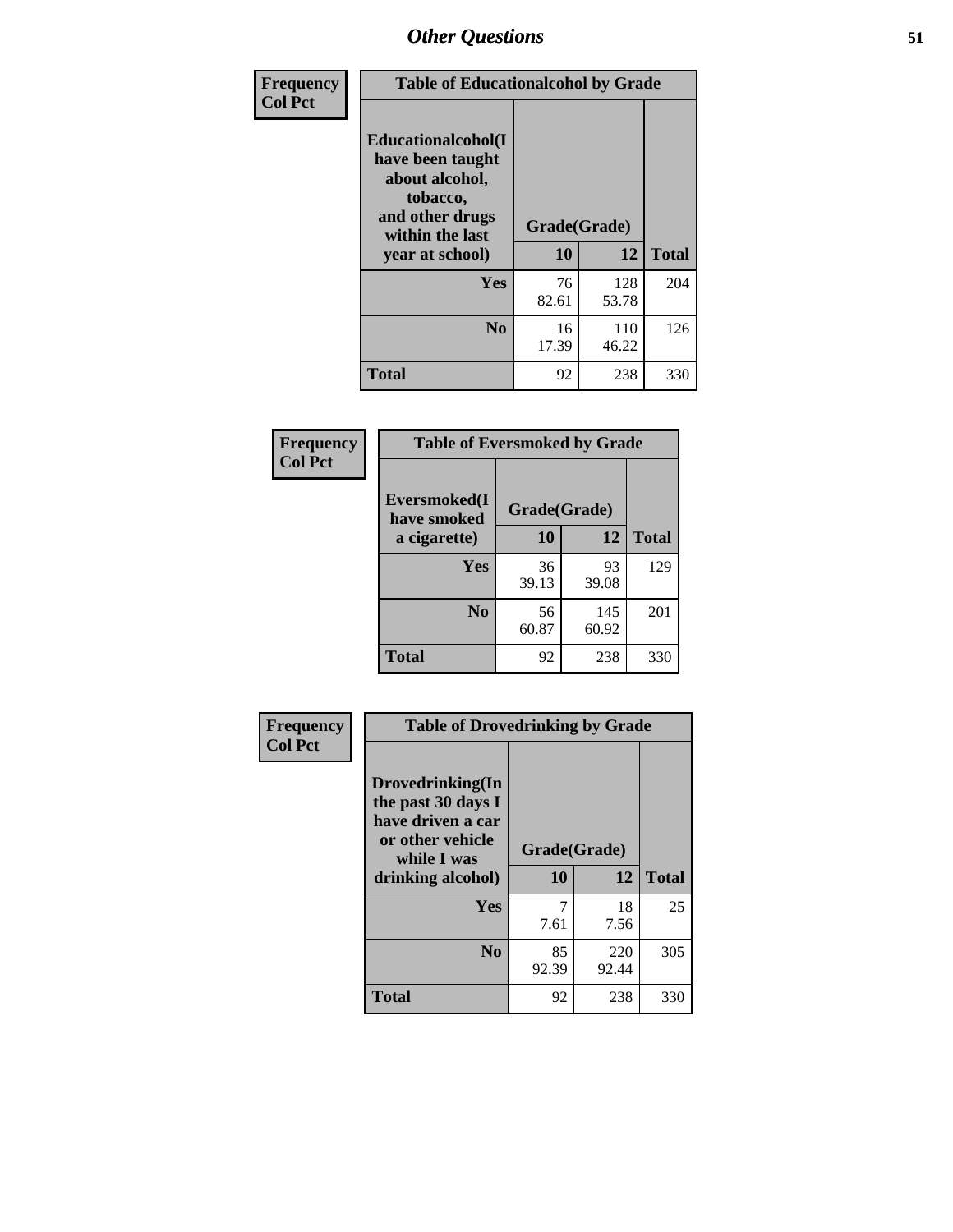| Frequency<br><b>Col Pct</b> | <b>Table of Rodedrinking by Grade</b>                                                                             |              |              |              |  |  |  |
|-----------------------------|-------------------------------------------------------------------------------------------------------------------|--------------|--------------|--------------|--|--|--|
|                             | <b>Rodedrinking(In</b><br>the past 30 days<br>I have ridden in<br>a car with a<br>driver who had<br>been drinking | Grade(Grade) |              |              |  |  |  |
|                             | alcohol)                                                                                                          | 10           | 12           | <b>Total</b> |  |  |  |
|                             | <b>Yes</b>                                                                                                        | 21<br>22.83  | 61<br>25.63  | 82           |  |  |  |
|                             | N <sub>0</sub>                                                                                                    | 71<br>77.17  | 177<br>74.37 | 248          |  |  |  |
|                             | <b>Total</b>                                                                                                      | 92           | 238          | 330          |  |  |  |

#### **Frequency Col Pct**

| <b>Table of Drugsschool by Grade</b>                                                                                      |              |              |              |  |  |  |  |
|---------------------------------------------------------------------------------------------------------------------------|--------------|--------------|--------------|--|--|--|--|
| <b>Drugsschool</b> (During<br>the past 12 months,<br>I have been offered,<br>sold,<br>or given illegal<br>drugs on school | Grade(Grade) |              |              |  |  |  |  |
| property)                                                                                                                 | 10           | 12           | <b>Total</b> |  |  |  |  |
| Yes                                                                                                                       | 20<br>21.74  | 42<br>17.65  | 62           |  |  |  |  |
| $\bf No$                                                                                                                  | 72<br>78.26  | 196<br>82.35 | 268          |  |  |  |  |
| Total                                                                                                                     | 92           | 238          | 330          |  |  |  |  |

| Frequency      | <b>Table of Helpbullied by Grade</b>                                   |                    |              |     |  |  |  |
|----------------|------------------------------------------------------------------------|--------------------|--------------|-----|--|--|--|
| <b>Col Pct</b> | $Helpb$ ullied $(I$<br>would help<br>someone who was<br>being bullied) | Grade(Grade)<br>10 | <b>Total</b> |     |  |  |  |
|                |                                                                        |                    | 12           |     |  |  |  |
|                | <b>Strongly Agree</b>                                                  | 34<br>36.96        | 104<br>43.70 | 138 |  |  |  |
|                | <b>Somewhat Agree</b>                                                  | 45<br>48.91        | 114<br>47.90 | 159 |  |  |  |
|                | <b>Somewhat Disagree</b>                                               | 8<br>8.70          | 14<br>5.88   | 22  |  |  |  |
|                | <b>Strongly Disagree</b>                                               | 5<br>5.43          | 6<br>2.52    | 11  |  |  |  |
|                | <b>Total</b>                                                           | 92                 | 238          | 330 |  |  |  |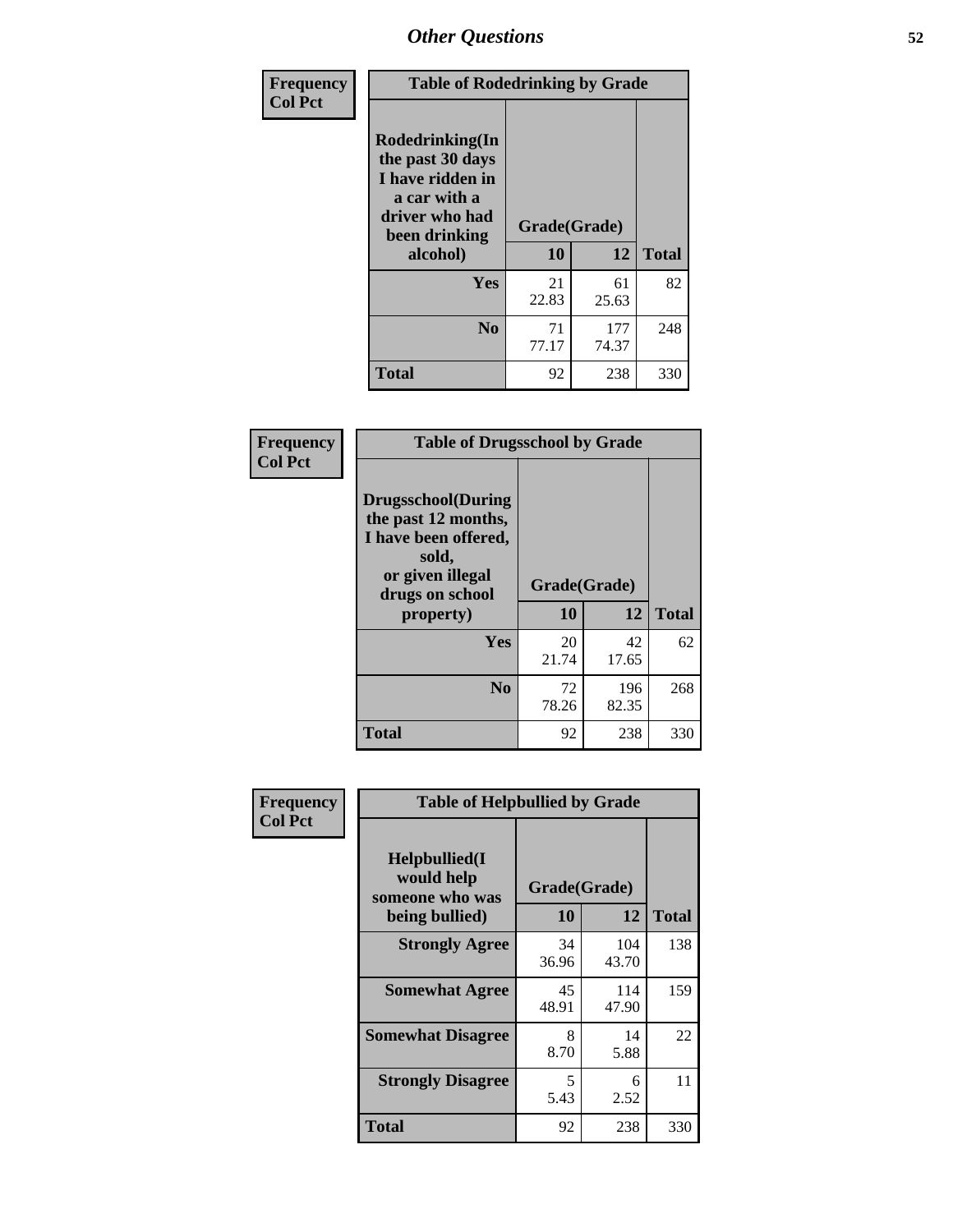| <b>Frequency</b> | <b>Table of Grade by Bingedrinking</b> |                                                                                                         |                                |                              |                   |                        |                               |                        |              |
|------------------|----------------------------------------|---------------------------------------------------------------------------------------------------------|--------------------------------|------------------------------|-------------------|------------------------|-------------------------------|------------------------|--------------|
| <b>Row Pct</b>   |                                        | Bingedrinking(I have drunk five or more<br>drinks of alcohol at one sitting during the<br>last 30 days) |                                |                              |                   |                        |                               |                        |              |
|                  | Grade(Grade)                           | $\mathbf{0}$<br><b>Days</b>                                                                             | 1 or<br>$\overline{2}$<br>days | 3 <sub>to</sub><br>5<br>days | 6 to<br>9<br>days | 10<br>to<br>19<br>days | <b>20</b><br>to<br>29<br>days | All<br>30<br>days      | <b>Total</b> |
|                  | 10                                     | 82<br>89.13                                                                                             | 3<br>3.26                      | 1.09                         | 1.09              | $\Omega$<br>0.00       | 2<br>2.17                     | 3<br>3.26              | 92           |
|                  | 12                                     | 182<br>76.47                                                                                            | 19<br>7.98                     | 10<br>4.20                   | 10<br>4.20        | 7<br>2.94              | 6<br>2.52                     | $\overline{4}$<br>1.68 | 238          |
|                  | <b>Total</b>                           | 264                                                                                                     | 22                             | 11                           | 11                | 7                      | 8                             | 7                      | 330          |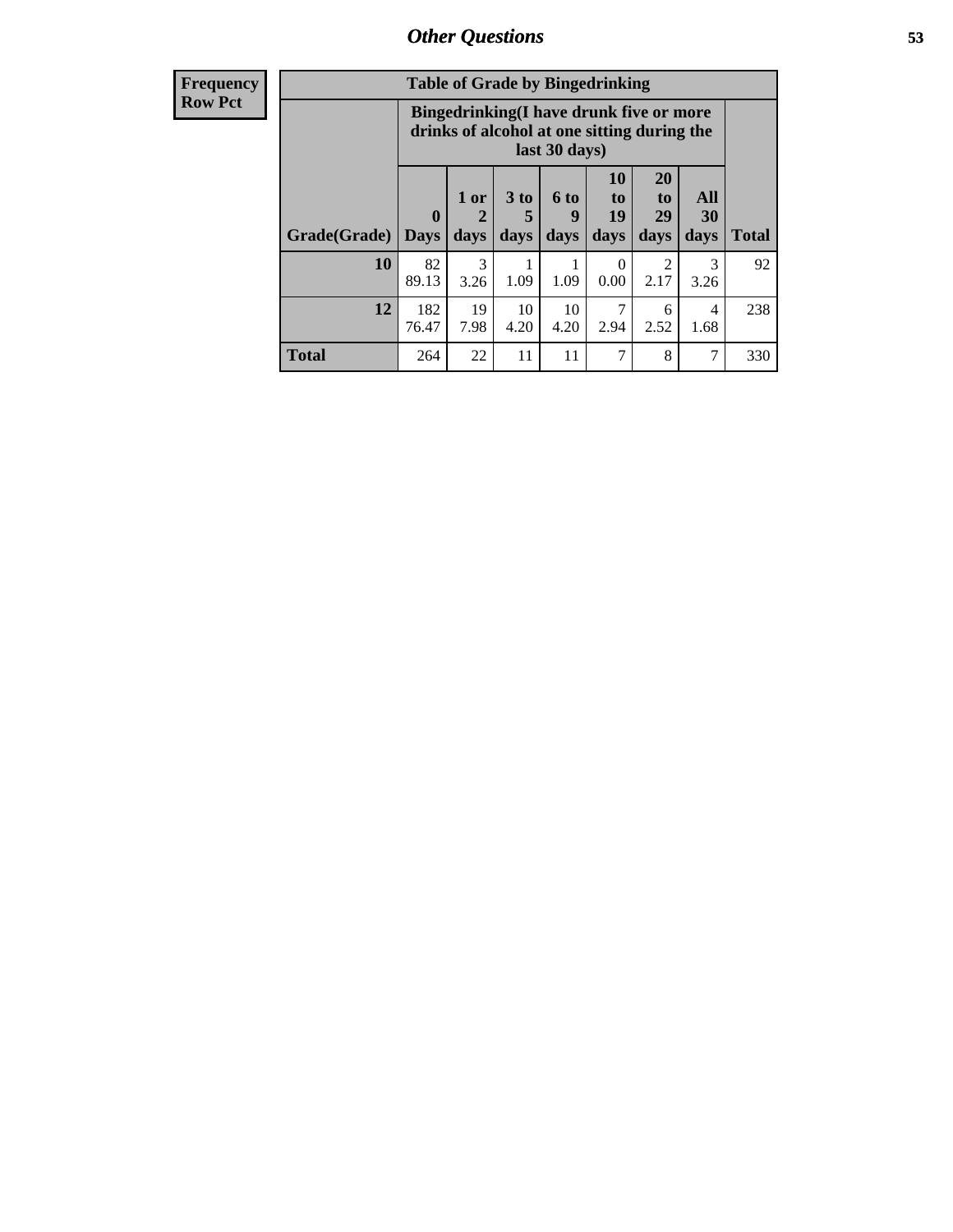### *Nutrition* **54**

| <b>Frequency</b><br>Row Pct |
|-----------------------------|
|                             |

| <b>Table of Grade by Dairy</b> |             |                                                                                                                                                                                                              |             |             |     |  |  |  |
|--------------------------------|-------------|--------------------------------------------------------------------------------------------------------------------------------------------------------------------------------------------------------------|-------------|-------------|-----|--|--|--|
|                                |             | Dairy (I eat at least 3 servings of dairy<br>products each day)<br><b>Somewhat</b><br><b>Somewhat</b><br><b>Strongly</b><br><b>Strongly</b><br><b>Disagree</b><br>Disagree<br><b>Total</b><br>Agree<br>Agree |             |             |     |  |  |  |
| Grade(Grade)                   |             |                                                                                                                                                                                                              |             |             |     |  |  |  |
| 10                             | 25<br>27.17 | 47<br>51.09                                                                                                                                                                                                  | 14<br>15.22 | 6<br>6.52   | 92  |  |  |  |
| 12                             | 63<br>26.47 | 98<br>41.18                                                                                                                                                                                                  | 51<br>21.43 | 26<br>10.92 | 238 |  |  |  |
| <b>Total</b>                   | 88          | 145                                                                                                                                                                                                          | 65          | 32          | 330 |  |  |  |

| <b>Frequency</b> |
|------------------|
| <b>Row Pct</b>   |

| <b>y</b> | <b>Table of Grade by Fruitveg</b> |                                 |                                                                                                     |             |             |     |  |  |
|----------|-----------------------------------|---------------------------------|-----------------------------------------------------------------------------------------------------|-------------|-------------|-----|--|--|
|          |                                   |                                 | Fruitveg(I eat at least 5 servings of fruits<br>and vegetables each day)                            |             |             |     |  |  |
|          | Grade(Grade)                      | <b>Strongly</b><br><b>Agree</b> | <b>Somewhat</b> Somewhat<br><b>Strongly</b><br><b>Disagree</b><br>Disagree<br><b>Total</b><br>Agree |             |             |     |  |  |
|          | 10                                | 18<br>19.57                     | 34<br>36.96                                                                                         | 25<br>27.17 | 15<br>16.30 | 92  |  |  |
|          | 12                                | 29<br>12.18                     | 76<br>31.93                                                                                         | 87<br>36.55 | 46<br>19.33 | 238 |  |  |
|          | <b>Total</b>                      | 47                              | 110                                                                                                 | 112         | 61          | 330 |  |  |

| <b>Frequency</b> | <b>Table of Grade by Cafeteriahealthy</b> |                                                                       |             |                                      |                                    |              |  |
|------------------|-------------------------------------------|-----------------------------------------------------------------------|-------------|--------------------------------------|------------------------------------|--------------|--|
| <b>Row Pct</b>   |                                           | Cafeteriahealthy (School meals in my<br>school cafeteria are healthy) |             |                                      |                                    |              |  |
|                  | Grade(Grade)                              | <b>Strongly</b><br>Agree                                              | Agree       | Somewhat Somewhat<br><b>Disagree</b> | <b>Strongly</b><br><b>Disagree</b> | <b>Total</b> |  |
|                  | 10                                        | 11<br>11.96                                                           | 37<br>40.22 | 23<br>25.00                          | 21<br>22.83                        | 92           |  |
|                  | 12                                        | 21<br>8.82                                                            | 64<br>26.89 | 60<br>25.21                          | 93<br>39.08                        | 238          |  |
|                  | Total                                     | 32                                                                    | 101         | 83                                   | 114                                | 330          |  |

| <b>Frequency</b> |
|------------------|
| <b>Row Pct</b>   |

|                                                                      | <b>Table of Grade by Cafeterianutrition</b> |                                                                                           |             |                                    |                                    |              |  |  |
|----------------------------------------------------------------------|---------------------------------------------|-------------------------------------------------------------------------------------------|-------------|------------------------------------|------------------------------------|--------------|--|--|
|                                                                      |                                             | <b>Cafeterianutrition</b> (Facts about nutrition<br>are available in my school cafeteria) |             |                                    |                                    |              |  |  |
| <b>Somewhat</b><br><b>Strongly</b><br>Agree<br>Grade(Grade)<br>Agree |                                             |                                                                                           |             | <b>Somewhat</b><br><b>Disagree</b> | <b>Strongly</b><br><b>Disagree</b> | <b>Total</b> |  |  |
|                                                                      | 10                                          | 10<br>10.87                                                                               | 33<br>35.87 | 34<br>36.96                        | 15<br>16.30                        | 92           |  |  |
|                                                                      | 12                                          | 28<br>11.76                                                                               | 67<br>28.15 | 64<br>26.89                        | 79<br>33.19                        | 238          |  |  |
|                                                                      | Total                                       | 38                                                                                        | 100         | 98                                 | 94                                 | 330          |  |  |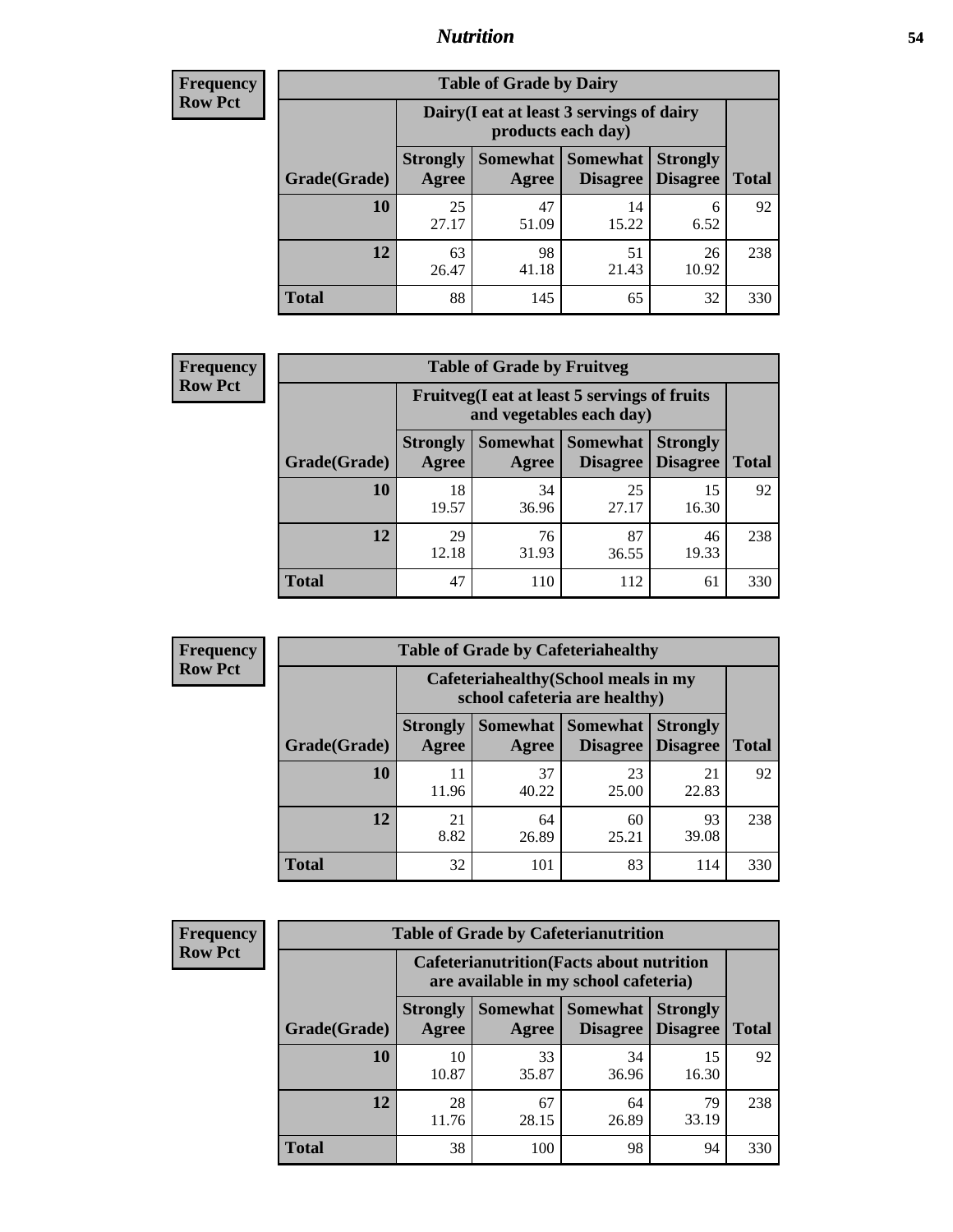### *Nutrition* **55**

| Frequency |
|-----------|
| Row Pct   |

| <b>Table of Grade by Schoollunch</b> |                                                                                                                            |                                                                 |            |             |     |  |  |  |
|--------------------------------------|----------------------------------------------------------------------------------------------------------------------------|-----------------------------------------------------------------|------------|-------------|-----|--|--|--|
|                                      |                                                                                                                            | Schoollunch(I eat school lunch three or<br>more times per week) |            |             |     |  |  |  |
| Grade(Grade)                         | Somewhat   Somewhat<br><b>Strongly</b><br><b>Strongly</b><br><b>Disagree</b><br>Disagree<br><b>Total</b><br>Agree<br>Agree |                                                                 |            |             |     |  |  |  |
| 10                                   | 60<br>65.22                                                                                                                | 16<br>17.39                                                     | 6<br>6.52  | 10<br>10.87 | 92  |  |  |  |
| 12                                   | 138<br>57.98                                                                                                               | 45<br>18.91                                                     | 23<br>9.66 | 32<br>13.45 | 238 |  |  |  |
| <b>Total</b>                         | 198                                                                                                                        | 61                                                              | 29         | 42          | 330 |  |  |  |

| <b>Frequency</b> |  |
|------------------|--|
| <b>Row Pct</b>   |  |

| <b>Table of Grade by Foodchoices</b>                                               |             |              |             |             |              |  |  |  |
|------------------------------------------------------------------------------------|-------------|--------------|-------------|-------------|--------------|--|--|--|
| Foodchoices (I make healthy food choices in<br>my school cafeteria)                |             |              |             |             |              |  |  |  |
| Somewhat Somewhat<br><b>Strongly</b><br>Grade(Grade)<br>Agree<br>Disagree<br>Agree |             |              |             |             | <b>Total</b> |  |  |  |
| 10                                                                                 | 17<br>18.48 | 37<br>40.22  | 20<br>21.74 | 18<br>19.57 | 92           |  |  |  |
| 12                                                                                 | 29<br>12.18 | 104<br>43.70 | 49<br>20.59 | 56<br>23.53 | 238          |  |  |  |
| <b>Total</b>                                                                       | 46          | 141          | 69          | 74          | 330          |  |  |  |

| <b>Frequency</b> | <b>Table of Grade by Wholewheat</b> |                                                                                                             |             |                                   |                                    |              |  |  |
|------------------|-------------------------------------|-------------------------------------------------------------------------------------------------------------|-------------|-----------------------------------|------------------------------------|--------------|--|--|
| <b>Row Pct</b>   |                                     | Wholewheat (There are whole wheat and<br>multigrain breads and cereals available in<br>my school cafeteria) |             |                                   |                                    |              |  |  |
|                  | Grade(Grade)                        | <b>Strongly</b><br>Agree                                                                                    | Agree       | Somewhat   Somewhat  <br>Disagree | <b>Strongly</b><br><b>Disagree</b> | <b>Total</b> |  |  |
|                  | 10                                  | 27<br>29.35                                                                                                 | 44<br>47.83 | 12<br>13.04                       | 9<br>9.78                          | 92           |  |  |
|                  | 12                                  | 48<br>20.17                                                                                                 | 87<br>36.55 | 49<br>20.59                       | 54<br>22.69                        | 238          |  |  |
|                  | <b>Total</b>                        | 75                                                                                                          | 131         | 61                                | 63                                 | 330          |  |  |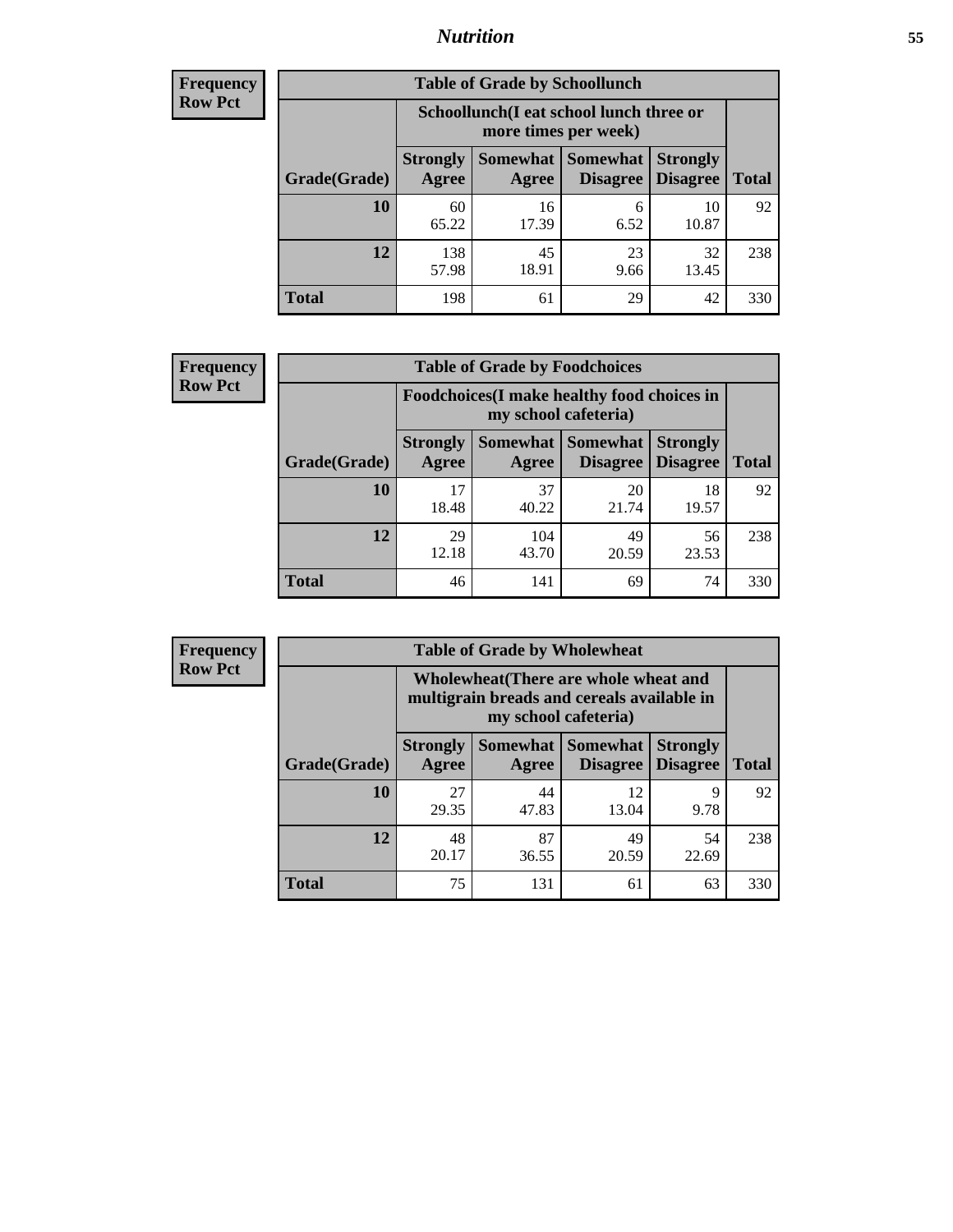### *Nutrition* **56**

**Frequency Row Pct**

| <b>Table of Grade by Healthyvending</b> |                                                                                                                                               |                          |                                    |                                    |              |  |
|-----------------------------------------|-----------------------------------------------------------------------------------------------------------------------------------------------|--------------------------|------------------------------------|------------------------------------|--------------|--|
|                                         | Healthyvending (If only healthy snacks and<br>beverages were available in the vending<br>machines during the school day,<br>I would buy them) |                          |                                    |                                    |              |  |
| Grade(Grade)                            | <b>Strongly</b><br>Agree                                                                                                                      | <b>Somewhat</b><br>Agree | <b>Somewhat</b><br><b>Disagree</b> | <b>Strongly</b><br><b>Disagree</b> | <b>Total</b> |  |
| 10                                      | 22<br>23.91                                                                                                                                   | 33<br>35.87              | 18<br>19.57                        | 19<br>20.65                        | 92           |  |
| 12                                      | 71<br>29.83                                                                                                                                   | 70<br>29.41              | 46<br>19.33                        | 51<br>21.43                        | 238          |  |
| <b>Total</b>                            | 93                                                                                                                                            | 103                      | 64                                 | 70                                 | 330          |  |

**Frequency Row Pct**

| <b>Table of Grade by Schoolbreakfast</b> |                                                                                                                                         |             |                                        |                                    |              |  |
|------------------------------------------|-----------------------------------------------------------------------------------------------------------------------------------------|-------------|----------------------------------------|------------------------------------|--------------|--|
|                                          | Schoolbreakfast (If breakfast were<br>available at school,<br>but outside the cafeteria,<br>I would eat breakfast at school more often) |             |                                        |                                    |              |  |
| Grade(Grade)                             | <b>Strongly</b><br>Agree                                                                                                                | Agree       | Somewhat   Somewhat<br><b>Disagree</b> | <b>Strongly</b><br><b>Disagree</b> | <b>Total</b> |  |
| 10                                       | 32<br>34.78                                                                                                                             | 32<br>34.78 | 17<br>18.48                            | 11<br>11.96                        | 92           |  |
| 12                                       | 98<br>41.18                                                                                                                             | 76<br>31.93 | 31<br>13.03                            | 33<br>13.87                        | 238          |  |
| <b>Total</b>                             | 130                                                                                                                                     | 108         | 48                                     | 44                                 | 330          |  |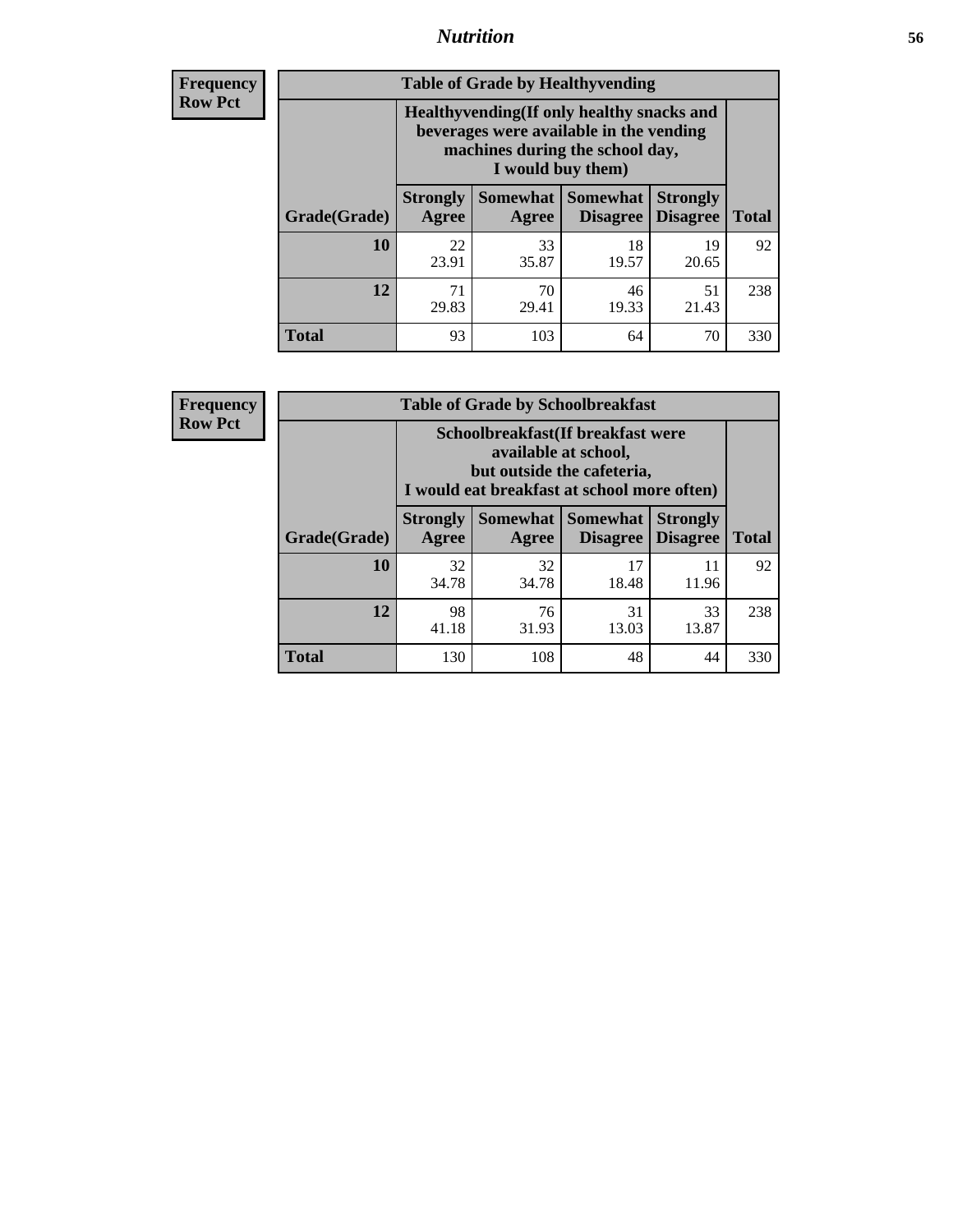| Frequency<br><b>Col Pct</b> | <b>Table of Educationaids by Grade</b>                                                                    |                    |              |              |
|-----------------------------|-----------------------------------------------------------------------------------------------------------|--------------------|--------------|--------------|
|                             | <b>Educationaids</b> (I<br>have been<br>taught about<br><b>HIV/AIDS</b> at<br>school in the<br>past year) | Grade(Grade)<br>10 | 12           | <b>Total</b> |
|                             | Yes                                                                                                       | 74<br>80.43        | 129<br>54.20 | 203          |
|                             | N <sub>0</sub>                                                                                            | 18<br>19.57        | 109<br>45.80 | 127          |
|                             | <b>Total</b>                                                                                              | 92                 | 238          | 330          |

| Frequency      | <b>Table of Educationcharacter by Grade</b>                         |              |              |              |
|----------------|---------------------------------------------------------------------|--------------|--------------|--------------|
| <b>Col Pct</b> | <b>Educationcharacter(I)</b><br>have been taught<br>about character |              |              |              |
|                | education in the past                                               | Grade(Grade) |              |              |
|                | year at school)                                                     | 10           | 12           | <b>Total</b> |
|                | Yes                                                                 | 60<br>65.22  | 127<br>53.36 | 187          |
|                | N <sub>0</sub>                                                      | 32<br>34.78  | 111<br>46.64 | 143          |
|                | <b>Total</b>                                                        | 92           | 238          | 330          |

| <b>Frequency</b><br><b>Col Pct</b> | <b>Table of Gradcoach1 by Grade</b> |              |              |              |
|------------------------------------|-------------------------------------|--------------|--------------|--------------|
|                                    | Gradcoach1(I<br>know who my         | Grade(Grade) |              |              |
|                                    | <b>Graduation</b><br>Coach is)      | 10           | 12           | <b>Total</b> |
|                                    | Yes                                 | 15<br>16.30  | 147<br>61.76 | 162          |
|                                    | N <sub>0</sub>                      | 77<br>83.70  | 91<br>38.24  | 168          |
|                                    | <b>Total</b>                        | 92           | 238          | 330          |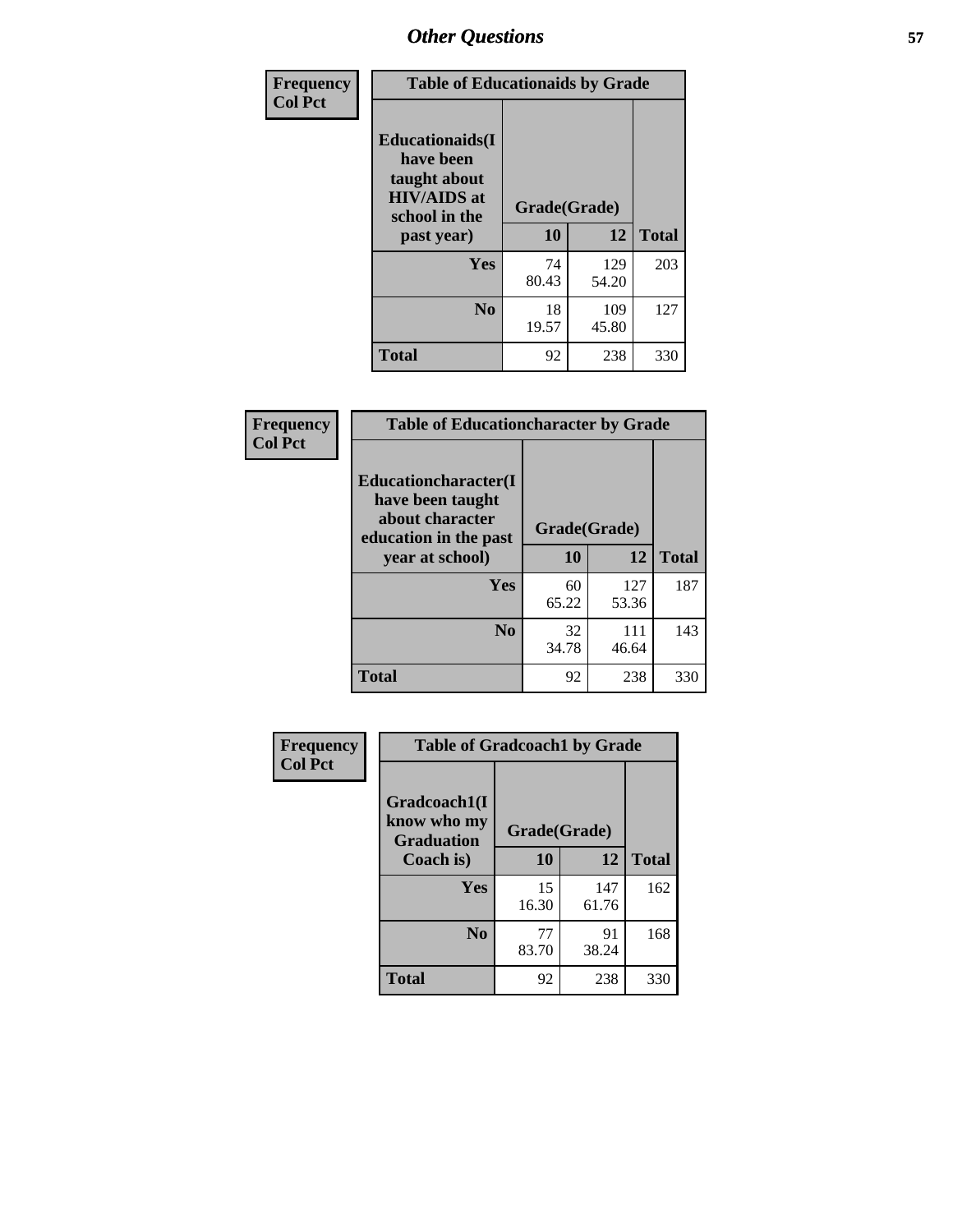| Frequency      | <b>Table of Gradcoach2 by Grade</b> |              |              |              |
|----------------|-------------------------------------|--------------|--------------|--------------|
| <b>Col Pct</b> |                                     |              |              |              |
|                | Gradcoach2(I<br>have                |              |              |              |
|                | contacted my<br><b>Graduation</b>   | Grade(Grade) |              |              |
|                | Coach)                              | 10           | 12           | <b>Total</b> |
|                | Yes                                 | 5<br>5.43    | 84<br>35.29  | 89           |
|                | N <sub>0</sub>                      | 87<br>94.57  | 154<br>64.71 | 241          |
|                | <b>Total</b>                        | 92           | 238          | 330          |

| Frequency<br><b>Col Pct</b> | <b>Table of Gradcoach3 by Grade</b>                                         |              |              |              |
|-----------------------------|-----------------------------------------------------------------------------|--------------|--------------|--------------|
|                             | Gradcoach3(I<br>have received<br>assistance<br>from my<br><b>Graduation</b> | Grade(Grade) |              |              |
|                             | Coach)                                                                      | 10           | 12           | <b>Total</b> |
|                             | <b>Yes</b>                                                                  | 5<br>5.43    | 71<br>29.83  | 76           |
|                             | N <sub>0</sub>                                                              | 32<br>34.78  | 62<br>26.05  | 94           |
|                             | Don't know                                                                  | 55<br>59.78  | 105<br>44.12 | 160          |
|                             | <b>Total</b>                                                                | 92           | 238          | 330          |

| Frequency      | <b>Table of Selfharm by Grade</b>                                                                                                                                                      |                    |              |              |
|----------------|----------------------------------------------------------------------------------------------------------------------------------------------------------------------------------------|--------------------|--------------|--------------|
| <b>Col Pct</b> | <b>Selfharm</b> (During<br>the past 12<br>months,<br>I harmed myself<br>on purpose<br><b>Suicideconsider</b><br>During the past<br>12 months,<br>I seriously<br>considered<br>suicide) | Grade(Grade)<br>10 | 12           | <b>Total</b> |
|                | Yes                                                                                                                                                                                    | 7<br>7.61          | 29<br>12.18  | 36           |
|                | N <sub>0</sub>                                                                                                                                                                         | 85<br>92.39        | 209<br>87.82 | 294          |
|                | <b>Total</b>                                                                                                                                                                           | 92                 | 238          | 330          |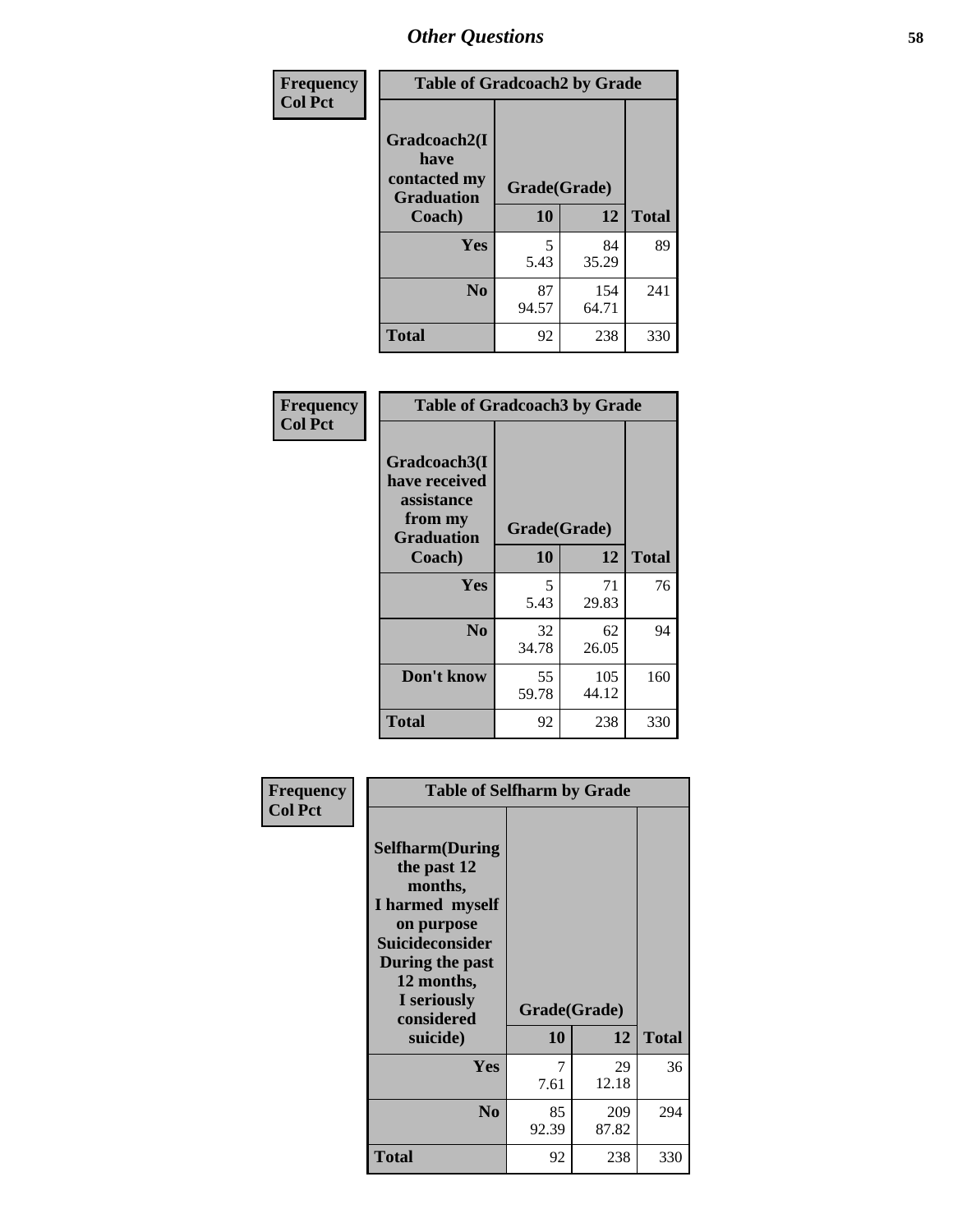| <b>Frequency</b> | <b>Table of Suicideconsider by Grade</b> |              |              |              |  |
|------------------|------------------------------------------|--------------|--------------|--------------|--|
| <b>Col Pct</b>   |                                          | Grade(Grade) |              |              |  |
|                  | <b>Suicideconsider</b>                   | <b>10</b>    | 12           | <b>Total</b> |  |
|                  | Yes                                      | 6<br>6.52    | 24<br>10.08  | 30           |  |
|                  | N <sub>0</sub>                           | 86<br>93.48  | 214<br>89.92 | 300          |  |
|                  | <b>Total</b>                             | 92           | 238          | 330          |  |

| Frequency      | <b>Table of Suicideattempt by Grade</b>              |              |              |              |
|----------------|------------------------------------------------------|--------------|--------------|--------------|
| <b>Col Pct</b> | Suicideattempt(I<br>have attempted<br>suicide in the | Grade(Grade) |              |              |
|                | last year)                                           | 10           | 12           | <b>Total</b> |
|                | Yes                                                  | 5<br>5.43    | 16<br>6.72   | 21           |
|                | N <sub>0</sub>                                       | 87<br>94.57  | 222<br>93.28 | 309          |
|                | <b>Total</b>                                         | 92           | 238          | 330          |

| Frequency      | <b>Table of Instantmessaged by Grade</b>                       |              |              |              |
|----------------|----------------------------------------------------------------|--------------|--------------|--------------|
| <b>Col Pct</b> | <b>Instantmessaged</b> (I<br>have instant<br>messaged people I | Grade(Grade) |              |              |
|                | do not even know)                                              | 10           | 12           | <b>Total</b> |
|                | Yes                                                            | 33<br>35.87  | 85<br>35.71  | 118          |
|                | N <sub>0</sub>                                                 | 59<br>64.13  | 153<br>64.29 | 212          |
|                | <b>Total</b>                                                   | 92           | 238          | 330          |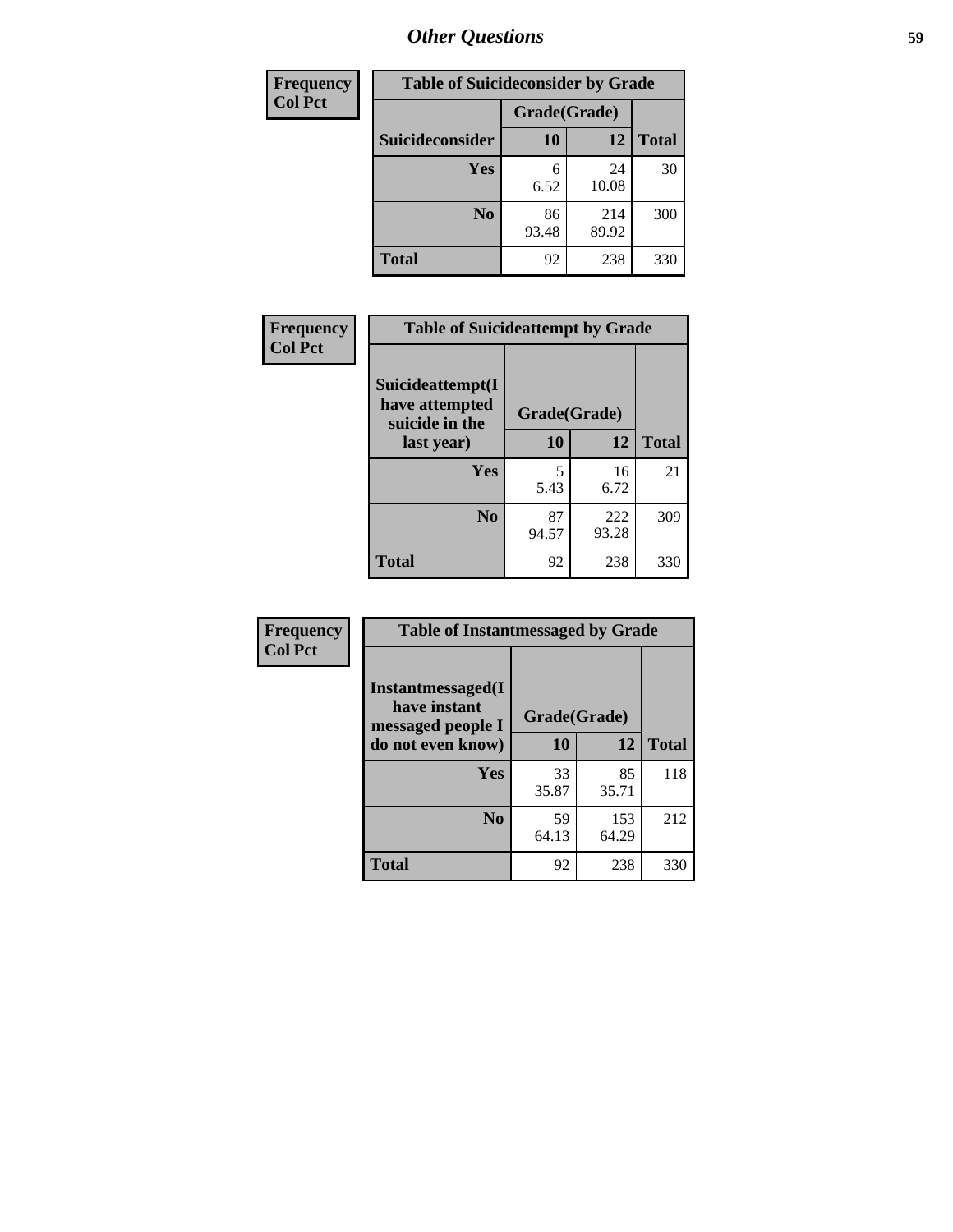| Frequency      | <b>Table of Getsalong by Grade</b>                          |                       |              |              |
|----------------|-------------------------------------------------------------|-----------------------|--------------|--------------|
| <b>Col Pct</b> | <b>Getsalong</b> (I get<br>along with other<br>students and | Grade(Grade)          |              |              |
|                | adults)                                                     | 10                    | 12           | <b>Total</b> |
|                | <b>Strongly Agree</b>                                       | 43<br>46.74           | 126<br>52.94 | 169          |
|                | <b>Somewhat Agree</b>                                       | 41<br>44.57           | 97<br>40.76  | 138          |
|                | <b>Somewhat Disagree</b>                                    | $\mathcal{L}$<br>2.17 | 10<br>4.20   | 12           |
|                | <b>Strongly Disagree</b>                                    | 6<br>6.52             | 5<br>2.10    | 11           |
|                | <b>Total</b>                                                | 92                    | 238          | 330          |

| Frequency      | <b>Table of Safehome by Grade</b> |                                     |              |              |
|----------------|-----------------------------------|-------------------------------------|--------------|--------------|
| <b>Col Pct</b> | Safehome(I feel<br>safe at home)  | Grade(Grade)<br>10                  | 12           | <b>Total</b> |
|                | <b>Strongly Agree</b>             | 62<br>67.39                         | 162<br>68.07 | 224          |
|                | <b>Somewhat Agree</b>             | 23<br>25.00                         | 60<br>25.21  | 83           |
|                | <b>Somewhat Disagree</b>          | 5<br>5.43                           | 4<br>1.68    | 9            |
|                | <b>Strongly Disagree</b>          | $\mathcal{D}_{\mathcal{L}}$<br>2.17 | 12<br>5.04   | 14           |
|                | <b>Total</b>                      | 92                                  | 238          | 330          |

| Frequency      |                                                                                                    | <b>Table of Adulttalk by Grade</b> |              |              |
|----------------|----------------------------------------------------------------------------------------------------|------------------------------------|--------------|--------------|
| <b>Col Pct</b> | <b>Adulttalk</b> (I<br>know an<br>adult at<br>school that<br>I can talk<br>with if I<br>need help) | Grade(Grade)<br>10                 | 12           | <b>Total</b> |
|                | Yes                                                                                                | 72<br>78.26                        | 180<br>75.63 | 252          |
|                | N <sub>0</sub>                                                                                     | 20<br>21.74                        | 58<br>24.37  | 78           |
|                | <b>Total</b>                                                                                       | 92                                 | 238          | 330          |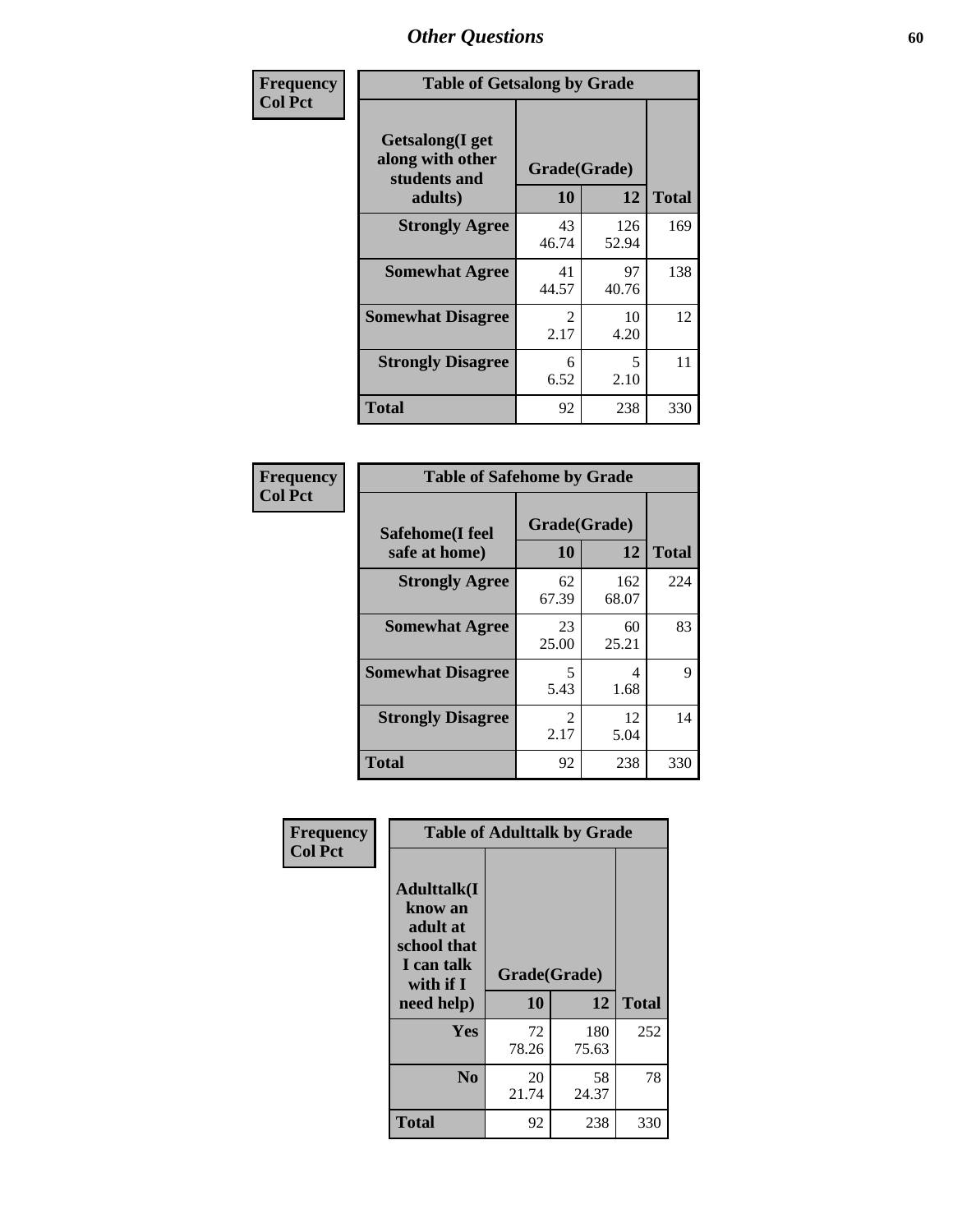**Frequency Row Pct**

| <b>Table of Grade by Tvtime</b> |             |                                                                                        |             |             |             |             |              |  |  |  |
|---------------------------------|-------------|----------------------------------------------------------------------------------------|-------------|-------------|-------------|-------------|--------------|--|--|--|
|                                 |             | Tvtime(On an average school day,<br>how much unsupervised time do I spend watching TV) |             |             |             |             |              |  |  |  |
|                                 |             | <b>Less that</b>                                                                       |             | $2 - 3$     | $4 - 5$     | $6+$        |              |  |  |  |
| Grade(Grade)                    | None        | hour/day                                                                               | hour/day    | hours/day   | hours/day   | hours/day   | <b>Total</b> |  |  |  |
| 10                              | 11<br>11.96 | 12<br>13.04                                                                            | 7.61        | 28<br>30.43 | 16<br>17.39 | 18<br>19.57 | 92           |  |  |  |
| 12                              | 30<br>12.61 | 48<br>20.17                                                                            | 38<br>15.97 | 68<br>28.57 | 25<br>10.50 | 29<br>12.18 | 238          |  |  |  |
| <b>Total</b>                    | 41          | 60                                                                                     | 45          | 96          | 41          | 47          | 330          |  |  |  |

**Frequency Row Pct**

| <b>Table of Grade by Computertime</b> |             |                                                                                                   |                     |             |             |             |              |  |  |
|---------------------------------------|-------------|---------------------------------------------------------------------------------------------------|---------------------|-------------|-------------|-------------|--------------|--|--|
|                                       |             | Computertime (On an average school day,<br>how much unsupervised time do I spend on the computer) |                     |             |             |             |              |  |  |
|                                       |             | <b>Less that</b>                                                                                  |                     | $2 - 3$     | $4 - 5$     | $6+$        |              |  |  |
| Grade(Grade)                          | None        |                                                                                                   | hour/day   hour/day | hours/day   | hours/day   | hours/day   | <b>Total</b> |  |  |
| 10                                    | 15<br>16.30 | 14<br>15.22                                                                                       | 17<br>18.48         | 24<br>26.09 | 12<br>13.04 | 10<br>10.87 | 92           |  |  |
| 12                                    | 32<br>13.45 | 55<br>45<br>55<br>23<br>28<br>23.11<br>18.91<br>23.11<br>9.66<br>11.76                            |                     |             |             |             |              |  |  |
| <b>Total</b>                          | 47          | 69                                                                                                | 62                  | 79          | 35          | 38          | 330          |  |  |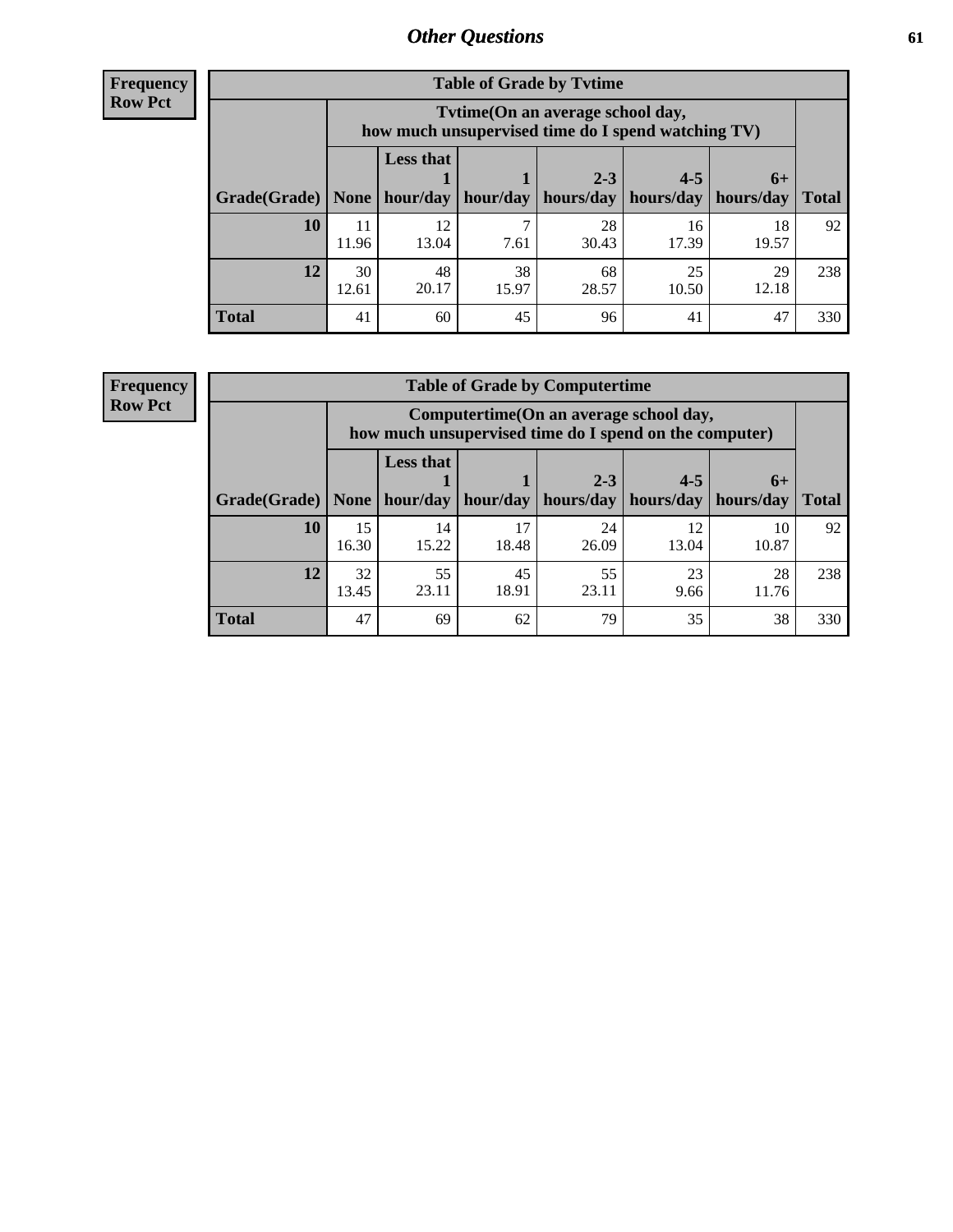#### *Questions about Driving Laws* **62** *Driving Questions were asked only of high school students.*

| <b>Frequency</b> |
|------------------|
| <b>Row Pct</b>   |

| <b>Table of Grade by License1</b> |                                                                      |                                                                                                                                           |                |        |               |              |  |  |  |
|-----------------------------------|----------------------------------------------------------------------|-------------------------------------------------------------------------------------------------------------------------------------------|----------------|--------|---------------|--------------|--|--|--|
|                                   |                                                                      | License1(During the first 6 months of driving<br>with a provisional license,<br>the only passengers who can ride with the<br>driver are:) |                |        |               |              |  |  |  |
| Grade(Grade)                      | <b>Parent or</b><br>Guardian                                         | Family<br><b>Members</b>                                                                                                                  | <b>Friends</b> | Anyone | Don't<br>Know | <b>Total</b> |  |  |  |
| 10                                | 35<br>38.04                                                          | 33<br>35.87                                                                                                                               | 2<br>2.17      | 7.61   | 15<br>16.30   | 92           |  |  |  |
| 12                                | 128<br>21<br>19<br>64<br>6<br>8.82<br>7.98<br>53.78<br>26.89<br>2.52 |                                                                                                                                           |                |        |               |              |  |  |  |
| Total                             | 99                                                                   | 161                                                                                                                                       | 8              | 28     | 34            | 330          |  |  |  |

| Frequency      |              | <b>Table of Grade by License2</b>                                                                        |                  |                         |                                                      |                      |              |  |
|----------------|--------------|----------------------------------------------------------------------------------------------------------|------------------|-------------------------|------------------------------------------------------|----------------------|--------------|--|
| <b>Row Pct</b> |              | License2(17 yr old drivers with a<br>provisional driver's license cannot<br>drive between the hours of:) |                  |                         |                                                      |                      |              |  |
|                | Grade(Grade) | <b>Midnight</b><br>to 6am                                                                                | 1am<br>to<br>5am | 1am<br>to<br><b>6am</b> | N <sub>0</sub><br>curfew<br>for $17$<br>year<br>olds | Don't<br><b>Know</b> | <b>Total</b> |  |
|                | 10           | 45<br>48.91                                                                                              | 9<br>9.78        | 6<br>6.52               | 7<br>7.61                                            | 25<br>27.17          | 92           |  |
|                | 12           | 159<br>66.81                                                                                             | 25<br>10.50      | 17<br>7.14              | 4<br>1.68                                            | 33<br>13.87          | 238          |  |
|                | <b>Total</b> | 204                                                                                                      | 34               | 23                      | 11                                                   | 58                   | 330          |  |

| Frequency      | <b>Table of Grade by License3</b> |                                       |             |                                                        |            |            |               |              |
|----------------|-----------------------------------|---------------------------------------|-------------|--------------------------------------------------------|------------|------------|---------------|--------------|
| <b>Row Pct</b> |                                   | License3(For drivers under the age of |             | 21,<br>what level of alcohol is considered<br>$DUI$ ?) |            |            |               |              |
|                | Grade(Grade)                      | Any<br><b>Amount</b>                  | 0.02        | 0.04                                                   | 0.06       | 0.08       | Don't<br>know | <b>Total</b> |
|                | <b>10</b>                         | 14<br>15.22                           | 17<br>18.48 | 12<br>13.04                                            | 3<br>3.26  | 8<br>8.70  | 38<br>41.30   | 92           |
|                | 12                                | 68<br>28.57                           | 38<br>15.97 | 28<br>11.76                                            | 22<br>9.24 | 21<br>8.82 | 61<br>25.63   | 238          |
|                | <b>Total</b>                      | 82                                    | 55          | 40                                                     | 25         | 29         | 99            | 330          |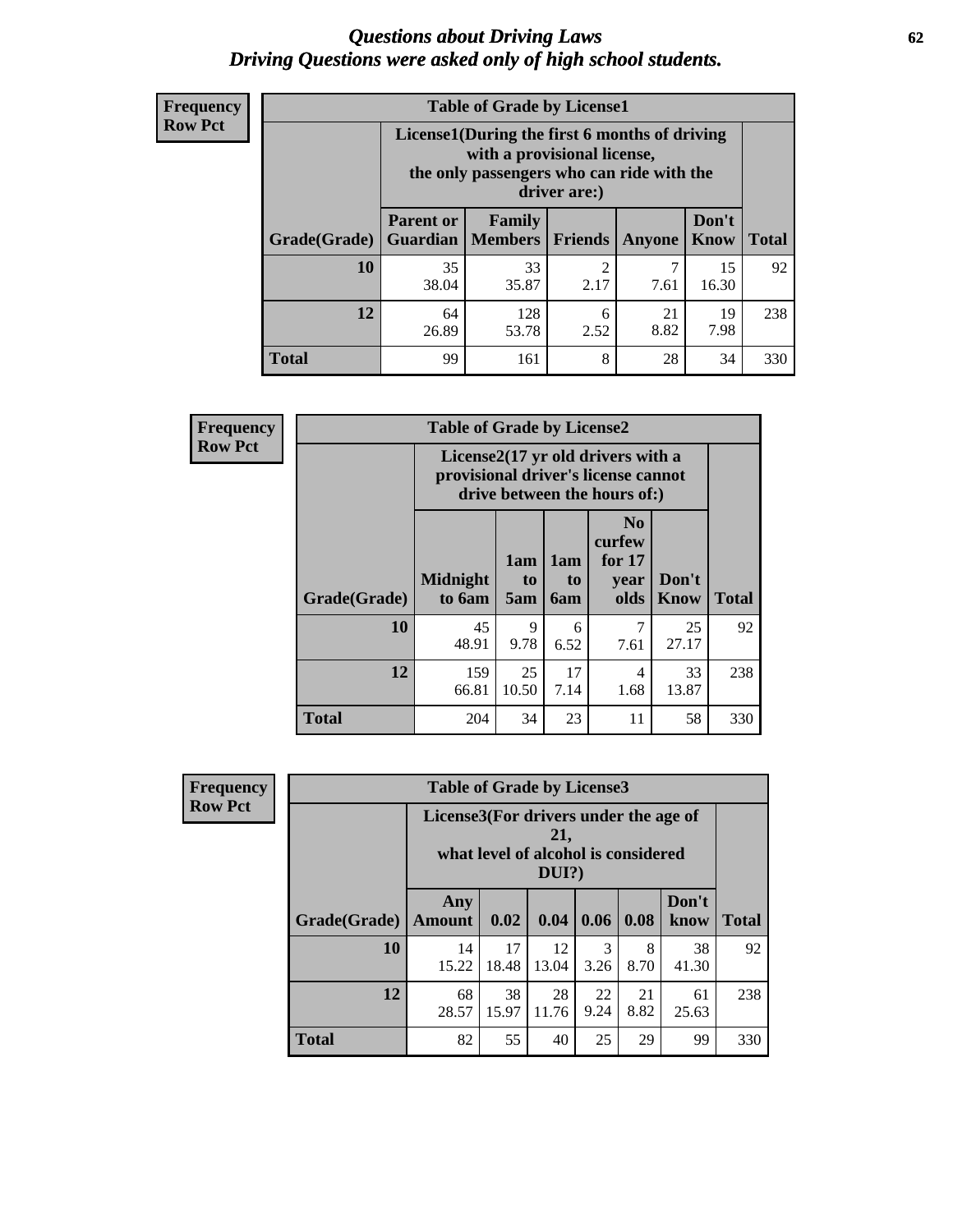#### *Questions about Driving Laws* **63** *Driving Questions were asked only of high school students.*

**Frequency Row Pct**

| <b>Table of Grade by License4</b> |              |                                                                                                                                                                                                                                                                              |           |             |             |             |     |  |  |
|-----------------------------------|--------------|------------------------------------------------------------------------------------------------------------------------------------------------------------------------------------------------------------------------------------------------------------------------------|-----------|-------------|-------------|-------------|-----|--|--|
|                                   |              | License4(A driver under 21 automatically<br>loses his/her license if caught exceeding the<br>posted speet limit by:)<br>Can't<br>lose<br><b>Depends</b><br>license<br>$25+$<br>$35+$<br>Don't<br>for<br><b>on</b><br><b>Total</b><br>speeding<br>mph<br>know<br>mph<br>judge |           |             |             |             |     |  |  |
| Grade(Grade)                      | $15+$<br>mph |                                                                                                                                                                                                                                                                              |           |             |             |             |     |  |  |
| 10                                | 7<br>7.61    | 10<br>10.87                                                                                                                                                                                                                                                                  | 8<br>8.70 | 11<br>11.96 | 12<br>13.04 | 44<br>47.83 | 92  |  |  |
| 12                                | 36<br>15.13  | 23<br>60<br>36<br>16<br>67<br>25.21<br>6.72<br>28.15<br>15.13<br>9.66                                                                                                                                                                                                        |           |             |             |             |     |  |  |
| <b>Total</b>                      | 43           | 70                                                                                                                                                                                                                                                                           | 44        | 34          | 28          | 111         | 330 |  |  |

| Frequency      |              | <b>Table of Grade by License5</b> |                                                                                                                                      |                     |       |  |  |
|----------------|--------------|-----------------------------------|--------------------------------------------------------------------------------------------------------------------------------------|---------------------|-------|--|--|
| <b>Row Pct</b> |              |                                   | License5(A)<br>Georgia teenager<br>with family<br>connections or a<br>good lawyer can<br>break a teen<br>driving law and<br>license) | keep their driver's |       |  |  |
|                | Grade(Grade) | Yes                               | N <sub>0</sub>                                                                                                                       | Don't<br>know       | Total |  |  |
|                | 10           | 10<br>10.87                       | 47<br>51.09                                                                                                                          | 35<br>38.04         | 92    |  |  |
|                | 12           | 59<br>24.79                       | 102<br>42.86                                                                                                                         | 77<br>32.35         | 238   |  |  |
|                | <b>Total</b> | 69                                | 149                                                                                                                                  | 112                 | 330   |  |  |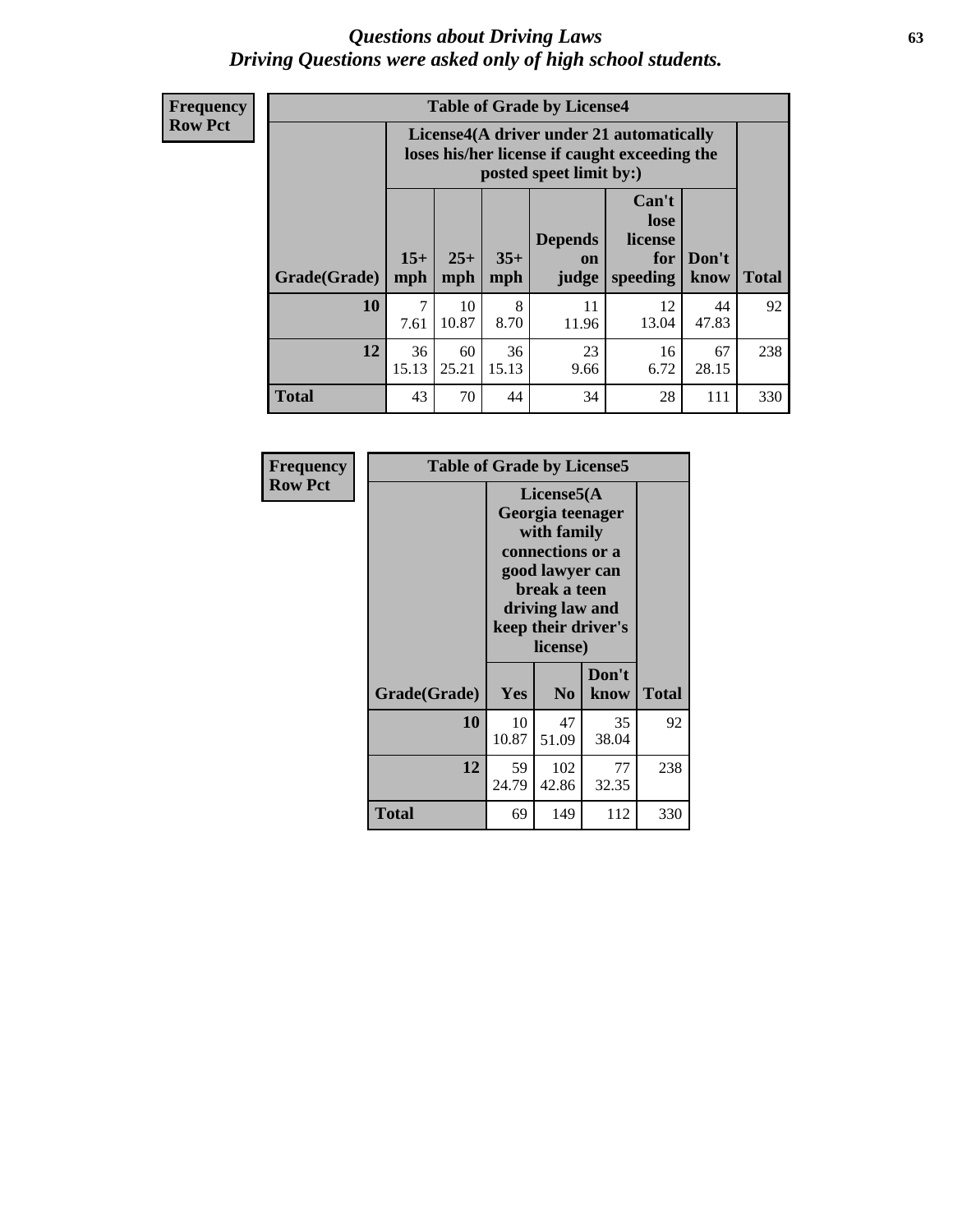#### *Questions about Driving Laws* **64** *Driving Questions were asked only of high school students.*

| <b>Frequency</b> | <b>Table of Grade by License6</b> |             |                                                                                                                           |                    |              |  |
|------------------|-----------------------------------|-------------|---------------------------------------------------------------------------------------------------------------------------|--------------------|--------------|--|
| <b>Row Pct</b>   |                                   |             | License <sub>6</sub> (I know a<br>friend or<br>classmate that<br>broke a teen<br>driving law,<br>keep his/her<br>license) | but was allowed to |              |  |
|                  | Grade(Grade)                      | <b>Yes</b>  | N <sub>0</sub>                                                                                                            | Don't<br>know      | <b>Total</b> |  |
|                  | 10                                | 19<br>20.65 | 48<br>52.17                                                                                                               | 25<br>27.17        | 92           |  |
|                  | 12                                | 97<br>40.76 | 75<br>31.51                                                                                                               | 66<br>27.73        | 238          |  |
|                  | <b>Total</b>                      | 116         | 123                                                                                                                       | 91                 | 330          |  |

| <b>Frequency</b> | <b>Table of Grade by License7</b> |                                                                             |                                     |                                                                                               |                        |              |  |
|------------------|-----------------------------------|-----------------------------------------------------------------------------|-------------------------------------|-----------------------------------------------------------------------------------------------|------------------------|--------------|--|
| <b>Row Pct</b>   |                                   |                                                                             |                                     | License7(A student under the age of 18 cam loser<br>his/her driving privileges if he or she:) |                        |              |  |
|                  | Grade(Grade)                      | <b>Have</b><br>more than<br>10<br>unexcused<br>absences<br>per school<br>yr | Drop out<br>without  <br>graduating | <b>Bring</b><br>alcohol/drugs/weapon<br>to school                                             | All of<br>the<br>above | <b>Total</b> |  |
|                  | 10                                | 6<br>6.52                                                                   | 13<br>14.13                         | 6<br>6.52                                                                                     | 67<br>72.83            | 92           |  |
|                  | 12                                | 20<br>8.40                                                                  | 23<br>9.66                          | 18<br>7.56                                                                                    | 177<br>74.37           | 238          |  |
|                  | <b>Total</b>                      | 26                                                                          | 36                                  | 24                                                                                            | 244                    | 330          |  |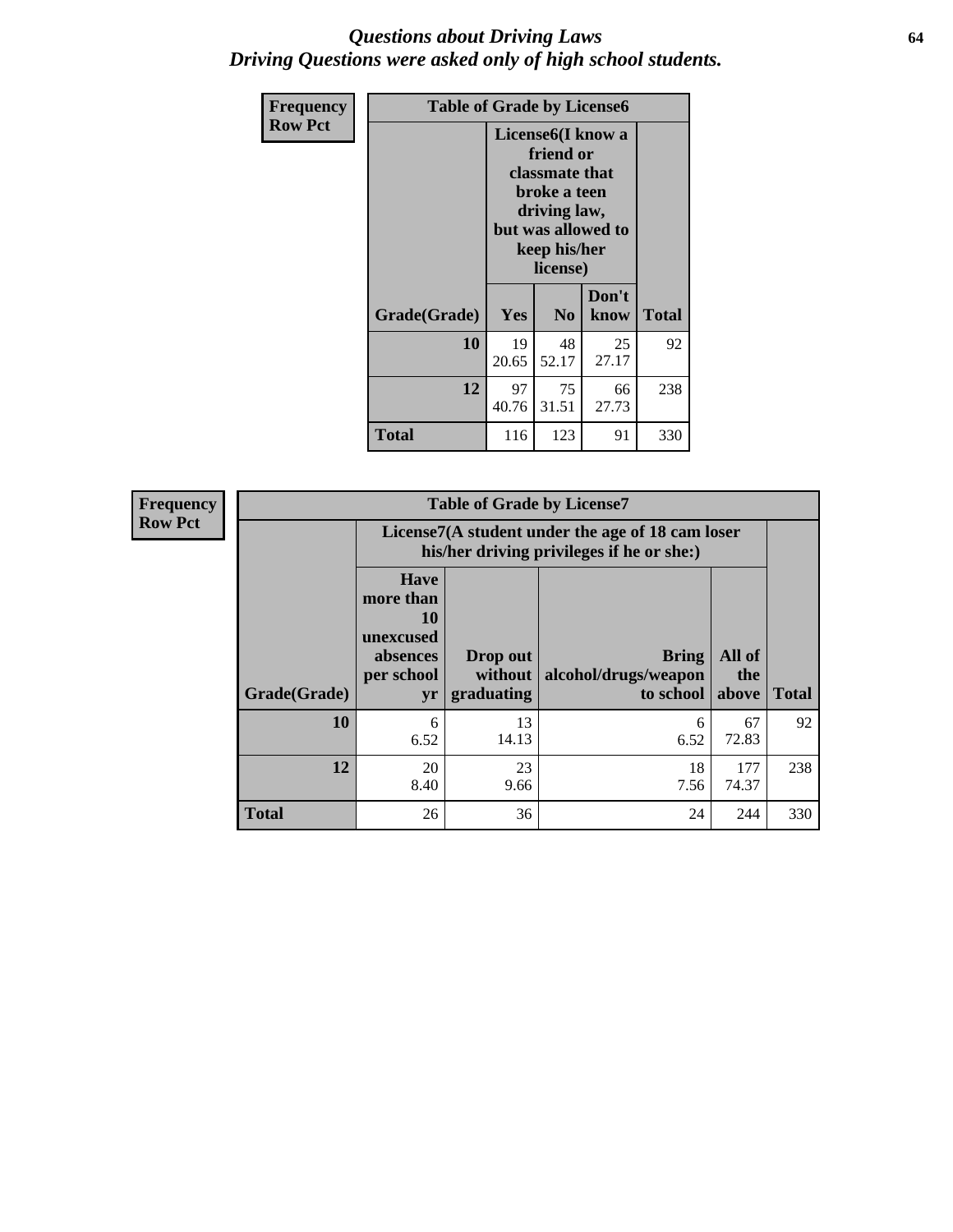# *Select Results by Gender* **65**

| Frequency      | <b>Table of SchoolClimate2 by Gender</b>          |                                 |             |              |  |
|----------------|---------------------------------------------------|---------------------------------|-------------|--------------|--|
| <b>Col Pct</b> | SchoolClimate2(I<br>feel successful at<br>school) | Gender(Gender)<br><b>Female</b> | <b>Male</b> | <b>Total</b> |  |
|                | <b>Strongly Agree</b>                             | 64<br>36.16                     | 55<br>35.95 | 119          |  |
|                | <b>Somewhat Agree</b>                             | 100<br>56.50                    | 83<br>54.25 | 183          |  |
|                | <b>Somewhat Disagree</b>                          | 10<br>5.65                      | 12<br>7.84  | 22           |  |
|                | <b>Strongly Disagree</b>                          | 3<br>1.69                       | 3<br>1.96   | 6            |  |
|                | <b>Total</b>                                      | 177                             | 153         | 330          |  |

| <b>Frequency</b> | <b>Table of SchoolClimate6 by Gender</b>                 |                     |                               |              |  |
|------------------|----------------------------------------------------------|---------------------|-------------------------------|--------------|--|
| <b>Col Pct</b>   | <b>SchoolClimate6(Teachers</b><br>treat me with respect) | <b>Female</b>       | Gender(Gender)<br><b>Male</b> | <b>Total</b> |  |
|                  | <b>Strongly Agree</b>                                    | 64<br>36.16         | 57<br>37.25                   | 121          |  |
|                  | <b>Somewhat Agree</b>                                    | 77<br>43.50         | 74<br>48.37                   | 151          |  |
|                  | <b>Somewhat Disagree</b>                                 | 27<br>15.25         | 15<br>9.80                    | 42           |  |
|                  | <b>Strongly Disagree</b>                                 | $\mathbf Q$<br>5.08 | 4.58                          | 16           |  |
|                  | <b>Total</b>                                             | 177                 | 153                           | 330          |  |

| <b>Frequency</b> | <b>Table of SchoolClimate8 by Gender</b>                                             |               |                               |              |
|------------------|--------------------------------------------------------------------------------------|---------------|-------------------------------|--------------|
| <b>Col Pct</b>   | <b>SchoolClimate8(Students</b><br>are frequently<br>recognized for good<br>behavior) | <b>Female</b> | Gender(Gender)<br><b>Male</b> | <b>Total</b> |
|                  | <b>Strongly Agree</b>                                                                | 29<br>16.38   | 26<br>16.99                   | 55           |
|                  | <b>Somewhat Agree</b>                                                                | 81<br>45.76   | 58<br>37.91                   | 139          |
|                  | <b>Somewhat Disagree</b>                                                             | 45<br>25.42   | 48<br>31.37                   | 93           |
|                  | <b>Strongly Disagree</b>                                                             | 22<br>12.43   | 21<br>13.73                   | 43           |
|                  | <b>Total</b>                                                                         | 177           | 153                           | 330          |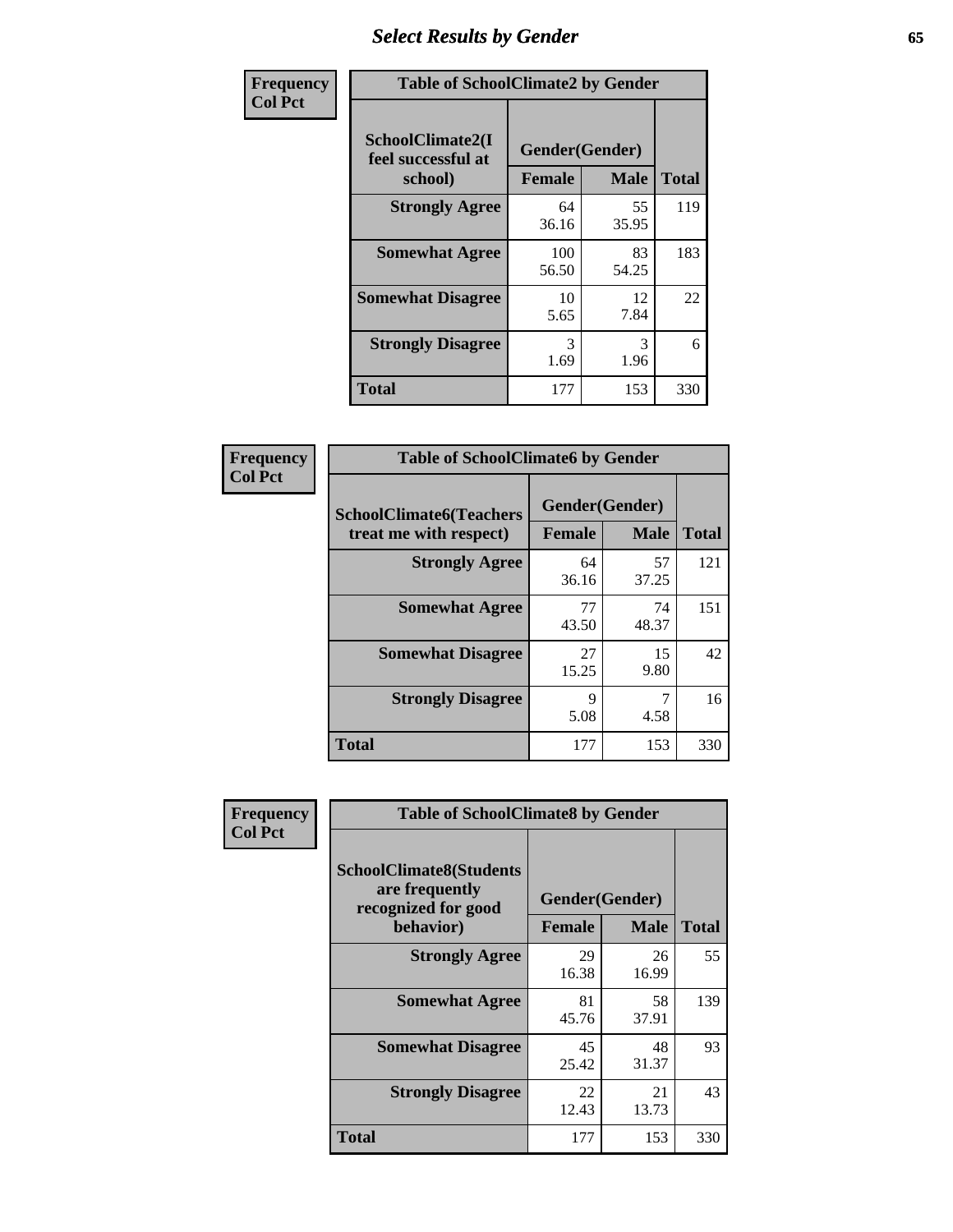# *Select Results by Gender* **66**

| Frequency      | <b>Table of Gender by Dropout</b> |                                                                        |                |              |
|----------------|-----------------------------------|------------------------------------------------------------------------|----------------|--------------|
| <b>Row Pct</b> |                                   | Dropout(I<br>have<br>thought<br>about<br>dropping<br>out of<br>school) |                |              |
|                | Gender(Gender)                    | Yes                                                                    | N <sub>0</sub> | <b>Total</b> |
|                | <b>Female</b>                     | 55<br>31.07                                                            | 122<br>68.93   | 177          |
|                | <b>Male</b>                       | 53<br>34.64                                                            | 100<br>65.36   | 153          |
|                | <b>Total</b>                      | 108                                                                    | 222            | 330          |

| <b>Frequency</b> |                       | <b>Table of Gender by Dropoutreason</b>                            |              |                          |                                |              |              |
|------------------|-----------------------|--------------------------------------------------------------------|--------------|--------------------------|--------------------------------|--------------|--------------|
| <b>Row Pct</b>   |                       | Dropoutreason(If I dropped out the<br>reason would most likely be) |              |                          |                                |              |              |
|                  | <b>Gender(Gender)</b> | Won't<br><b>Drop</b><br>out                                        | <b>Bored</b> | Family<br><b>Reasons</b> | <b>Being</b><br><b>Bullied</b> | <b>Other</b> | <b>Total</b> |
|                  | <b>Female</b>         | 106<br>59.89                                                       | 23<br>12.99  | 17<br>9.60               | 0.56                           | 30<br>16.95  | 177          |
|                  | <b>Male</b>           | 80<br>52.29                                                        | 26<br>16.99  | 14<br>9.15               | 1.31                           | 31<br>20.26  | 153          |
|                  | <b>Total</b>          | 186                                                                | 49           | 31                       | 3                              | 61           | 330          |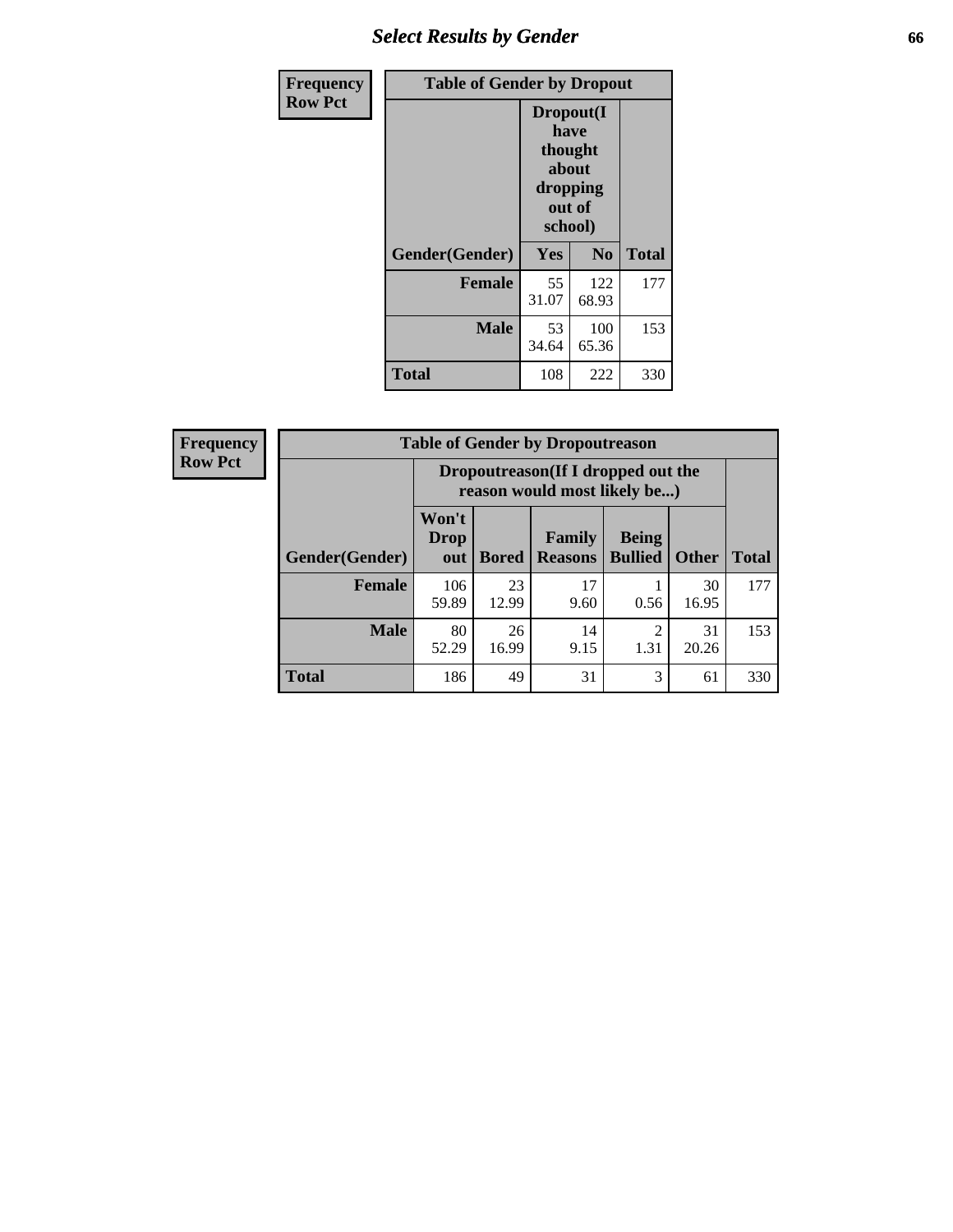*School Safety* **67**

| Frequency      |                | <b>Table of Gender by Bullied2</b> |                |              |
|----------------|----------------|------------------------------------|----------------|--------------|
| <b>Row Pct</b> |                | <b>Bullied2</b>                    |                |              |
|                | Gender(Gender) | <b>Yes</b>                         | N <sub>0</sub> | <b>Total</b> |
|                | <b>Female</b>  | 14<br>7.91                         | 163<br>92.09   | 177          |
|                | <b>Male</b>    | 11<br>7.19                         | 142<br>92.81   | 153          |
|                | <b>Total</b>   | 25                                 | 305            | 330          |

| Frequency      | <b>Table of Gender by Bulliedothers2</b> |                       |                |              |
|----------------|------------------------------------------|-----------------------|----------------|--------------|
| <b>Row Pct</b> |                                          | <b>Bulliedothers2</b> |                |              |
|                | Gender(Gender)                           | Yes                   | N <sub>0</sub> | <b>Total</b> |
|                | <b>Female</b>                            | 12<br>6.78            | 165<br>93.22   | 177          |
|                | Male                                     | 22<br>14.38           | 131<br>85.62   | 153          |
|                | <b>Total</b>                             | 34                    | 296            | 330          |

| <b>Frequency</b> | <b>Table of Gender by Weaponschool2</b> |               |                |              |
|------------------|-----------------------------------------|---------------|----------------|--------------|
| <b>Row Pct</b>   |                                         | Weaponschool2 |                |              |
|                  | Gender(Gender)                          | Yes           | N <sub>0</sub> | <b>Total</b> |
|                  | <b>Female</b>                           | 5<br>2.82     | 172<br>97.18   | 177          |
|                  | <b>Male</b>                             | 9<br>5.88     | 144<br>94.12   | 153          |
|                  | <b>Total</b>                            | 14            | 316            | 330          |

| Frequency      | <b>Table of Gender by Absentunsafe2</b> |               |                |              |
|----------------|-----------------------------------------|---------------|----------------|--------------|
| <b>Row Pct</b> |                                         | Absentunsafe2 |                |              |
|                | Gender(Gender)                          | Yes           | N <sub>0</sub> | <b>Total</b> |
|                | <b>Female</b>                           | 6<br>3.39     | 171<br>96.61   | 177          |
|                | <b>Male</b>                             | 3.27          | 148<br>96.73   | 153          |
|                | <b>Total</b>                            | 11            | 319            | 330          |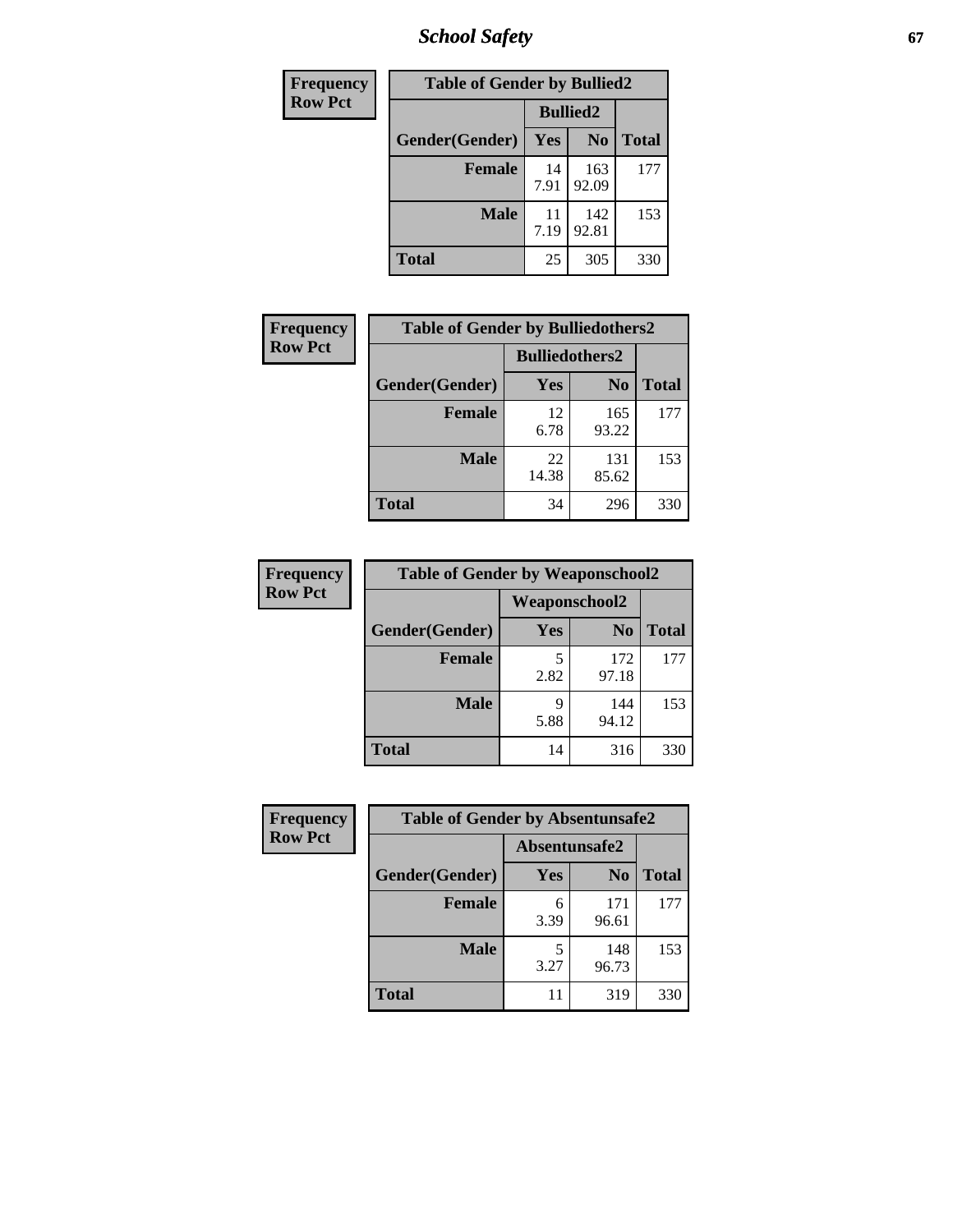*School Safety* **68**

| Frequency      | <b>Table of Gender by Gangself</b> |                                                                                                |              |              |
|----------------|------------------------------------|------------------------------------------------------------------------------------------------|--------------|--------------|
| <b>Row Pct</b> |                                    | Gangself(I<br>have<br>participated<br>in illegal gang<br>activities in<br>the past 30<br>days) |              |              |
|                | Gender(Gender)                     | Yes                                                                                            | No           | <b>Total</b> |
|                | <b>Female</b>                      | 6<br>3.39                                                                                      | 171<br>96.61 | 177          |
|                | <b>Male</b>                        | 20<br>13.07                                                                                    | 133<br>86.93 | 153          |
|                | <b>Total</b>                       | 26                                                                                             | 304          | 330          |

| Frequency      |                | <b>Table of Gender by Gangpeers</b>                                                                                         |                |              |
|----------------|----------------|-----------------------------------------------------------------------------------------------------------------------------|----------------|--------------|
| <b>Row Pct</b> |                | <b>Gangpeers</b> (I<br>have friends<br>who have<br>participated<br>in illegal gang<br>activities in<br>the past 30<br>days) |                |              |
|                | Gender(Gender) | Yes                                                                                                                         | N <sub>0</sub> | <b>Total</b> |
|                | <b>Female</b>  | 48<br>27.12                                                                                                                 | 129<br>72.88   | 177          |
|                | <b>Male</b>    | 53<br>34.64                                                                                                                 | 100<br>65.36   | 153          |
|                | <b>Total</b>   | 101                                                                                                                         | 229            | 330          |

| Frequency      | <b>Table of Gender by Pickedon2</b> |             |                |              |
|----------------|-------------------------------------|-------------|----------------|--------------|
| <b>Row Pct</b> |                                     | Pickedon2   |                |              |
|                | Gender(Gender)                      | <b>Yes</b>  | N <sub>0</sub> | <b>Total</b> |
|                | <b>Female</b>                       | 52<br>29.38 | 125<br>70.62   | 177          |
|                | <b>Male</b>                         | 34<br>22.22 | 119<br>77.78   | 153          |
|                | <b>Total</b>                        | 86          | 244            | 330          |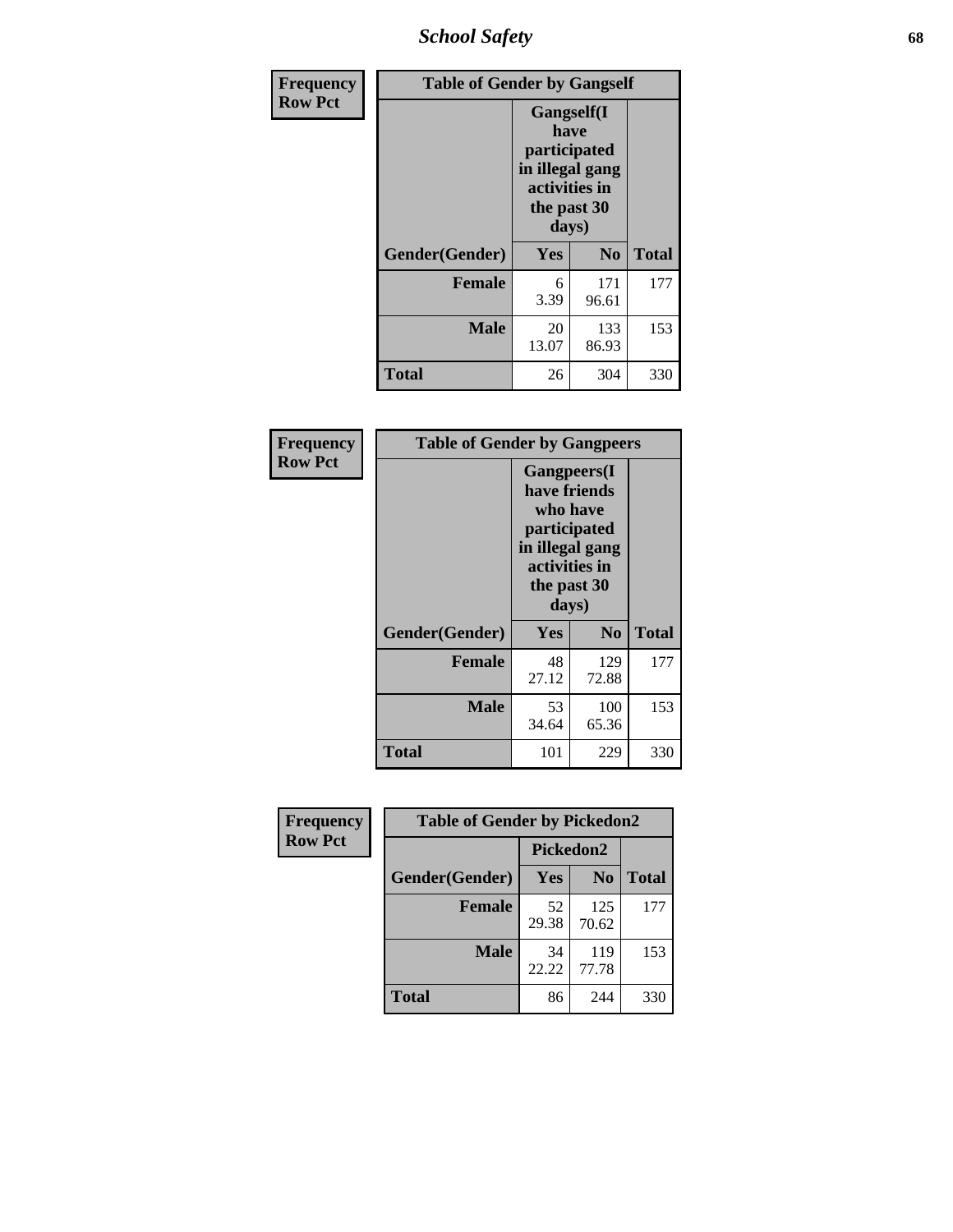*School Safety* **69**

| Frequency      | <b>Table of Gender by Safeschool2</b> |              |                |              |  |
|----------------|---------------------------------------|--------------|----------------|--------------|--|
| <b>Row Pct</b> |                                       | Safeschool2  |                |              |  |
|                | Gender(Gender)                        | Yes          | N <sub>0</sub> | <b>Total</b> |  |
|                | <b>Female</b>                         | 134<br>75.71 | 43<br>24.29    | 177          |  |
|                | <b>Male</b>                           | 113<br>73.86 | 40<br>26.14    | 153          |  |
|                | <b>Total</b>                          | 247          | 83             | 330          |  |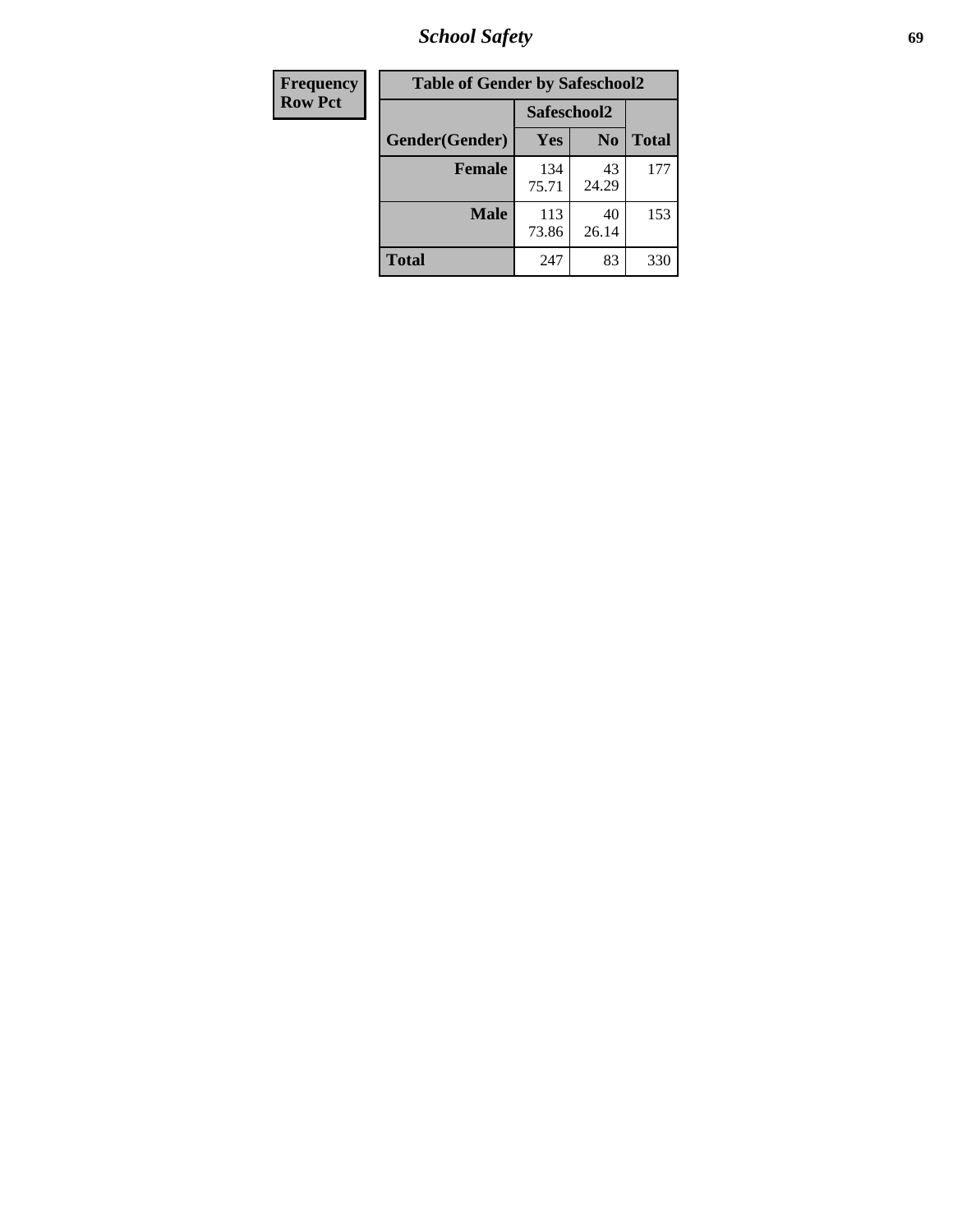# *Incidence of Drug Use* **70**

| <b>Frequency</b> | <b>Table of Gender by AlcoholAlt</b> |                                          |                |              |  |
|------------------|--------------------------------------|------------------------------------------|----------------|--------------|--|
| <b>Row Pct</b>   |                                      | AlcoholAlt(Alcohol<br>use, past 30 days) |                |              |  |
|                  | Gender(Gender)                       | <b>Yes</b>                               | N <sub>0</sub> | <b>Total</b> |  |
|                  | <b>Female</b>                        | 49<br>27.68                              | 128<br>72.32   | 177          |  |
|                  | <b>Male</b>                          | 59<br>38.56                              | 94<br>61.44    | 153          |  |
|                  | <b>Total</b>                         | 108                                      | 222            | 330          |  |

| <b>Frequency</b> | <b>Table of Gender by TobaccoAny</b> |                    |                    |              |
|------------------|--------------------------------------|--------------------|--------------------|--------------|
| <b>Row Pct</b>   |                                      | use, past 30 days) | TobaccoAny(Tobacco |              |
|                  | Gender(Gender)                       | Yes                | N <sub>0</sub>     | <b>Total</b> |
|                  | <b>Female</b>                        | 21<br>11.86        | 156<br>88.14       | 177          |
|                  | <b>Male</b>                          | 44<br>28.76        | 109<br>71.24       | 153          |
|                  | <b>Total</b>                         | 65                 | 265                | 330          |

| <b>Frequency</b> | <b>Table of Gender by MarijuanaAlt</b> |             |                                              |              |
|------------------|----------------------------------------|-------------|----------------------------------------------|--------------|
| <b>Row Pct</b>   |                                        |             | MarijuanaAlt(Marijuana<br>use, past 30 days) |              |
|                  | Gender(Gender)                         | <b>Yes</b>  | N <sub>0</sub>                               | <b>Total</b> |
|                  | <b>Female</b>                          | 18<br>10.17 | 159<br>89.83                                 | 177          |
|                  | <b>Male</b>                            | 25<br>16.34 | 128<br>83.66                                 | 153          |
|                  | <b>Total</b>                           | 43          | 287                                          | 330          |

| <b>Frequency</b> | <b>Table of Gender by OtherDrugAny</b> |                         |                            |              |
|------------------|----------------------------------------|-------------------------|----------------------------|--------------|
| <b>Row Pct</b>   |                                        | drug use, past 30 days) | <b>OtherDrugAny</b> (Other |              |
|                  | Gender(Gender)                         | <b>Yes</b>              | N <sub>0</sub>             | <b>Total</b> |
|                  | <b>Female</b>                          | 6.21                    | 166<br>93.79               | 177          |
|                  | <b>Male</b>                            | 16<br>10.46             | 137<br>89.54               | 153          |
|                  | <b>Total</b>                           | 27                      | 303                        | 330          |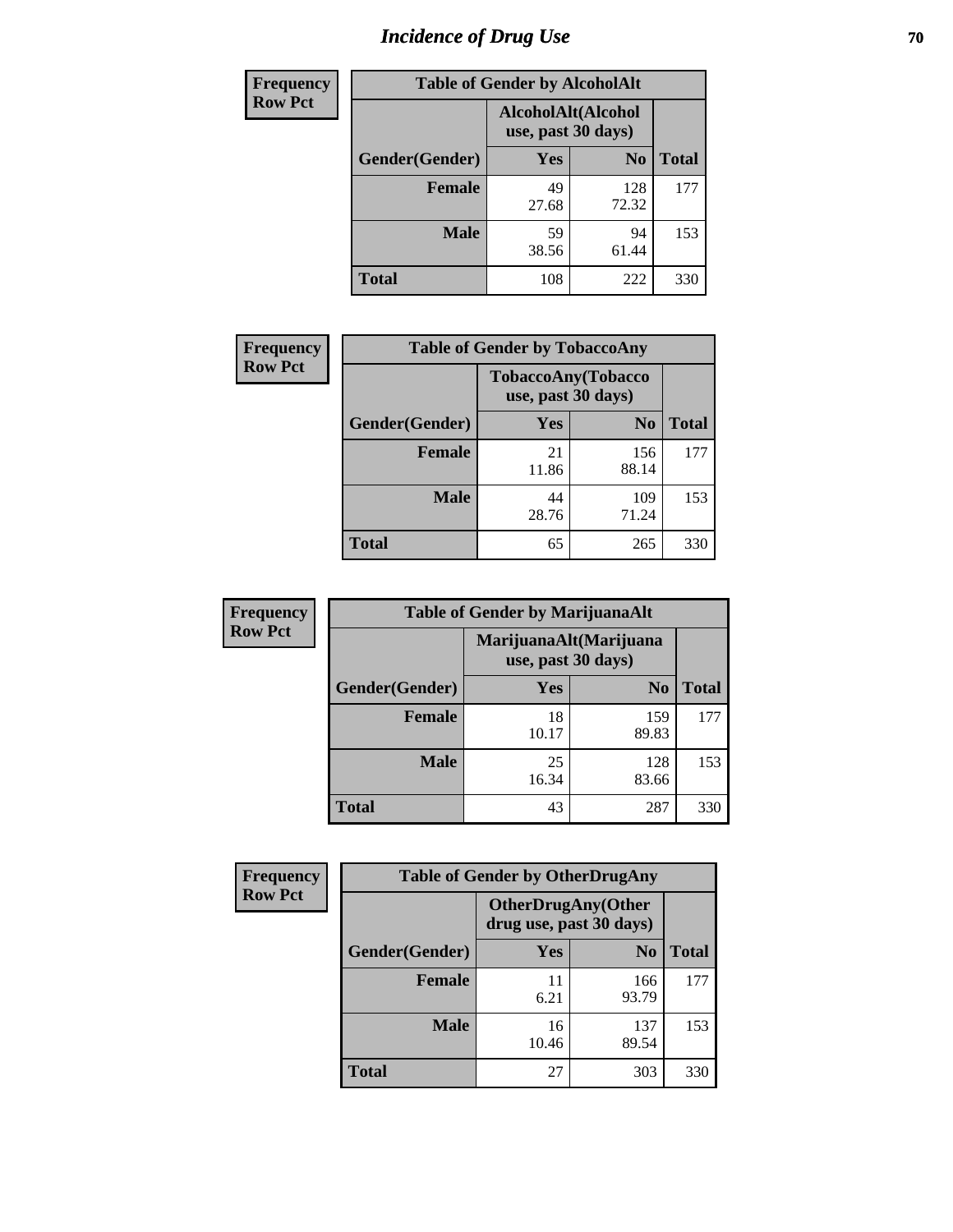#### *Average Age at Onset of Use* **71** *Results for "Average Age at Onset of Use" questions exclude students who said they did not use that substance*

#### **Gender=Female**

| <b>Variable</b>                 | <b>Label</b>                                                       | <b>Mean</b> |
|---------------------------------|--------------------------------------------------------------------|-------------|
| Alcoholinit2                    | I started using alcohol when I was                                 | 14.80       |
| Cigarettesinit2                 | I started smoking tobacco when I was                               | 14.27       |
| Smokelessinit2                  | I started chewing tobacco when I was                               | 12.00       |
| Marijuanainit2                  | I started using marijuana when I was                               | 15.22       |
| Cocaineinit2                    | I started using cocaine when I was                                 | 15.13       |
| Inhalantsinit2                  | I started using inhalants when I was                               | 13.20       |
| Steroidsinit2                   | I started using steroids when I was                                | 8.00        |
| Ecstasyinit2                    | I started using ecstasy when I was                                 | 13.33       |
| Methinit2                       | I started using methamphetamines when I was                        | 11.00       |
| Hallucinogensinit2              | I started using hallucinogens when I was                           | 13.67       |
| Prescription in it <sub>2</sub> | I started using prescription drugs not prescribed to me when I was | 14.00       |

#### **Gender=Male**

| <b>Variable</b>                 | Label                                                              | <b>Mean</b> |
|---------------------------------|--------------------------------------------------------------------|-------------|
| Alcoholinit2                    | I started using alcohol when I was                                 | 13.83       |
| Cigarettesinit2                 | I started smoking tobacco when I was                               | 14.08       |
| Smokelessinit2                  | I started chewing tobacco when I was                               | 14.42       |
| Marijuanainit2                  | I started using marijuana when I was                               | 14.17       |
| Cocaineinit2                    | I started using cocaine when I was                                 | 12.78       |
| Inhalantsinit2                  | I started using inhalants when I was                               | 11.50       |
| Steroidsinit2                   | I started using steroids when I was                                | 11.83       |
| Ecstasyinit2                    | I started using ecstasy when I was                                 | 12.57       |
| Methinit2                       | I started using methamphetamines when I was                        | 10.40       |
| Hallucinogensinit2              | I started using hallucinogens when I was                           | 13.22       |
| Prescription in it <sub>2</sub> | I started using prescription drugs not prescribed to me when I was | 12.69       |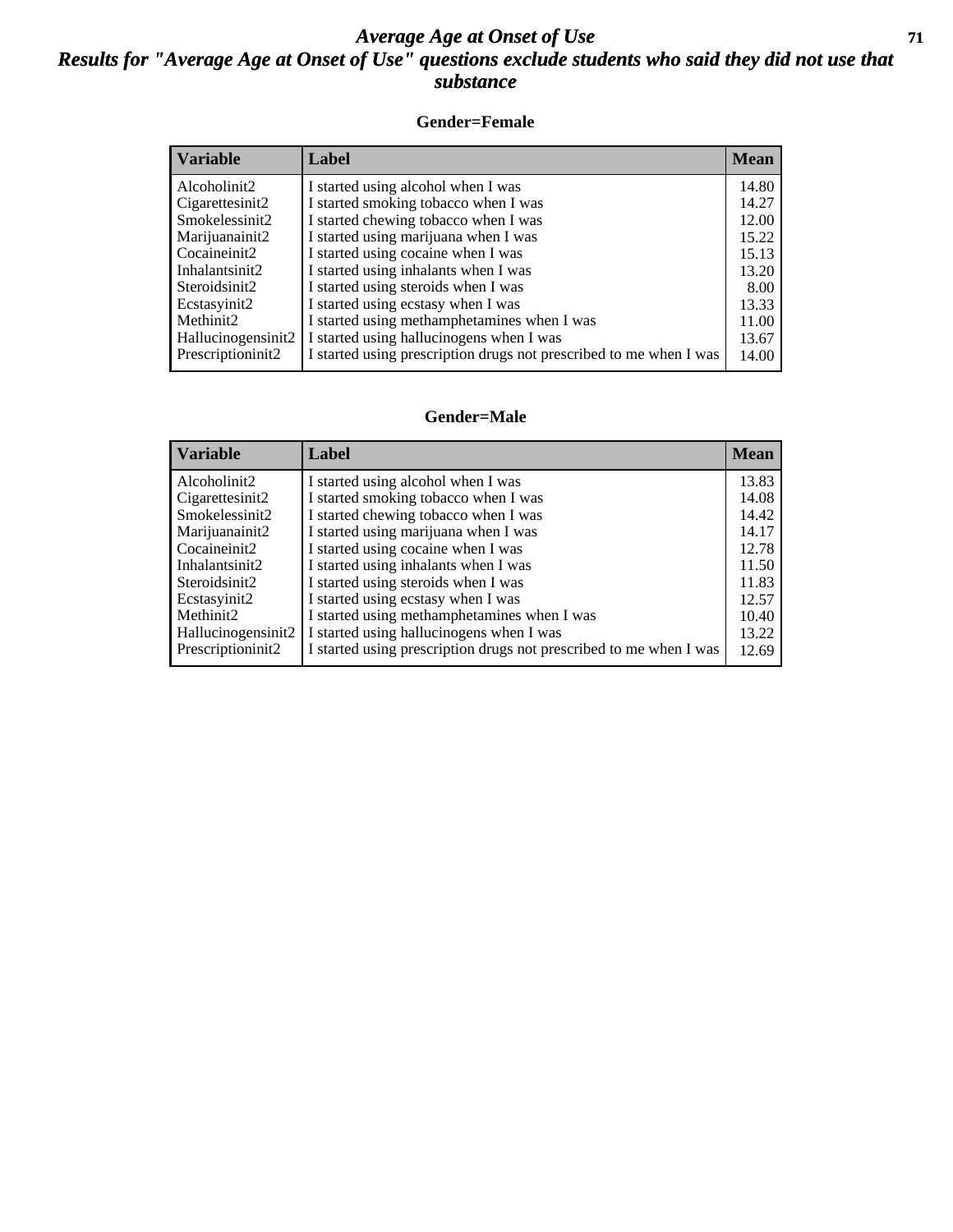# *I Think These Drugs are Harmful* **72**

| <b>Frequency</b> | <b>Table of Gender by Alcoholharmdich</b> |                  |                               |              |
|------------------|-------------------------------------------|------------------|-------------------------------|--------------|
| <b>Row Pct</b>   |                                           | think alcohol is | Alcoholharmdich(I<br>harmful) |              |
|                  | Gender(Gender)                            | <b>Yes</b>       | N <sub>0</sub>                | <b>Total</b> |
|                  | <b>Female</b>                             | 145<br>81.92     | 32<br>18.08                   | 177          |
|                  | <b>Male</b>                               | 116<br>75.82     | 37<br>24.18                   | 153          |
|                  | Total                                     | 261              | 69                            | 330          |

 $\overline{\phantom{a}}$ 

| Frequency      | <b>Table of Gender by Tobaccoharmdich</b> |                                                   |                |              |
|----------------|-------------------------------------------|---------------------------------------------------|----------------|--------------|
| <b>Row Pct</b> |                                           | Tobaccoharmdich(I<br>think tobacco is<br>harmful) |                |              |
|                | Gender(Gender)                            | Yes                                               | N <sub>0</sub> | <b>Total</b> |
|                | <b>Female</b>                             | 169<br>95.48                                      | 8<br>4.52      | 177          |
|                | <b>Male</b>                               | 139<br>90.85                                      | 14<br>9.15     | 153          |
|                | Total                                     | 308                                               | 22             | 330          |

| Frequency      | <b>Table of Gender by Marijuanaharmdich</b> |                                                       |                |              |  |
|----------------|---------------------------------------------|-------------------------------------------------------|----------------|--------------|--|
| <b>Row Pct</b> |                                             | Marijuanaharmdich(I<br>think marijuana is<br>harmful) |                |              |  |
|                | Gender(Gender)                              | <b>Yes</b>                                            | N <sub>0</sub> | <b>Total</b> |  |
|                | <b>Female</b>                               | 145<br>81.92                                          | 32<br>18.08    | 177          |  |
|                | <b>Male</b>                                 | 104<br>67.97                                          | 49<br>32.03    | 153          |  |
|                | <b>Total</b>                                | 249                                                   | 81             | 330          |  |

| Frequency      | <b>Table of Gender by Otherdrugharmdich</b> |                                                          |                |              |  |
|----------------|---------------------------------------------|----------------------------------------------------------|----------------|--------------|--|
| <b>Row Pct</b> |                                             | Otherdrugharmdich(I<br>think other drugs are<br>harmful) |                |              |  |
|                | Gender(Gender)                              | <b>Yes</b>                                               | N <sub>0</sub> | <b>Total</b> |  |
|                | <b>Female</b>                               | 169<br>95.48                                             | 8<br>4.52      | 177          |  |
|                | <b>Male</b>                                 | 145<br>94.77                                             | 8<br>5.23      | 153          |  |
|                | <b>Total</b>                                | 314                                                      | 16             | 330          |  |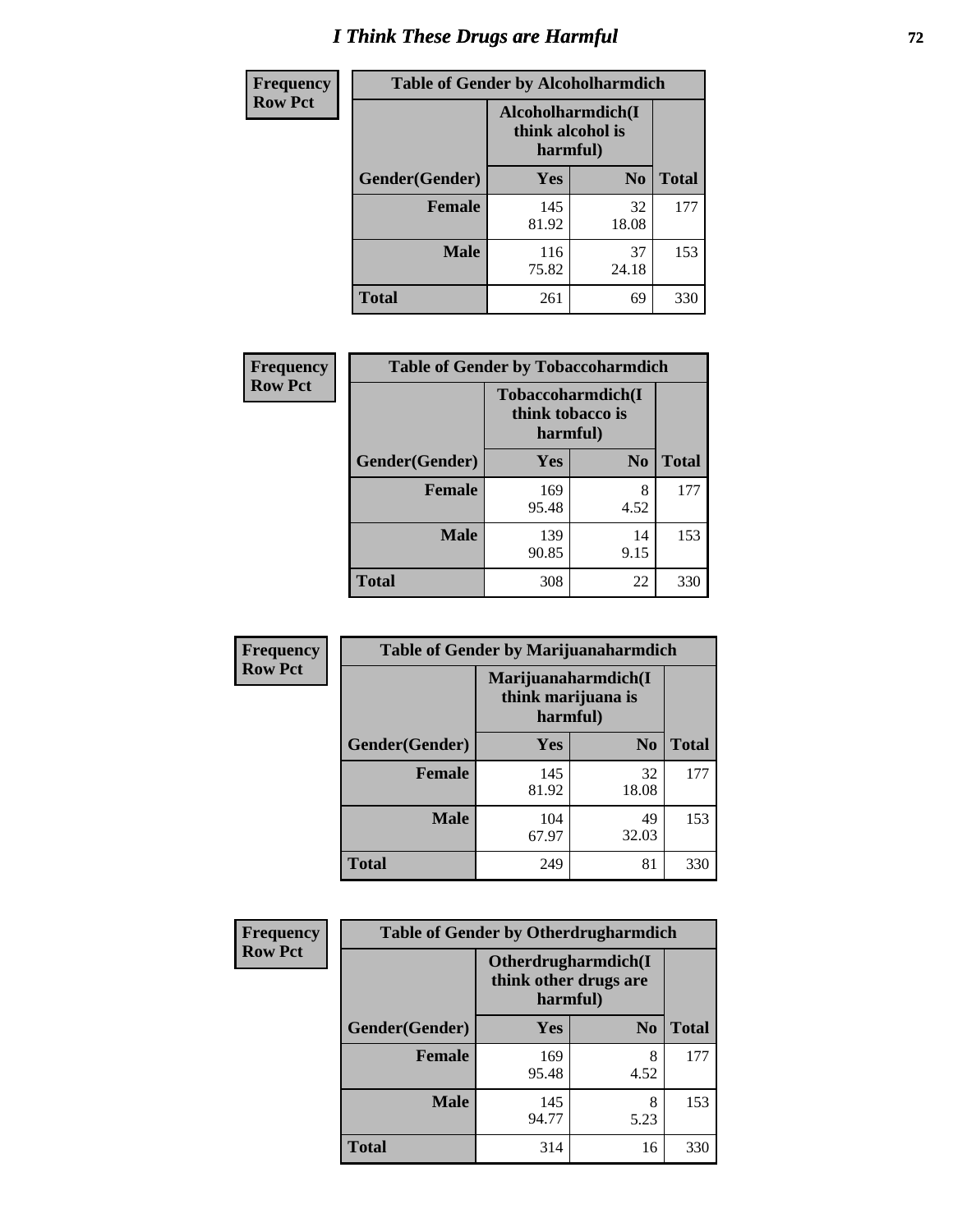| <b>Frequency</b> | <b>Table of Gender by Alcohollocation1</b> |                                                               |             |              |
|------------------|--------------------------------------------|---------------------------------------------------------------|-------------|--------------|
| <b>Row Pct</b>   |                                            | <b>Alcohollocation1(Places</b><br><b>Friends Use Alcohol)</b> |             |              |
|                  | Gender(Gender)                             |                                                               | Do Not Use  | <b>Total</b> |
|                  | <b>Female</b>                              | 130<br>73.45                                                  | 47<br>26.55 | 177          |
|                  | <b>Male</b>                                | 109<br>71.24                                                  | 44<br>28.76 | 153          |
|                  | <b>Total</b>                               | 239                                                           | 91          | 330          |

| <b>Frequency</b> | <b>Table of Gender by Alcohollocation2</b> |                                                               |             |              |
|------------------|--------------------------------------------|---------------------------------------------------------------|-------------|--------------|
| <b>Row Pct</b>   |                                            | <b>Alcohollocation2(Places</b><br><b>Friends Use Alcohol)</b> |             |              |
|                  | Gender(Gender)                             |                                                               | Home        | <b>Total</b> |
|                  | Female                                     | 93<br>52.54                                                   | 84<br>47.46 | 177          |
|                  | <b>Male</b>                                | 85<br>55.56                                                   | 68<br>44.44 | 153          |
|                  | <b>Total</b>                               | 178                                                           | 152         | 330          |

| Frequency      | <b>Table of Gender by Alcohollocation3</b> |                                                               |               |              |
|----------------|--------------------------------------------|---------------------------------------------------------------|---------------|--------------|
| <b>Row Pct</b> |                                            | <b>Alcohollocation3(Places</b><br><b>Friends Use Alcohol)</b> |               |              |
|                | Gender(Gender)                             |                                                               | <b>School</b> | <b>Total</b> |
|                | <b>Female</b>                              | 160<br>90.40                                                  | 17<br>9.60    | 177          |
|                | <b>Male</b>                                | 139<br>90.85                                                  | 14<br>9.15    | 153          |
|                | <b>Total</b>                               | 299                                                           | 31            | 330          |

| <b>Frequency</b> |                | <b>Table of Gender by Alcohollocation4</b>                    |             |              |  |
|------------------|----------------|---------------------------------------------------------------|-------------|--------------|--|
| <b>Row Pct</b>   |                | <b>Alcohollocation4(Places</b><br><b>Friends Use Alcohol)</b> |             |              |  |
|                  | Gender(Gender) |                                                               | Car         | <b>Total</b> |  |
|                  | <b>Female</b>  | 151<br>85.31                                                  | 26<br>14.69 | 177          |  |
|                  | <b>Male</b>    | 127<br>83.01                                                  | 26<br>16.99 | 153          |  |
|                  | <b>Total</b>   | 278                                                           | 52          | 330          |  |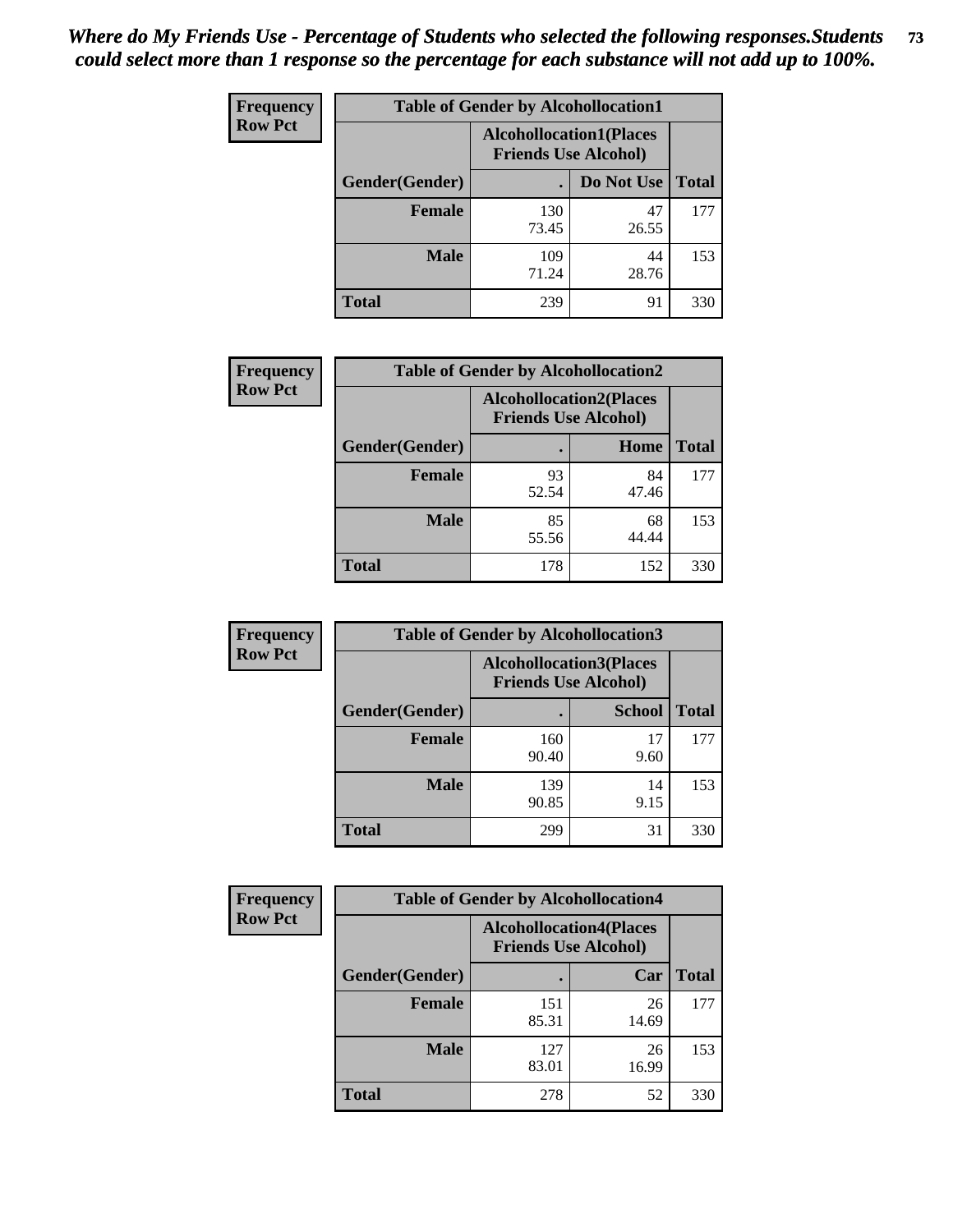| <b>Frequency</b> | <b>Table of Gender by Alcohollocation5</b> |             |                                                                |              |
|------------------|--------------------------------------------|-------------|----------------------------------------------------------------|--------------|
| <b>Row Pct</b>   |                                            |             | <b>Alcohollocation5</b> (Places<br><b>Friends Use Alcohol)</b> |              |
|                  | Gender(Gender)                             | $\bullet$   | <b>Friend's</b><br><b>House</b>                                | <b>Total</b> |
|                  | <b>Female</b>                              | 70<br>39.55 | 107<br>60.45                                                   | 177          |
|                  | <b>Male</b>                                | 65<br>42.48 | 88<br>57.52                                                    | 153          |
|                  | <b>Total</b>                               | 135         | 195                                                            | 330          |

| <b>Frequency</b> | <b>Table of Gender by Alcohollocation6</b> |                                                               |              |              |
|------------------|--------------------------------------------|---------------------------------------------------------------|--------------|--------------|
| <b>Row Pct</b>   |                                            | <b>Alcohollocation6(Places</b><br><b>Friends Use Alcohol)</b> |              |              |
|                  | Gender(Gender)                             |                                                               | <b>Other</b> | <b>Total</b> |
|                  | <b>Female</b>                              | 117<br>66.10                                                  | 60<br>33.90  | 177          |
|                  | <b>Male</b>                                | 93<br>60.78                                                   | 60<br>39.22  | 153          |
|                  | <b>Total</b>                               | 210                                                           | 120          | 330          |

| Frequency      | <b>Table of Gender by Tobaccolocation1</b> |                                                               |              |              |  |
|----------------|--------------------------------------------|---------------------------------------------------------------|--------------|--------------|--|
| <b>Row Pct</b> |                                            | <b>Tobaccolocation1(Places</b><br><b>Friends Use Tobacco)</b> |              |              |  |
|                | Gender(Gender)                             |                                                               | Do Not Use   | <b>Total</b> |  |
|                | Female                                     | 69<br>38.98                                                   | 108<br>61.02 | 177          |  |
|                | <b>Male</b>                                | 83<br>54.25                                                   | 70<br>45.75  | 153          |  |
|                | <b>Total</b>                               | 152                                                           | 178          | 330          |  |

| <b>Frequency</b> |                | <b>Table of Gender by Tobaccolocation2</b>                    |             |              |  |  |
|------------------|----------------|---------------------------------------------------------------|-------------|--------------|--|--|
| <b>Row Pct</b>   |                | <b>Tobaccolocation2(Places</b><br><b>Friends Use Tobacco)</b> |             |              |  |  |
|                  | Gender(Gender) |                                                               | Home        | <b>Total</b> |  |  |
|                  | Female         | 131<br>74.01                                                  | 46<br>25.99 | 177          |  |  |
|                  | <b>Male</b>    | 96<br>62.75                                                   | 57<br>37.25 | 153          |  |  |
|                  | <b>Total</b>   | 227                                                           | 103         | 330          |  |  |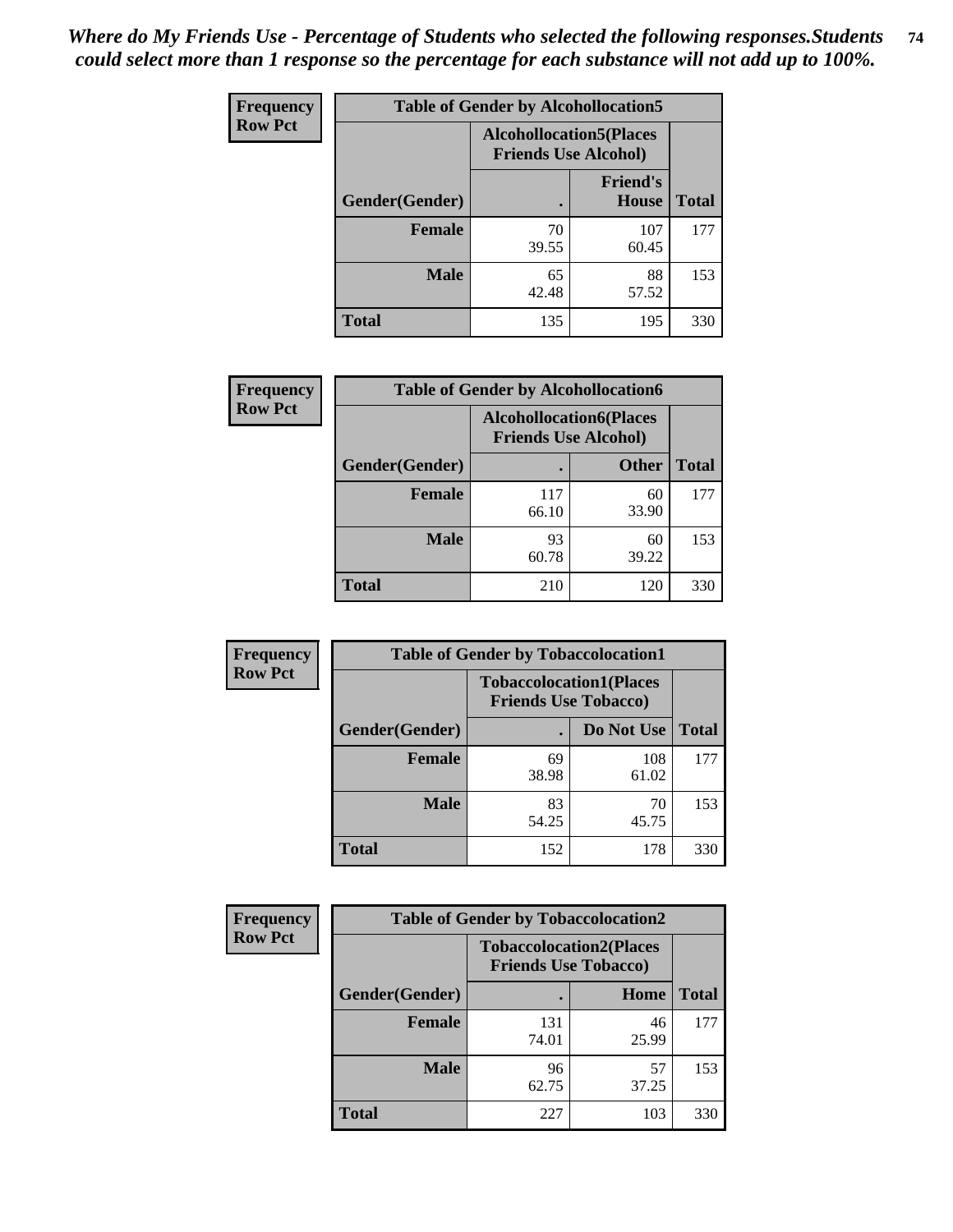| <b>Frequency</b> | <b>Table of Gender by Tobaccolocation3</b> |              |                                                               |              |
|------------------|--------------------------------------------|--------------|---------------------------------------------------------------|--------------|
| <b>Row Pct</b>   |                                            |              | <b>Tobaccolocation3(Places</b><br><b>Friends Use Tobacco)</b> |              |
|                  | Gender(Gender)                             |              | <b>School</b>                                                 | <b>Total</b> |
|                  | <b>Female</b>                              | 155<br>87.57 | 22<br>12.43                                                   | 177          |
|                  | <b>Male</b>                                | 132<br>86.27 | 21<br>13.73                                                   | 153          |
|                  | Total                                      | 287          | 43                                                            | 330          |

| <b>Frequency</b> | <b>Table of Gender by Tobaccolocation4</b> |                             |                                |              |
|------------------|--------------------------------------------|-----------------------------|--------------------------------|--------------|
| <b>Row Pct</b>   |                                            | <b>Friends Use Tobacco)</b> | <b>Tobaccolocation4(Places</b> |              |
|                  | Gender(Gender)                             |                             | Car                            | <b>Total</b> |
|                  | <b>Female</b>                              | 132<br>74.58                | 45<br>25.42                    | 177          |
|                  | <b>Male</b>                                | 107<br>69.93                | 46<br>30.07                    | 153          |
|                  | <b>Total</b>                               | 239                         | 91                             | 330          |

| <b>Frequency</b> | <b>Table of Gender by Tobaccolocation5</b> |                             |                                 |              |
|------------------|--------------------------------------------|-----------------------------|---------------------------------|--------------|
| <b>Row Pct</b>   |                                            | <b>Friends Use Tobacco)</b> | <b>Tobaccolocation5(Places</b>  |              |
|                  | Gender(Gender)                             |                             | <b>Friend's</b><br><b>House</b> | <b>Total</b> |
|                  | <b>Female</b>                              | 119<br>67.23                | 58<br>32.77                     | 177          |
|                  | <b>Male</b>                                | 91<br>59.48                 | 62<br>40.52                     | 153          |
|                  | <b>Total</b>                               | 210                         | 120                             | 330          |

| <b>Frequency</b> | <b>Table of Gender by Tobaccolocation6</b> |                                                               |              |              |
|------------------|--------------------------------------------|---------------------------------------------------------------|--------------|--------------|
| <b>Row Pct</b>   |                                            | <b>Tobaccolocation6(Places</b><br><b>Friends Use Tobacco)</b> |              |              |
|                  | Gender(Gender)                             |                                                               | <b>Other</b> | <b>Total</b> |
|                  | Female                                     | 141<br>79.66                                                  | 36<br>20.34  | 177          |
|                  | <b>Male</b>                                | 93<br>60.78                                                   | 60<br>39.22  | 153          |
|                  | <b>Total</b>                               | 234                                                           | 96           | 330          |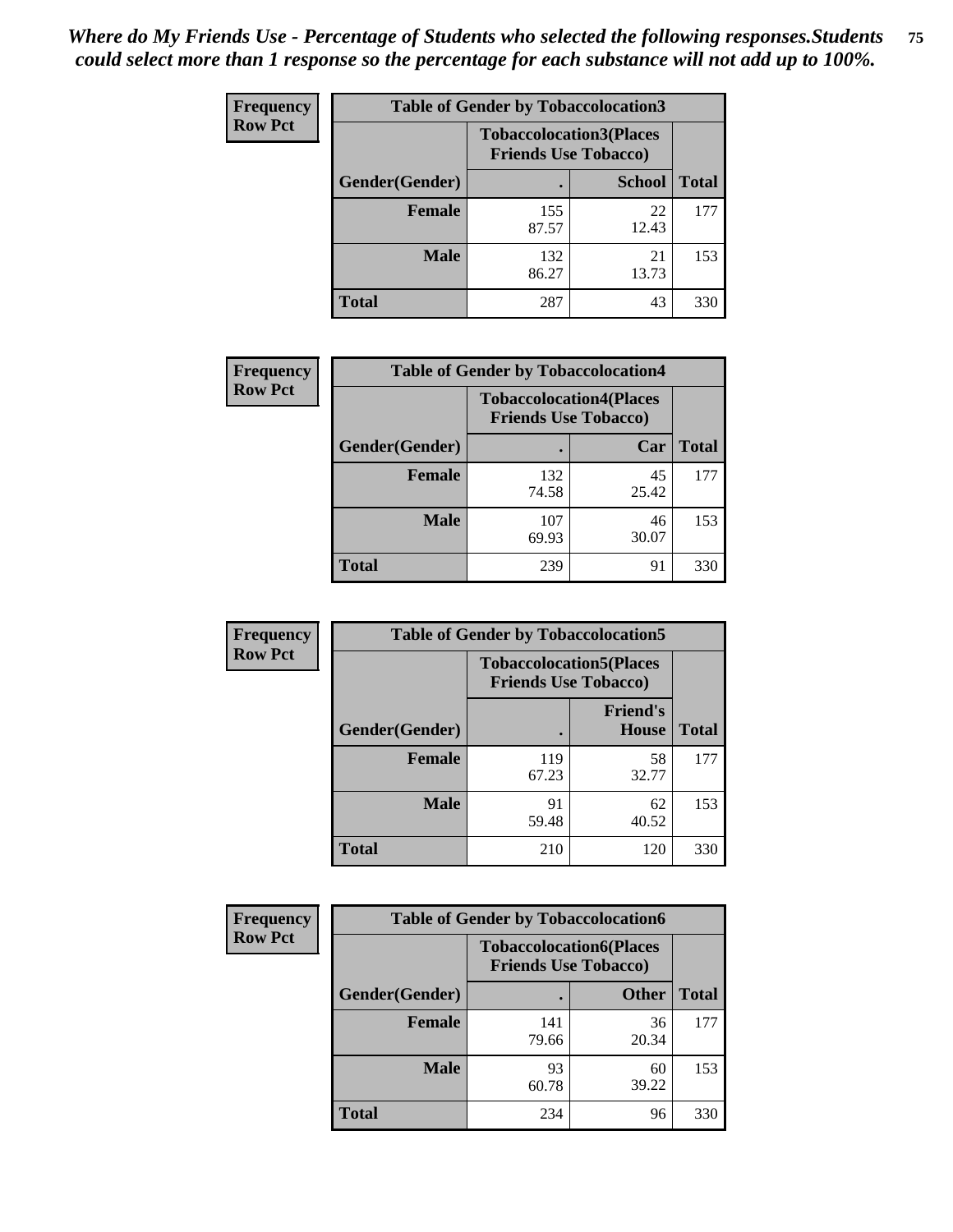| <b>Frequency</b> | <b>Table of Gender by Marijuanalocation1</b> |                                                                    |             |              |
|------------------|----------------------------------------------|--------------------------------------------------------------------|-------------|--------------|
| <b>Row Pct</b>   |                                              | <b>Marijuanalocation1(Places</b><br><b>Friends Use Marijuana</b> ) |             |              |
|                  | Gender(Gender)                               |                                                                    | Do Not Use  | <b>Total</b> |
|                  | <b>Female</b>                                | 89<br>50.28                                                        | 88<br>49.72 | 177          |
|                  | <b>Male</b>                                  | 84<br>54.90                                                        | 69<br>45.10 | 153          |
|                  | <b>Total</b>                                 | 173                                                                | 157         | 330          |

| <b>Frequency</b> | <b>Table of Gender by Marijuanalocation2</b> |                                                                    |             |              |  |
|------------------|----------------------------------------------|--------------------------------------------------------------------|-------------|--------------|--|
| <b>Row Pct</b>   |                                              | <b>Marijuanalocation2(Places</b><br><b>Friends Use Marijuana</b> ) |             |              |  |
|                  | Gender(Gender)                               |                                                                    | Home        | <b>Total</b> |  |
|                  | Female                                       | 122<br>68.93                                                       | 55<br>31.07 | 177          |  |
|                  | <b>Male</b>                                  | 98<br>64.05                                                        | 55<br>35.95 | 153          |  |
|                  | <b>Total</b>                                 | 220                                                                | 110         | 330          |  |

| <b>Frequency</b> |                | <b>Table of Gender by Marijuanalocation3</b>                        |               |              |
|------------------|----------------|---------------------------------------------------------------------|---------------|--------------|
| <b>Row Pct</b>   |                | <b>Marijuanalocation3(Places)</b><br><b>Friends Use Marijuana</b> ) |               |              |
|                  | Gender(Gender) |                                                                     | <b>School</b> | <b>Total</b> |
|                  | Female         | 160<br>90.40                                                        | 17<br>9.60    | 177          |
|                  | <b>Male</b>    | 136<br>88.89                                                        | 17<br>11.11   | 153          |
|                  | <b>Total</b>   | 296                                                                 | 34            | 330          |

| Frequency      | <b>Table of Gender by Marijuanalocation4</b> |                                |                                  |              |
|----------------|----------------------------------------------|--------------------------------|----------------------------------|--------------|
| <b>Row Pct</b> |                                              | <b>Friends Use Marijuana</b> ) | <b>Marijuanalocation4(Places</b> |              |
|                | Gender(Gender)                               |                                | Car                              | <b>Total</b> |
|                | Female                                       | 132<br>74.58                   | 45<br>25.42                      | 177          |
|                | <b>Male</b>                                  | 112<br>73.20                   | 41<br>26.80                      | 153          |
|                | <b>Total</b>                                 | 244                            | 86                               | 330          |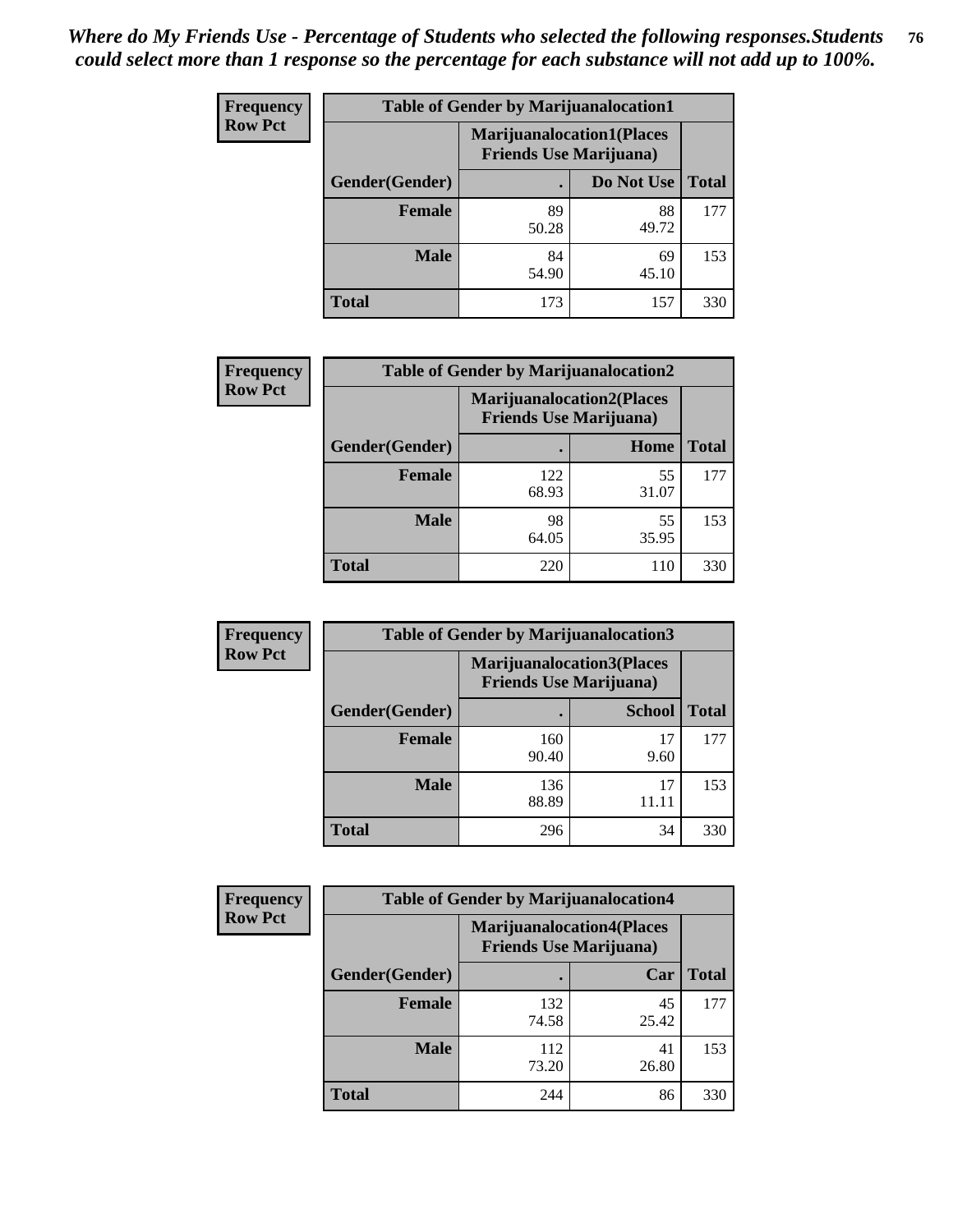| Frequency      | <b>Table of Gender by Marijuanalocation5</b> |                                                                    |                                 |              |
|----------------|----------------------------------------------|--------------------------------------------------------------------|---------------------------------|--------------|
| <b>Row Pct</b> |                                              | <b>Marijuanalocation5(Places</b><br><b>Friends Use Marijuana</b> ) |                                 |              |
|                | Gender(Gender)                               |                                                                    | <b>Friend's</b><br><b>House</b> | <b>Total</b> |
|                | Female                                       | 103<br>58.19                                                       | 74<br>41.81                     | 177          |
|                | <b>Male</b>                                  | 86<br>56.21                                                        | 67<br>43.79                     | 153          |
|                | <b>Total</b>                                 | 189                                                                | 141                             | 330          |

| <b>Frequency</b> | <b>Table of Gender by Marijuanalocation6</b> |                                |                                  |              |  |
|------------------|----------------------------------------------|--------------------------------|----------------------------------|--------------|--|
| <b>Row Pct</b>   |                                              | <b>Friends Use Marijuana</b> ) | <b>Marijuanalocation6(Places</b> |              |  |
|                  | <b>Gender</b> (Gender)                       |                                | <b>Other</b>                     | <b>Total</b> |  |
|                  | <b>Female</b>                                | 132<br>74.58                   | 45<br>25.42                      | 177          |  |
|                  | <b>Male</b>                                  | 90<br>58.82                    | 63<br>41.18                      | 153          |  |
|                  | <b>Total</b>                                 | 222                            | 108                              | 330          |  |

| Frequency      | <b>Table of Gender by Otherdruglocation1</b> |                                                                                |              |              |
|----------------|----------------------------------------------|--------------------------------------------------------------------------------|--------------|--------------|
| <b>Row Pct</b> |                                              | <b>Otherdruglocation1(Places</b><br><b>Friends Use Other Illegal</b><br>Drugs) |              |              |
|                | Gender(Gender)                               |                                                                                | Do Not Use   | <b>Total</b> |
|                | <b>Female</b>                                | 51<br>28.81                                                                    | 126<br>71.19 | 177          |
|                | <b>Male</b>                                  | 38<br>24.84                                                                    | 115<br>75.16 | 153          |
|                | <b>Total</b>                                 | 89                                                                             | 241          | 330          |

| <b>Frequency</b> | <b>Table of Gender by Otherdruglocation2</b> |                                                                                |             |              |
|------------------|----------------------------------------------|--------------------------------------------------------------------------------|-------------|--------------|
| <b>Row Pct</b>   |                                              | <b>Otherdruglocation2(Places</b><br><b>Friends Use Other Illegal</b><br>Drugs) |             |              |
|                  | Gender(Gender)                               |                                                                                | Home        | <b>Total</b> |
|                  | Female                                       | 151<br>85.31                                                                   | 26<br>14.69 | 177          |
|                  | <b>Male</b>                                  | 134<br>87.58                                                                   | 19<br>12.42 | 153          |
|                  | <b>Total</b>                                 | 285                                                                            | 45          | 330          |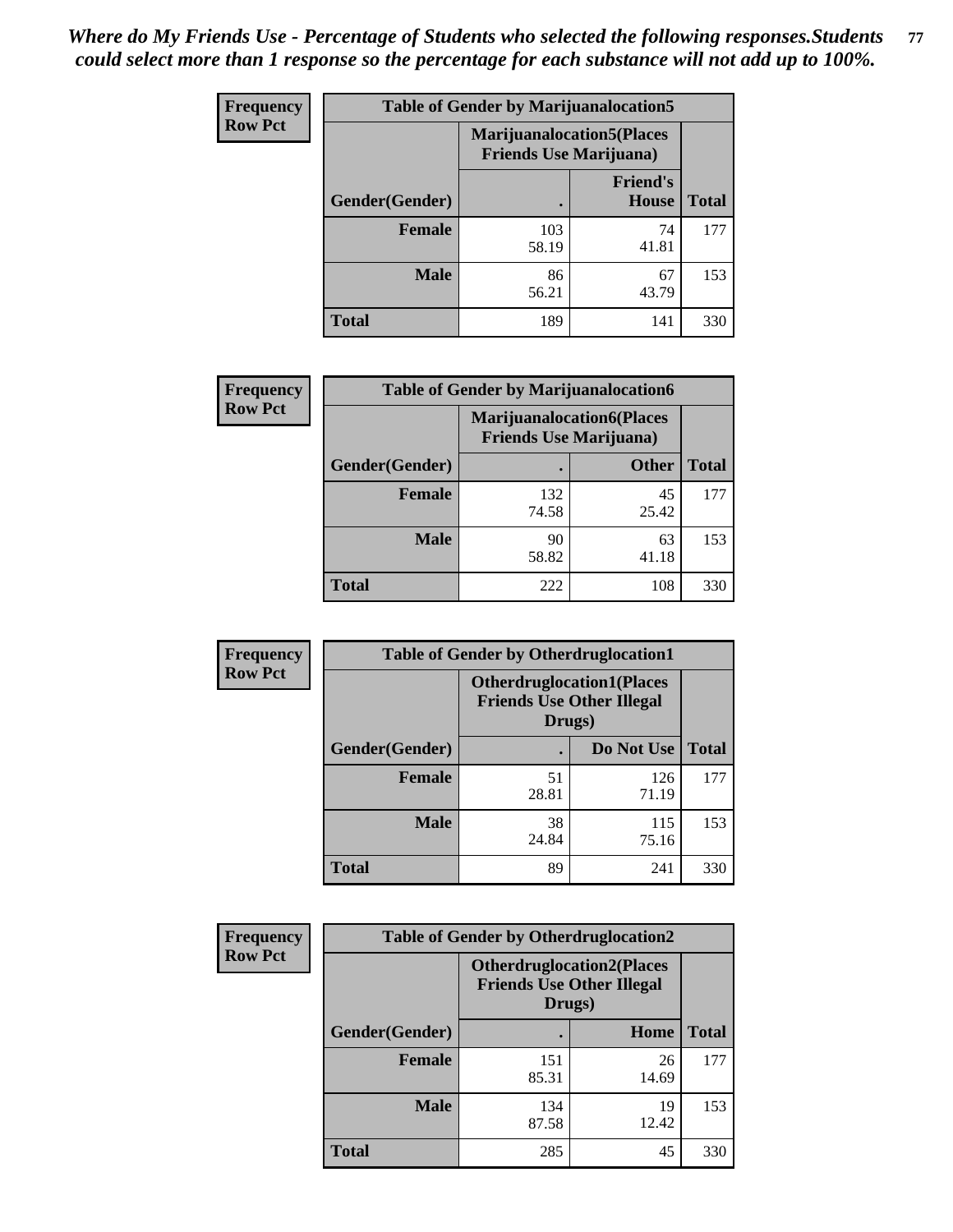| <b>Frequency</b> | <b>Table of Gender by Otherdruglocation3</b> |                                                                                |               |              |
|------------------|----------------------------------------------|--------------------------------------------------------------------------------|---------------|--------------|
| <b>Row Pct</b>   |                                              | <b>Otherdruglocation3(Places</b><br><b>Friends Use Other Illegal</b><br>Drugs) |               |              |
|                  | Gender(Gender)                               |                                                                                | <b>School</b> | <b>Total</b> |
|                  | <b>Female</b>                                | 164<br>92.66                                                                   | 13<br>7.34    | 177          |
|                  | <b>Male</b>                                  | 141<br>92.16                                                                   | 12<br>7.84    | 153          |
|                  | <b>Total</b>                                 | 305                                                                            | 25            | 330          |

| <b>Frequency</b> | <b>Table of Gender by Otherdruglocation4</b> |                                                                                |             |              |
|------------------|----------------------------------------------|--------------------------------------------------------------------------------|-------------|--------------|
| <b>Row Pct</b>   |                                              | <b>Otherdruglocation4(Places</b><br><b>Friends Use Other Illegal</b><br>Drugs) |             |              |
|                  | <b>Gender</b> (Gender)                       |                                                                                | Car         | <b>Total</b> |
|                  | <b>Female</b>                                | 155<br>87.57                                                                   | 22<br>12.43 | 177          |
|                  | <b>Male</b>                                  | 138<br>90.20                                                                   | 15<br>9.80  | 153          |
|                  | <b>Total</b>                                 | 293                                                                            | 37          | 330          |

| Frequency      | <b>Table of Gender by Otherdruglocation5</b> |                                                                                |                                 |              |
|----------------|----------------------------------------------|--------------------------------------------------------------------------------|---------------------------------|--------------|
| <b>Row Pct</b> |                                              | <b>Otherdruglocation5(Places</b><br><b>Friends Use Other Illegal</b><br>Drugs) |                                 |              |
|                | Gender(Gender)                               |                                                                                | <b>Friend's</b><br><b>House</b> | <b>Total</b> |
|                | <b>Female</b>                                | 131<br>74.01                                                                   | 46<br>25.99                     | 177          |
|                | <b>Male</b>                                  | 127<br>83.01                                                                   | 26<br>16.99                     | 153          |
|                | <b>Total</b>                                 | 258                                                                            | 72                              | 330          |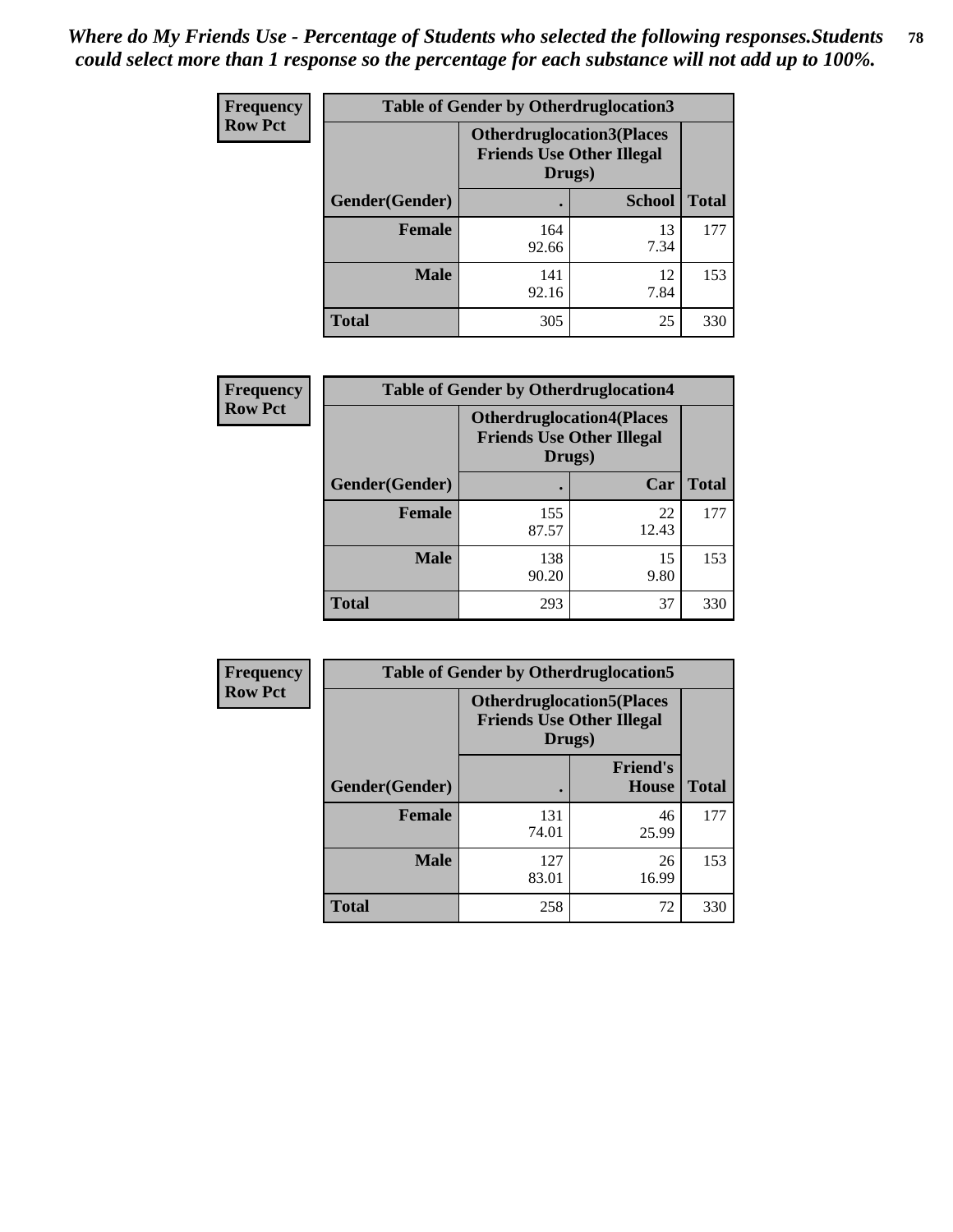| <b>Frequency</b> | <b>Table of Gender by Otherdruglocation6</b> |                                            |                                  |              |
|------------------|----------------------------------------------|--------------------------------------------|----------------------------------|--------------|
| <b>Row Pct</b>   |                                              | <b>Friends Use Other Illegal</b><br>Drugs) | <b>Otherdruglocation6(Places</b> |              |
|                  | Gender(Gender)                               |                                            | <b>Other</b>                     | <b>Total</b> |
|                  | Female                                       | 144<br>81.36                               | 33<br>18.64                      | 177          |
|                  | <b>Male</b>                                  | 124<br>81.05                               | 29<br>18.95                      | 153          |
|                  | <b>Total</b>                                 | 268                                        | 62                               | 330          |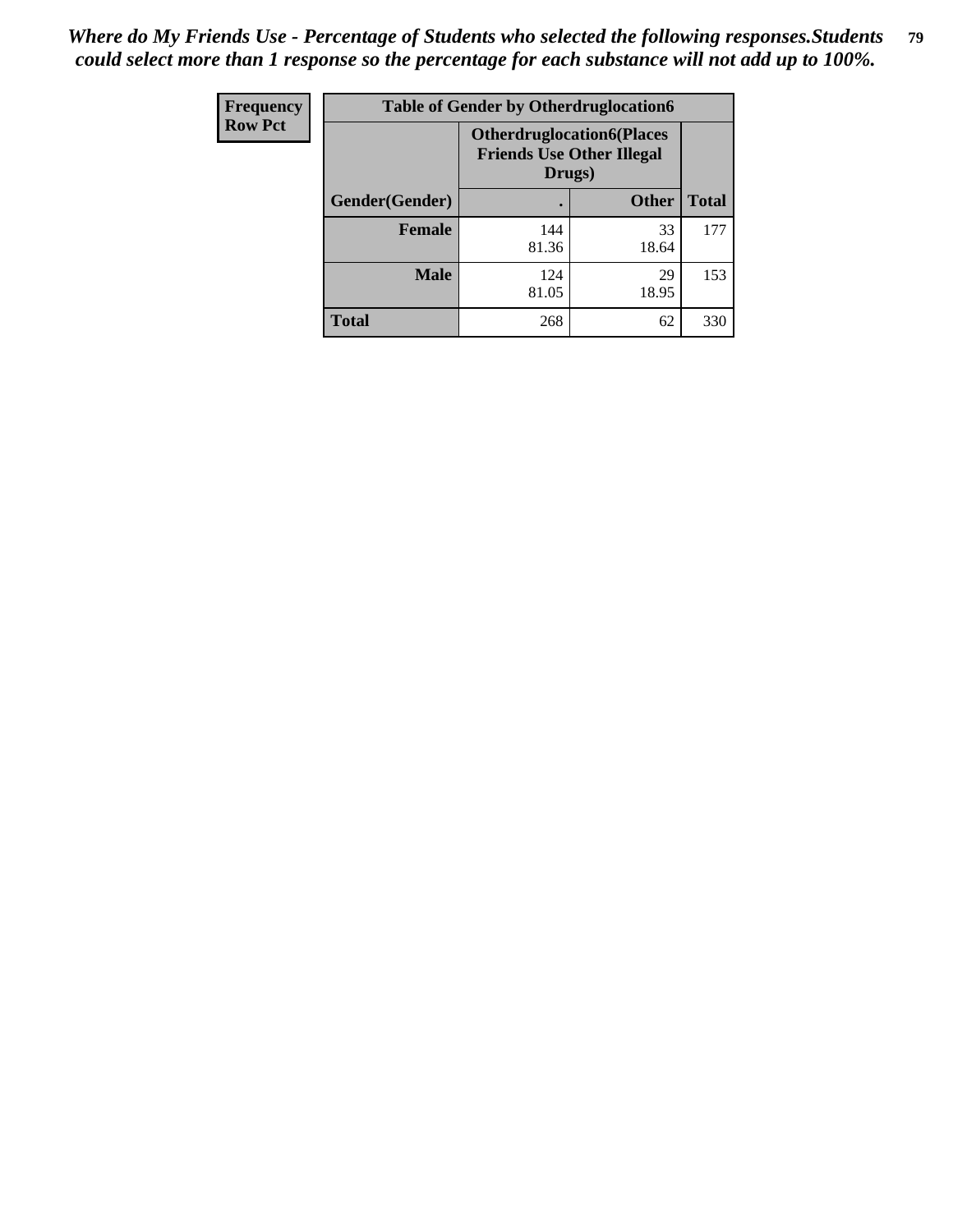| <b>Frequency</b> | <b>Table of Gender by Alcoholtime1</b> |                                                          |                      |              |
|------------------|----------------------------------------|----------------------------------------------------------|----------------------|--------------|
| <b>Row Pct</b>   |                                        | <b>Alcoholtime1(Times</b><br><b>Friends Use Alcohol)</b> |                      |              |
|                  | Gender(Gender)                         | $\bullet$                                                | Do Not<br><b>Use</b> | <b>Total</b> |
|                  | <b>Female</b>                          | 132<br>74.58                                             | 45<br>25.42          | 177          |
|                  | <b>Male</b>                            | 108<br>70.59                                             | 45<br>29.41          | 153          |
|                  | <b>Total</b>                           | 240                                                      | 90                   | 330          |

| Frequency      | <b>Table of Gender by Alcoholtime2</b> |                                                          |                            |              |
|----------------|----------------------------------------|----------------------------------------------------------|----------------------------|--------------|
| <b>Row Pct</b> |                                        | <b>Alcoholtime2(Times</b><br><b>Friends Use Alcohol)</b> |                            |              |
|                | Gender(Gender)                         |                                                          | <b>On Way</b><br>to School | <b>Total</b> |
|                | <b>Female</b>                          | 159<br>89.83                                             | 18<br>10.17                | 177          |
|                | <b>Male</b>                            | 140<br>91.50                                             | 13<br>8.50                 | 153          |
|                | Total                                  | 299                                                      | 31                         | 330          |

| Frequency      | <b>Table of Gender by Alcoholtime3</b> |                                                          |                                |              |
|----------------|----------------------------------------|----------------------------------------------------------|--------------------------------|--------------|
| <b>Row Pct</b> |                                        | <b>Alcoholtime3(Times</b><br><b>Friends Use Alcohol)</b> |                                |              |
|                | Gender(Gender)                         |                                                          | <b>During</b><br><b>School</b> | <b>Total</b> |
|                | Female                                 | 164<br>92.66                                             | 13<br>7.34                     | 177          |
|                | <b>Male</b>                            | 142<br>92.81                                             | 11<br>7.19                     | 153          |
|                | <b>Total</b>                           | 306                                                      | 24                             | 330          |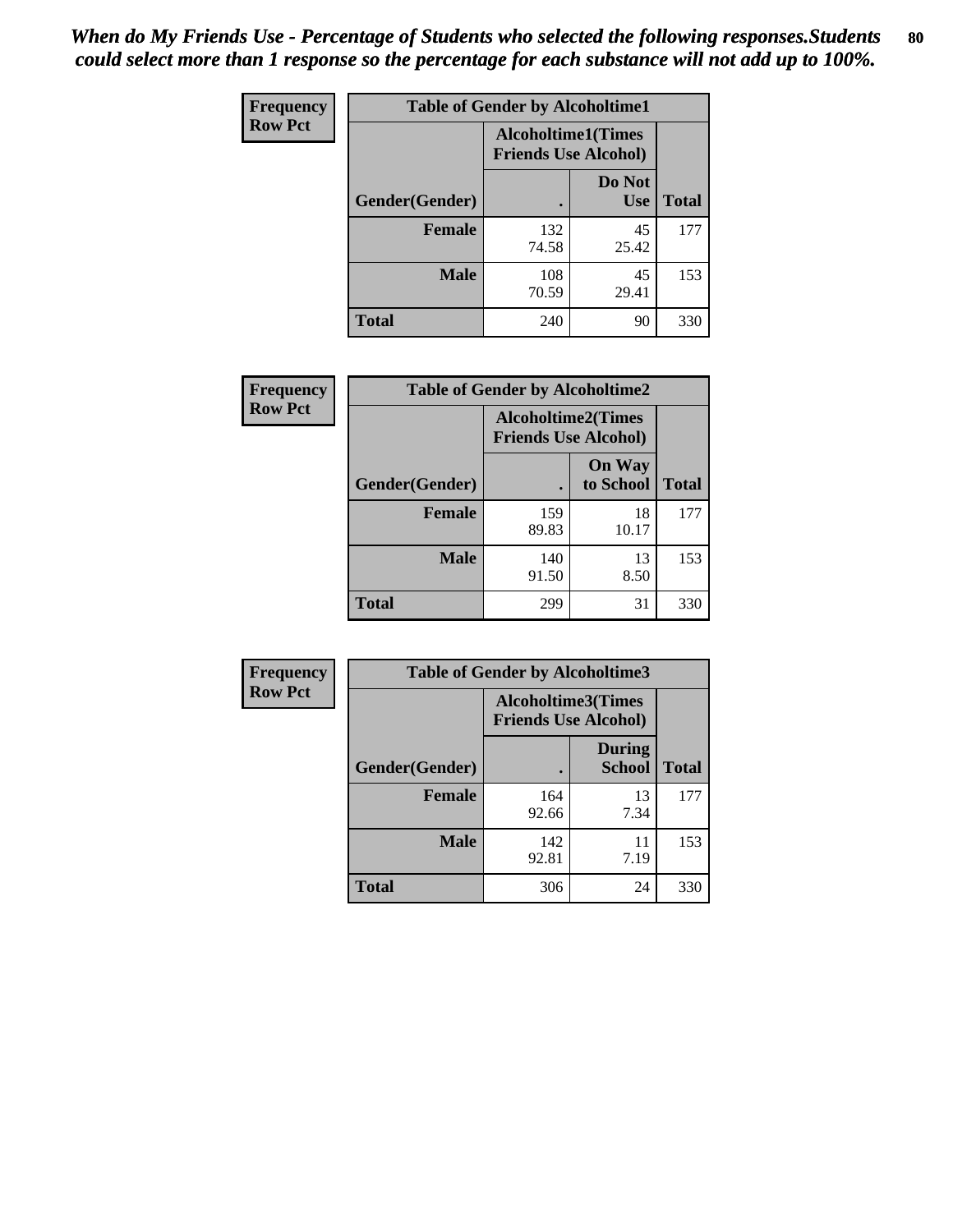*When do My Friends Use - Percentage of Students who selected the following responses.Students could select more than 1 response so the percentage for each substance will not add up to 100%.* **81**

| <b>Frequency</b> | <b>Table of Gender by Alcoholtime4</b> |                                                          |                                                       |              |
|------------------|----------------------------------------|----------------------------------------------------------|-------------------------------------------------------|--------------|
| <b>Row Pct</b>   |                                        | <b>Alcoholtime4(Times</b><br><b>Friends Use Alcohol)</b> |                                                       |              |
|                  | Gender(Gender)                         |                                                          | <b>On Way</b><br>Home<br><b>From</b><br><b>School</b> | <b>Total</b> |
|                  | <b>Female</b>                          | 160<br>90.40                                             | 17<br>9.60                                            | 177          |
|                  | <b>Male</b>                            | 134<br>87.58                                             | 19<br>12.42                                           | 153          |
|                  | <b>Total</b>                           | 294                                                      | 36                                                    | 330          |

| <b>Frequency</b> | <b>Table of Gender by Alcoholtime5</b> |                                                           |             |              |
|------------------|----------------------------------------|-----------------------------------------------------------|-------------|--------------|
| <b>Row Pct</b>   |                                        | <b>Alcoholtime5</b> (Times<br><b>Friends Use Alcohol)</b> |             |              |
|                  | Gender(Gender)                         |                                                           | Weeknights  | <b>Total</b> |
|                  | <b>Female</b>                          | 129<br>72.88                                              | 48<br>27.12 | 177          |
|                  | <b>Male</b>                            | 106<br>69.28                                              | 47<br>30.72 | 153          |
|                  | <b>Total</b>                           | 235                                                       | 95          | 330          |

| <b>Frequency</b> | <b>Table of Gender by Alcoholtime6</b> |             |                                                           |              |  |
|------------------|----------------------------------------|-------------|-----------------------------------------------------------|--------------|--|
| <b>Row Pct</b>   |                                        |             | <b>Alcoholtime6</b> (Times<br><b>Friends Use Alcohol)</b> |              |  |
|                  | Gender(Gender)                         |             | <b>Weekends</b>                                           | <b>Total</b> |  |
|                  | Female                                 | 41<br>23.16 | 136<br>76.84                                              | 177          |  |
|                  | <b>Male</b>                            | 43<br>28.10 | 110<br>71.90                                              | 153          |  |
|                  | Total                                  | 84          | 246                                                       | 330          |  |

| <b>Frequency</b> | <b>Table of Gender by Tobaccotime1</b> |                                                          |                      |              |
|------------------|----------------------------------------|----------------------------------------------------------|----------------------|--------------|
| <b>Row Pct</b>   |                                        | <b>Tobaccotime1(Times</b><br><b>Friends Use Tobacco)</b> |                      |              |
|                  | Gender(Gender)                         |                                                          | Do Not<br><b>Use</b> | <b>Total</b> |
|                  | <b>Female</b>                          | 80<br>45.20                                              | 97<br>54.80          | 177          |
|                  | <b>Male</b>                            | 87<br>56.86                                              | 66<br>43.14          | 153          |
|                  | <b>Total</b>                           | 167                                                      | 163                  | 330          |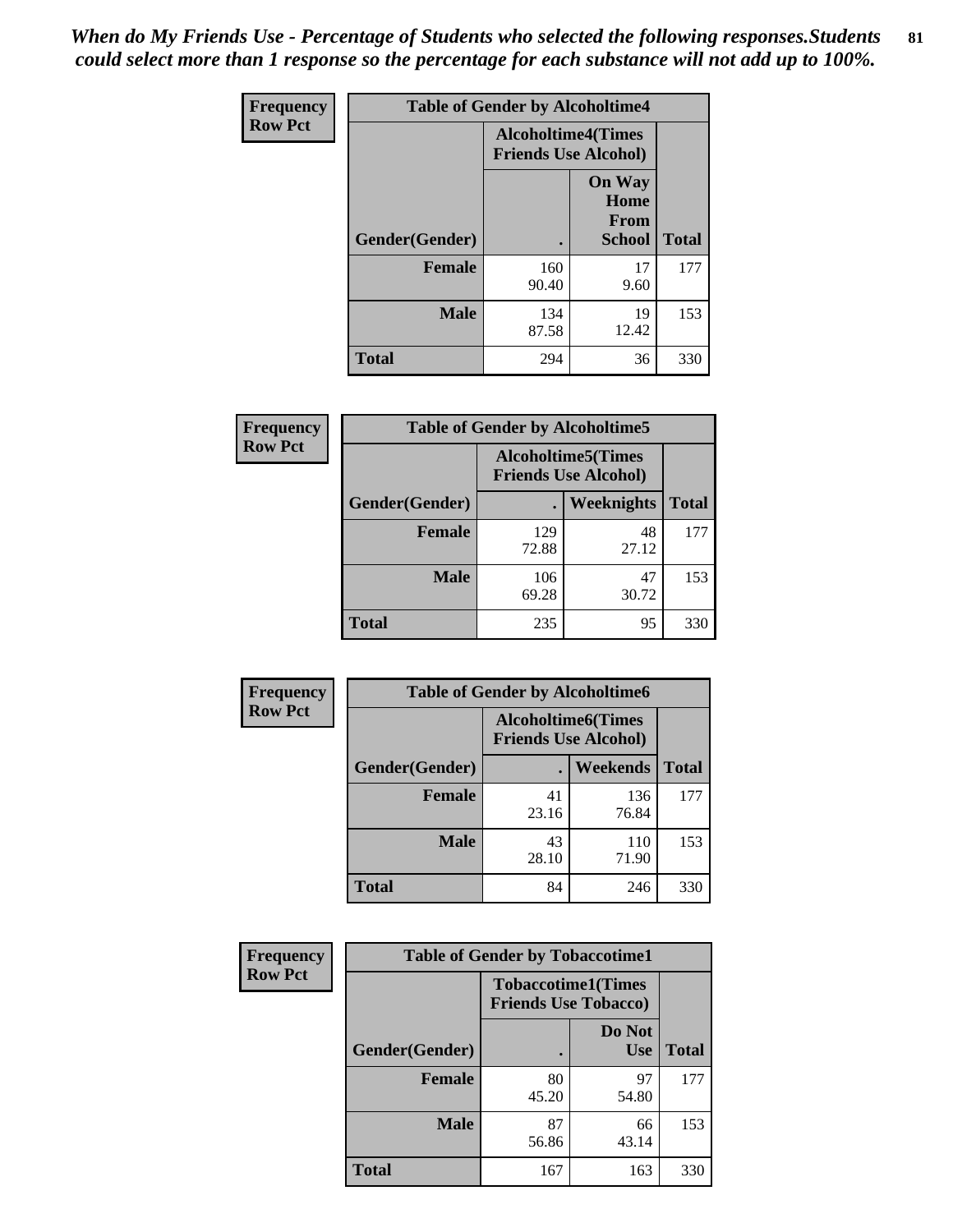*When do My Friends Use - Percentage of Students who selected the following responses.Students could select more than 1 response so the percentage for each substance will not add up to 100%.* **82**

| <b>Frequency</b> | <b>Table of Gender by Tobaccotime2</b> |                                                          |                            |              |
|------------------|----------------------------------------|----------------------------------------------------------|----------------------------|--------------|
| <b>Row Pct</b>   |                                        | <b>Tobaccotime2(Times</b><br><b>Friends Use Tobacco)</b> |                            |              |
|                  | Gender(Gender)                         | $\bullet$                                                | <b>On Way</b><br>to School | <b>Total</b> |
|                  | Female                                 | 133<br>75.14                                             | 44<br>24.86                | 177          |
|                  | <b>Male</b>                            | 121<br>79.08                                             | 32<br>20.92                | 153          |
|                  | <b>Total</b>                           | 254                                                      | 76                         | 330          |

| Frequency      | <b>Table of Gender by Tobaccotime3</b> |                                                          |                                |              |
|----------------|----------------------------------------|----------------------------------------------------------|--------------------------------|--------------|
| <b>Row Pct</b> |                                        | <b>Tobaccotime3(Times</b><br><b>Friends Use Tobacco)</b> |                                |              |
|                | Gender(Gender)                         |                                                          | <b>During</b><br><b>School</b> | <b>Total</b> |
|                | Female                                 | 165<br>93.22                                             | 12<br>6.78                     | 177          |
|                | <b>Male</b>                            | 142<br>92.81                                             | 11<br>7.19                     | 153          |
|                | <b>Total</b>                           | 307                                                      | 23                             | 330          |

| <b>Frequency</b> | <b>Table of Gender by Tobaccotime4</b> |                                                          |                                                |              |
|------------------|----------------------------------------|----------------------------------------------------------|------------------------------------------------|--------------|
| <b>Row Pct</b>   |                                        | <b>Tobaccotime4(Times</b><br><b>Friends Use Tobacco)</b> |                                                |              |
|                  | Gender(Gender)                         |                                                          | <b>On Way</b><br>Home<br>From<br><b>School</b> | <b>Total</b> |
|                  | <b>Female</b>                          | 160<br>90.40                                             | 17<br>9.60                                     | 177          |
|                  | <b>Male</b>                            | 134<br>87.58                                             | 19<br>12.42                                    | 153          |
|                  | <b>Total</b>                           | 294                                                      | 36                                             | 330          |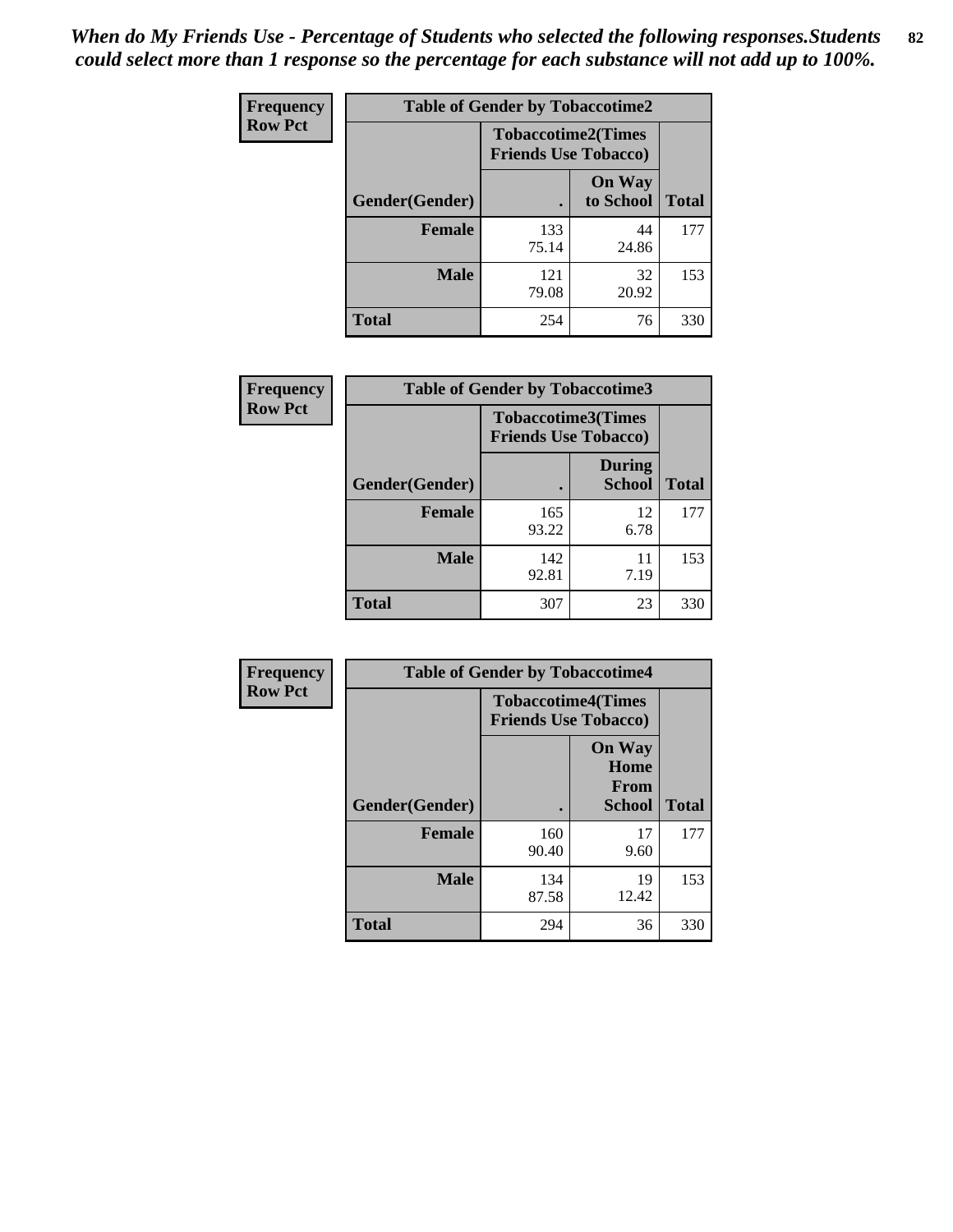| Frequency      | <b>Table of Gender by Tobaccotime5</b> |              |                                                          |              |  |
|----------------|----------------------------------------|--------------|----------------------------------------------------------|--------------|--|
| <b>Row Pct</b> |                                        |              | <b>Tobaccotime5(Times</b><br><b>Friends Use Tobacco)</b> |              |  |
|                | Gender(Gender)                         |              | Weeknights                                               | <b>Total</b> |  |
|                | <b>Female</b>                          | 109<br>61.58 | 68<br>38.42                                              | 177          |  |
|                | <b>Male</b>                            | 87<br>56.86  | 66<br>43.14                                              | 153          |  |
|                | <b>Total</b>                           | 196          | 134                                                      | 330          |  |

| Frequency      | <b>Table of Gender by Tobaccotime6</b> |                                                          |             |              |
|----------------|----------------------------------------|----------------------------------------------------------|-------------|--------------|
| <b>Row Pct</b> |                                        | <b>Tobaccotime6(Times</b><br><b>Friends Use Tobacco)</b> |             |              |
|                | Gender(Gender)                         |                                                          | Weekends    | <b>Total</b> |
|                | Female                                 | 99<br>55.93                                              | 78<br>44.07 | 177          |
|                | <b>Male</b>                            | 73<br>47.71                                              | 80<br>52.29 | 153          |
|                | <b>Total</b>                           | 172                                                      | 158         | 330          |

| <b>Frequency</b> | <b>Table of Gender by Marijuanatime1</b> |                                                               |             |              |  |
|------------------|------------------------------------------|---------------------------------------------------------------|-------------|--------------|--|
| <b>Row Pct</b>   |                                          | <b>Marijuanatime1(Times</b><br><b>Friends Use Marijuana</b> ) |             |              |  |
|                  | Gender(Gender)                           |                                                               | Do Not Use  | <b>Total</b> |  |
|                  | <b>Female</b>                            | 99<br>55.93                                                   | 78<br>44.07 | 177          |  |
|                  | <b>Male</b>                              | 86<br>56.21                                                   | 67<br>43.79 | 153          |  |
|                  | <b>Total</b>                             | 185                                                           | 145         | 330          |  |

| <b>Frequency</b> | <b>Table of Gender by Marijuanatime2</b> |                                                               |                            |              |
|------------------|------------------------------------------|---------------------------------------------------------------|----------------------------|--------------|
| <b>Row Pct</b>   |                                          | <b>Marijuanatime2(Times</b><br><b>Friends Use Marijuana</b> ) |                            |              |
|                  | Gender(Gender)                           |                                                               | On Way to<br><b>School</b> | <b>Total</b> |
|                  | Female                                   | 135<br>76.27                                                  | 42<br>23.73                | 177          |
|                  | <b>Male</b>                              | 121<br>79.08                                                  | 32<br>20.92                | 153          |
|                  | <b>Total</b>                             | 256                                                           | 74                         | 330          |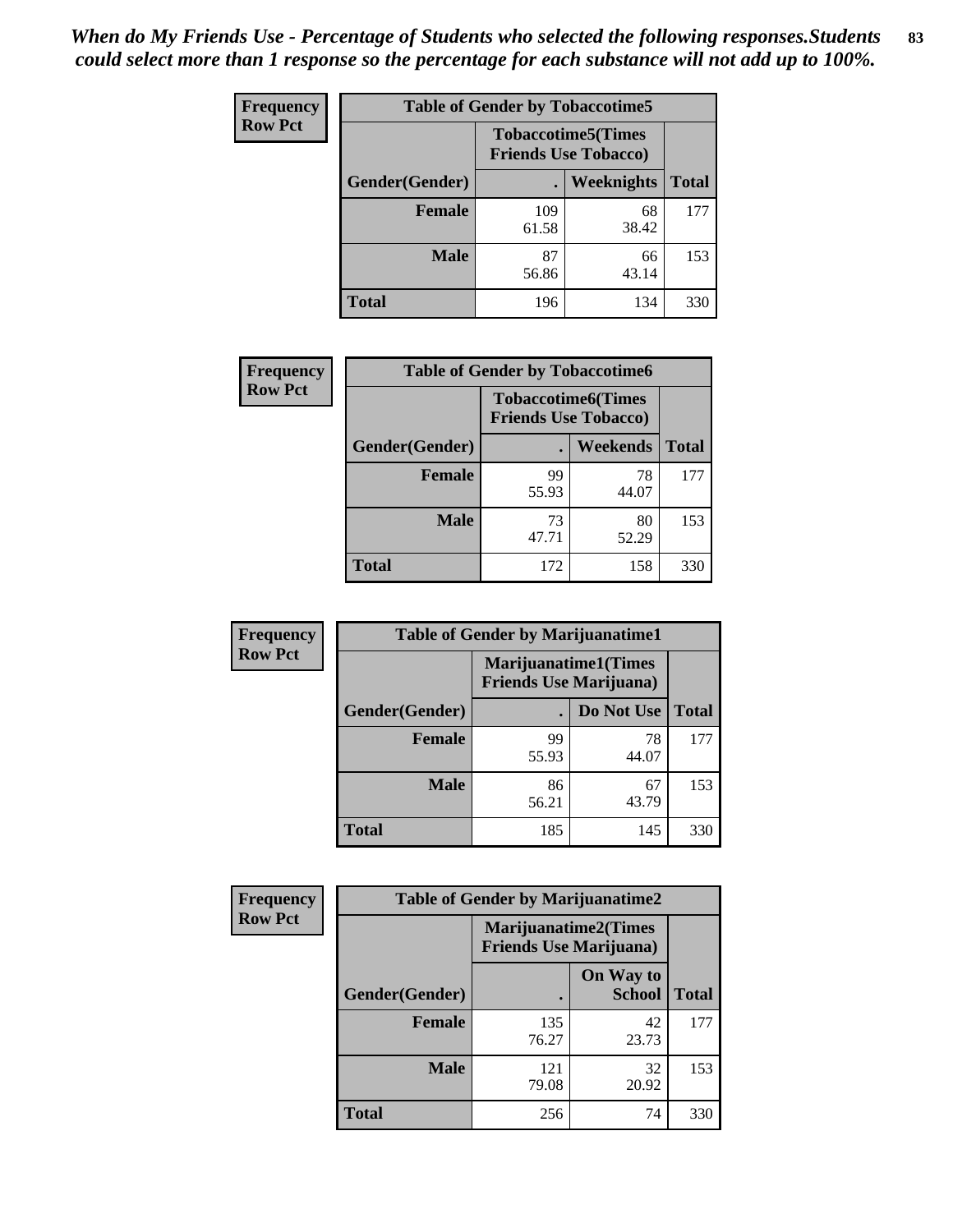*When do My Friends Use - Percentage of Students who selected the following responses.Students could select more than 1 response so the percentage for each substance will not add up to 100%.* **84**

| <b>Frequency</b> | Table of Gender by Marijuanatime3 |                                                        |                                |              |
|------------------|-----------------------------------|--------------------------------------------------------|--------------------------------|--------------|
| <b>Row Pct</b>   |                                   | Marijuanatime3(Times<br><b>Friends Use Marijuana</b> ) |                                |              |
|                  | Gender(Gender)                    |                                                        | <b>During</b><br><b>School</b> | <b>Total</b> |
|                  | <b>Female</b>                     | 156<br>88.14                                           | 21<br>11.86                    | 177          |
|                  | <b>Male</b>                       | 138<br>90.20                                           | 15<br>9.80                     | 153          |
|                  | <b>Total</b>                      | 294                                                    | 36                             | 330          |

| Frequency      | <b>Table of Gender by Marijuanatime4</b> |                                                               |                                                       |              |
|----------------|------------------------------------------|---------------------------------------------------------------|-------------------------------------------------------|--------------|
| <b>Row Pct</b> |                                          | <b>Marijuanatime4(Times</b><br><b>Friends Use Marijuana</b> ) |                                                       |              |
|                | Gender(Gender)                           |                                                               | <b>On Way</b><br>Home<br><b>From</b><br><b>School</b> | <b>Total</b> |
|                | <b>Female</b>                            | 141<br>79.66                                                  | 36<br>20.34                                           | 177          |
|                | <b>Male</b>                              | 117<br>76.47                                                  | 36<br>23.53                                           | 153          |
|                | <b>Total</b>                             | 258                                                           | 72                                                    | 330          |

| Frequency      | <b>Table of Gender by Marijuanatime5</b> |              |                                                                |              |  |
|----------------|------------------------------------------|--------------|----------------------------------------------------------------|--------------|--|
| <b>Row Pct</b> |                                          |              | <b>Marijuanatime5</b> (Times<br><b>Friends Use Marijuana</b> ) |              |  |
|                | Gender(Gender)                           |              | Weeknights                                                     | <b>Total</b> |  |
|                | <b>Female</b>                            | 106<br>59.89 | 71<br>40.11                                                    | 177          |  |
|                | <b>Male</b>                              | 93<br>60.78  | 60<br>39.22                                                    | 153          |  |
|                | <b>Total</b>                             | 199          | 131                                                            | 330          |  |

| Frequency      | <b>Table of Gender by Marijuanatime6</b> |                                                               |                 |              |  |
|----------------|------------------------------------------|---------------------------------------------------------------|-----------------|--------------|--|
| <b>Row Pct</b> |                                          | <b>Marijuanatime6(Times</b><br><b>Friends Use Marijuana</b> ) |                 |              |  |
|                | Gender(Gender)                           |                                                               | <b>Weekends</b> | <b>Total</b> |  |
|                | <b>Female</b>                            | 84<br>47.46                                                   | 93<br>52.54     | 177          |  |
|                | <b>Male</b>                              | 68<br>44.44                                                   | 85<br>55.56     | 153          |  |
|                | <b>Total</b>                             | 152                                                           | 178             | 330          |  |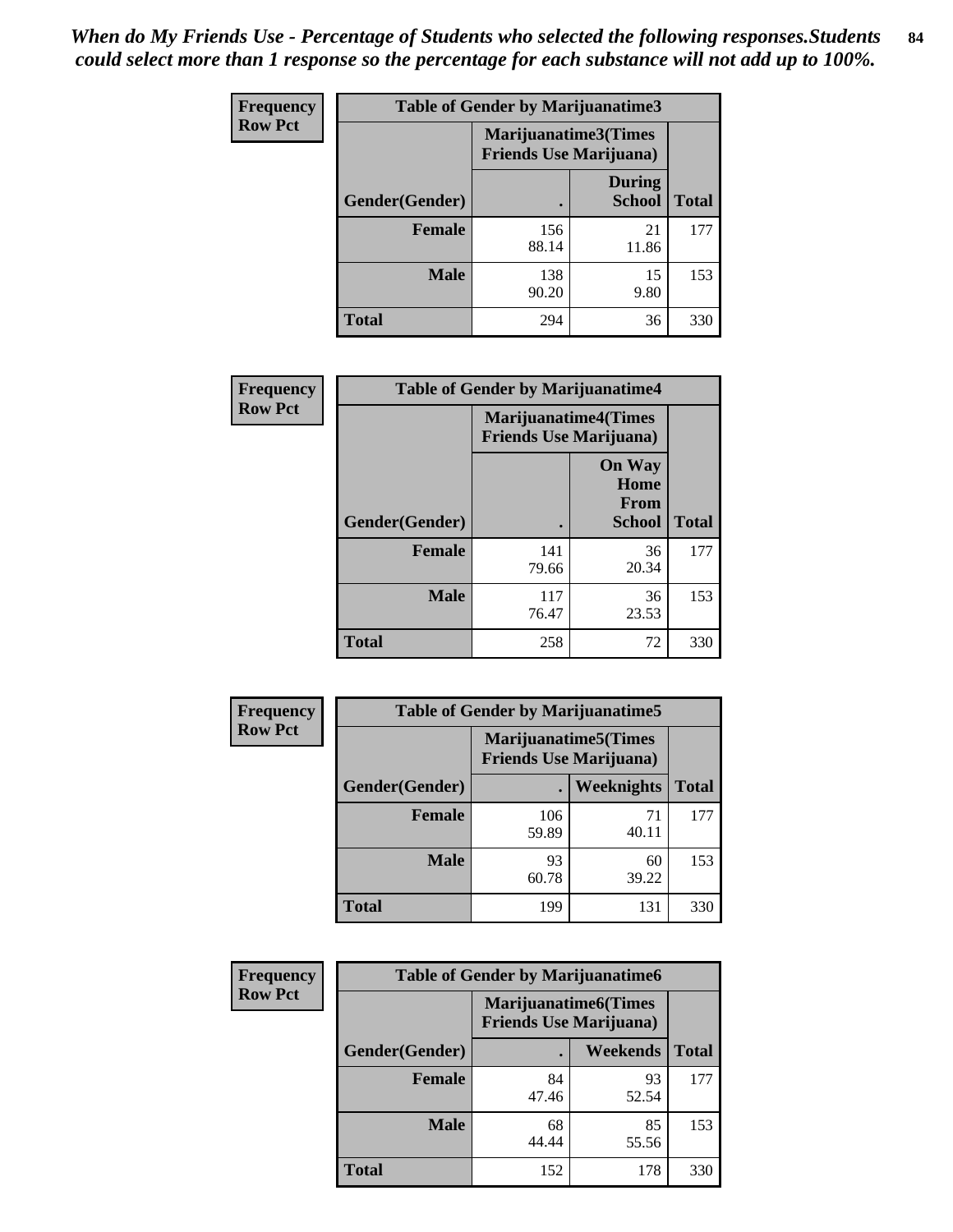*When do My Friends Use - Percentage of Students who selected the following responses.Students could select more than 1 response so the percentage for each substance will not add up to 100%.* **85**

| <b>Frequency</b> | <b>Table of Gender by Otherdrugtime1</b> |                        |                                                          |              |
|------------------|------------------------------------------|------------------------|----------------------------------------------------------|--------------|
| <b>Row Pct</b>   |                                          | <b>Illegal Drugs</b> ) | <b>Otherdrugtime1</b> (Times<br><b>Friends Use Other</b> |              |
|                  | Gender(Gender)                           |                        | Do Not Use                                               | <b>Total</b> |
|                  | <b>Female</b>                            | 54<br>30.51            | 123<br>69.49                                             | 177          |
|                  | <b>Male</b>                              | 36<br>23.53            | 117<br>76.47                                             | 153          |
|                  | <b>Total</b>                             | 90                     | 240                                                      | 330          |

| Frequency      | <b>Table of Gender by Otherdrugtime2</b> |                                                                                   |                            |              |
|----------------|------------------------------------------|-----------------------------------------------------------------------------------|----------------------------|--------------|
| <b>Row Pct</b> |                                          | <b>Otherdrugtime2(Times</b><br><b>Friends Use Other</b><br><b>Illegal Drugs</b> ) |                            |              |
|                | Gender(Gender)                           |                                                                                   | On Way to<br><b>School</b> | <b>Total</b> |
|                | <b>Female</b>                            | 159<br>89.83                                                                      | 18<br>10.17                | 177          |
|                | <b>Male</b>                              | 144<br>94.12                                                                      | 9<br>5.88                  | 153          |
|                | <b>Total</b>                             | 303                                                                               | 27                         | 330          |

| Frequency      | <b>Table of Gender by Otherdrugtime3</b> |                                                   |                                |              |
|----------------|------------------------------------------|---------------------------------------------------|--------------------------------|--------------|
| <b>Row Pct</b> |                                          | <b>Friends Use Other</b><br><b>Illegal Drugs)</b> | Otherdrugtime3(Times           |              |
|                | Gender(Gender)                           |                                                   | <b>During</b><br><b>School</b> | <b>Total</b> |
|                | <b>Female</b>                            | 166<br>93.79                                      | 11<br>6.21                     | 177          |
|                | <b>Male</b>                              | 144<br>94.12                                      | 9<br>5.88                      | 153          |
|                | <b>Total</b>                             | 310                                               | 20                             | 330          |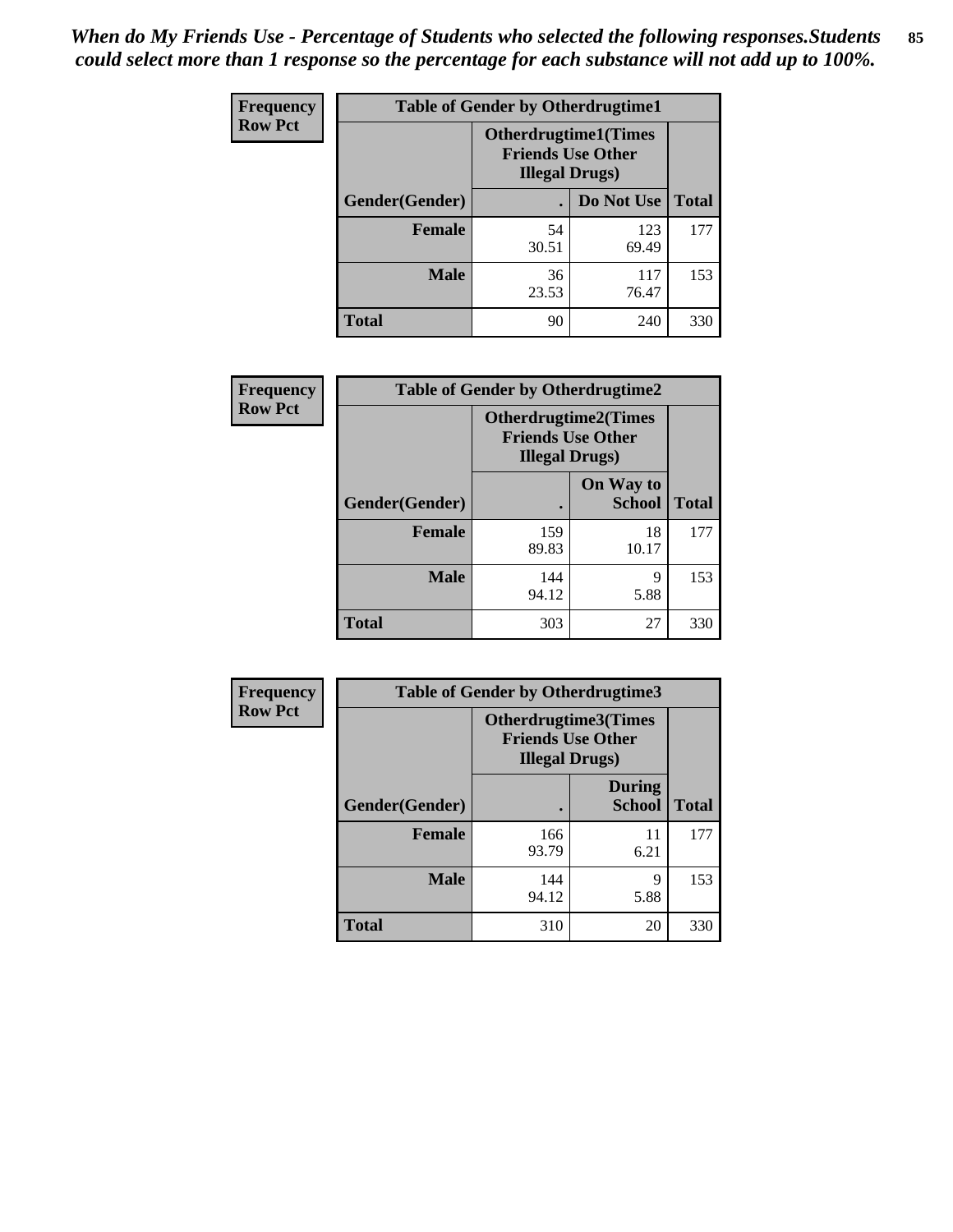*When do My Friends Use - Percentage of Students who selected the following responses.Students could select more than 1 response so the percentage for each substance will not add up to 100%.* **86**

| <b>Frequency</b> | <b>Table of Gender by Otherdrugtime4</b> |                                                    |                                                       |              |
|------------------|------------------------------------------|----------------------------------------------------|-------------------------------------------------------|--------------|
| <b>Row Pct</b>   |                                          | <b>Friends Use Other</b><br><b>Illegal Drugs</b> ) | <b>Otherdrugtime4(Times</b>                           |              |
|                  | <b>Gender</b> (Gender)                   |                                                    | <b>On Way</b><br>Home<br><b>From</b><br><b>School</b> | <b>Total</b> |
|                  | <b>Female</b>                            | 158<br>89.27                                       | 19<br>10.73                                           | 177          |
|                  | <b>Male</b>                              | 140<br>91.50                                       | 13<br>8.50                                            | 153          |
|                  | Total                                    | 298                                                | 32                                                    | 330          |

| Frequency      | <b>Table of Gender by Otherdrugtime5</b> |                                                                                    |             |              |
|----------------|------------------------------------------|------------------------------------------------------------------------------------|-------------|--------------|
| <b>Row Pct</b> |                                          | <b>Otherdrugtime5</b> (Times<br><b>Friends Use Other</b><br><b>Illegal Drugs</b> ) |             |              |
|                | Gender(Gender)                           |                                                                                    | Weeknights  | <b>Total</b> |
|                | <b>Female</b>                            | 145<br>81.92                                                                       | 32<br>18.08 | 177          |
|                | <b>Male</b>                              | 131<br>85.62                                                                       | 22<br>14.38 | 153          |
|                | <b>Total</b>                             | 276                                                                                | 54          | 330          |

| <b>Frequency</b> | <b>Table of Gender by Otherdrugtime6</b> |                                                                                   |             |              |
|------------------|------------------------------------------|-----------------------------------------------------------------------------------|-------------|--------------|
| <b>Row Pct</b>   |                                          | <b>Otherdrugtime6(Times</b><br><b>Friends Use Other</b><br><b>Illegal Drugs</b> ) |             |              |
|                  | Gender(Gender)                           |                                                                                   | Weekends    | <b>Total</b> |
|                  | Female                                   | 124<br>70.06                                                                      | 53<br>29.94 | 177          |
|                  | <b>Male</b>                              | 116<br>75.82                                                                      | 37<br>24.18 | 153          |
|                  | <b>Total</b>                             | 240                                                                               | 90          | 330          |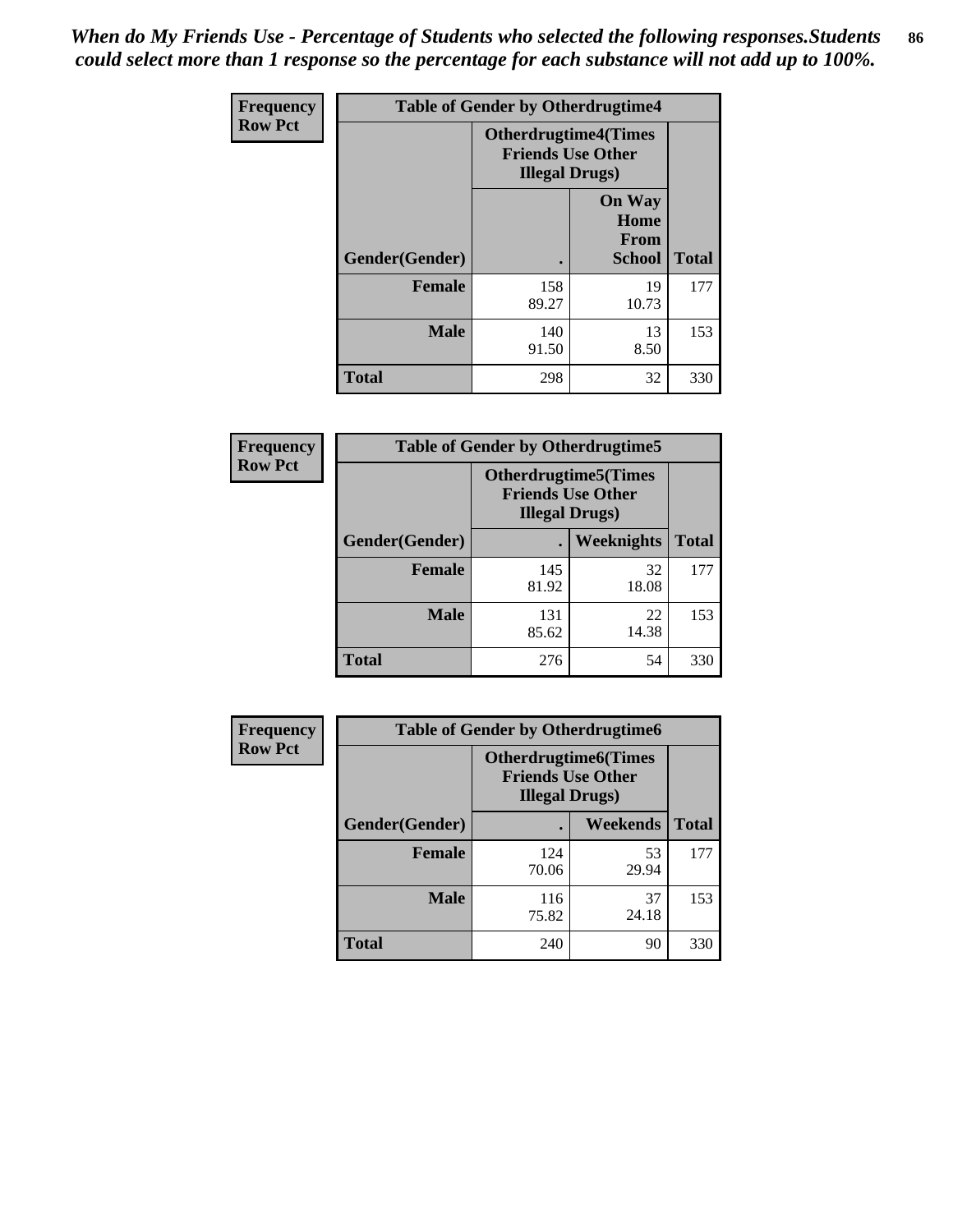# *Other Questions* **87**

| <b>Frequency</b> | <b>Table of Gender by Educationalcohol</b> |                                                                                                                                       |                |              |  |
|------------------|--------------------------------------------|---------------------------------------------------------------------------------------------------------------------------------------|----------------|--------------|--|
| <b>Row Pct</b>   |                                            | <b>Educationalcohol</b> (I<br>have been taught<br>about alcohol,<br>tobacco,<br>and other drugs<br>within the last year<br>at school) |                |              |  |
|                  | Gender(Gender)                             | <b>Yes</b>                                                                                                                            | N <sub>0</sub> | <b>Total</b> |  |
|                  | <b>Female</b>                              | 109<br>61.58                                                                                                                          | 68<br>38.42    | 177          |  |
|                  | <b>Male</b>                                | 95<br>62.09                                                                                                                           | 58<br>37.91    | 153          |  |
|                  | <b>Total</b>                               | 204                                                                                                                                   | 126            | 330          |  |

| Frequency      | <b>Table of Gender by Rodedrinking</b> |                                                                                                                     |                |              |  |
|----------------|----------------------------------------|---------------------------------------------------------------------------------------------------------------------|----------------|--------------|--|
| <b>Row Pct</b> |                                        | Rodedrinking(In<br>the past 30 days I<br>have ridden in a<br>car with a driver<br>who had been<br>drinking alcohol) |                |              |  |
|                | Gender(Gender)                         | Yes                                                                                                                 | N <sub>0</sub> | <b>Total</b> |  |
|                | <b>Female</b>                          | 45<br>25.42                                                                                                         | 132<br>74.58   | 177          |  |
|                | <b>Male</b>                            | 37<br>24.18                                                                                                         | 116<br>75.82   | 153          |  |
|                | <b>Total</b>                           | 82                                                                                                                  | 248            | 330          |  |

| Frequency      | <b>Table of Gender by Drugsschool</b> |                                                                                                                                     |                |              |  |
|----------------|---------------------------------------|-------------------------------------------------------------------------------------------------------------------------------------|----------------|--------------|--|
| <b>Row Pct</b> |                                       | <b>Drugsschool</b> (During<br>the past 12 months,<br>I have been offered,<br>sold,<br>or given illegal drugs<br>on school property) |                |              |  |
|                | Gender(Gender)                        | Yes                                                                                                                                 | N <sub>0</sub> | <b>Total</b> |  |
|                | <b>Female</b>                         | 30<br>16.95                                                                                                                         | 147<br>83.05   | 177          |  |
|                | <b>Male</b>                           | 32<br>20.92                                                                                                                         | 121<br>79.08   | 153          |  |
|                | <b>Total</b>                          | 62                                                                                                                                  | 268            | 330          |  |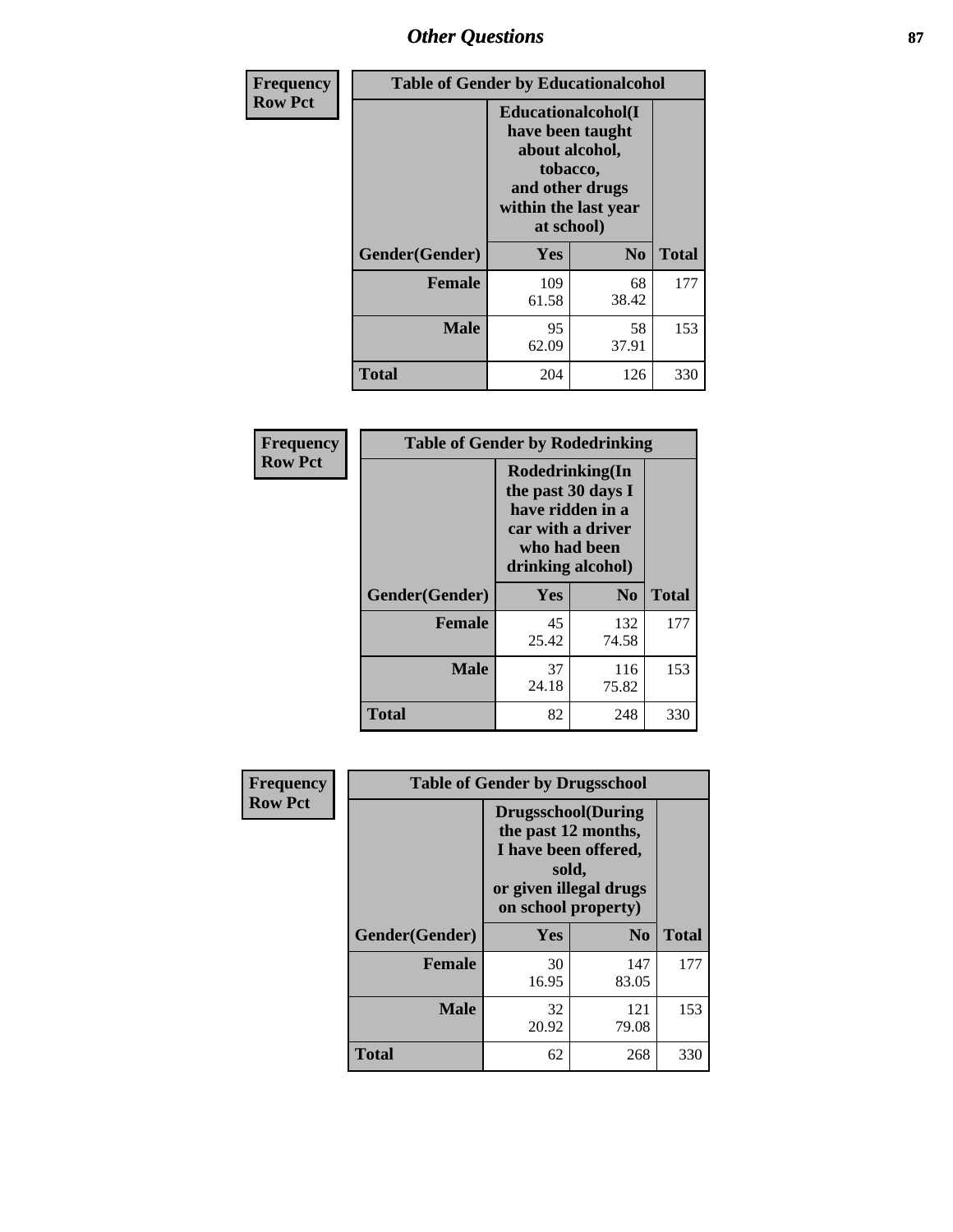## *Other Questions* **88**

**Frequency Row Pct**

| <b>Table of Gender by Bingedrinking</b> |                                                                                                         |                |                   |                   |                        |                               |                   |              |
|-----------------------------------------|---------------------------------------------------------------------------------------------------------|----------------|-------------------|-------------------|------------------------|-------------------------------|-------------------|--------------|
|                                         | Bingedrinking(I have drunk five or more<br>drinks of alcohol at one sitting during the<br>last 30 days) |                |                   |                   |                        |                               |                   |              |
| <b>Gender</b> (Gender)                  | $\bf{0}$<br><b>Days</b>                                                                                 | $1$ or<br>days | 3 to<br>5<br>days | 6 to<br>9<br>days | 10<br>to<br>19<br>days | <b>20</b><br>to<br>29<br>days | All<br>30<br>days | <b>Total</b> |
|                                         |                                                                                                         |                |                   |                   |                        |                               |                   |              |
| <b>Female</b>                           | 151<br>85.31                                                                                            | 11<br>6.21     | 2<br>1.13         | 2<br>1.13         | 5<br>2.82              | 3<br>1.69                     | 3<br>1.69         | 177          |
| <b>Male</b>                             | 113<br>73.86                                                                                            | 11<br>7.19     | 9<br>5.88         | 9<br>5.88         | $\mathfrak{D}$<br>1.31 | 5<br>3.27                     | 4<br>2.61         | 153          |

| Frequency      | <b>Table of Gender by Educationaids</b> |                                                                                                 |                |              |  |
|----------------|-----------------------------------------|-------------------------------------------------------------------------------------------------|----------------|--------------|--|
| <b>Row Pct</b> |                                         | <b>Educationaids</b> (I<br>have been taught<br>about HIV/AIDS<br>at school in the<br>past year) |                |              |  |
|                | Gender(Gender)                          | Yes                                                                                             | N <sub>0</sub> | <b>Total</b> |  |
|                | <b>Female</b>                           | 108<br>61.02                                                                                    | 69<br>38.98    | 177          |  |
|                | <b>Male</b>                             | 95<br>62.09                                                                                     | 58<br>37.91    | 153          |  |
|                | <b>Total</b>                            | 203                                                                                             | 127            | 330          |  |

| <b>Frequency</b> | <b>Table of Gender by Suicideconsider</b> |                 |                |       |  |
|------------------|-------------------------------------------|-----------------|----------------|-------|--|
| <b>Row Pct</b>   |                                           | Suicideconsider |                |       |  |
|                  | Gender(Gender)                            | Yes             | N <sub>0</sub> | Total |  |
|                  | <b>Female</b>                             | 16<br>9.04      | 161<br>90.96   | 177   |  |
|                  | <b>Male</b>                               | 14<br>9.15      | 139<br>90.85   | 153   |  |
|                  | <b>Total</b>                              | 30              | 300            | 330   |  |